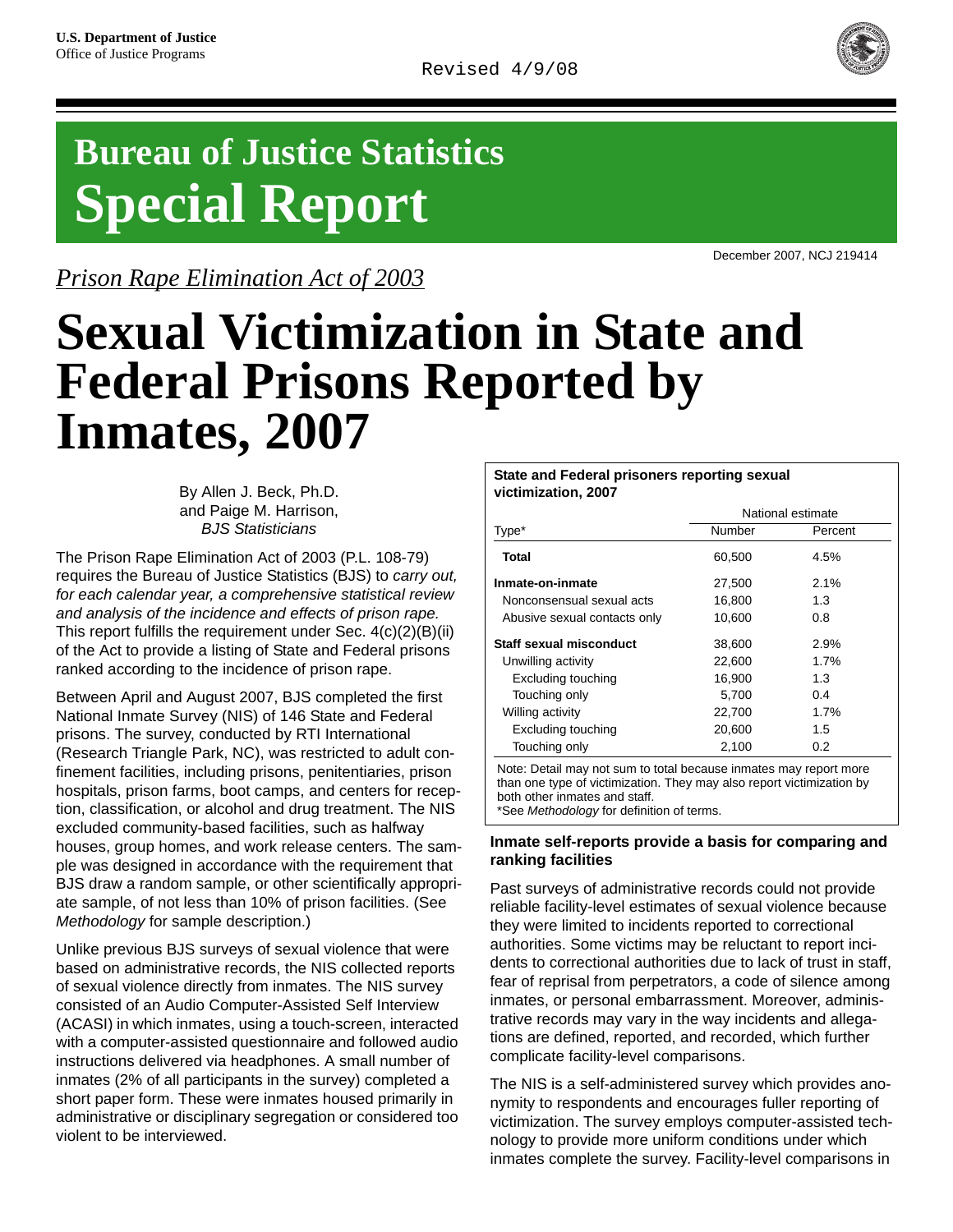the NIS are further enhanced through the application of statistical methods that ensure that the estimates reflect the entire population of each facility, rather than only the inmates who participated in the survey. (See *Methodology*  for sample description and non-response adjustments.)

For purposes of calculating comparative rates, the NIS limited the reports of sexual victimization to incidents that occurred at the sampled facilities during the 12 months prior to the date of the interview. Inmates who had served less than 12 months were asked about their experiences since they had arrived at the facility.

Despite efforts of survey staff to reassure inmates that their survey responses about sexual violence would be kept confidential, some inmates may not have felt confident to report experiences of sexual victimization since admission or in the past 12 months. At the same time, some inmates may have made false allegations. In 2006, about a quarter of the allegations brought to the attention of State and Federal correctional authorities, upon completion of an official investigation, were determined to have been unfounded

(not to have occurred).<sup>1</sup> Although the effects may be offsetting, the relative extent of underreporting and false reporting in the NIS is unknown.

#### **An estimated 60,500 inmates experienced one or more incidents of sexual victimization**

Among the 23,398 inmates who participated in the 2007 survey, 1,109 reported one or more incidents of sexual victimization. Because the NIS is a sample survey, weights were applied for sampled facilities and inmates within facilities to produce national-level and facility-level estimates of sexual violence. The estimated number of State and Federal inmates experiencing sexual violence totaled 60,500 (or 4.5% of the Nation's prisoners).

Nationwide, about 2.1% of inmates (27,500) reported an incident involving another inmate, and 2.9% (38,600) reported an incident involving staff. Some inmates (0.5%) said they had been sexually victimized by both other inmates and staff.

The NIS screened for specific sexual activities. Using uniform definitions of sexual violence developed by BJS in 2004, reports of inmate-on-inmate sexual violence were classified as either nonconsensual sexual acts or abusive sexual contacts only. Approximately 1.3% of all inmates (16,800, nationwide) said they had nonconsensual sex with another inmate, including giving or receiving sexual gratification and oral, anal or vaginal sex. An additional 0.8% of all inmates (10,600) said they had only experienced an abusive sexual contact, that is, unwanted touching by another inmate of

 $\overline{\phantom{a}}$ 

specific body parts in a sexual way. (See *Methodology* for specific survey questions and definitions.)

Among inmates reporting experiences of sexual misconduct by staff, the number that reported they had sex or sexual contact willingly (22,700) was nearly identical to those who reported contact as a result of physical force, pressure, or offers of special favors or privileges (22,600). A majority of victims of staff misconduct reported activity beyond simple touching in a sexual way.

# **10 facilities had prevalence rates of 9.3% or greater; 6 facilities had no reported incidents**

Among the 146 prison facilities in the 2007 NIS, 6 had no reports of sexual victimization from the sampled inmates; 10 had an overall victimization rate of at least 9.3% (table 1). Though other measures may be considered when comparing facilities, the overall victimization rate is a measure of prevalence that includes all experiences, regardless of the level of coercion and type of sexual activity.

#### **Table 1. Prison facilities with highest and lowest prevalence of sexual victimization, National Inmate Survey, 2007**

|                                                |                                       |                  | Percent of inmates<br>reporting sexual<br>victimization <sup>a</sup> |                                |
|------------------------------------------------|---------------------------------------|------------------|----------------------------------------------------------------------|--------------------------------|
| Facility name                                  | Number of<br>respondents <sup>b</sup> | Response<br>rate | Weighted<br>percent <sup>c</sup>                                     | Standard<br>error <sup>d</sup> |
| U.S. total                                     | 23,398                                | 72%              | 4.5%                                                                 | 0.3%                           |
| 10 highest                                     |                                       |                  |                                                                      |                                |
| Estelle Unit, TX                               | 197                                   | 84               | 15.7                                                                 | 2.6                            |
| <b>Clements Unit, TX</b>                       | 142                                   | 59               | 13.9                                                                 | 2.9                            |
| Tecumseh State Corr. Inst., NE                 | 85                                    | 39               | 13.4                                                                 | 4.0                            |
| Charlotte Corr. Inst., FL                      | 163                                   | 73               | 12.1                                                                 | 2.7                            |
| Great Meadow Corr. Fac., NY                    | 144                                   | 62               | 11.3                                                                 | 2.7                            |
| Rockville Corr. Fac., IN <sup>e</sup>          | 169                                   | 79               | 10.8                                                                 | 2.4                            |
| Valley State Prison for Women, CA <sup>e</sup> | 181                                   | 78               | 10.3                                                                 | 2.3                            |
| Allred Unit, TX                                | 186                                   | 71               | 9.9                                                                  | 2.2                            |
| Mountain View Unit, TX <sup>e</sup>            | 154                                   | 80               | 9.5                                                                  | 1.9                            |
| Coffield Unit, TX                              | 194                                   | 76               | 9.3                                                                  | 2.1                            |
| 6 lowest <sup>f</sup>                          |                                       |                  |                                                                      |                                |
| Ironwood State Prison, CA                      | 141                                   | 60%              | 0.0%                                                                 |                                |
| Penitentiary of New Mexico, NM                 | 83                                    | 38               | 0.0                                                                  |                                |
| Gates Corr. Ctr., NC                           | 52                                    | 74               | 0.0                                                                  |                                |
| Bennettsville-Camp, BOP                        | 77                                    | 69               | 0.0                                                                  |                                |
| Big Spring Corr. Inst., BOP                    | 155                                   | 66               | 0.0                                                                  |                                |
| Schuylkill Fed. Corr. Inst., BOP               | 174                                   | 70               | 0.0                                                                  |                                |

Note: BOP refers to the Bureau of Prisons.

~Not applicable.

aPercent of inmates reporting one or more incidents of sexual victimization involving another inmate or facility staff in past 12 months or since admission to the facility, if shorter.

<sup>b</sup>Number of respondents selected for the NIS on sexual victimization.

<sup>c</sup>Weights were applied so that inmates who responded accurately reflected the entire population of each facility on selected characteristics, including age, gender, race, time served, and sentence length. (See *Methodology* for details.)

<sup>d</sup>Standard errors may be used to construct confidence intervals around the weighted survey estimates. For example, the 95% confidence intervals around the total percent is 4.5% plus or minus 1.96 times 0.3% (or 3.9% to 5.1%).

eFemale facility.

<sup>f</sup>Facilities in which no incidents of sexual victimization were reported by inmates.

<sup>1</sup>See *Sexual Violence Reported by Correctional Authorities, 2006*, at <http://www.ojp.usdoj.gov/bjs/abstract/svcra06.htm>.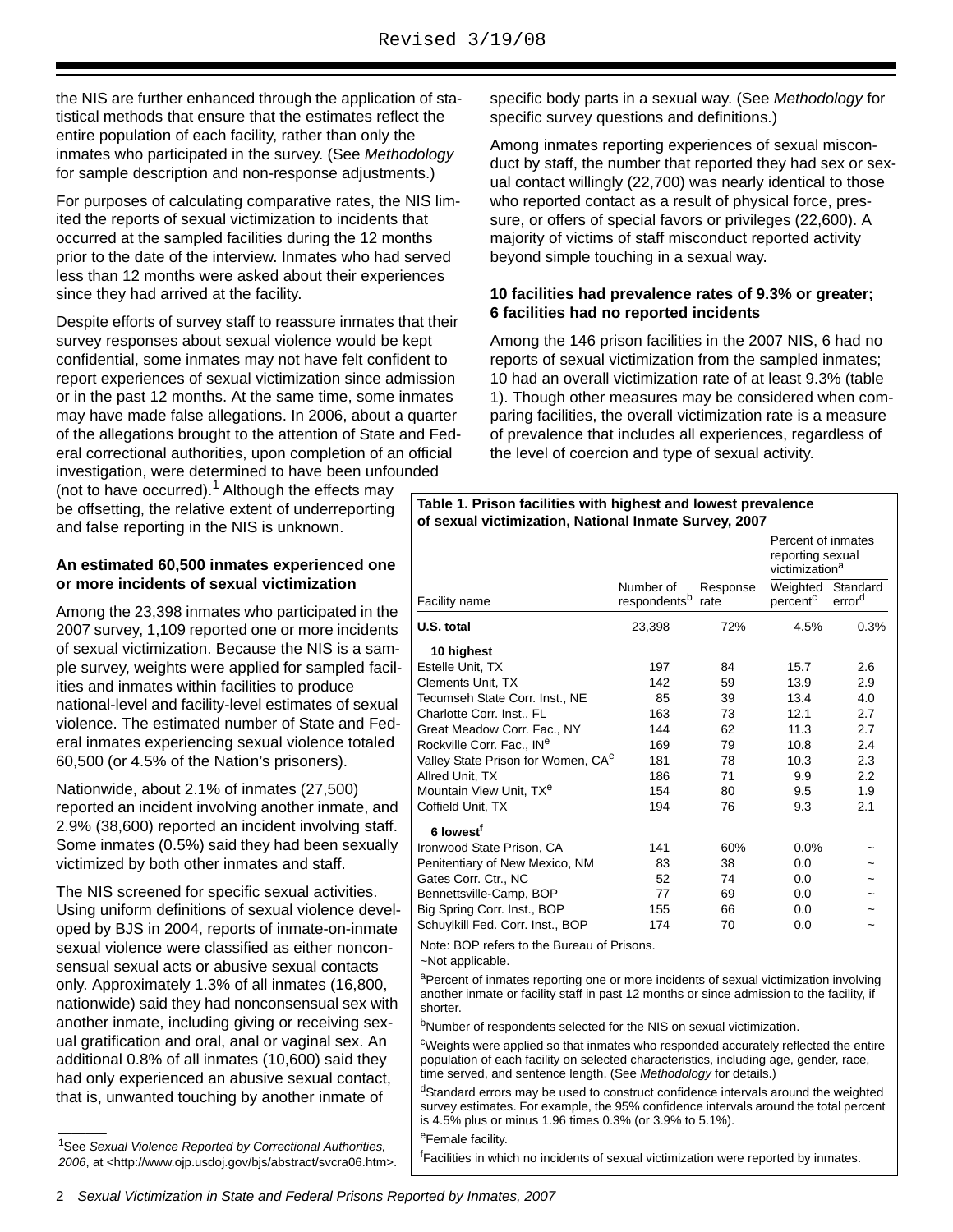Statistically, the NIS is unable to identify the facility with the highest prevalence rate. Since the estimates are based on a sample of inmates, rather than a complete enumeration, they are subject to sampling error. The precision of each facility-level estimate can be calculated based on the estimated standard error. For example, the victimization rate of 15.7% recorded for the Estelle Unit (Texas) has a precision of plus or minus 5.1% with a 95% level of confidence. This precision, based on the standard error of 2.6% multiplied by 1.96, implies that we are 95% confident that the true prevalence rate in the Estelle Unit is between 10.6% and 20.8%.

As a consequence of sampling error, the NIS cannot provide an exact ranking for all facilities as required under the Prison Rape Elimination Act. However, detailed tabulations of the survey results by facility and State are presented in Appendix tables 1 through 9. Facility prevalence rates vary by level and type of victimization, and observed differences between facilities will not always be statistically significant. Consequently, these measures cannot be used to reliably rank facilities from 1 (the highest) to 146 (the lowest).

Despite limitations of sampling errors, the NIS does provide the ability to statistically identify a small group of facilities with the highest rates of sexual victimization. Based on the confidence interval around the Estelle Unit (15.7% plus or minus 5.1%), 6 facilities would be included in the interval, but these facilities also have estimated rates with surrounding confidence intervals. By placing a 95%-confidence interval around the difference between the Estelle Unit and the Coffield Unit (Texas), we can identify a group of 10 facilities with the highest prevalence of sexual victimization. Since the confidence interval around the observed difference (6.4% plus or minus 6.5%) includes zero, the Coffield Unit is considered statistically similar to the Estelle Unit. However, facilities with rates lower than the Coffield Unit (9.3%) would be considered statistically different (assuming a standard error of 2.1%). (See *Methodology* for calculation of confidence intervals comparing facilities.)

# **Identification of the 3 facilities with the highest rates of sexual victimization depends on non-statistical judgments**

Among the 10 facilities with the highest overall prevalence rates, 3 had prevalence rates of staff sexual misconduct that exceeded 10% (table 2). The rate was highest in Tecumseh State Correctional Institution (Nebraska), in which 12.2% of inmates reported one or more incidents of staff sexual misconduct. This rate was followed by a rate of 11.6% in the Clements Unit (Texas) and 11.4% in the Charlotte Correctional Institution (Florida). Among these 3 facilities, the Charlotte facility had the smallest standard error (2.6%); its 95%-confidence interval ranged from 6.3% to 16.5%.

#### **Table 2. Prison facilities with the highest prevalence of sexual victimization, by another inmate or staff, National Inmate Survey, 2007**

|                                    | Percent of inmates reporting sexual<br>victimization <sup>a</sup> |                                |        |  |  |
|------------------------------------|-------------------------------------------------------------------|--------------------------------|--------|--|--|
| Facility name                      | Total <sup>b</sup>                                                | Inmate-on- Staff-on-<br>inmate | inmate |  |  |
| U.S. total                         | 4.5%                                                              | 2.1%                           | 2.9%   |  |  |
| Estelle Unit, TX                   | 15.7                                                              | 8.5                            | 7.6    |  |  |
| <b>Clements Unit, TX</b>           | 13.9                                                              | 3.3                            | 11.6   |  |  |
| Tecumseh State Corr. Inst., NE     | 13.4                                                              | 1.2                            | 12.2   |  |  |
| Charlotte Corr. Inst., FL          | 12.1                                                              | 1.1                            | 11.4   |  |  |
| Great Meadow Corr. Fac., NY        | 11.3                                                              | 3.0                            | 9.6    |  |  |
| Rockville Corr. Fac., INC          | 10.8                                                              | 10.2                           | 2.0    |  |  |
| Valley State Prison for Women, CAC | 10.3                                                              | 7.9                            | 5.3    |  |  |
| Allred Unit, TX                    | 9.9                                                               | 4.8                            | 6.7    |  |  |
| Mountain View Unit, TXC            | 9.5                                                               | 8.7                            | 3.4    |  |  |
| Coffield Unit, TX                  | 9.3                                                               | 4.4                            | 5.7    |  |  |

Note: Detail may add to more than total because respondents may report victimization by both another inmate and staff.

aIncludes all types of sexual victimization, including oral, anal, or vaginal penetration, handjobs, touching of the inmate's butt, thighs, penis, breasts, or vagina in a sexual way, and other sexual acts. (See *Methodology* for survey items.)

bPercent of inmates reporting one or more incidents of sexual victimization involving another inmate or facility staff in past 12 months or since admission to the facility, if shorter.

<sup>c</sup>Female facility.

## **Table 3. Prison facilities with the highest prevalence of sexual victimization, by type, National Inmate Survey, 2007**

|                                                | Percent of inmates reporting sexual<br>assaulta |                                                        |                                 |  |  |
|------------------------------------------------|-------------------------------------------------|--------------------------------------------------------|---------------------------------|--|--|
| Facility name                                  | Total<br>prevalence <sup>a</sup>                | Nonconsen- Abusive<br>sual sexual<br>acts <sup>b</sup> | sexual<br>contacts <sup>c</sup> |  |  |
| U.S. total                                     | 4.5%                                            | 3.3%                                                   | 1.3%                            |  |  |
| Estelle Unit. TX                               | 15.7                                            | 11.3                                                   | 4.4                             |  |  |
| <b>Clements Unit, TX</b>                       | 13.9                                            | 8.1                                                    | 5.8                             |  |  |
| Tecumseh State Corr. Inst., NE                 | 13.4                                            | 11.2                                                   | 2.2                             |  |  |
| Charlotte Corr. Inst., FL                      | 12.1                                            | 12.1                                                   | 0.0                             |  |  |
| Great Meadow Corr. Fac., NY                    | 11.3                                            | 6.1                                                    | 5.3                             |  |  |
| Rockville Corr. Fac., IN <sup>d</sup>          | 10.8                                            | 6.6                                                    | 4.2                             |  |  |
| Valley State Prison for Women, CA <sup>d</sup> | 10.3                                            | 2.4                                                    | 7.9                             |  |  |
| Allred Unit, TX                                | 9.9                                             | 8.0                                                    | 1.9                             |  |  |
| Mountain View Unit, TX <sup>d</sup>            | 9.5                                             | 3.4                                                    | 6.2                             |  |  |
| Coffield Unit, TX                              | 9.3                                             | 7.7                                                    | 1.5                             |  |  |

aPercent of inmates reporting one or more incidents of sexual victimization involving another inmate or facility staff in past 12 months or since admission to the facility, if shorter. (See *Methodology* for definitions.) Weights were applied so that inmates who responded accurately reflected the entire population of each facility on selected characteristics, including age, gender, race, time served, and sentence length. (See *Methodology* for nonresponse and post-stratification weighting procedures.)

<sup>b</sup>Includes allegations of oral, anal, and vaginal penetration, handjobs, and reports of other sexual acts.

<sup>c</sup>Includes allegations of unwanted touching only.

<sup>d</sup>Female facility.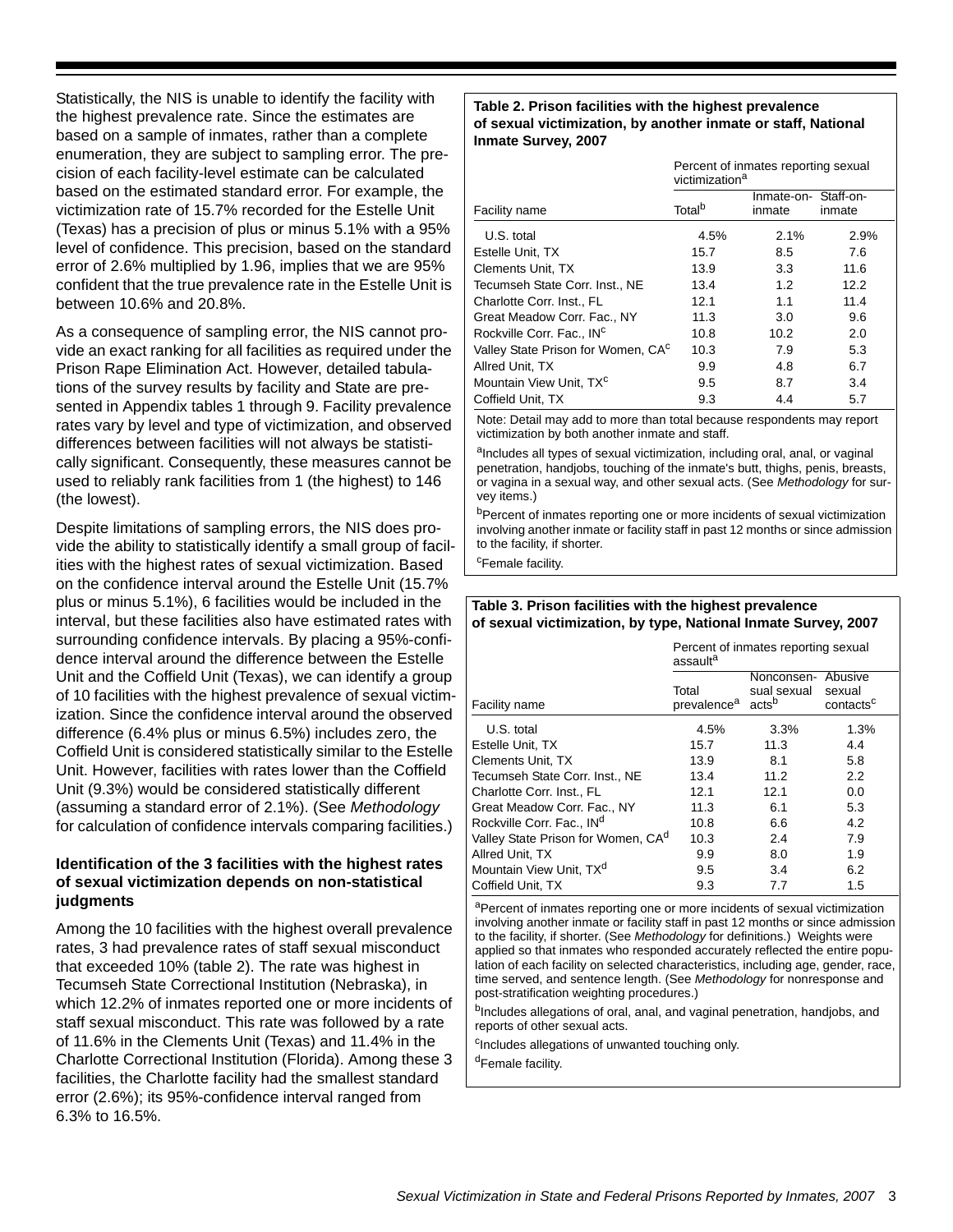Rockville Correctional Facility (Indiana) had the highest reported rate of inmate-on-inmate sexual victimization; 10.2% of inmates reported one or more incidents. Its 95% confidence interval ranged from 5.7% to 14.7%. Three other facilities had rates that exceeded 5%: Mountain View Unit (Texas), 8.7%; Estelle Unit (Texas), 8.5%; and Valley State Prison for Women (California), 7.9%.

For more serious types of sexual victimization (e.g., nonconsensual acts among inmates and unwilling sexual contact with staff involving more than touching), 3 facilities had rates of 10% or higher (table 3). Charlotte Correctional Institution had the highest rate of nonconsensual sexual acts (12.1%), followed by Estelle Unit (11.3%) and Tecumseh State Correctional Institution(11.2%). The confidence interval for the Charlotte Correctional Institution was 6.8% to 17.4%.

Similar to types of sexual victimization, levels of coercion also varied among facilities. Among the 10 facilities with the highest overall prevalence of sexual victimization, 3 facilities had high levels of physical force in inmate-on-inmate victimization. The Mountain View Unit (Texas) had the highest percent of inmates reporting physical force by another inmate (7.5%), followed by the Rockville Correctional Facility (6.5%) and the Estelle Unit (5.1%). Inmates in 2 facilities reported high rates of physical force used by staff: Tecumseh State Correctional Institution (7.5%) and Great Meadow Correctional Facility (6.0%).

An estimated 0.8% of inmates nationwide reported being injured as a result of the sexual victimization. Approximately 0.5% of the inmates had been injured by another inmate, and 0.3% had been injured by staff. Injuries included anal or vaginal tearing, knife or stab wounds, broken bones, chipped or knocked out teeth, internal injuries, bruises, black eyes, sprains, cuts, scratches, swelling, or welts.

Although injury rates from sexual victimization were generally low, 2 facilities among the 10 with the highest prevalence of overall victimization had rates of injury by other inmates that exceeded 3% (table 4). Rockville Correctional Facility (3.7%) and Allred Unit (3.3%) had the highest rates of inmate-on-inmate injury. Tecumseh State Correctional Institution (3.9%) and Clements Unit (3.1%) had the highest rates of injury resulting from staff sexual misconduct.

Using these different measures of sexual victimization, comparisons among the 10 facilities with the highest overall rates may be made. The 3 highest facilities may be selected based on one or more of these measures.

#### **Table 4. Prison facilities with the highest prevalence of sexual assault, by another inmate or staff and by level of force and injury, National Inmate Survey, 2007**

|                                    |                                  | Inmate-on-inmate sexual assault |           |                             | Staff-on-inmate sexual assault |                      |          |                             |
|------------------------------------|----------------------------------|---------------------------------|-----------|-----------------------------|--------------------------------|----------------------|----------|-----------------------------|
| Facility name                      | Total<br>prevalence <sup>a</sup> | Physically<br>forced            | Pressured | <b>Injured</b> <sup>b</sup> | Physically<br>forced           | Pressured as willing | Reported | <b>Injured</b> <sup>b</sup> |
| U.S. total                         | 4.5%                             | 1.3%                            | 1.7%      | 0.5%                        | 0.9%                           | 1.5%                 | 1.7%     | 0.3%                        |
| Estelle Unit. TX                   | 15.7                             | 5.1                             | 7.9       | 2.0                         | 0.9                            | 4.4                  | 5.2      | 0.4                         |
| Clements Unit, TX                  | 13.9                             | 1.7                             | 3.3       | 1.0                         | 4.1                            | 6.8                  | 5.6      | 3.1                         |
| Tecumseh State Corr. Inst., NE     | 13.4                             | 0.0                             | 1.2       | 0.0                         | 7.5                            | 11.8                 | 5.9      | 3.9                         |
| Charlotte Corr. Inst., FL          | 12.1                             | 0.6                             | 1.1       | 0.0                         | 2.6                            | 6.1                  | 5.7      | 0.0                         |
| Great Meadow Corr. Fac., NY        | 11.3                             | 1.0                             | 2.8       | 0.0                         | 6.0                            | 6.3                  | 2.8      | 2.0                         |
| Rockville Corr. Fac., INC          | 10.8                             | 6.5                             | 7.5       | 3.7                         | 0.5                            | 1.1                  | 0.9      | 0.6                         |
| Valley State Prison for Women, CAC | 10.3                             | 4.7                             | 5.9       | 1.5                         | 1.5                            | 3.3                  | 3.3      | 0.9                         |
| Allred Unit. TX                    | 9.9                              | 3.6                             | 3.2       | 3.3                         | 2.8                            | 3.2                  | 2.3      | 0.9                         |
| Mountain View Unit. TXC            | 9.5                              | 7.5                             | 6.8       | 2.7                         | 0.7                            | 3.0                  | 1.4      | 2.1                         |
| Coffield Unit. TX                  | 9.3                              | 2.1                             | 3.9       | 0.0                         | 0.4                            | 1.4                  | 4.3      | 0.0                         |

Note: Detail may add to more than totals because victims may report more than one type of victimization, injury, and type of force.

aPercent of inmates reporting one or more incidents of sexual victimization involving another inmate or facility staff in the past 12 months or since admission to the facility, if shorter. (See *Methodology* for definitions.) Weights were applied so that inmates who responded accurately reflected the entire population of each facility on selected characteristics, including age, gender, race, time served, and sentence length. (See *Methodology* for nonresponse and post-stratification weighting procedures.)

b<sub>Injuries included knife or stab wounds, broken bones, anal or rectal tearing, teeth chipped or knocked out, internal injuries, knocked uncon-</sub> scious, bruises, black eyes, sprains, cuts, scratches, swelling, or welts.

cFemale facility.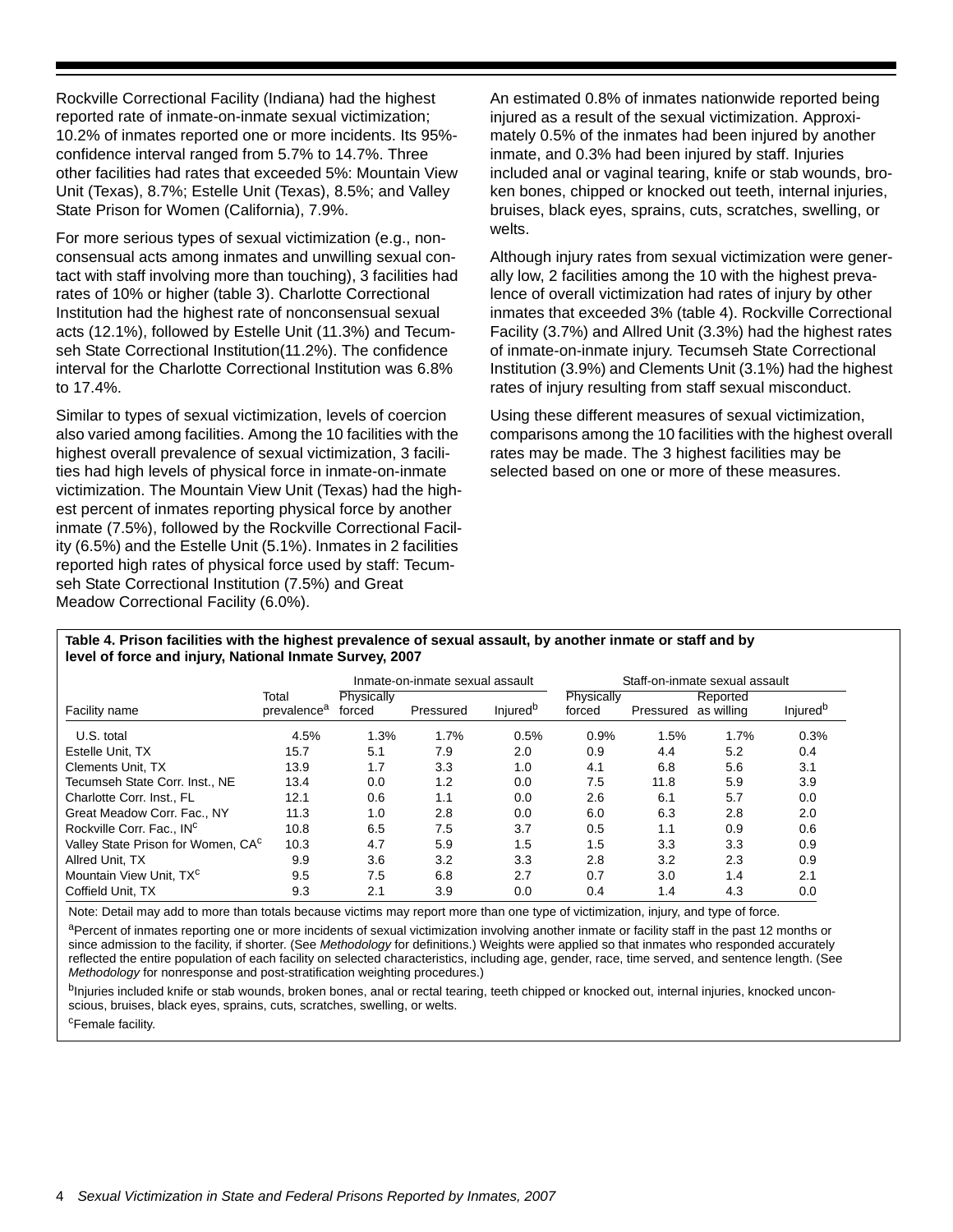# **Inmates reported an estimated 165,400 incidents of nonconsensual sexual acts with other inmates or staff**

In the 2007 NIS inmates were also asked the number of times they had experienced each type of sexual victimization. For each type, inmates were asked to select one of four pre-coded categories: 1 time, 2 times, 3 to 10 times, or 11 times or more. Categories containing ranges were provided, rather than more detailed categories, because of concerns that (1) some inmates would be unable to accurately report exact counts and (2) some inmates would be re-traumatized by a request to recount each incident. The total number of incidents by type in each facility was estimated by assigning the value 5 to the category of 3 to 10 times and 12 to the category of 11 times or more. (See *Methodology* for additional details.)

Based on these measures, the 1,109 inmates participating in the NIS who reported one or more allegations of sexual victimization said they had experienced a total of 1,205 incidents of nonconsensual sexual activity with another inmate and 1,794 incidents of unwilling sexual contact with staff. Taking into account weights for sampling facilities and inmates within facilities, the estimated number of incidents nationwide totaled 165,400 (65,100 nonconsensual sexual acts with other inmates and 100,300 incidents of unwilling sexual contact with staff).

Expressed as a rate, nationwide an estimated 123 incidents of sexual victimization per 1,000 inmates held in State and Federal prisons were reported by inmates. This excludes unwanted touching by other inmates and willing sexual contacts with staff. By type of incident, an estimated 49 incidents of inmate-on-inmate nonconsensual sexual acts per 1,000 inmates and 75 incidents of unwilling sexual contacts with staff per 1,000 inmates were reported.

#### **Table 5. Prison facilities with the highest number of incidents of nonconsensual sexual acts per 1,000 inmates, National Inmate Survey, 2007**

|                                                                                                                                                     | Number of incidents per 1,000<br>inmates |                                             |                     |  |  |  |
|-----------------------------------------------------------------------------------------------------------------------------------------------------|------------------------------------------|---------------------------------------------|---------------------|--|--|--|
|                                                                                                                                                     |                                          | Inmate-on- Staff-on-<br>inmate <sup>a</sup> | inmate <sup>p</sup> |  |  |  |
| Facility name                                                                                                                                       | Total                                    |                                             |                     |  |  |  |
| U.S. total                                                                                                                                          | 123                                      | 49                                          | 75                  |  |  |  |
| Tecumseh State Corr. Inst., NE                                                                                                                      | 928                                      | 62                                          | 866                 |  |  |  |
| Charlotte Corr. Inst., FL                                                                                                                           | 476                                      | 18                                          | 458                 |  |  |  |
| <b>Clements Unit, TX</b>                                                                                                                            | 430                                      | 118                                         | 311                 |  |  |  |
| Estelle Unit, TX                                                                                                                                    | 373                                      | 244                                         | 129                 |  |  |  |
| Great Meadow Corr. Fac., NY                                                                                                                         | 365                                      | 31                                          | 334                 |  |  |  |
| Mule Creek State Prison, CA                                                                                                                         | 353                                      | 251                                         | 102                 |  |  |  |
| Utah State Prison, UTC                                                                                                                              | 346                                      | 259                                         | 87                  |  |  |  |
| R.J. Donovan Corr. Fac. at Rock Mtn., CA                                                                                                            | 325                                      | 192                                         | 133                 |  |  |  |
| Dixon Corr. Inst., LA                                                                                                                               | 311                                      | 211                                         | 100                 |  |  |  |
| Allred Unit, TX                                                                                                                                     | 305                                      | 115                                         | 190                 |  |  |  |
| Julia Tutwiler, AL <sup>d</sup>                                                                                                                     | 304                                      | 189                                         | 115                 |  |  |  |
| alncludes all incidents of unwanted contacts with another inmate that<br>involved oral sex, anal sex, vaginal sex, handjobs, and other sexual acts. |                                          |                                             |                     |  |  |  |

<sup>b</sup>Includes all incidents of unwilling sexual contacts with staff.

c Facility houses both males and females.

dFemale facility.

# **11 facilities had nonconsensual sex rates of 300 or more incidents per 1,000 inmates**

Among the 146 prison facilities in the 2007 NIS, 11 had incident rates of nonconsensual sex that exceeded 300 incidents per 1,000 inmates (table 5). The 5 facilities recording the highest prevalence rates also recorded the highest incident rates. Tecumseh State Correctional Institution (with 928 incidents of nonconsensual sex per 1,000 inmates) had the highest rate, followed by the Charlotte Correctional Institution (476 per 1,000) and the Clements Unit (430 per 1,000). In each of these facilities, unwilling sexual contact with staff was the most frequently reported type of sexual victimization.

An estimated 94,900 incidents nationwide involved "willing" sexual contacts with staff. These incidents of staff sexual misconduct, though reported as willing by inmates, are considered nonconsensual by law. A total of 71 such incidents of staff sexual misconduct per 1,000 inmates were reported as willing (see Appendix table 9).

# **Further analyses of sexual victimization and facility variations underway**

In response to other provisions of the Prison Rape Elimination Act, BJS will conduct further analyses of sexual victimization and facility variations. Expected to be completed by June 30, 2008, these analyses will examine victim characteristics and provide detailed descriptions of the circumstances surrounding reported incidents. They will include items on characteristics of perpetrators, reporting of incidents to staff or others, reasons for not reporting, and subsequent actions taken by administrators. In addition, BJS will examine characteristics of facilities that may correlate with sexual victimization, such as size, crowding, types of inmates held, security level, staff-to-inmate ratios, staff characteristics, and rates of assault on inmates and staff. Facility characteristics are based on data from the *2005 Census of State and Federal Adult Correctional Facilities*  and other items included in the 2007 NIS.

BJS is conducting a survey of sexual victimization in local jails, using the same sampling procedures and ACASI collection methodologies. Data collection in local jails is expected to be completed in January 2008. A report listing the 302 sampled local jail facilities ranked according to the incidence of sexual victimization is expected to be issued in April 2008.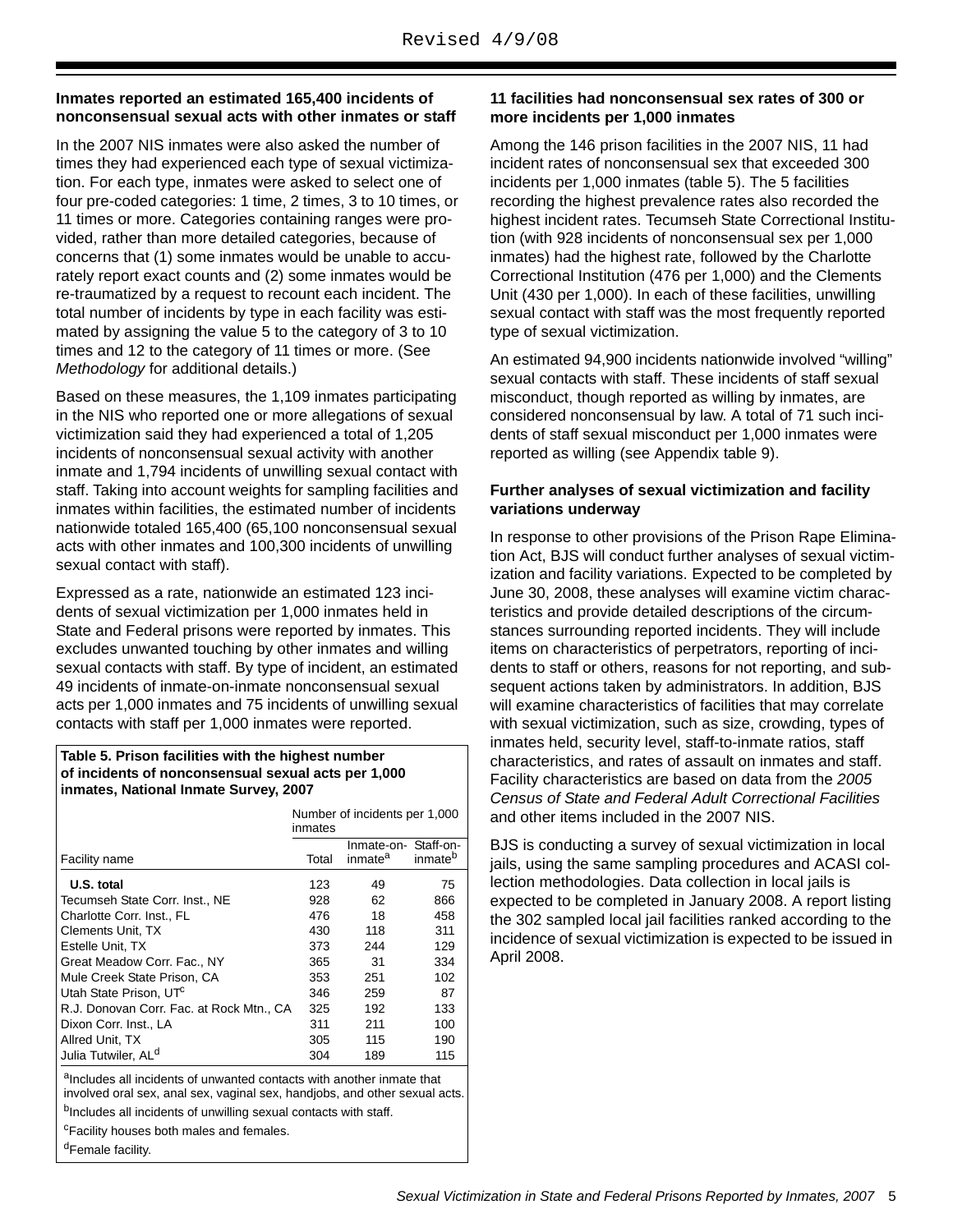# **Methodology**

The National Inmate Survey (NIS) was conducted in 146 State and Federal prisons between April and August 2007, by RTI International under a cooperative agreement with the Bureau of Justice Statistics (BJS). The NIS comprised two questionnaires — a survey of sexual victimization and a survey of past drug and alcohol use and abuse. Inmates were randomly assigned one of the questionnaires so that at the time of the interview the content of the survey remained unknown to facility staff and the survey interviewers. A total of 23,398 inmates participated in the survey.

The interviews, which averaged 27 minutes in length, used computer-assisted personal interviewing (CAPI) and audio computer-assisted self interviewing (ACASI) collection methods. For approximately the first 5 minutes, survey interviewers conducted a personal interview using CAPI to obtain background data, date of admission to the facility, conviction status, and current offense. For the remainder of the interview, respondents interacted with a computeradministered questionnaire using a touch-screen and synchronized audio instructions delivered via headphones. Respondents completed the ACASI portion of the interview in private, with the interviewer either leaving the room or moving away from the computer.

A shorter paper questionnaire was made available for inmates who were unable to come to the private interviewing room. The paper form was completed by 530 inmates (2.3% of all interviews), housed primarily in administrative or disciplinary segregation or considered too violent to be interviewed.

Before the interview, inmates were informed verbally and in writing that participation was voluntary and that all information provided would be held in confidence. Interviews were conducted in either English (95%) or Spanish (5%).

#### *Selection of State and Federal prisons*

A sample of 130 State prisons was drawn to produce a 10% sample of the 1,267 adult State confinement facilities identified in the *2005 Census of State and Federal Adult Correctional Facilities*. The 2005 census was a complete enumeration of State prisons, including all publicly operated and privately operated facilities under contract to State correctional authorities. The 2007 NIS was restricted to confinement facilities — institutions in which fewer than 50% of the inmates were regularly permitted to leave, unaccompanied by staff, for work, study, or treatment. Such facilities included prisons, penitentiaries, prison hospitals, prison farms, boot camps, and centers for reception, classification, or alcohol and drug treatment. The 2007 NIS excluded community-based facilities, such as halfway houses, group homes, and work release centers.

State confinement facilities were systematically sampled with probabilities of selection proportionate to size (as measured by the number of inmates held on December 31, 2005). Facilities on the sampling frame were first sorted by public or private operation, gender housed, region, and State. Prior to selection, the size measures for facilities housing female inmates were doubled to ensure a sufficient number of women to allow for meaningful analyses of sexual victimization by gender. Facilities were sampled ensuring that at least one facility in every State was selected. The remaining facilities were selected from each region with probabilities proportionate to size.

Overall, these procedures resulted in the selection of 114 male facilities and 16 female facilities. Based on 2005 census data, these 130 facilities held 250,873 inmates (or 20% of inmates held in State confinement facilities nationwide on December 31, 2005).

Somewhat different sampling procedures were used to select Federal prisons. Facilities were selected based on data reported in the Bureau of Prisons' (BOP) *Weekly Population Report* on September 28, 2006. At that time the Federal system had 176 BOP-operated facilities and 13 privately-managed facilities. Combined, these facilities held 180,152 inmates. Contract juveniles, long-term boarders, and offenders held in halfway houses, home confinement, and jail/short term detention were excluded.

Facilities on the sampling frame were sorted by population size, region, and public or private operation. They were selected based on probabilities proportionate to the inmate count, regardless of gender of inmate housed. The sample resulted in the selection of 17 BOP-operated facilities and 3 private facilities.

Of the 150 selected State and Federal facilities, 4 were excluded from the survey for the following reasons:

- Federal Transfer Facility (Oklahoma City, OK) Inmates moved through this facility too quickly (within 24 hours) to permit data collection.
- Huron Valley Complex Women (Ypsilanti, MI) Interviewing was terminated early due to concerns regarding data quality as many of the inmates were involved in a class action lawsuit against the facility.
- Taft Correctional Institute (Taft, CA) The facility was selected twice, once as a State prison and once as a Federal facility. (It was excluded from the State sample, but left in the sample as a Federal facility.)
- Southern Michigan Correctional Facility (Jackson, MI) The facility was scheduled to be closed prior to data collection.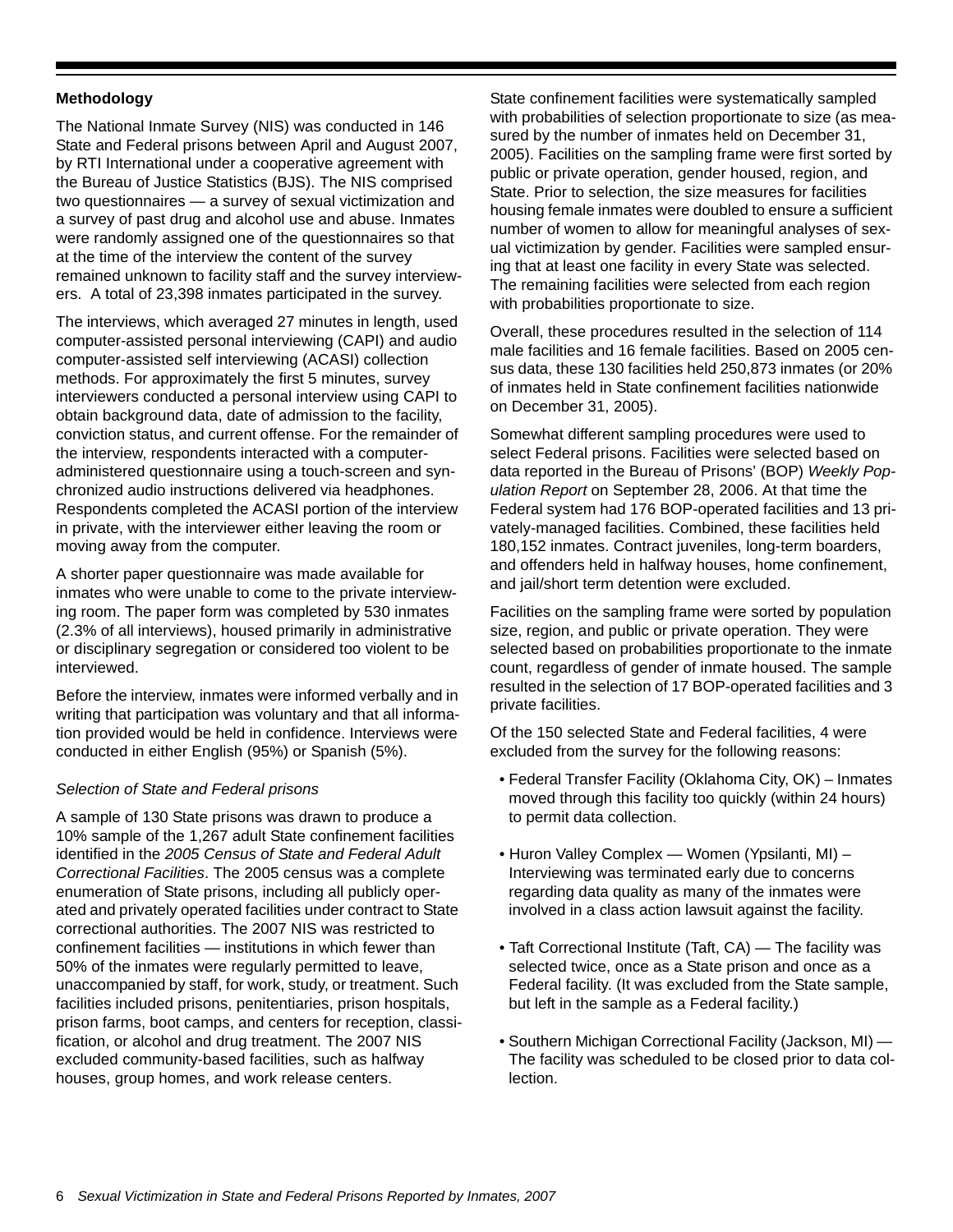All other selected prison facilities participated fully in the survey.

# *Selection of inmates*

The number of inmates sampled in each facility varied based on 5 criteria:

- an expected prevalence rate of sexual victimization of 4%.
- a desired level of precision based on a standard error of 1.75%.
- a projected 70% response rate among selected inmates.
- a 10% chance among participating inmates of not receiving the sexual victimization questionnaire.
- size of the facility.

A roster of inmates was obtained just prior to the start of interviewing at each facility. Inmates under age 18 and inmates expected to be released prior to the date of data collection were deleted from the roster. Each eligible inmate was assigned a random number and sorted in ascending order. Inmates were selected from the list up to the expected number of inmates determined by the sampling criteria. A total of 37,362 inmates were selected. (See Appendix table 1 for the number of inmates sampled in each facility.)

Overall, 26,157 inmates participated in the survey, yielding a response rate of 72% (after an additional 1,017 ineligible inmates were excluded). Approximately 90% of the participating inmates (23,398) received the sexual assault survey.

# *Weighting and non-response adjustments*

Responses from sampled interviewed inmates were weighted to provide national-level and facility-level estimates. Each interviewed inmate was assigned an initial weight corresponding to the inverse of the probability of selection within each sampled facility. A series of adjustment factors were applied to the initial weight to minimize potential bias due to non-response and to provide national estimates.

Bias occurs when the estimated prevalence is different from the actual prevalence for a given facility. First, in each facility, bias could result if the random sample did not accurately represent the facility population. Second, bias could result if the non-respondents were different from the respondents. Post-stratification and non-response adjustments were made to the data to compensate for these two possibilities. These adjustments included:

• calibration of the weights of the responding inmates within each facility so that the estimates accurately reflected the facility's entire population in terms of known characteristics. These characteristics included distributions by inmate age, gender, race, date of admission, and sentence length. This adjustment ensures that the estimates accurately reflect the entire population of the facility and not just the inmates who were randomly sampled.

• calibration of the weights so that the weight from a nonresponding inmate is assigned to a responding inmate with similar characteristics. This adjustment ensures that the estimates accurately reflect the full sample, rather than only the inmates who responded.

For each inmate these adjustments were based on a generalized exponential model, developed by Folsom and Singh, and applied to the sexual assault survey respondents.2

# *Survey estimates and accuracy*

Survey estimates are subject to sampling error arising from the fact that the estimates are based on a sample rather than a complete enumeration. Within each facility, the estimated sampling error varies by the size of the estimate, the number of completed interviews, and the size of the facility. Estimates of the standard errors for selected measures of sexual victimization are presented in Appendix tables 2 through 5 and 8.

These standard errors may be used to construct confidence intervals around survey estimates (e.g., numbers, percents, and rates), as well as differences in these estimates.

For example, the 95% confidence interval around the percent of inmates reporting sexual victimization in the Julia Tutwiler Prison (Alabama) is approximately 6.3% plus or minus 1.96 times 1.5% (or 3.4% to 9.2%). Based on similarly constructed samples, 95% of the intervals would be expected to contain the true (but unknown) percentage.

The standard errors may also be used to construct confidence intervals around differences between facility estimates. For example, the 95% confidence interval comparing the percent of inmates reporting sexual victimization in the Julia Tutwiler Prison (Alabama), 6.3%, with the Estelle Unit (Texas), 15.7%, may be calculated. The confidence interval around the difference of 9.4% is approximately 1.96 times 3.0% (the square root of the pooled variance estimate, 9.01%). The pooled variance estimate is calculated by taking the square root of the sum of each standard error squared, e.g., the square root of  $(1.5)^2$  plus  $(2.6)^2$ . Since the interval (3.5% to 15.3%) does not contain zero, the difference between the Tutwiler prison and the Estelle Unit is statistically significant.

 $\overline{\phantom{a}}$ 

<sup>2</sup>R.E. Folsom, Jr. and A.C. Singh, *The Generalized Exponential Model for Sampling Weight Calibration for Extreme Values, Nonresponse, and Poststratification, Proceedings of the American Statistical Association*, Section on Survey Research Methods, 598-603, 2002.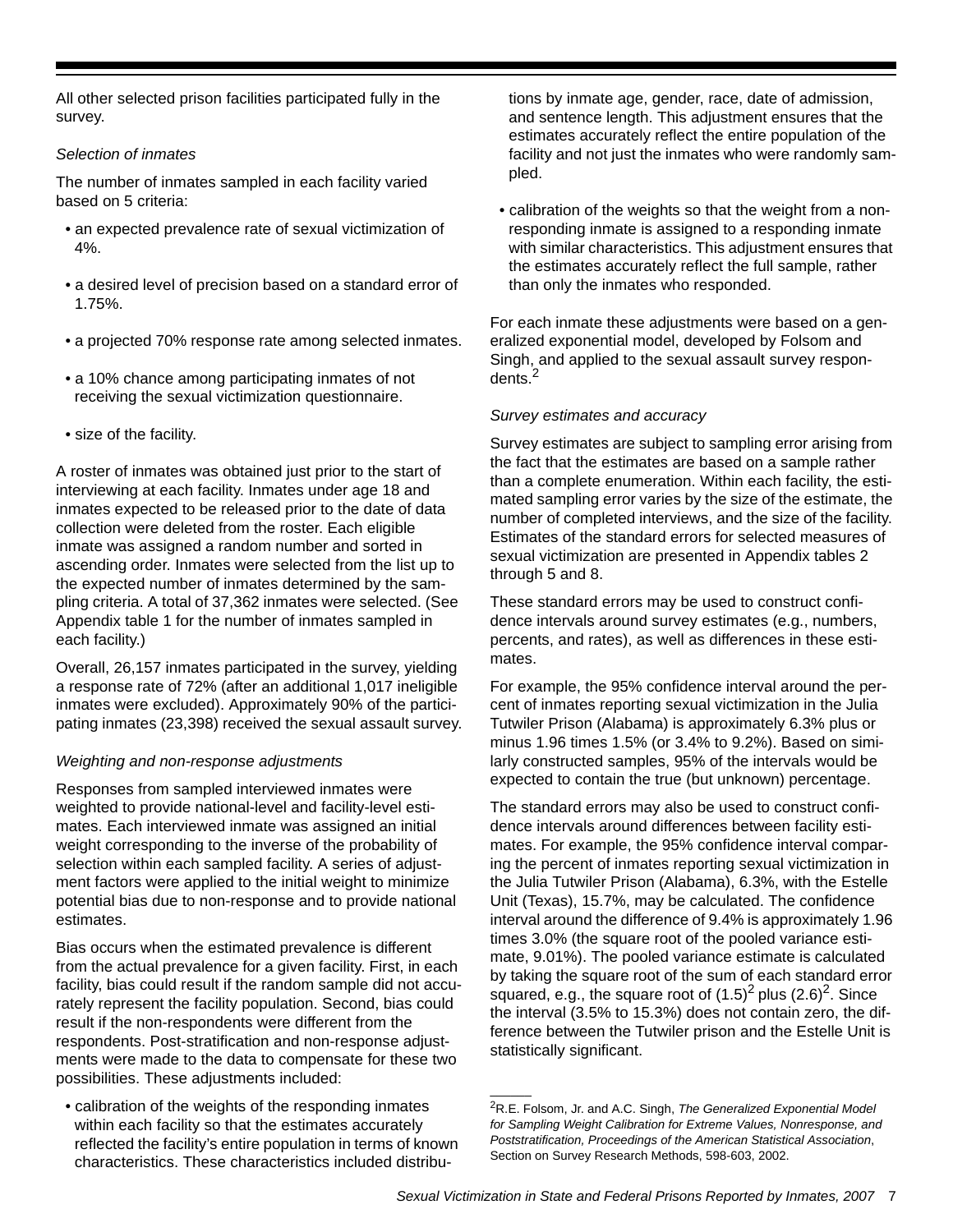# *Exposure period*

For purposes of calculating comparative rates of sexual victimization, respondents were asked to provide the most recent date of admission to the current facility. If the date of admission was at least 12 months prior to the date of the interview, inmates were asked questions related to their experiences during the past 12 months. If the admission date was less than 12 months prior to the interview, inmates were asked about their experiences since they had arrived at the facility. Overall, the average exposure period of inmates participating in the sexual victimization survey was 8.5 months.

# *Measuring sexual victimization*

The survey of sexual victimization relied on the reporting of the direct experience of each inmate, rather than inmates reporting on the experience of other inmates. Questions were asked related to inmate-on-inmate sexual activity separately from questions related to staff sexual misconduct. (See pages 9 and 10 for specific survey items.)

The ACASI survey began with a series of questions that screened for specific sexual activities, without restriction, including both wanted and unwanted sex or sexual contacts with other inmates. As a means to measure fully all sexual activities, questions related to the touching of body parts in a sexual way were followed by questions related to explicit giving or receiving of sexual gratification, and questions related to acts involving oral, anal, or vaginal sex. The nature of coercion (including use of physical force, pressure, or other forms of coercion) was measured for each type of reported sexual activity.

Once the types of sexual activity and the nature of coercion were established, inmates were asked to report on the number of times they had experienced each form of sexual victimization. Incidents were separated into two categories: nonconsensual sexual acts and abusive sexual contacts. (See *Definition of terms* on this page.) In reporting the number of times for each type of incident, inmates could select one of four pre-coded categories: 1 time, 2 times, 3 to 10 times, and 11 times or more.

ACASI survey items related to staff sexual misconduct were asked in a different order from inmate-on-inmate activity. Inmates were first asked about being pressured or being made to feel they had to have sex or sexual contact and then asked about being physically forced. In addition, inmates were asked if any facility staff had offered favors or special privileges in exchange for sex. Finally, inmates were asked if they willingly had sex or sexual contact with staff. All reports of sex or sexual contact between an inmate and facility staff were included in the total sexual victimization classification, regardless of level of coercion.

Inmates were also asked to report on the number of times they had experienced each form of staff sexual misconduct, willing or unwilling. The same pre-coded categories were provided: 1 time, 2 times, 3 to 10 times, and 11 times or more.

The ACASI survey included additional questions related to both inmate-on-inmate and staff-on-inmate sexual victimization. These questions, known as *latent class measures*, were included to assess the reliability of the survey questionnaire. After being asked detailed questions, all inmates were asked a series of general questions to determine if they had experienced any type of unwanted sex or sexual contact with another inmate or had any sex or sexual contact with staff. (See page 11 for specific survey items.)

The entire ACASI questionnaire and the shorter paper and pencil survey form (PAPI) are available on the BJS web site at <http://www.ojp.usdoj.gov/quest.htm#nis>.

# *Definition of terms*

Sexual victimization - all types of sexual activity, e.g., oral, anal, or vaginal penetration, handjobs, touching of the inmate's butt, thighs, penis, breasts, or vagina in a sexual way and other sexual acts. Includes nonconsensual sexual acts, abusive sexual contacts, and both willing and unwilling sexual acitivity with staff.

Nonconsensual sexual acts - unwanted contacts with another inmate or unwilling contacts with staff that involved oral sex, anal sex, vaginal sex, handjobs, and other sexual acts.

Abusive sexual contacts only - unwanted contacts with another inmates or unwilling contacts with staff that involved touching of the inmate's butt, thighs, penis, breasts, or vagina in a sexual way.

Unwilling activity - incidents of unwanted sexual contacts with another inmate or staff.

Willing activity - incidents of willing sexual contacts with staff. These contacts are characterized by the reporting inmate as willing; however, all sexual contacts between inmates and staff are legally nonconsensual.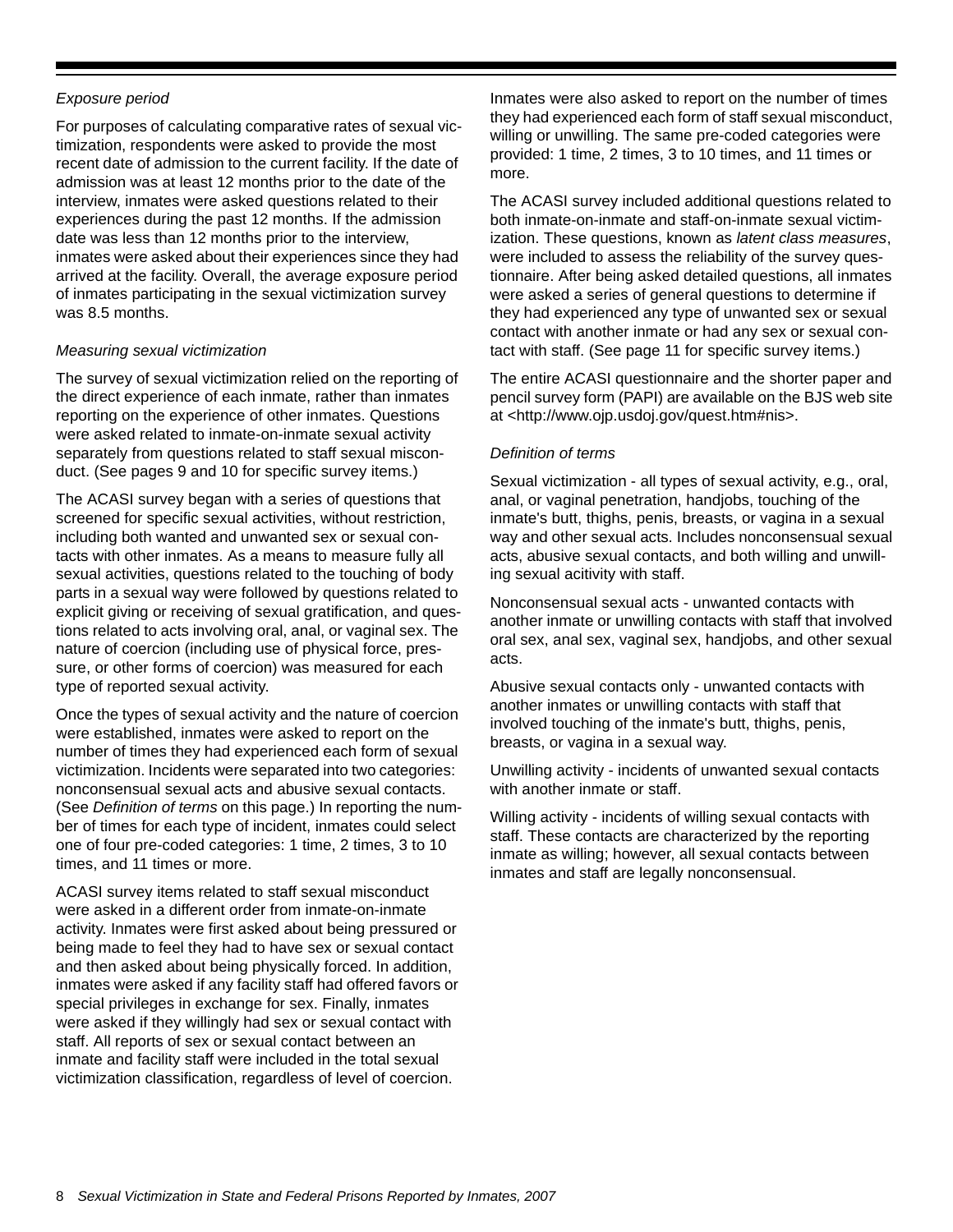#### **Survey items related to inmate-on-inmate sexual victimization**

#### **Males**

E16. During the last 12 months, did another inmate use physical force to touch your butt, thighs, or penis in a sexual way?

E17. During the last 12 months, did another inmate, without using physical force, pressure you or make you feel that you had to let them touch your butt, thighs, or penis in a sexual way?

E22. During the last 12 months, did another inmate use physical force to make you give or receive a handjob?

E23. During the last 12 months, did another inmate, without using physical force, pressure you or make you feel that you had to give or receive a handjob?

E26. During the last 12 months, did another inmate use physical force to make you give or receive oral sex or a blow job?

E27. During the last 12 months, did another inmate, without using physical force, pressure you or make you feel that you had to give or receive oral sex or a blow job?

E32. During the last 12 months, did another inmate use physical force to make you have anal sex?

E33. During the last 12 months, did another inmate, without using physical force, pressure you or make you feel that you had to have anal sex?

E34. During the last 12 months, did another inmate use physical force to make you have any type of sex or sexual contact other than sexual touching, handjobs, oral sex or blow jobs, or anal sex?

E35. During the last 12 months, did another inmate, without using physical force, pressure you or make you feel that you had to have any type of sex or sexual contact other than sexual touching, handjobs, oral sex or blowjobs, or anal sex?

#### **Females**

E18. During the last 12 months, did another inmate use physical force to touch your butt, thighs, breasts, or vagina in a sexual way?

E19. During the last 12 months, did another inmate, without using physical force, pressure you or make you feel that you had to let them touch your butt, thighs, breasts, or vagina in a sexual way?

E24. During the last 12 months, did another inmate use physical force to make you give or receive oral sex?

E25. During the last 12 months, did another inmate, without using physical force, pressure you or make you feel that you had to give or receive oral sex?

E28. During the last 12 months, did another inmate use physical force to make you have vaginal sex?

E29. During the last 12 months, did another inmate, without using physical force, pressure you or make you feel that you had to have vaginal sex?

E32. During the last 12 months, did another inmate use physical force to make you have anal sex?

E33. During the last 12 months, did another inmate, without using physical force, pressure you or make you feel that you had to have anal sex?

E34. During the last 12 months, did another inmate use physical force to make you have any type of sex or sexual contact other than sexual touching, oral sex, vaginal sex, or anal sex?

E35. During the last 12 months, did another inmate, without using physical force, pressure you or make you feel that you had to have any type of sex or sexual contact other than sexual touching, oral sex, vaginal sex, or anal sex?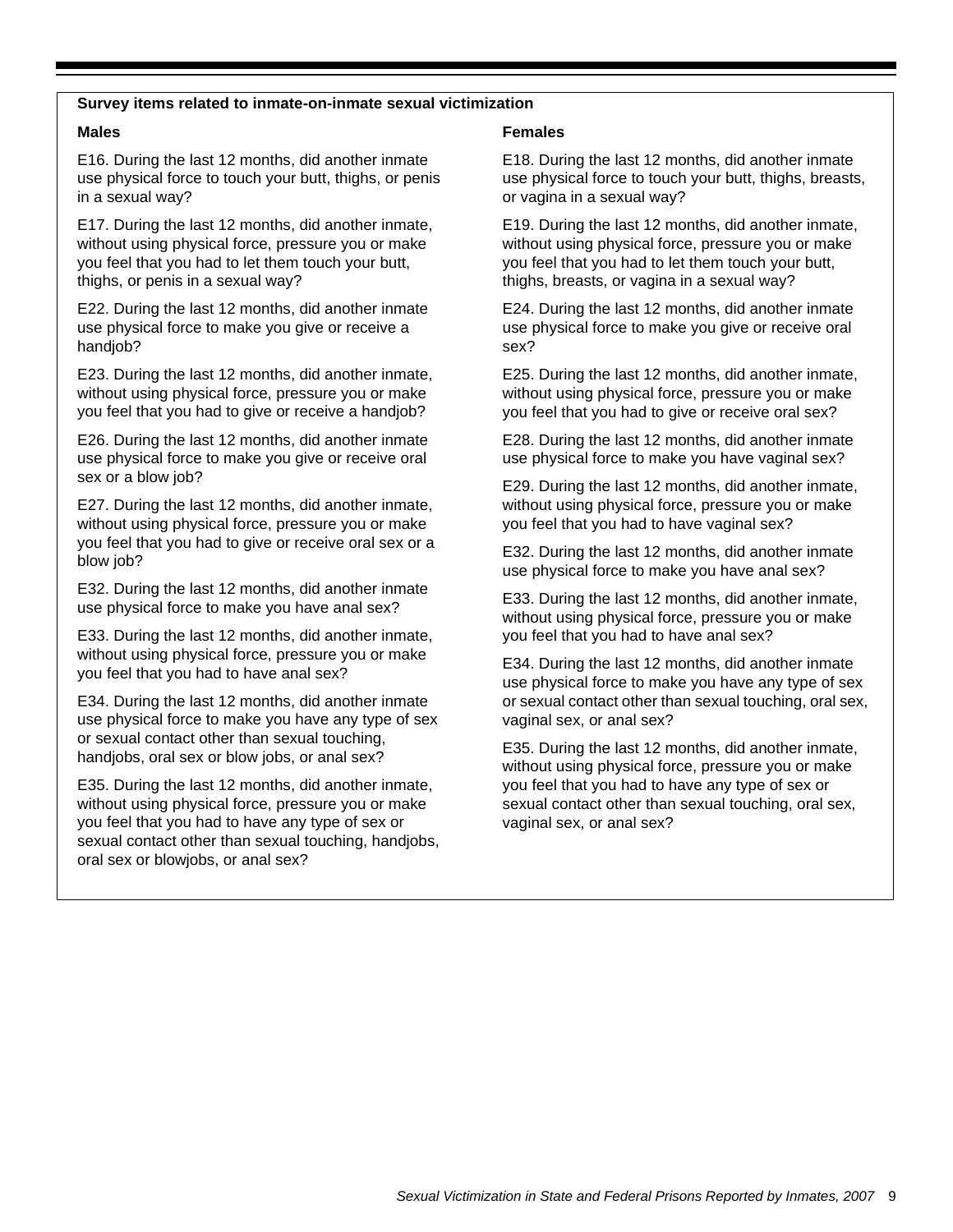# **Survey items related to staff sexual misconduct**

These next questions are about the behavior of staff at this facility during the last 12 months. By staff we mean the employees of this facility and anybody who works as a volunteer in this facility.

G4 During the last 12 months, have any facility staff pressured you or made you feel that you had to let them have sex or sexual contact with you?

G5 During the last 12 months, have you been physically forced by any facility staff to have sex or sexual contact?

G7 During the last 12 months, have any facility staff offered you favors or special privileges in exchange for sex or sexual contact?

G2 During the last 12 months, have you willingly had sex or sexual contact with any facility staff?

G11 [IF G2 OR G4 OR G5 = Yes] During the last 12 months, which of the following types of sex or sexual contact did you have with a facility staff person?

G11a. You touched a facility staff person's body or had your body touched in a sexual way.

G11b. You gave or received a handjob.

G11c. You gave or received oral sex or a blowjob.

G11d. You had vaginal sex.

G11e. You had anal sex.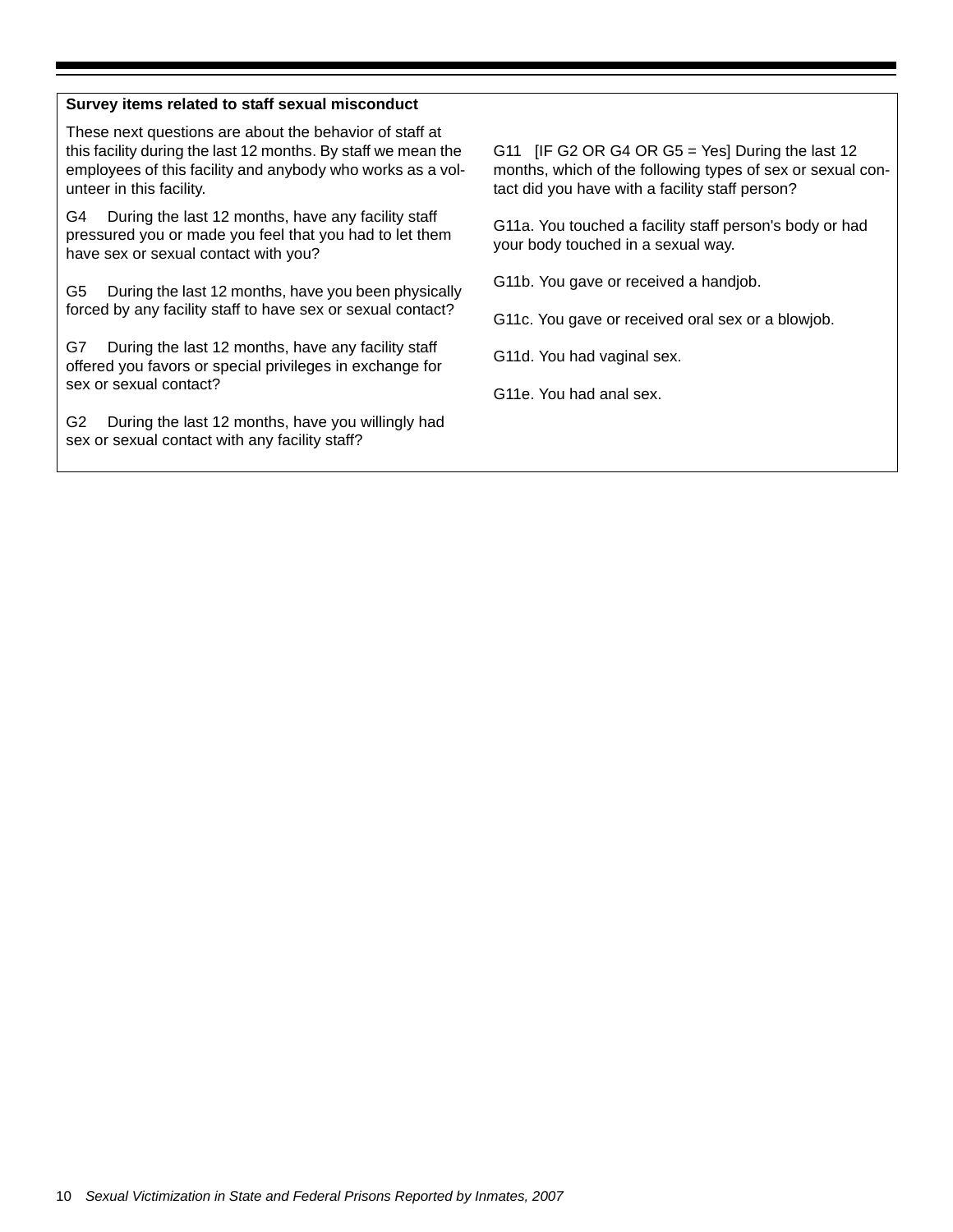# **Follow-up questions for inmates reporting no sexual activity in the screener questions for sexual activity with inmates:**

**LCM1** During the last 12 months, did another inmate use physical force, pressure you, or make you feel that you had to have any type of sex or sexual contact?

**LCM2** How long has it been since another inmate in this facility used physical force, pressured you, or made you feel that you had to have any type of sex or sexual contact?

- 1. Within the past 7 days
- 2.  $\Box$  More than 7 days ago but within the past 30 days
- 3. More than 30 days ago but within the past 12 months
- 4. More than 12 months ago
- 5.  $\Box$  This has not happened to me at this facility

**LCM3** [If Male] During the last 12 months, did another inmate use physical force, pressure you, or make you feel that you had to have oral or anal sex?

[If Female] During the last 12 months, did another inmate use physical force, pressure you, or make you feel that you had to have oral, vaginal, or anal sex?

**LCM4** [If Male] How long has it been since another inmate in this facility used physical force, pressured you, or made you feel that you had to have oral or anal sex?

[If Female] How long has it been since another inmate in this facility used physical force, pressured you, or made you feel that you had to have oral, vaginal, or anal sex?

**LCM4a** [If Male] How long has it been since another inmate in this facility used physical force, pressured you, or made you feel that you had to have oral or anal sex?

[If Female] How long has it been since another inmate in this facility used physical force, pressured you, or made you feel that you had to have oral, vaginal, or anal sex?

# **Follow-up questions for inmates reporting no sexual activity in the screener questions for sexual activity with staff:**

**LCM5** During the last 12 months, have you had any sex or sexual contact with staff in this facility whether you wanted to have it or not?

**LCM6** How long has it been since you had any sex or sexual contact with staff in this facility whether you wanted to or not?

- 1. Within the past 7 days
- 2.  $\Box$  More than 7 days ago but within the past 30 days
- 3 . More than 30 days ago but within the past 12 months
- 4. More than 12 months ago
- 5.  $\Box$  This has not happened to me at this facility

**LCM7** In the last 12 months, did you have oral, vaginal, or anal sex with any staff at this facility whether you wanted to or not?

**LCM8** How long has it been since you had oral, vaginal, or anal sex with any staff at this facility whether you wanted to or not?

**LCM8b** How long has it been since you had oral or anal sex with any staff at this facility whether you wanted to or not?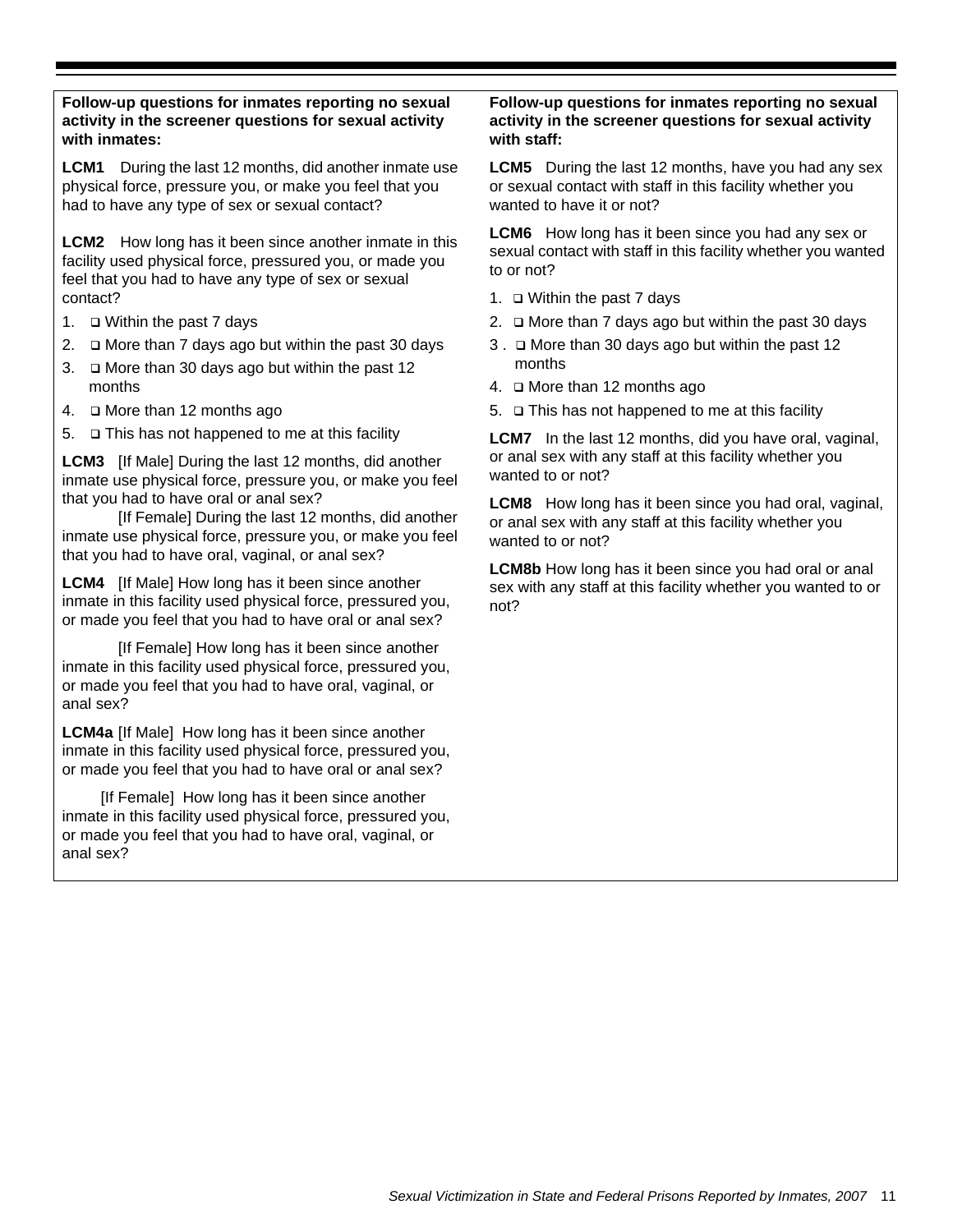**U.S. Department of Justice** Office of Justice Programs Bureau of Justice Statistics

Washington, DC 20531

Official Business Penalty for Private Use \$300



The Bureau of Justice Statistics is the statistical agency of the U.S. Department of Justice. Jeffrey Sedgwick is Director.

Allen J. Beck and Paige M. Harrison wrote this report. RTI International statisticians, under the direction of Marcus Berzofsky, produced tables in the appendix. Allen J. Beck, Paige M. Harrison, and RTI staff provided statistical review and verification. Doris J. James and Tina Dorsey produced and edited the report. Jayne Robinson prepared the report for publication.

Paige M. Harrison, under the supervision of Allen J. Beck, was project manager for the National Inmate

This report in portable document format and in ASCII and its related statistical data and tables are available at the BJS World Wide Web Internet site: <http://www.ojp.usdoj.gov/bjs/abstract/ svsfpri07.htm>.

Survey. RTI staff, under a cooperative agreement and in collaboration with BJS, designed the survey, developed the questionnaires, and monitored data collection and data processing: Rachel Caspar, Principal Investigator/Instrumentation Task Leader; Christopher Krebs, Co-Principal Investigator; Ellen Stutts, Co-Principal Investigator and Data Collection Task Leader; Susan Brumbaugh, Logistics Task Leader; Jamia Bachrach, Protection of Human Subjects Task Leader; David Forvendel, Research Computing Task Leader; Ralph Folsom, Senior Statistician; and Marcus Berzofsky, Sampling and Statistical Analysis Task Leader.

December 2007 NCJ 219414

#### **Office of Justice Programs**

*Innovation • Partnerships • Safer Neighborhoods* http://www.ojp.usdoj.gov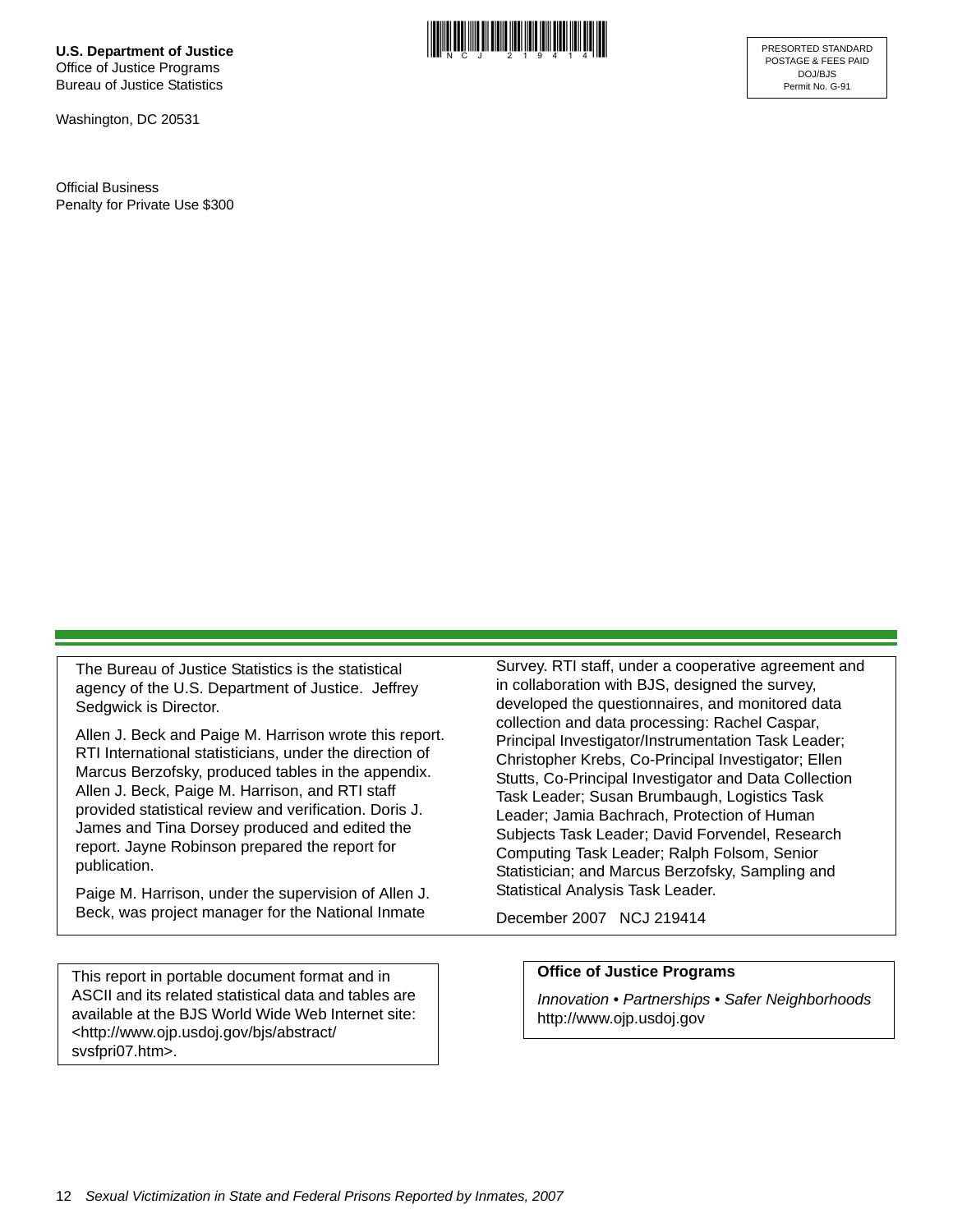| Appendix table 1. Characteristics of State and Federal facilities selected in the National Inmate Survey, 2007 |                                    |                    |                                    |            |                                  |                   |
|----------------------------------------------------------------------------------------------------------------|------------------------------------|--------------------|------------------------------------|------------|----------------------------------|-------------------|
|                                                                                                                |                                    |                    |                                    |            | Number of respondents            |                   |
|                                                                                                                | Number of                          | Number of          | Number of                          |            | Sexual                           |                   |
| Facility name                                                                                                  | inmates in<br>custody <sup>a</sup> | inmates<br>sampled | ineligible<br>inmates <sup>b</sup> | Total      | victimization Response<br>survey | rate <sup>c</sup> |
| <b>Total</b>                                                                                                   | 264,251                            | 37,362             | 1,017                              | 26.157     | 23,398                           | 72%               |
| Alabama                                                                                                        |                                    |                    |                                    |            |                                  |                   |
| Julia Tutwiler Prison <sup>d</sup>                                                                             | 959                                | 251                | 6                                  | 228        | 212                              | 93                |
| Limestone Corr. Fac.                                                                                           | 2,044                              | 274                | 2                                  | 210        | 191                              | 77                |
| Alaska                                                                                                         |                                    |                    |                                    |            |                                  |                   |
| Wildwood Corr. Complex                                                                                         | 361                                | 199                | 4                                  | 130        | 121                              | 67                |
| Arizona                                                                                                        |                                    |                    |                                    |            |                                  |                   |
| Arizona State Prison Complex - Eyman<br>Arizona State Prison Complex - Florence                                | 4,702<br>3,938                     | 288<br>286         | 3<br>6                             | 206<br>228 | 188<br>205                       | 72<br>81          |
| Arizona State Prison Complex - Tucson                                                                          | 3,528                              | 284                | 10                                 | 213        | 193                              | 78                |
| <b>Arkansas</b>                                                                                                |                                    |                    |                                    |            |                                  |                   |
| Diagnostic Unit                                                                                                | 383                                | 205                | 13                                 | 154        | 132                              | 80                |
| Jefferson County Corr. Fac.                                                                                    | 358                                | 205                | 8                                  | 157        | 138                              | 80                |
| California                                                                                                     |                                    |                    |                                    |            |                                  |                   |
| <b>Avenal State Prison</b>                                                                                     | 7,510                              | 292                | 9                                  | 240        | 210                              | 85                |
| California Inst. for Men                                                                                       | 5,515                              | 290                | 41                                 | 139        | 129                              | 56                |
| California Sub. Abuse Treatment Fac. - Corcoran                                                                | 5,484                              | 289                | 6                                  | 188        | 173                              | 66                |
| California Men's Colony                                                                                        | 6,496                              | 291                | $\overline{7}$                     | 211        | 180                              | 74                |
| California Rehabilitation Ctr.                                                                                 | 3,842                              | 285                | 8                                  | 209        | 192                              | 75                |
| Calipatria State Prison<br>Central California Women's Fac. <sup>d</sup>                                        | 4,169<br>3,211                     | 286<br>283         | 0<br>8                             | 162<br>194 | 146<br>170                       | 57<br>71          |
| Corr. Training Fac.                                                                                            | 7,025                              | 291                | 5                                  | 175        | 153                              | 61                |
| Ironwood State Prison                                                                                          | 4,612                              | 288                | 11                                 | 165        | 141                              | 60                |
| Mule Creek State Prison                                                                                        | 3,762                              | 285                | 6                                  | 219        | 190                              | 78                |
| North Kern State Prison                                                                                        | 5,044                              | 289                | 13                                 | 206        | 193                              | 75                |
| R. J. Donovan Corr. Fac. at Rock Mountain                                                                      | 4,166                              | 287                | 16                                 | 163        | 147                              | 60                |
| San Quentin State Prison                                                                                       | 4,729                              | 367                | 22                                 | 188        | 171                              | 54                |
| Sierra Conservation Ctr.                                                                                       | 3,937                              | 286                | 5                                  | 202        | 173                              | 72                |
| Valley State Prison for Women <sup>d</sup>                                                                     | 2,867                              | 282                | 26                                 | 200        | 181                              | 78                |
| Colorado                                                                                                       |                                    |                    |                                    |            |                                  |                   |
| Fremont Corr. Fac.                                                                                             | 1,466                              | 265                | 2                                  | 183        | 166                              | 70                |
| High Plains Corr. Fac. <sup>d,f</sup><br><b>Connecticut</b>                                                    | 220                                | 161                | 0                                  | 90         | 81                               | 56                |
| Osborn Corr. Inst.                                                                                             | 1,919                              | 273                | 5                                  | 220        | 193                              | 82                |
| <b>Delaware</b>                                                                                                |                                    |                    |                                    |            |                                  |                   |
| Howard R. Young Corr. Inst. <sup>e</sup>                                                                       | 1,627                              | 310                | 6                                  | 256        | 231                              | 84                |
| <b>Florida</b>                                                                                                 |                                    |                    |                                    |            |                                  |                   |
| Central Florida Reception Ctr. East, South & Main                                                              | 2,184                              | 279                | 49                                 | 143        | 125                              | 62                |
| Charlotte Corr. Inst.                                                                                          | 1,052                              | 254                | 1                                  | 184        | 163                              | 73                |
| Cross City Corr. Inst. & Work Camp                                                                             | 1,215                              | 260                | 6                                  | 216        | 195                              | 85                |
| Hamilton Corr. Inst., Annex & Work Camp                                                                        | 2,660                              | 280                | 23                                 | 201        | 180                              | 78                |
| Lowell Corr. Inst., Annex & Work Campd<br>Sumter Corr. Inst., Boot Camp & Work Camp                            | 2,350<br>1,839                     | 278<br>272         | 9<br>6                             | 180<br>231 | 155<br>210                       | 67<br>87          |
| Taylor Corr. Inst. & Annex                                                                                     | 2,064                              | 274                | 0                                  | 184        | 169                              | 67                |
| Georgia                                                                                                        |                                    |                    |                                    |            |                                  |                   |
| Hays State Prison                                                                                              | 868                                | 247                | 7                                  | 201        | 190                              | 84                |
| Men's Corr. State Prison                                                                                       | 650                                | 233                | 15                                 | 198        | 189                              | 91                |
| Metro State Prison <sup>d</sup>                                                                                | 888                                | 248                | 7                                  | 180        | 163                              | 75                |
| Walker Corr. Inst.                                                                                             | 617                                | 230                | 0                                  | 191        | 173                              | 83                |
| <b>Wilcox State Prison</b>                                                                                     | 1,487                              | 266                | 6                                  | 236        | 206                              | 91                |
| Hawaii                                                                                                         |                                    |                    |                                    |            |                                  |                   |
| Waiawa Corr. Fac.<br>Idaho                                                                                     | 298                                | 184                | $\overline{2}$                     | 143        | 126                              | 79                |
| South Idaho Corr. Inst.                                                                                        | 723                                | 237                | 0                                  | 172        | 153                              | 73                |
| <b>Illinois</b>                                                                                                |                                    |                    |                                    |            |                                  |                   |
| Danville Corr. Ctr.                                                                                            | 1,802                              | 271                | 1                                  | 213        | 193                              | 79                |
| Dixon Corr. Ctr.                                                                                               | 2,164                              | 275                | $\overline{7}$                     | 211        | 189                              | 79                |
| Logan Corr. Ctr.                                                                                               | 1,854                              | 272                | 3                                  | 228        | 211                              | 85                |
| Vienna Corr. Ctr.                                                                                              | 1,362                              | 267                | 28                                 | 157        | 133                              | 66                |
| Indiana                                                                                                        |                                    |                    |                                    |            |                                  |                   |
| Plainfield Corr. Fac.                                                                                          | 1,484                              | 266                | 9                                  | 184        | 162                              | 72                |
| Rockville Corr. Fac. <sup>d</sup>                                                                              | 1,145                              | 258                | 7                                  | 198        | 169                              | 79                |
| lowa<br>Anamosa State Penitentiary                                                                             | 1,291                              | 261                | 0                                  | 163        | 147                              | 62                |
|                                                                                                                |                                    |                    |                                    |            |                                  |                   |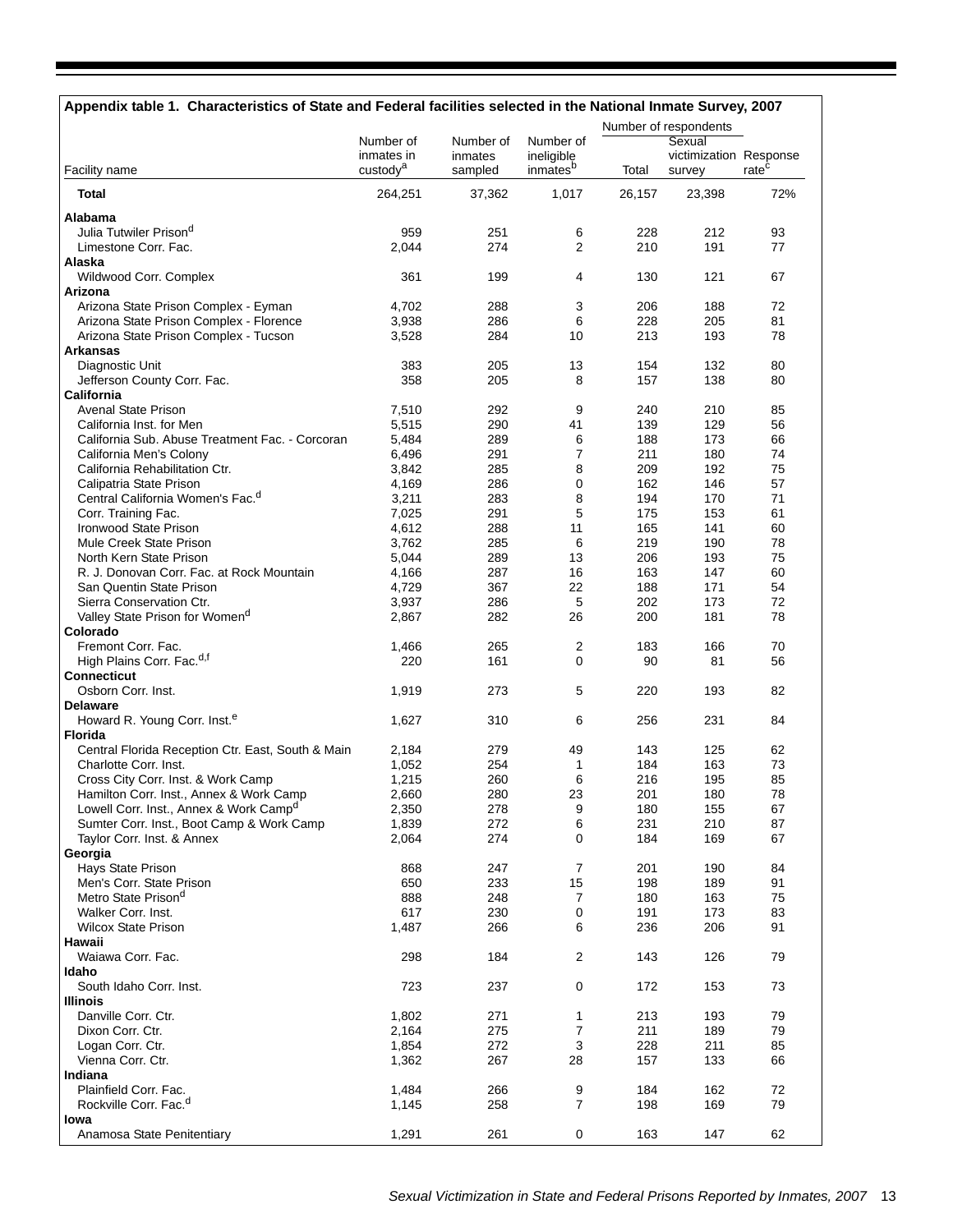| Appendix table 1. Characteristics of State and Federal facilities selected in the National Inmate Survey, 2007 (cont.) |                                    |                    |                        |            |                                  |                   |
|------------------------------------------------------------------------------------------------------------------------|------------------------------------|--------------------|------------------------|------------|----------------------------------|-------------------|
|                                                                                                                        |                                    |                    |                        |            | Number of respondents            |                   |
|                                                                                                                        | Number of                          | Number of          | Number of              |            | Sexual                           |                   |
| Facility name                                                                                                          | inmates in<br>custody <sup>a</sup> | inmates<br>sampled | ineligible<br>inmatesb | Total      | victimization Response<br>survey | rate <sup>c</sup> |
| Kansas                                                                                                                 |                                    |                    |                        |            |                                  |                   |
| Hutchinson Corr. Fac.                                                                                                  | 1,681                              | 269                | 1                      | 217        | 195                              | 81%               |
| Kentucky                                                                                                               |                                    |                    |                        |            |                                  |                   |
| Western Kentucky Corr. Complex                                                                                         | 624                                | 234                | 12                     | 112        | 100                              | 50                |
| Louisiana                                                                                                              |                                    |                    |                        |            |                                  |                   |
| Dixon Corr. Inst.                                                                                                      | 1,549                              | 267                | 3                      | 208        | 184                              | 79                |
| Forcht-Wade Corr. Ctr.                                                                                                 | 629                                | 231                | $\overline{7}$         | 162        | 146                              | 72                |
| <b>Maine</b>                                                                                                           |                                    |                    |                        |            |                                  |                   |
| Maine Corr. Ctr. <sup>e</sup>                                                                                          | 690                                | 237                | 8                      | 189        | 173                              | 83                |
| Maryland                                                                                                               |                                    |                    |                        |            |                                  |                   |
| Baltimore Pre-Release Unit - Women <sup>d</sup>                                                                        | 120                                | 123                | 3                      | 66         | 64                               | 55                |
| Maryland Corr. Training Ctr.                                                                                           | 2,773                              | 280                | 4                      | 177        | 160                              | 64                |
| Roxbury Corr. Inst.                                                                                                    | 1,733                              | 270                | 4                      | 207        | 189                              | 78                |
| <b>Massachusetts</b><br>Old Colony Corr. Ctr.                                                                          | 932                                | 250                | 3                      | 137        | 119                              | 55                |
| Michigan                                                                                                               |                                    |                    |                        |            |                                  |                   |
| Bellamy Creek Corr. Fac.                                                                                               | 1,746                              | 271                | 6                      | 190        | 170                              | 72                |
| Marquette Branch Prison                                                                                                | 1,155                              | 258                | 9                      | 196        | 174                              | 79                |
| Ojibway Corr. Fac.                                                                                                     | 1,060                              | 255                | 2                      | 188        | 168                              | 74                |
| <b>Minnesota</b>                                                                                                       |                                    |                    |                        |            |                                  |                   |
| Minnesota Corr. Fac. - Stillwater                                                                                      | 1,388                              | 264                | 5                      | 189        | 163                              | 73                |
| <b>Mississippi</b>                                                                                                     |                                    |                    |                        |            |                                  |                   |
| Harrison Community Work Ctr.                                                                                           | 98                                 | 99                 | 1                      | 87         | 80                               | 89                |
| <b>Missouri</b>                                                                                                        |                                    |                    |                        |            |                                  |                   |
| Jefferson City Corr. Ctr.                                                                                              | 1,947                              | 273                | 6                      | 236        | 215                              | 88                |
| Northeast Corr. Ctr.                                                                                                   | 1,872                              | 272                | 5                      | 246        | 225                              | 92                |
| Southeast Corr. Ctr.                                                                                                   | 1,445                              | 265                | 1                      | 191        | 171                              | 72                |
| <b>Montana</b>                                                                                                         |                                    |                    |                        |            |                                  |                   |
| Montana State Prison                                                                                                   | 1,447                              | 265                | 3                      | 203        | 189                              | 77                |
| Nebraska                                                                                                               |                                    |                    |                        |            |                                  |                   |
| Tecumseh State Corr. Inst.                                                                                             | 885                                | 245                | 2                      | 94         | 85                               | 39                |
| Nevada                                                                                                                 |                                    |                    |                        |            |                                  |                   |
| Florence McClure Women's Corr. Ctr. <sup>d</sup>                                                                       | 618                                | 230                | 3                      | 181        | 160                              | 80                |
| Southern Desert Corr. Ctr.                                                                                             | 1,579                              | 268                | $\overline{7}$         | 218        | 203                              | 84                |
| <b>New Hampshire</b>                                                                                                   |                                    |                    |                        |            |                                  | 72                |
| New Hampshire State Prison for Men                                                                                     | 1,498                              | 266                | 2                      | 190        | 173                              |                   |
| <b>New Jersey</b><br>Northern State Prison                                                                             | 2,775                              | 280                | 4                      | 163        | 148                              | 59                |
| South Woods State Prison                                                                                               | 3,331                              | 283                | 3                      | 203        | 179                              | 73                |
| <b>New Mexico</b>                                                                                                      |                                    |                    |                        |            |                                  |                   |
| Lea County Corr. Fac. <sup>f</sup>                                                                                     | 1,215                              | 259                | 2                      | 166        | 148                              | 65                |
| Penitentiary of New Mexico                                                                                             | 858                                | 246                | 4                      | 92         | 83                               | 38                |
| <b>New York</b>                                                                                                        |                                    |                    |                        |            |                                  |                   |
| Arthur Kill Corr. Fac.                                                                                                 | 923                                | 249                | 8                      | 186        | 168                              | 77                |
| Elmira Corr. Fac.                                                                                                      | 1,610                              | 270                | 22                     | 141        | 126                              | 57                |
| Great Meadow Corr. Fac.                                                                                                | 1,604                              | 268                | 5                      | 164        | 144                              | 62                |
| Greene Corr. Fac.                                                                                                      | 1,672                              | 270                | 7                      | 209        | 189                              | 79                |
| Wende Corr. Fac.                                                                                                       | 870                                | 247                | 11                     | 156        | 140                              | 66                |
| <b>North Carolina</b>                                                                                                  |                                    |                    |                        |            |                                  |                   |
| Avery Mitchell Corr. Inst.                                                                                             | 803                                | 243                | 5                      | 186        | 164                              | 78                |
| Fountain Corr. Ctr. <sup>d</sup>                                                                                       | 458                                | 214                | 6                      | 144        | 129                              | 69                |
| Gates Corr. Ctr.                                                                                                       | 91                                 | 92                 | 1                      | 67         | 52                               | 74                |
| Harnett Corr. Inst.                                                                                                    | 866                                | 247                | 3                      | 178        | 163                              | 73                |
| Odom Corr. Inst.                                                                                                       | 381                                | 204                | 9                      | 119        | 103                              | 61                |
| <b>North Dakota</b>                                                                                                    |                                    |                    |                        |            |                                  |                   |
| North Dakota State Penitentiary                                                                                        | 388                                | 205                | 15                     | 137        | 124                              | 72                |
| Ohio                                                                                                                   |                                    |                    |                        |            |                                  |                   |
| Belmont Corr. Inst.<br>Grafton Corr. Inst.                                                                             | 2,720<br>1,435                     | 280<br>265         | 5<br>2                 | 195<br>145 | 177<br>133                       | 71<br>55          |
| North Central Corr. Inst.                                                                                              | 2,321                              | 277                | 4                      | 174        | 147                              | 64                |
| Oklahoma                                                                                                               |                                    |                    |                        |            |                                  |                   |
| Joseph Harp Corr. Ctr.                                                                                                 | 1,328                              | 263                | 19                     | 209        | 195                              | 86                |
| Oregon                                                                                                                 |                                    |                    |                        |            |                                  |                   |
| Oregon State Corr. Inst.                                                                                               | 867                                | 247                | 9                      | 200        | 177                              | 84                |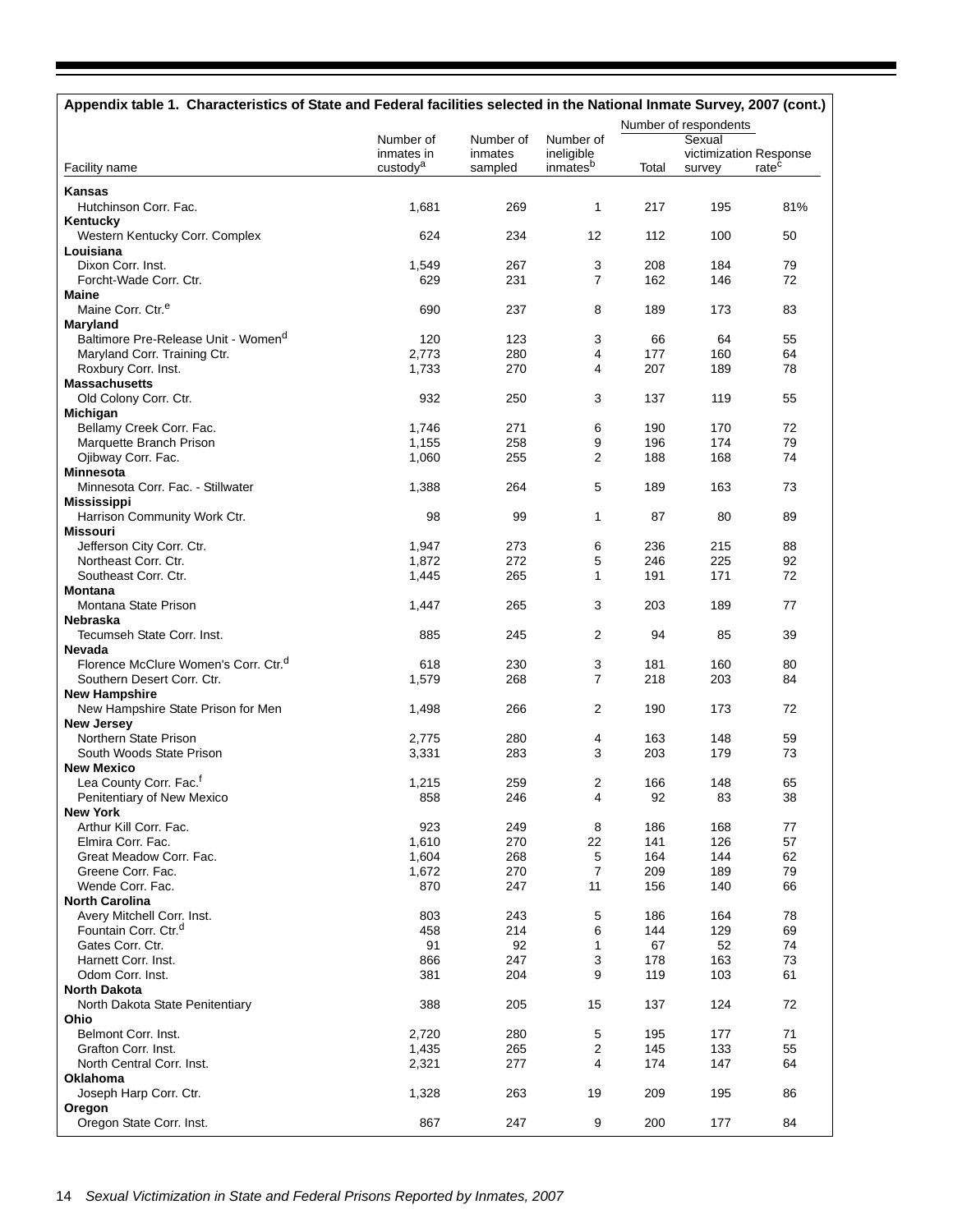# **Appendix table 1. Characteristics of State and Federal facilities selected in the National Inmate Survey, 2007 (cont.)**

|                                                  |                         |         |                                   |       | Number of respondents   |                   |  |
|--------------------------------------------------|-------------------------|---------|-----------------------------------|-------|-------------------------|-------------------|--|
|                                                  | Number of<br>inmates in | inmates | Number of Number of<br>ineligible |       | Sexual<br>victimization | Response          |  |
| Facility name                                    | custody <sup>a</sup>    | sampled | inmates <sup>b</sup>              | Total | survey                  | rate <sup>c</sup> |  |
| Pennsylvania                                     |                         |         |                                   |       |                         |                   |  |
| Cambridge Springs State Corr. Inst. <sup>d</sup> | 995                     | 252     | 2                                 | 225   | 208                     | 90%               |  |
| Dallas State Corr. Inst.                         | 2,031                   | 274     | $\overline{2}$                    | 235   | 215                     | 86                |  |
| Fayette State Corr. Inst.                        | 1,977                   | 273     | 5                                 | 223   | 196                     | 83                |  |
| Graterford State Corr. Inst.                     | 2,848                   | 281     | 11                                | 128   | 117                     | 47                |  |
| Rockview State Corr. Inst.                       | 2,037                   | 274     | 3                                 | 235   | 204                     | 87                |  |
| <b>Rhode Island</b>                              |                         |         |                                   |       |                         |                   |  |
| John Moran Medium Security Fac.                  | 881                     | 247     | 1                                 | 150   | 132                     | 61                |  |
| Women's Division <sup>d</sup>                    | 248                     | 214     | 15                                | 141   | 128                     | 71                |  |
| <b>South Carolina</b>                            |                         |         |                                   |       |                         |                   |  |
| Allendale Corr. Inst.                            | 1,282                   | 261     | 9                                 | 153   | 138                     | 61                |  |
| Lee Corr. Inst.                                  | 1,690                   | 270     | 11                                | 180   | 154                     | 70                |  |
| <b>South Dakota</b>                              |                         |         |                                   |       |                         |                   |  |
| South Dakota State Penitentiary                  | 1,406                   | 265     | 15                                | 186   | 158                     | 74                |  |
| <b>Tennessee</b>                                 |                         |         |                                   |       |                         |                   |  |
| Northwest Corr. Complex                          | 2,233                   | 276     | 8                                 | 184   | 161                     | 69                |  |
| Tennessee Prison for Women <sup>d</sup>          | 722                     | 238     | 3                                 | 169   | 152                     | 72                |  |
| Whiteville Corr. Fac. <sup>f</sup>               | 1,477                   | 265     | $\overline{2}$                    | 200   | 179                     | 76                |  |
| Texas                                            |                         |         |                                   |       |                         |                   |  |
| <b>Allred Unit</b>                               | 3,623                   | 284     | 1                                 | 200   | 186                     | 71                |  |
| <b>Clements Unit</b>                             | 3,636                   | 285     | 10                                | 161   | 142                     | 59                |  |
| Coffield Unit                                    | 4,085                   | 286     | 1                                 | 217   | 194                     | 76                |  |
| Dawson State Jail <sup>e,f</sup>                 | 2,111                   | 275     | 5                                 | 188   | 165                     | 70                |  |
| Estelle Unit                                     | 2,760                   | 280     | 14                                | 223   | 197                     | 84                |  |
| Fort Stockton Transfer Fac.                      | 577                     | 227     | 6                                 | 184   | 163                     | 83                |  |
| Hilltop Unit <sup>d</sup>                        | 624                     | 230     | 1                                 | 219   | 197                     | 96                |  |
| Holliday Transfer Fac.                           | 1,873                   | 275     | 27                                | 220   | 195                     | 89                |  |
| Lockhart Unite,t                                 | 995                     | 252     | 2                                 | 160   | 132                     | 64                |  |
| Lopez State Jail                                 | 1,049                   | 254     | 1                                 | 170   | 148                     | 67                |  |
| <b>McConnell Unit</b>                            | 2,819                   | 281     | 8                                 | 187   | 162                     | 69                |  |
| Mountain View Unit <sup>a</sup>                  | 566                     | 227     | 11                                | 172   | 154                     | 80                |  |
| Polunsky Unit                                    | 2,848                   | 281     | 1                                 | 256   | 236                     | 91                |  |
| Ramsey Unit #2                                   | 1,148                   | 257     | 3                                 | 217   | 197                     | 85                |  |
| Wynne Unit                                       | 2,590                   | 279     | 3                                 | 217   | 200                     | 79                |  |
| Utah                                             |                         |         |                                   |       |                         |                   |  |
| Utah State Prison <sup>e</sup>                   | 3,786                   | 285     | 5                                 | 228   | 196                     | 81                |  |
| <b>Vermont</b>                                   |                         |         |                                   |       |                         |                   |  |
| Chittenden Regional Corr. Fac.                   | 167                     | 175     | 25                                | 94    | 82                      | 63                |  |
| Virginia                                         |                         |         |                                   |       |                         |                   |  |
| Red Onion State Prison <sup>g</sup>              | 257                     | 173     | 1                                 | 97    | 87                      | 56                |  |
| St. Brides Corr. Ctr.                            | 380                     | 200     | 0                                 | 75    | 67                      | 38                |  |
| Washington                                       |                         |         |                                   |       |                         |                   |  |
| Stafford Creek Corr. Ctr.                        | 1,953                   | 273     | $\mathbf{1}$                      | 147   | 134                     | 54                |  |
| <b>West Virginia</b>                             |                         |         |                                   |       |                         |                   |  |
| Northern Regional Corr. Fac.                     | 249                     | 171     | $\mathbf{1}$                      | 121   | 106                     | 71                |  |
| Wisconsin                                        |                         |         |                                   |       |                         |                   |  |
| Stanley Corr. Inst.                              | 1,499                   | 266     | 13                                | 171   | 157                     | 68                |  |
| Waupun Corr. Inst.                               | 1,233                   | 260     | $\mathbf{1}$                      | 189   | 172                     | 73                |  |
| Wyoming                                          |                         |         |                                   |       |                         |                   |  |
| Wyoming State Penitentiary                       | 620                     | 231     | $\overline{7}$                    | 153   | 138                     | 68                |  |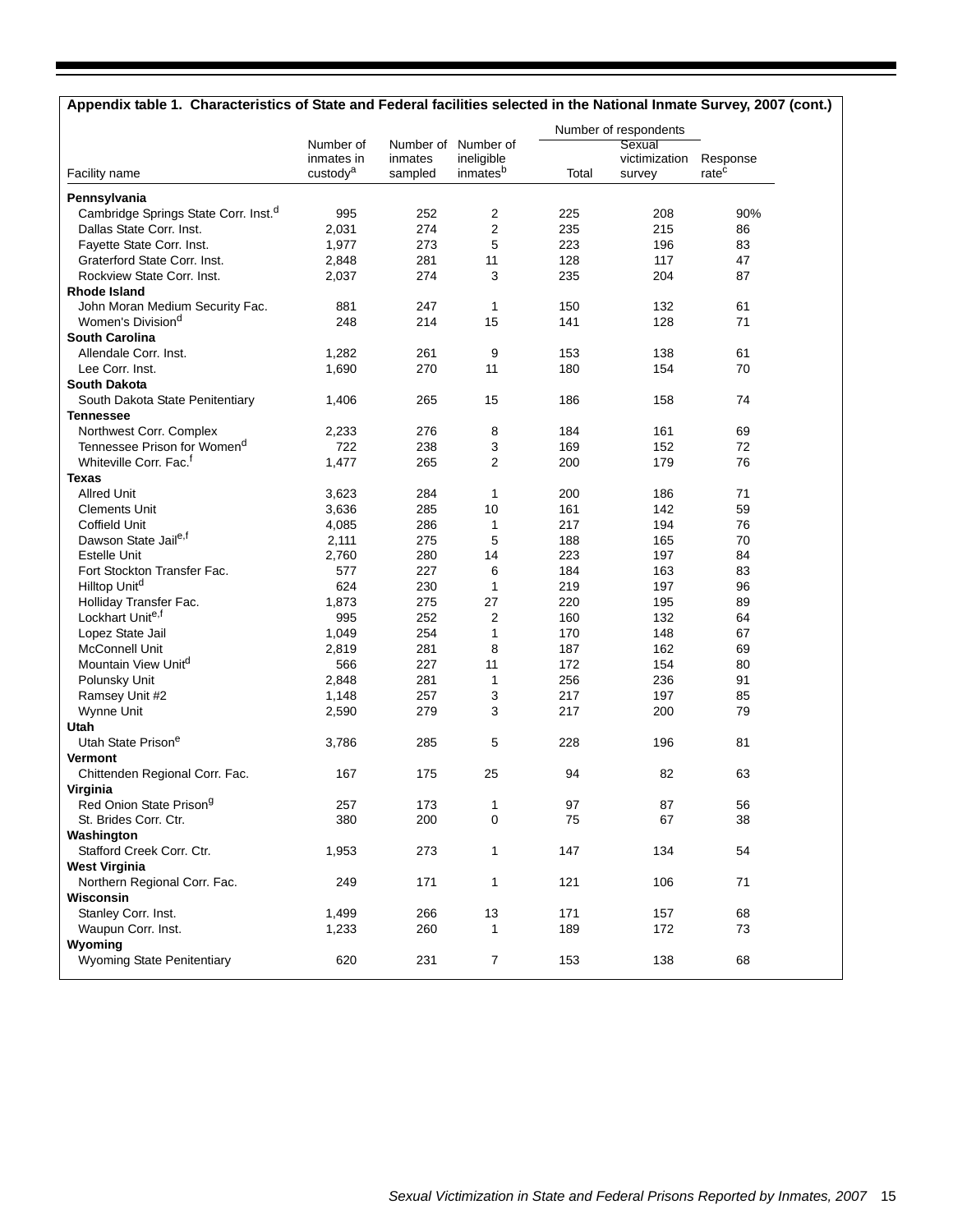#### **Appendix table 1. Characteristics of State and Federal facilities selected in the National Inmate Survey, 2007 (cont.)**

|                                               |                                    |                    |                        |       | Number of respondents   |                            |
|-----------------------------------------------|------------------------------------|--------------------|------------------------|-------|-------------------------|----------------------------|
|                                               | Number of                          |                    | Number of Number of    |       | Sexual                  |                            |
| Facility name                                 | inmates in<br>custody <sup>a</sup> | inmates<br>sampled | ineligible<br>inmatesb | Total | victimization<br>survey | Response rate <sup>c</sup> |
|                                               |                                    |                    |                        |       |                         |                            |
| <b>Federal Facilities (Bureau of Prisons)</b> |                                    |                    |                        |       |                         |                            |
| Allenwood Low Fed. Corr. Inst.                | 1,390                              | 264                |                        | 223   | 199                     | 85%                        |
| Beaumont Low Fed. Corr. Inst.                 | 1,767                              | 271                |                        | 219   | 194                     | 81                         |
| Bennettsville-Camp                            | 134                                | 125                |                        | 85    | 77                      | 69                         |
| Big Sandy U.S. Penitentiary                   | 1,410                              | 308                | 9                      | 141   | 125                     | 47                         |
| Big Spring Corr. Inst. <sup>1</sup>           | 2,757                              | 280                | 4                      | 182   | 155                     | 66                         |
| Cibola County Corr. Inst. <sup>1</sup>        | 1,091                              | 256                | 3                      | 154   | 139                     | 61                         |
| Fort Dix Fed. Corr. Inst.                     | 2,416                              | 278                | 5                      | 213   | 192                     | 78                         |
| La Tuna - Fed. Satellite Fac. (El Paso)       | 375                                | 200                | 1                      | 155   | 133                     | 78                         |
| Lexington Fed. Medical Fac.                   | 1,454                              | 266                | 8                      | 185   | 166                     | 72                         |
| McCreary U.S. Penitentiary                    | 1,104                              | 256                | 5                      | 128   | 112                     | 51                         |
| Memphis Fed. Corr. Inst.                      | 1,142                              | 257                | 3                      | 152   | 134                     | 60                         |
| Milan Fed. Corr. Inst.                        | 1,169                              | 258                | 5                      | 198   | 175                     | 78                         |
| Oakdale Fed. Detention Fac.                   | 817                                | 248                | 27                     | 67    | 55                      | 30                         |
| Pekin Fed. Corr. Inst.                        | 1,055                              | 254                | 4                      | 143   | 130                     | 57                         |
| Schuylkill Fed. Corr. Inst.                   | 1,328                              | 283                | 2                      | 196   | 174                     | 70                         |
| Taft Corr. Inst. <sup>1</sup>                 | 1,729                              | 270                | 7                      | 251   | 227                     | 95                         |
| Terminal Island Fed. Corr. Inst.              | 1,006                              | 253                | 8                      | 172   | 153                     | 70                         |
| Victorville Med. I Fed. Corr. Inst.           | 1,442                              | 265                | 4                      | 133   | 123                     | 51                         |
| Yazoo City Med. Fed. Corr. Inst.              | 1,604                              | 268                | 9                      | 217   | 190                     | 84                         |

aNumber of inmates in custody on day when the facility provided the sample roster.

bInmates were considered ineligible if (1) under age 18, (2) mentally or physically incapacitated, or (3) transferred or released after sample selection but before data collection period. (See *Methodology* for sample selection criteria.)

<sup>c</sup>Response rate is equal to the total number of respondents divided by the number of inmates sampled minus the number of ineligible inmates times 100 percent.

dFemale facility.

eFacility houses both males and females.

<sup>f</sup>Privately operated facility.

gExcludes inmates designated as supermax inmates.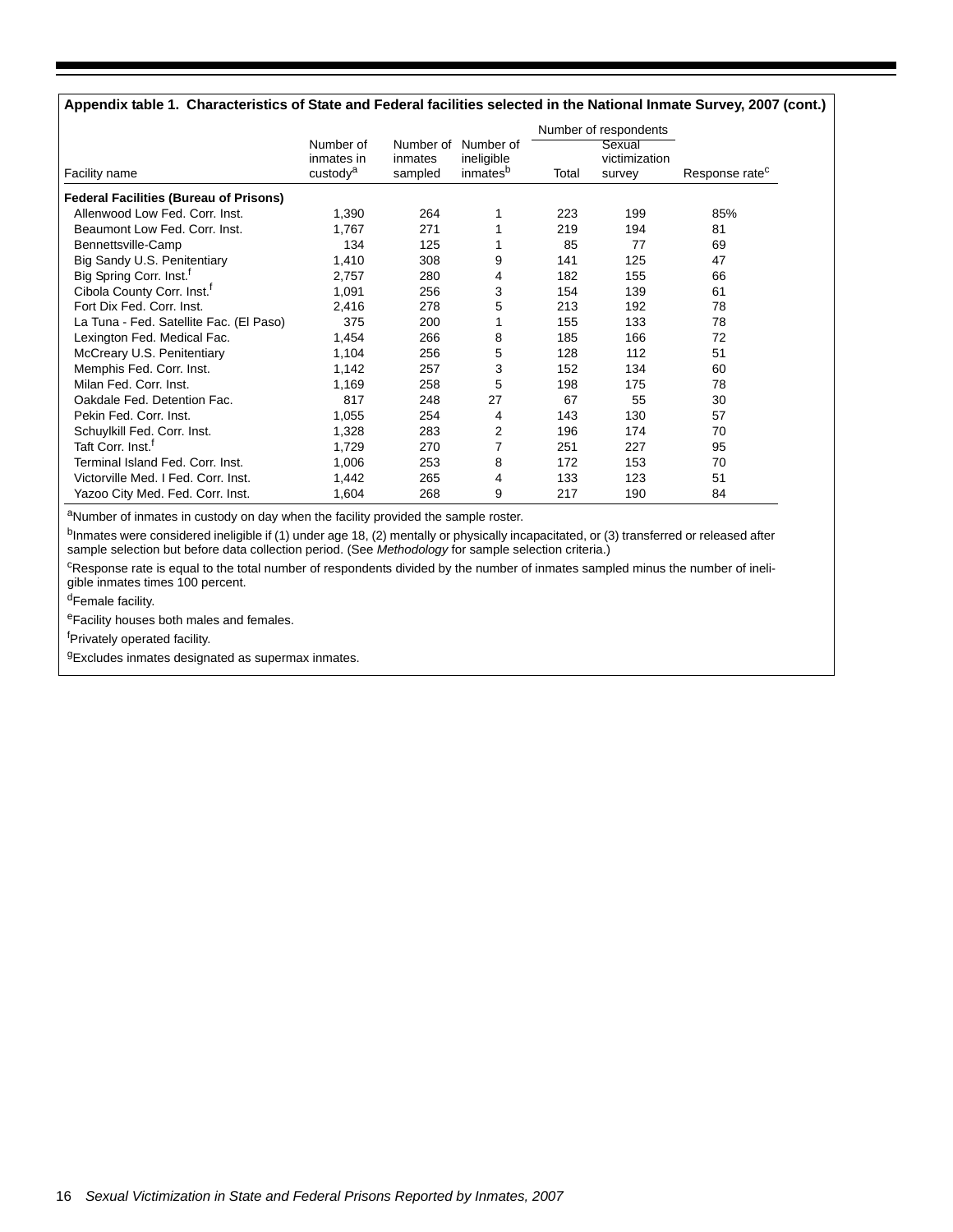#### **Appendix table 2. Percent of prison inmates reporting sexual victimization and estimated standard error, by facility, National Inmate Survey, 2007**

Percent of inmates reporting sexual victimization since<br>admission to facility or in past 12 months, if shorter<sup>a</sup>

| Facility name                                          | Reported   | Weighted <sup>b</sup> | Standard error <sup>c</sup> |
|--------------------------------------------------------|------------|-----------------------|-----------------------------|
| <b>Total</b>                                           | 4.8%       | 4.5%                  | 0.3%                        |
| Alabama                                                |            |                       |                             |
| Julia Tutwiler Prison <sup>d</sup>                     | 6.6        | 6.3                   | 1.5                         |
| Limestone Corr. Fac.                                   | 3.1        | 3.3                   | 1.3                         |
| Alaska                                                 |            |                       |                             |
| Wildwood Corr. Complex                                 | 5.0        | 4.9                   | 1.6                         |
| Arizona                                                |            |                       |                             |
| Arizona State Prison Complex - Eyman                   | 5.3        | 7.5                   | 2.5                         |
| Arizona State Prison Complex - Florence                | 1.0        | 0.8                   | 0.5                         |
| Arizona State Prison Complex - Tucson                  | 1.0        | 0.9                   | 0.6                         |
| <b>Arkansas</b>                                        | 0.8        | 0.9                   | 0.7                         |
| Diagnostic Unit<br>Jefferson County Corr. Fac.         | $2.2\,$    | 3.5                   | 1.8                         |
| California                                             |            |                       |                             |
| <b>Avenal State Prison</b>                             | 1.4        | 1.4                   | 0.8                         |
| California Inst. for Men                               | 3.1        | 2.6                   | 1.3                         |
| California Sub. Abuse Treatment Fac. - Corcoran        | 6.9        | 7.2                   | 2.0                         |
| California Men's Colony                                | 2.2        | 2.3                   | 1.2                         |
| California Rehabilitation Ctr.                         | 3.1        | 3.1                   | 1.2                         |
| Calipatria State Prison                                | 1.4        | 1.3                   | 0.9                         |
| Central California Women's Fac. <sup>d</sup>           | 7.1        | 7.0                   | 2.1                         |
| Corr. Training Fac.                                    | 1.3        | 1.1                   | 0.9                         |
| Ironwood State Prison                                  | 0.0        | 0.0                   | 0.0                         |
| Mule Creek State Prison                                | 6.3        | 6.8                   | 1.9                         |
| North Kern State Prison                                | 0.5        | 0.7                   | 0.7                         |
| R. J. Donovan Corr. Fac. at Rock Mountain              | 6.1        | 5.9                   | 1.9                         |
| San Quentin State Prison                               | 5.3        | 4.1                   | 1.4                         |
| Sierra Conservation Ctr.                               | 5.2        | 4.7                   | 1.5                         |
| Valley State Prison for Women <sup>d</sup><br>Colorado | 9.9        | 10.3                  | 2.3                         |
| Fremont Corr. Fac.                                     | 6.0        | 5.2                   | 1.6                         |
| High Plains Corr. Fac. <sup>d,f</sup>                  | 4.9        | 5.9                   | 2.7                         |
| <b>Connecticut</b>                                     |            |                       |                             |
| Osborn Corr. Inst.                                     | 2.1        | 1.7                   | 0.8                         |
| <b>Delaware</b>                                        |            |                       |                             |
| Howard R. Young Corr. Inst. <sup>e</sup>               | 3.0        | 4.1                   | 1.6                         |
| <b>Florida</b>                                         |            |                       |                             |
| Central Florida Reception Ctr. East, South & Main      | 0.8        | 0.4                   | 0.4                         |
| Charlotte Corr. Inst.                                  | 10.4       | 12.1                  | 2.7                         |
| Cross City Corr. Inst. & Work Camp                     | 5.1        | 5.5                   | 1.6                         |
| Hamilton Corr. Inst., Annex & Work Camp                | 5.0        | 5.1                   | 1.6                         |
| Lowell Corr. Inst., Annex & Work Camp <sup>d</sup>     | 7.7        | 7.0                   | 2.1                         |
| Sumter Corr. Inst., Boot Camp & Work Camp              | 5.2        | 5.9                   | 1.8                         |
| Taylor Corr. Inst. & Annex                             | 3.0        | 2.7                   | 1.2                         |
| Georgia                                                |            |                       |                             |
| Hays State Prison<br>Men's Corr. State Prison          | 9.0<br>7.9 | 9.1<br>7.0            | 1.9<br>1.7                  |
| Metro State Prison <sup>d</sup>                        | 7.4        | 8.0                   | 2.2                         |
| Walker Corr. Inst.                                     | 1.7        | 2.3                   | 1.2                         |
| <b>Wilcox State Prison</b>                             | 2.9        | 2.8                   | 1.1                         |
| Hawaii                                                 |            |                       |                             |
| Waiawa Corr. Fac.                                      | 1.6        | 1.6                   | 0.9                         |
| Idaho                                                  |            |                       |                             |
| South Idaho Corr. Inst.                                | 2.0        | 1.8                   | 1.0                         |
| <b>Illinois</b>                                        |            |                       |                             |
| Danville Corr. Ctr.                                    | 1.6        | 1.6                   | 0.9                         |
| Dixon Corr. Ctr.                                       | 6.9        | 6.7                   | 1.9                         |
| Logan Corr. Ctr.                                       | 2.8        | 3.3                   | 1.3                         |
| Vienna Corr. Ctr.                                      | 3.0        | 2.9                   | 1.4                         |
| Indiana                                                |            |                       |                             |
| Plainfield Corr. Fac.                                  | 8.0        | 7.8                   | 2.1                         |
| Rockville Corr. Fac. <sup>d</sup>                      | 11.2       | 10.8                  | 2.4                         |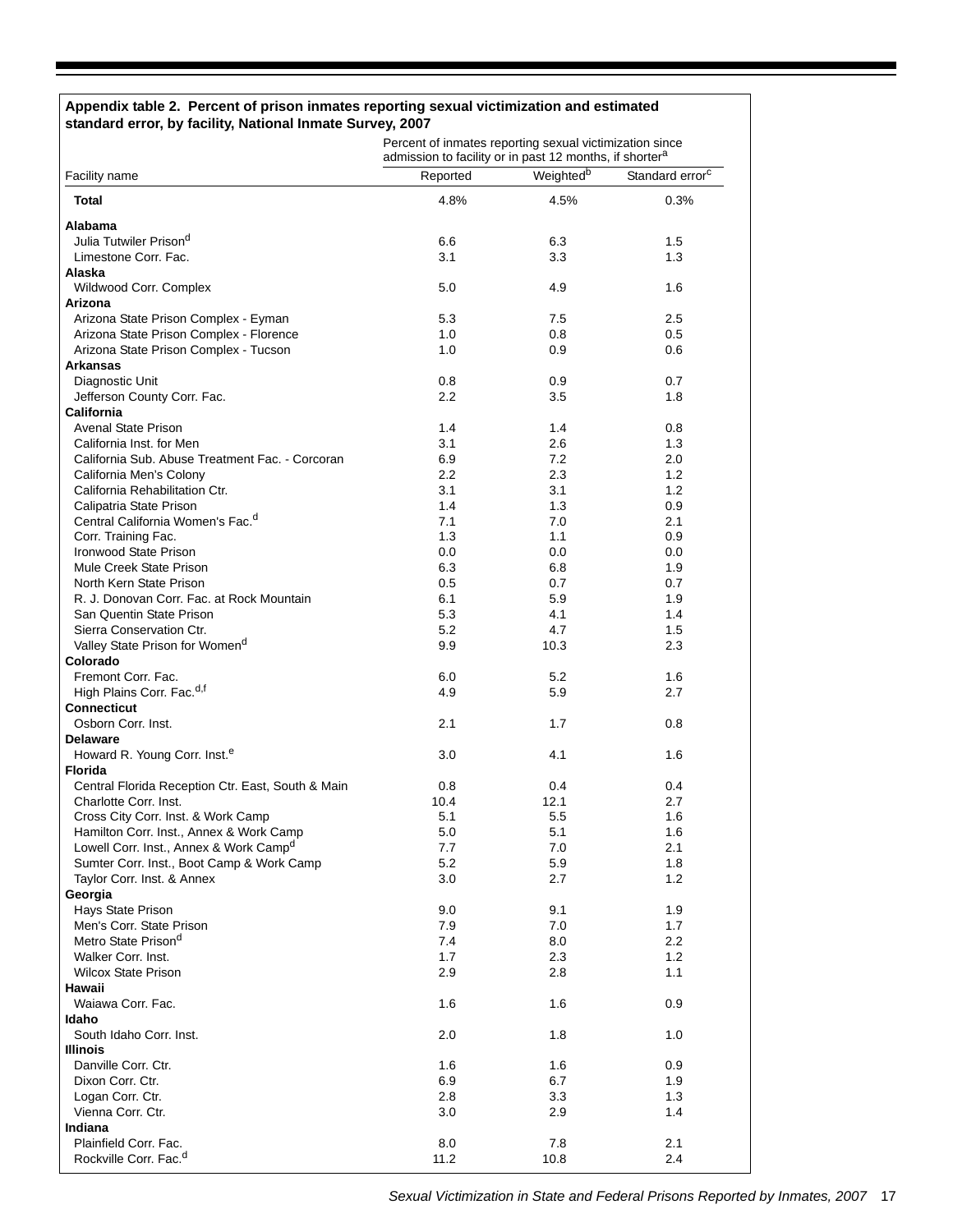#### **Appendix table 2. Percent of prison inmates reporting sexual victimization and estimated standard error, by facility, National Inmate Survey, 2007 (cont.)**

|                                                         | Percent of inmates reporting sexual victimization since<br>admission to facility or in past 12 months, if shorter <sup>a</sup> |                       |                             |  |  |
|---------------------------------------------------------|--------------------------------------------------------------------------------------------------------------------------------|-----------------------|-----------------------------|--|--|
| Facility name                                           | Reported                                                                                                                       | Weighted <sup>b</sup> | Standard error <sup>c</sup> |  |  |
| Iowa                                                    |                                                                                                                                |                       |                             |  |  |
| Anamosa State Penitentiary                              | 4.8%                                                                                                                           | 4.1%                  | 1.5%                        |  |  |
| Kansas                                                  |                                                                                                                                |                       |                             |  |  |
| Hutchinson Corr. Fac.                                   | 5.1                                                                                                                            | 5.4                   | 1.6                         |  |  |
| Kentucky                                                |                                                                                                                                |                       |                             |  |  |
| Western Kentucky Corr. Complex                          | 2.0                                                                                                                            | 2.0                   | 1.3                         |  |  |
| Louisiana                                               |                                                                                                                                |                       |                             |  |  |
| Dixon Corr. Inst.                                       | 4.9                                                                                                                            | 5.4                   | 1.7                         |  |  |
| Forcht-Wade Corr. Ctr.                                  | 1.4                                                                                                                            | 1.5                   | 0.9                         |  |  |
| <b>Maine</b>                                            |                                                                                                                                |                       |                             |  |  |
| Maine Corr. Ctr. <sup>e</sup>                           | 5.8                                                                                                                            | 5.6                   | 1.6                         |  |  |
| Maryland                                                |                                                                                                                                |                       |                             |  |  |
| Baltimore Pre-Release Unit - Women <sup>d</sup>         | 4.7                                                                                                                            | 6.0                   | 2.5                         |  |  |
| Maryland Corr. Training Ctr.<br>Roxbury Corr. Inst.     | 7.5<br>7.4                                                                                                                     | 8.5<br>8.2            | 2.4<br>2.0                  |  |  |
| <b>Massachusetts</b>                                    |                                                                                                                                |                       |                             |  |  |
| Old Colony Corr. Ctr.                                   | 6.7                                                                                                                            | 6.6                   | $2.2\phantom{0}$            |  |  |
| <b>Michigan</b>                                         |                                                                                                                                |                       |                             |  |  |
| Bellamy Creek Corr. Fac.                                | 8.2                                                                                                                            | 7.9                   | 2.1                         |  |  |
| Marquette Branch Prison                                 | 7.5                                                                                                                            | 6.8                   | 1.7                         |  |  |
| Ojibway Corr. Fac.                                      | 4.8                                                                                                                            | 4.6                   | 1.5                         |  |  |
| <b>Minnesota</b>                                        |                                                                                                                                |                       |                             |  |  |
| Minnesota Corr. Fac. - Stillwater                       | 3.1                                                                                                                            | 2.2                   | 1.0                         |  |  |
| <b>Mississippi</b>                                      |                                                                                                                                |                       |                             |  |  |
| Harrison Community Work Ctr.                            | 1.2                                                                                                                            | 0.9                   | 0.4                         |  |  |
| <b>Missouri</b>                                         |                                                                                                                                |                       |                             |  |  |
| Jefferson City Corr. Ctr.                               | 7.9                                                                                                                            | 7.9                   | 1.7                         |  |  |
| Northeast Corr. Ctr.                                    | 4.0                                                                                                                            | 3.7                   | 1.2                         |  |  |
| Southeast Corr. Ctr.                                    | 7.0                                                                                                                            | 7.1                   | 1.9                         |  |  |
| <b>Montana</b>                                          |                                                                                                                                |                       |                             |  |  |
| Montana State Prison                                    | 7.4                                                                                                                            | 7.9                   | 1.9                         |  |  |
| <b>Nebraska</b>                                         |                                                                                                                                |                       |                             |  |  |
| Tecumseh State Corr. Inst.                              | 11.8                                                                                                                           | 13.4                  | 4.0                         |  |  |
| Nevada                                                  |                                                                                                                                |                       |                             |  |  |
| Florence McClure Women's Corr. Ctr. <sup>d</sup>        | 9.4                                                                                                                            | 7.7                   | 1.8                         |  |  |
| Southern Desert Corr. Ctr.                              | 4.9                                                                                                                            | 5.8                   | 1.7                         |  |  |
| <b>New Hampshire</b>                                    |                                                                                                                                |                       |                             |  |  |
| New Hampshire State Prison for Men                      | 6.4                                                                                                                            | 6.2                   | 1.7                         |  |  |
| New Jersey                                              |                                                                                                                                |                       |                             |  |  |
| Northern State Prison                                   | 4.0                                                                                                                            | 3.7                   | 1.6                         |  |  |
| South Woods State Prison                                | 3.4                                                                                                                            | 4.4                   | 2.1                         |  |  |
| <b>New Mexico</b><br>Lea County Corr. Fac. <sup>f</sup> | 4.0                                                                                                                            |                       | 1.9                         |  |  |
| Penitentiary of New Mexico                              | 0.0                                                                                                                            | 5.0<br>0.0            | 0.0                         |  |  |
| <b>New York</b>                                         |                                                                                                                                |                       |                             |  |  |
| Arthur Kill Corr. Fac.                                  | 4.2                                                                                                                            | 3.4                   | 1.1                         |  |  |
| Elmira Corr. Fac.                                       | 4.8                                                                                                                            | 5.1                   | $2.2\,$                     |  |  |
| Great Meadow Corr. Fac.                                 | 11.8                                                                                                                           | 11.3                  | 2.7                         |  |  |
| Greene Corr. Fac.                                       | 2.1                                                                                                                            | 1.9                   | 0.9                         |  |  |
| Wende Corr. Fac.                                        | 6.4                                                                                                                            | 6.2                   | 1.9                         |  |  |
| <b>North Carolina</b>                                   |                                                                                                                                |                       |                             |  |  |
| Avery Mitchell Corr. Inst.                              | 3.7                                                                                                                            | 3.6                   | 1.4                         |  |  |
| Fountain Corr. Ctr. <sup>d</sup>                        | 5.4                                                                                                                            | 4.3                   | 1.4                         |  |  |
| Gates Corr. Ctr.                                        | 0.0                                                                                                                            | 0.0                   | 0.0                         |  |  |
| Harnett Corr. Inst.                                     | 6.1                                                                                                                            | 5.5                   | 1.6                         |  |  |
| Odom Corr. Inst.                                        | 4.8                                                                                                                            | 4.7                   | 1.8                         |  |  |
| <b>North Dakota</b>                                     |                                                                                                                                |                       |                             |  |  |
| North Dakota State Penitentiary                         | 5.6                                                                                                                            | 5.6                   | 1.8                         |  |  |
| Ohio                                                    |                                                                                                                                |                       |                             |  |  |
| Belmont Corr. Inst.                                     | 3.4                                                                                                                            | 3.6                   | 1.4                         |  |  |
| Grafton Corr. Inst.                                     | 3.8                                                                                                                            | 4.8                   | 2.0                         |  |  |
| North Central Corr. Inst.                               | 4.8                                                                                                                            | 3.8                   | 1.4                         |  |  |

18 *Sexual Victimization in State and Federal Prisons Reported by Inmates, 2007*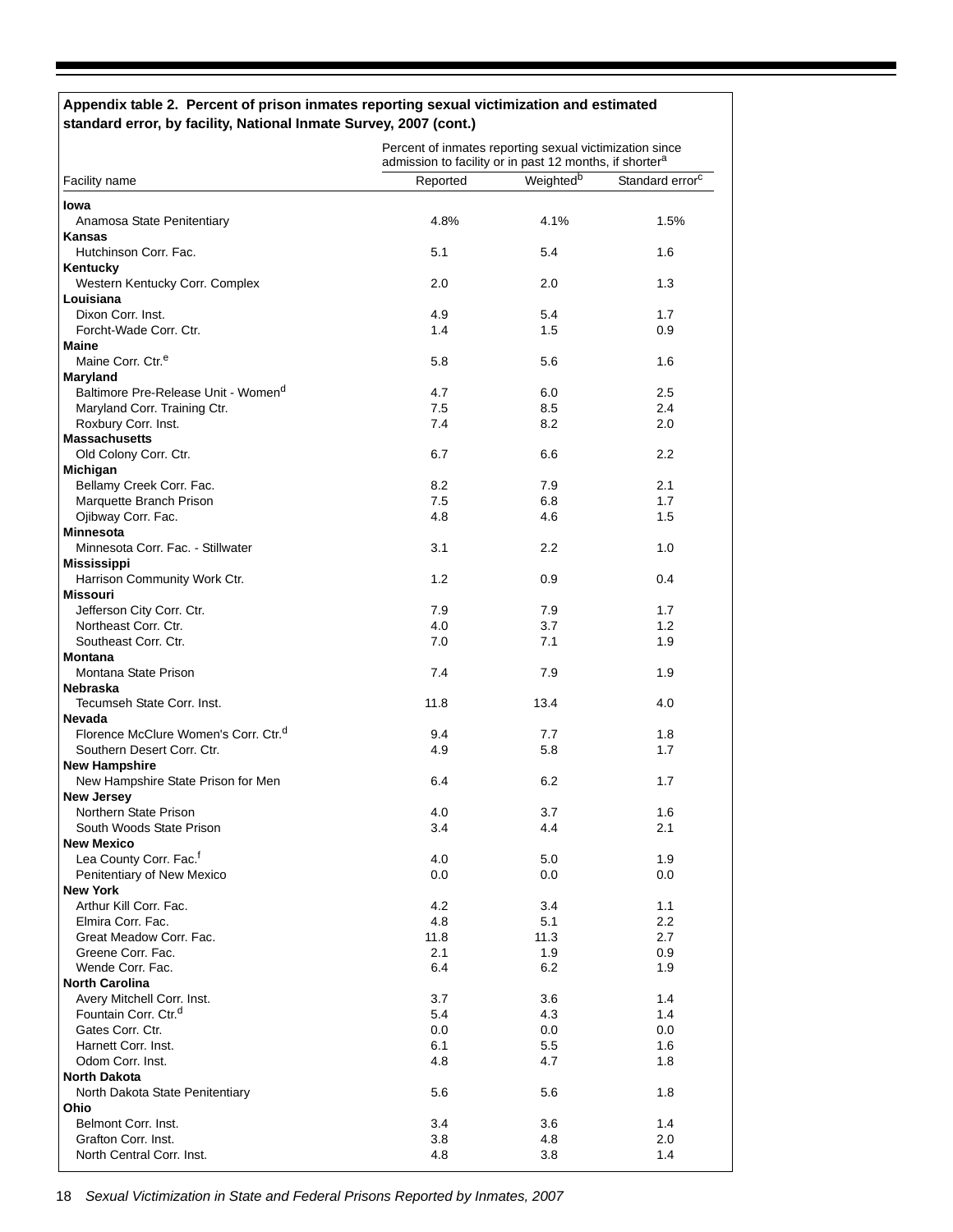#### **Appendix table 2. Percent of prison inmates reporting sexual victimization and estimated standard error, by facility, National Inmate Survey, 2007 (cont.)**

|                                                  | Percent of inmates reporting sexual victimization since<br>admission to facility or in past 12 months, if shorter <sup>a</sup> |                       |                             |  |  |
|--------------------------------------------------|--------------------------------------------------------------------------------------------------------------------------------|-----------------------|-----------------------------|--|--|
| Facility name                                    | Reported                                                                                                                       | Weighted <sup>b</sup> | Standard error <sup>c</sup> |  |  |
| Oklahoma                                         |                                                                                                                                |                       |                             |  |  |
| Joseph Harp Corr. Ctr.                           | 6.2%                                                                                                                           | 6.3%                  | 1.7%                        |  |  |
| Oregon                                           |                                                                                                                                |                       |                             |  |  |
| Oregon State Corr. Inst.                         | 5.1                                                                                                                            | 4.2                   | 1.3                         |  |  |
| Pennsylvania                                     |                                                                                                                                |                       |                             |  |  |
| Cambridge Springs State Corr. Inst. <sup>d</sup> | 4.3                                                                                                                            | 4.4                   | 1.3                         |  |  |
| Dallas State Corr. Inst.                         | 2.3                                                                                                                            | 2.5                   | 1.1                         |  |  |
| Fayette State Corr. Inst.                        | 7.1                                                                                                                            | 8.1                   | 2.0                         |  |  |
| Graterford State Corr. Inst.                     | 4.3                                                                                                                            | 3.8                   | 1.9                         |  |  |
| Rockview State Corr. Inst.                       | 2.0                                                                                                                            | 1.9                   | 1.0                         |  |  |
| Rhode Island                                     |                                                                                                                                |                       |                             |  |  |
| John Moran Medium Security Fac.                  | 3.8                                                                                                                            | 3.5                   | 1.4                         |  |  |
| Women's Division <sup>d</sup>                    | 8.6                                                                                                                            | 7.5                   | 1.6                         |  |  |
| <b>South Carolina</b>                            |                                                                                                                                |                       |                             |  |  |
| Allendale Corr. Inst.                            | 5.1                                                                                                                            | 4.7                   | 1.7                         |  |  |
| Lee Corr. Inst.                                  | 9.1                                                                                                                            | 8.7                   | $2.2\,$                     |  |  |
| South Dakota                                     |                                                                                                                                |                       |                             |  |  |
| South Dakota State Penitentiary                  | 7.0                                                                                                                            | 7.2                   | 2.2                         |  |  |
| <b>Tennessee</b>                                 |                                                                                                                                |                       |                             |  |  |
| Northwest Corr. Complex                          | 4.4                                                                                                                            | $3.5\,$               | 1.4                         |  |  |
| Tennessee Prison for Women <sup>d</sup>          | 5.3                                                                                                                            | 4.8                   | 1.5                         |  |  |
| Whiteville Corr. Fac. <sup>f</sup>               | 7.3                                                                                                                            | 7.1                   | 1.9                         |  |  |
| <b>Texas</b>                                     |                                                                                                                                |                       |                             |  |  |
| <b>Allred Unit</b>                               | 10.2                                                                                                                           | 9.9                   | $2.2\,$                     |  |  |
| <b>Clements Unit</b>                             | 14.1                                                                                                                           | 13.9                  | 2.9                         |  |  |
| Coffield Unit                                    | 9.3                                                                                                                            | 9.3                   | 2.1                         |  |  |
| Dawson State Jaile,f                             | 3.0                                                                                                                            | 2.9                   | 1.3                         |  |  |
| Estelle Unit                                     | 15.2                                                                                                                           | 15.7                  | 2.6                         |  |  |
| Fort Stockton Transfer Fac.                      | 1.2                                                                                                                            | 1.3                   | 0.8                         |  |  |
| Hilltop Unit <sup>d</sup>                        | 3.6                                                                                                                            | 3.4                   | 1.1                         |  |  |
| Holliday Transfer Fac.                           | 1.0                                                                                                                            | 1.1                   | 0.7                         |  |  |
| Lockhart Unite,f                                 | 5.3                                                                                                                            | 7.3                   | 2.7                         |  |  |
| Lopez State Jail                                 | 1.4                                                                                                                            | 1.3                   | 0.8                         |  |  |
| <b>McConnell Unit</b>                            | 8.6                                                                                                                            | 8.0                   | 2.1                         |  |  |
| Mountain View Unit <sup>d</sup>                  | 12.3                                                                                                                           | 9.5                   | 1.9                         |  |  |
| Polunsky Unit                                    | 5.5                                                                                                                            | 5.3                   | 1.4                         |  |  |
| Ramsey Unit #2                                   | 4.1                                                                                                                            | 4.5                   | 1.4                         |  |  |
| Wynne Unit                                       | 5.0                                                                                                                            | 5.5                   | 1.7                         |  |  |
| Utah                                             |                                                                                                                                |                       |                             |  |  |
| Utah State Prison <sup>e</sup>                   | 8.7                                                                                                                            | 7.7                   | 1.9                         |  |  |
| <b>Vermont</b>                                   |                                                                                                                                |                       |                             |  |  |
| Chittenden Regional Corr. Fac.                   | 4.9                                                                                                                            | 5.3                   | 1.8                         |  |  |
| Virginia                                         |                                                                                                                                |                       |                             |  |  |
| Red Onion State Prison <sup>g</sup>              | 3.4                                                                                                                            | 3.6                   | 1.7                         |  |  |
| St. Brides Corr. Ctr.                            | 4.5                                                                                                                            | 4.2                   | 2.2                         |  |  |
| Washington                                       |                                                                                                                                |                       |                             |  |  |
| Stafford Creek Corr. Ctr.                        | 5.2                                                                                                                            | 6.5                   | 2.6                         |  |  |
| <b>West Virginia</b>                             |                                                                                                                                |                       |                             |  |  |
| Northern Regional Corr. Fac.                     | 4.7                                                                                                                            | 4.3                   | 1.5                         |  |  |
| Wisconsin                                        |                                                                                                                                |                       |                             |  |  |
| Stanley Corr. Inst.                              | 4.5                                                                                                                            | 3.8                   | 1.4                         |  |  |
| Waupun Corr. Inst.                               | 7.0                                                                                                                            | 6.8                   | 1.8                         |  |  |
| Wyoming                                          |                                                                                                                                |                       |                             |  |  |
| <b>Wyoming State Penitentiary</b>                | 8.0                                                                                                                            | 7.0                   | 1.9                         |  |  |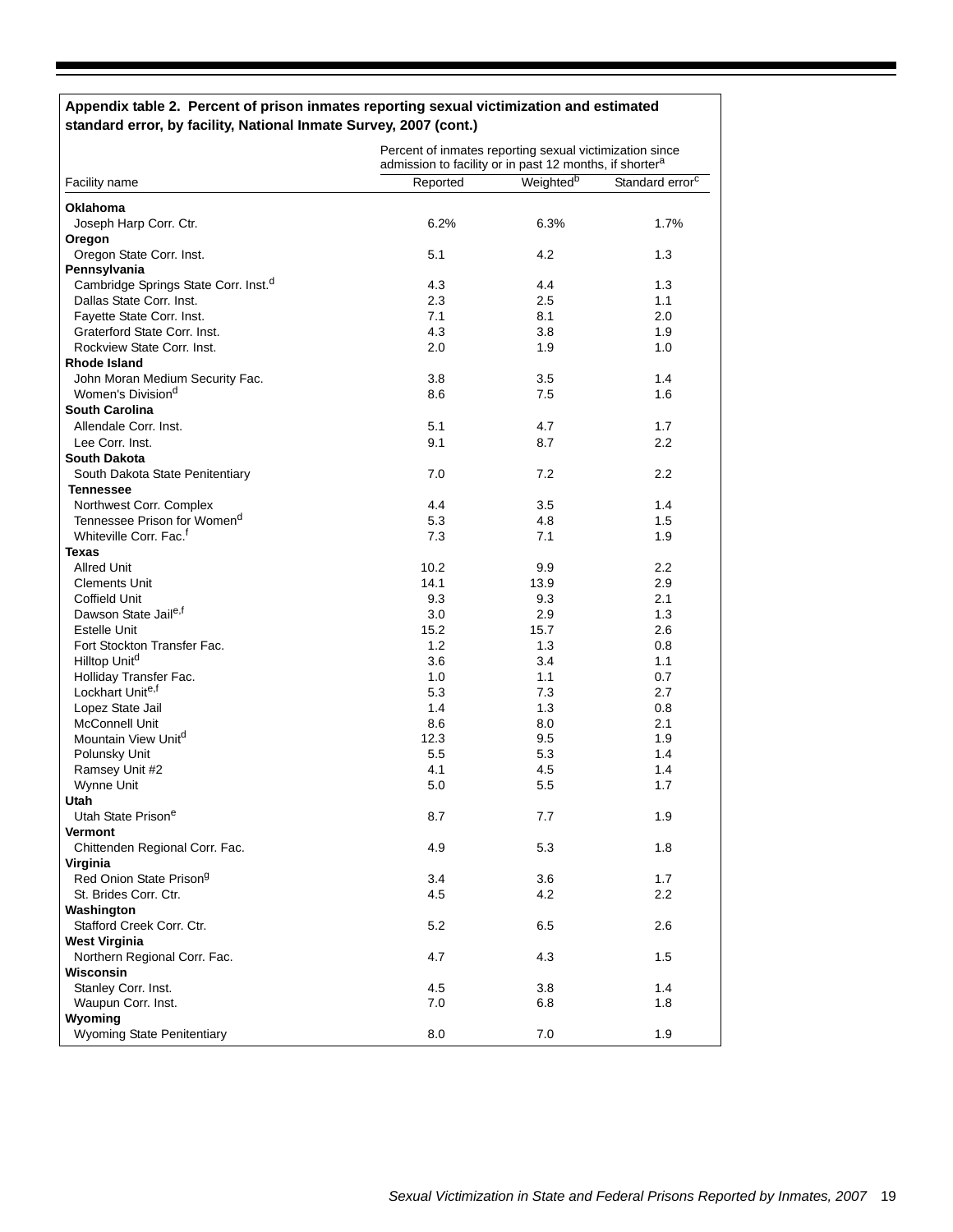#### **Appendix table 2. Percent of prison inmates reporting sexual victimization and estimated standard error, by facility, National Inmate Survey, 2007 (cont.)**

|                                               | Percent of inmates reporting sexual victimization since<br>admission to facility or in past 12 months, if shorter <sup>a</sup> |                       |                             |  |  |
|-----------------------------------------------|--------------------------------------------------------------------------------------------------------------------------------|-----------------------|-----------------------------|--|--|
| Facility name                                 | Reported                                                                                                                       | Weighted <sup>b</sup> | Standard error <sup>c</sup> |  |  |
| <b>Federal Facilities (Bureau of Prisons)</b> |                                                                                                                                |                       |                             |  |  |
| Allenwood Low Fed. Corr. Inst.                | 1.5%                                                                                                                           | 1.3%                  | 0.7%                        |  |  |
| Beaumont Low Fed. Corr. Inst.                 | 1.6                                                                                                                            | 1.6                   | 0.9                         |  |  |
| Bennettsville-Camp                            | 0.0                                                                                                                            | 0.0                   | 0.0                         |  |  |
| Big Sandy U.S. Penitentiary                   | 2.4                                                                                                                            | 2.4                   | 1.4                         |  |  |
| Big Spring Corr. Inst. <sup>f</sup>           | 0.0                                                                                                                            | 0.0                   | 0.0                         |  |  |
| Cibola County Corr. Inst. <sup>1</sup>        | 1.4                                                                                                                            | 0.7                   | 0.5                         |  |  |
| Fort Dix Fed. Corr. Inst.                     | 1.6                                                                                                                            | 0.8                   | 0.5                         |  |  |
| La Tuna - Fed. Satellite Fac. (El Paso)       | 1.5                                                                                                                            | 1.0                   | 0.6                         |  |  |
| Lexington Fed. Medical Fac.                   | 2.4                                                                                                                            | 2.3                   | 1.1                         |  |  |
| McCreary U.S. Penitentiary                    | 0.9                                                                                                                            | 0.8                   | 0.7                         |  |  |
| Memphis Fed. Corr. Inst.                      | $2.2\phantom{0}$                                                                                                               | 1.8                   | 1.0                         |  |  |
| Milan Fed. Corr. Inst.                        | 0.6                                                                                                                            | 0.8                   | 0.7                         |  |  |
| Oakdale Fed. Detention Fac.                   | 1.8                                                                                                                            | 2.7                   | 2.6                         |  |  |
| Pekin Fed. Corr. Inst.                        | 6.2                                                                                                                            | 4.8                   | 1.8                         |  |  |
| Schuylkill Fed. Corr. Inst.                   | 0.0                                                                                                                            | 0.0                   | 0.0                         |  |  |
| Taft Corr. Inst. <sup>f</sup>                 | 0.4                                                                                                                            | 0.3                   | 0.3 <sub>2</sub>            |  |  |
| Terminal Island Fed. Corr. Inst.              | 1.3                                                                                                                            | 1.0                   | 0.7                         |  |  |
| Victorville Med. I Fed. Corr. Inst.           | 3.2                                                                                                                            | 3.5                   | 1.7                         |  |  |
| Yazoo City Med. Fed. Corr. Inst.              | 3.2                                                                                                                            | 3.1                   | 1.3                         |  |  |

aPercent of inmates reporting one or more incidents of sexual victimization involving another inmate or facility staff since admission to the facility or in last 12 months, if shorter.

<sup>b</sup>Weights were applied so that inmates who responded accurately reflected the entire population of each facility on selected characteristics, including age, gender, race, time served, and sentence length. (See *Methodology* for weighting and nonresponse adjustments.)

<sup>c</sup>Standard errors may be used to construct confidence intervals around the weighted survey estimates. For example, the 95% confidence intervals around the total percent is 4.5% plus or minus 1.96 times 0.3% (or 3.9% to 5.1%). dFemale facility.

eFacility houses both males and females.

<sup>f</sup>Privately operated facility.

<sup>g</sup>Excludes inmates designated as supermax inmates.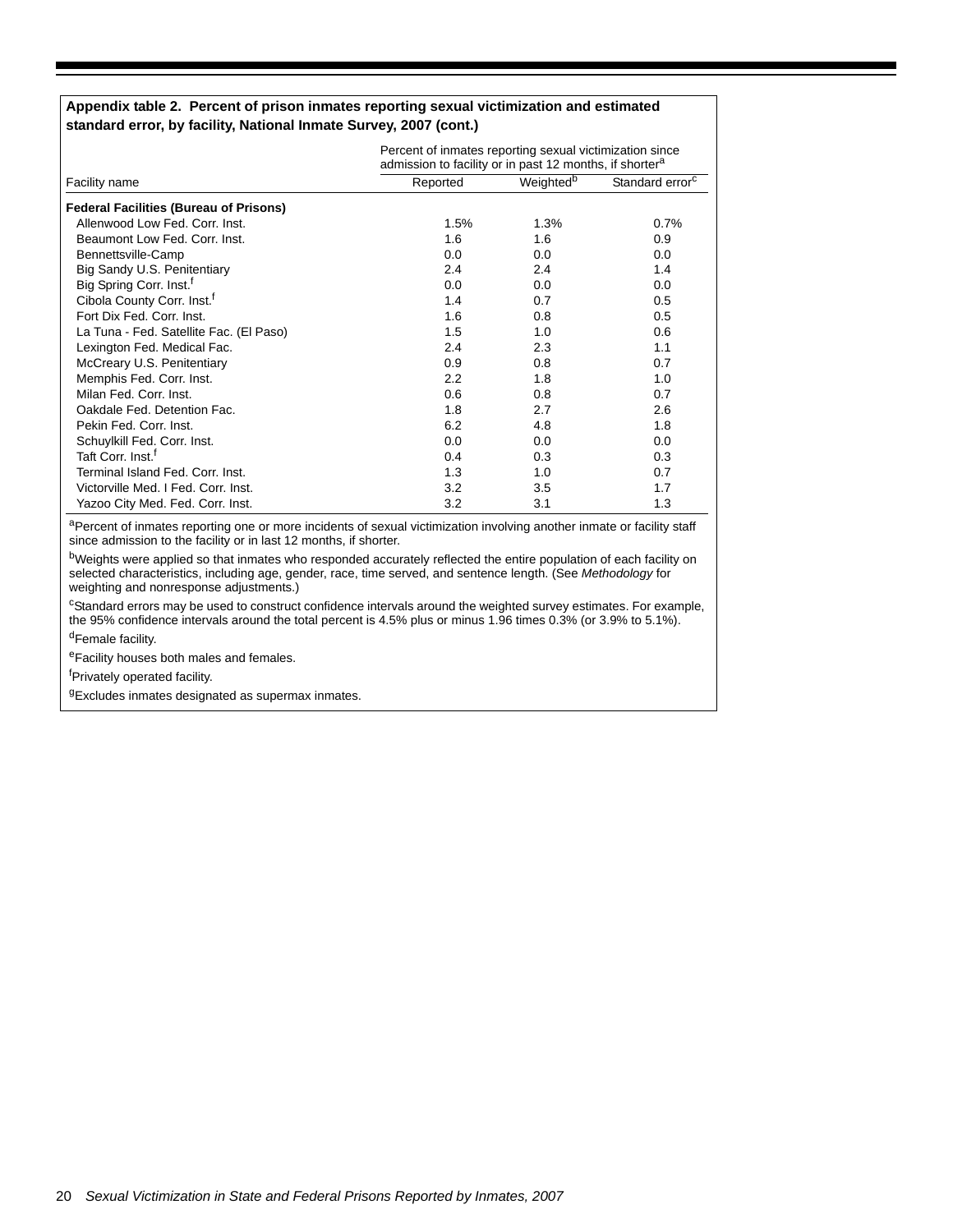### **Appendix table 3. Percent of prison inmates reporting nonconsensual sexual acts and abusive sexual contacts, by facility, National Inmate Survey, 2007**

|                                                    | Nonconsensual sexual acts <sup>a</sup>         |            | Abusive sexual contacts onlyb                  |            |
|----------------------------------------------------|------------------------------------------------|------------|------------------------------------------------|------------|
| <b>Facility name</b>                               | Percent victimized Standard error <sup>c</sup> |            | Percent victimized Standard error <sup>c</sup> |            |
| <b>Total</b>                                       | 3.3%                                           | 0.2%       | 1.3%                                           | 0.1%       |
| Alabama                                            |                                                |            |                                                |            |
| Julia Tutwiler Prison <sup>d</sup>                 | 5.3                                            | 1.4        | 1.0                                            | 0.5        |
| Limestone Corr. Fac.                               | 2.6                                            | 1.2        | 0.7                                            | 0.7        |
| Alaska                                             |                                                |            |                                                |            |
| Wildwood Corr. Complex                             | 4.0                                            | 1.4        | 0.9                                            | 0.7        |
| Arizona                                            |                                                |            |                                                |            |
| Arizona State Prison Complex - Eyman               | 4.7                                            | 2.3        | 2.8                                            | 1.2        |
| Arizona State Prison Complex - Florence            | 0.0                                            | 0.0        | 0.8                                            | 0.5        |
| Arizona State Prison Complex - Tucson              | 0.9                                            | 0.6        | 0.0                                            | 0.0        |
| <b>Arkansas</b>                                    |                                                |            |                                                |            |
| Diagnostic Unit                                    | 0.9                                            | 0.7        | 0.0                                            | 0.0        |
| Jefferson County Corr. Fac.<br><b>California</b>   | 2.9                                            | 1.8        | 0.6                                            | 0.4        |
| <b>Avenal State Prison</b>                         | 1.0                                            | 0.7        | 0.4                                            | 0.4        |
| California Inst. for Men                           | 1.8                                            | 1.0        | 0.8                                            | 0.8        |
| California Sub. Abuse Treatment Fac. - Corcoran    | 5.7                                            | 1.9        | 1.5                                            | 0.9        |
| California Men's Colony                            | 2.3                                            | 1.2        | 0.0                                            | 0.0        |
| California Rehabilitation Ctr.                     | 2.7                                            | 1.2        | 0.4                                            | 0.4        |
| Calipatria State Prison                            | 1.3                                            | 0.9        | 0.0                                            | 0.0        |
| Central California Women's Fac. <sup>d</sup>       | 4.2                                            | 1.5        | 2.8                                            | 1.5        |
| Corr. Training Fac.                                | 0.0                                            | 0.0        | 1.1                                            | 0.9        |
| Ironwood State Prison                              | 0.0                                            | 0.0        | 0.0                                            | 0.0        |
| Mule Creek State Prison                            | 4.7                                            | 1.6        | 2.2                                            | 1.1        |
| North Kern State Prison                            | 0.7                                            | 0.7        | 0.0                                            | 0.0        |
| R. J. Donovan Corr. Fac. at Rock Mountain          | 4.8                                            | 1.8        | 1.1                                            | 0.8        |
| San Quentin State Prison                           | 2.8                                            | 1.1        | 1.3                                            | 0.8        |
| Sierra Conservation Ctr.                           | 4.1                                            | 1.4        | 0.6                                            | 0.6        |
| Valley State Prison for Womend                     | 2.4                                            | 1.1        | 7.9                                            | 2.1        |
| Colorado                                           |                                                |            |                                                |            |
| Fremont Corr. Fac.                                 | 3.2                                            | 1.3        | 2.0                                            | 1.0        |
| High Plains Corr. Fac. <sup>d,f</sup>              | 4.5                                            | 2.6        | 1.5                                            | 0.8        |
| <b>Connecticut</b>                                 |                                                |            |                                                |            |
| Osborn Corr. Inst.                                 | 0.8                                            | 0.5        | 0.9                                            | 0.6        |
| <b>Delaware</b>                                    |                                                |            |                                                |            |
| Howard R. Young Corr. Inst. <sup>e</sup>           | 2.8                                            | 1.0        | 1.4                                            | 1.2        |
| <b>Florida</b>                                     |                                                |            |                                                |            |
| Central Florida Reception Ctr. East, South & Main  | 0.4                                            | 0.4        | 0.0                                            | 0.0        |
| Charlotte Corr. Inst.                              | 12.1                                           | 2.7        | 0.0                                            | 0.0        |
| Cross City Corr. Inst. & Work Camp                 | 4.0                                            | 1.4        | 1.5                                            | 0.9        |
| Hamilton Corr. Inst., Annex & Work Camp            | 4.3                                            | 1.5        | 0.8                                            | 0.8        |
| Lowell Corr. Inst., Annex & Work Camp <sup>u</sup> | 3.7                                            | 1.6        | 3.3                                            | 1.3        |
| Sumter Corr. Inst., Boot Camp & Work Camp          | 4.5                                            | 1.6        | 1.4                                            | 0.8        |
| Taylor Corr. Inst. & Annex                         | 1.7                                            | 0.9        | 1.0                                            | 0.7        |
| Georgia                                            |                                                |            |                                                |            |
| Hays State Prison<br>Men's Corr. State Prison      | 5.4<br>4.3                                     | 1.5        | 3.7<br>2.7                                     | 1.3<br>1.2 |
| Metro State Prison <sup>d</sup>                    |                                                | 1.2        | 3.7                                            | 1.7        |
| Walker Corr. Inst.                                 | 4.3<br>1.1                                     | 1.5<br>0.7 | 1.2                                            | 1.0        |
| <b>Wilcox State Prison</b>                         | 2.8                                            | 1.1        | 0.0                                            | 0.0        |
| Hawaii                                             |                                                |            |                                                |            |
| Waiawa Corr. Fac.                                  | 1.6                                            | 0.9        | 0.0                                            | 0.0        |
| Idaho                                              |                                                |            |                                                |            |
| South Idaho Corr. Inst.                            | 1.1                                            | 0.7        | 0.8                                            | 0.7        |
| <b>Illinois</b>                                    |                                                |            |                                                |            |
| Danville Corr. Ctr.                                | 0.5                                            | 0.5        | 1.1                                            | 0.8        |
| Dixon Corr. Ctr.                                   | 6.0                                            | 1.7        | 0.7                                            | 0.7        |
| Logan Corr. Ctr.                                   | 2.2                                            | 0.9        | 1.0                                            | 1.0        |
| Vienna Corr. Ctr.                                  | 2.9                                            | 1.4        | 0.0                                            | 0.0        |
| Indiana                                            |                                                |            |                                                |            |
| Plainfield Corr. Fac.                              | 6.4                                            | 1.9        | 1.4                                            | 1.0        |
| Rockville Corr. Fac. <sup>d</sup>                  | 6.6                                            | 2.0        | 4.2                                            | 1.4        |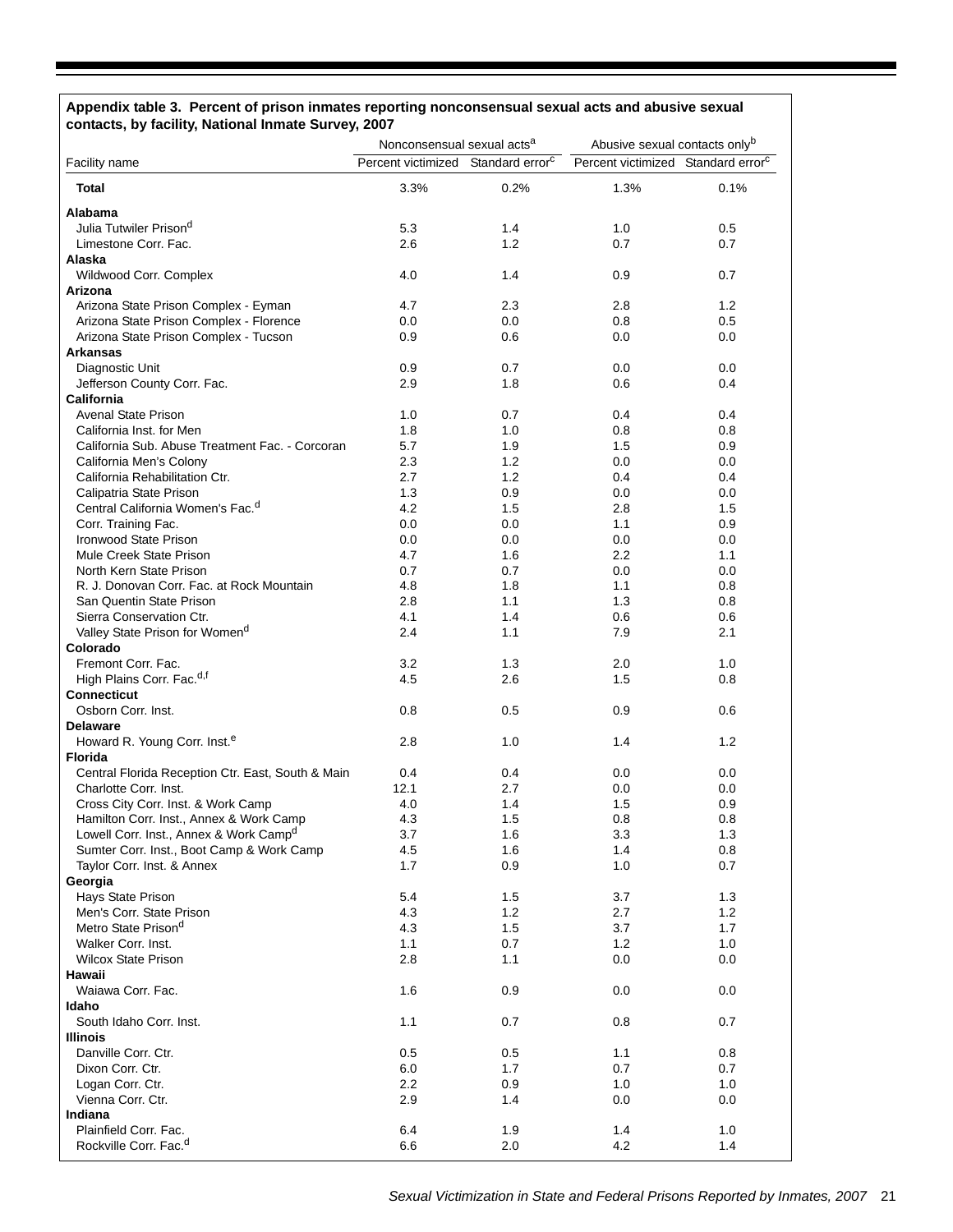# **Appendix table 3. Percent of prison inmates reporting nonconsensual sexual acts and abusive sexual contacts, by facility, National Inmate Survey, 2007 (cont.)**

|                                                  | Nonconsensual sexual acts <sup>a</sup>         |         | Abusive sexual contacts onlyb                  |      |
|--------------------------------------------------|------------------------------------------------|---------|------------------------------------------------|------|
| Facility name                                    | Percent victimized Standard error <sup>c</sup> |         | Percent victimized Standard error <sup>c</sup> |      |
| Iowa                                             |                                                |         |                                                |      |
| Anamosa State Penitentiary                       | 1.7%                                           | 0.9%    | 2.4%                                           | 1.2% |
| Kansas                                           |                                                |         |                                                |      |
| Hutchinson Corr. Fac.                            | 4.8                                            | 1.5     | 0.5                                            | 0.5  |
| Kentucky                                         |                                                |         |                                                |      |
| Western Kentucky Corr. Complex                   | 2.0                                            | 1.3     | 0.0                                            | 0.0  |
| Louisiana                                        |                                                |         |                                                |      |
| Dixon Corr. Inst.                                | 4.7                                            | 1.6     | 0.6                                            | 0.6  |
| Forcht-Wade Corr. Ctr.                           | 0.8                                            | 0.7     | 0.7                                            | 0.7  |
| <b>Maine</b>                                     |                                                |         |                                                |      |
| Maine Corr. Ctr. <sup>e</sup>                    | 2.1                                            | 0.9     | 3.5                                            | 1.4  |
| Maryland                                         |                                                |         |                                                |      |
| Baltimore Pre-Release Unit - Women <sup>d</sup>  | 2.8                                            | 1.9     | 3.2                                            | 1.7  |
| Maryland Corr. Training Ctr.                     | 6.6                                            | $2.2\,$ | 1.9                                            | 1.0  |
| Roxbury Corr. Inst.                              | 5.7                                            | 1.7     | 2.5                                            | 1.2  |
| <b>Massachusetts</b>                             |                                                |         |                                                |      |
| Old Colony Corr. Ctr.                            | 2.7                                            | 1.5     | 3.9                                            | 1.6  |
| Michigan                                         |                                                |         |                                                |      |
| Bellamy Creek Corr. Fac.                         | 6.6                                            | 1.9     | 1.4                                            | 1.0  |
| Marquette Branch Prison                          | 5.7                                            | 1.6     | 1.1                                            | 0.7  |
| Ojibway Corr. Fac.                               | 3.9                                            | 1.4     | 0.7                                            | 0.6  |
| <b>Minnesota</b>                                 |                                                |         |                                                |      |
| Minnesota Corr. Fac. - Stillwater                | 1.3                                            | 0.7     | 1.0                                            | 0.6  |
| <b>Mississippi</b>                               |                                                |         |                                                |      |
| Harrison Community Work Ctr.                     | 0.9                                            | 0.4     | 0.0                                            | 0.0  |
| Missouri                                         |                                                |         |                                                |      |
| Jefferson City Corr. Ctr.                        | 3.8                                            | 1.3     | 4.1                                            | 1.3  |
| Northeast Corr. Ctr.                             | 3.1                                            | 1.1     | 0.6                                            | 0.4  |
| Southeast Corr. Ctr.                             | 5.8                                            | 1.7     | 1.4                                            | 0.9  |
| <b>Montana</b>                                   |                                                |         |                                                |      |
| Montana State Prison                             | 5.3                                            | 1.7     | 2.6                                            | 1.1  |
| Nebraska                                         |                                                |         |                                                |      |
| Tecumseh State Corr. Inst.                       | 11.2                                           | 3.6     | 2.2                                            | 2.1  |
| Nevada                                           |                                                |         |                                                |      |
| Florence McClure Women's Corr. Ctr. <sup>d</sup> | 4.4                                            | 1.3     | 3.2                                            | 1.3  |
| Southern Desert Corr. Ctr.                       | 2.3                                            | 1.1     | 3.5                                            | 1.3  |
| <b>New Hampshire</b>                             |                                                |         |                                                |      |
| New Hampshire State Prison for Men               | 5.3                                            | 1.6     | 0.9                                            | 0.8  |
| <b>New Jersey</b>                                |                                                |         |                                                |      |
| Northern State Prison                            | 2.5                                            | 1.3     | 1.2                                            | 0.8  |
| South Woods State Prison                         | 3.9                                            | 2.1     | 0.5                                            | 0.5  |
| New Mexico                                       |                                                |         |                                                |      |
| Lea County Corr. Fac. <sup>f</sup>               | 4.1                                            | 1.7     | 0.9                                            | 0.9  |
| Penitentiary of New Mexico                       | 0.0                                            | 0.0     | 0.0                                            | 0.0  |
| <b>New York</b>                                  |                                                |         |                                                |      |
| Arthur Kill Corr. Fac.                           | 2.9                                            | 1.1     | 0.4                                            | 0.4  |
| Elmira Corr. Fac.                                | 5.1                                            | 2.2     | 0.0                                            | 0.0  |
| Great Meadow Corr. Fac.                          | 6.1                                            | 2.1     | 5.3                                            | 1.7  |
| Greene Corr. Fac.                                | 1.6                                            | 0.9     | 0.3                                            | 0.3  |
| Wende Corr. Fac.                                 | 3.5                                            | 1.5     | 2.7                                            | 1.3  |
| <b>North Carolina</b>                            |                                                |         |                                                |      |
| Avery Mitchell Corr. Inst.                       | 3.0                                            | 1.2     | 0.6                                            | 0.5  |
| Fountain Corr. Ctr. <sup>d</sup>                 | 2.4                                            | 1.0     | 1.9                                            | 0.9  |
| Gates Corr. Ctr.                                 | 0.0                                            | 0.0     | 0.0                                            | 0.0  |
| Harnett Corr. Inst.                              | 3.7                                            | 1.3     | 1.7                                            | 0.9  |
| Odom Corr. Inst.                                 | 4.7                                            | 1.8     | 0.0                                            | 0.0  |
| <b>North Dakota</b>                              |                                                |         |                                                |      |
| North Dakota State Penitentiary                  | 3.2                                            | 1.2     | 2.5                                            | 1.4  |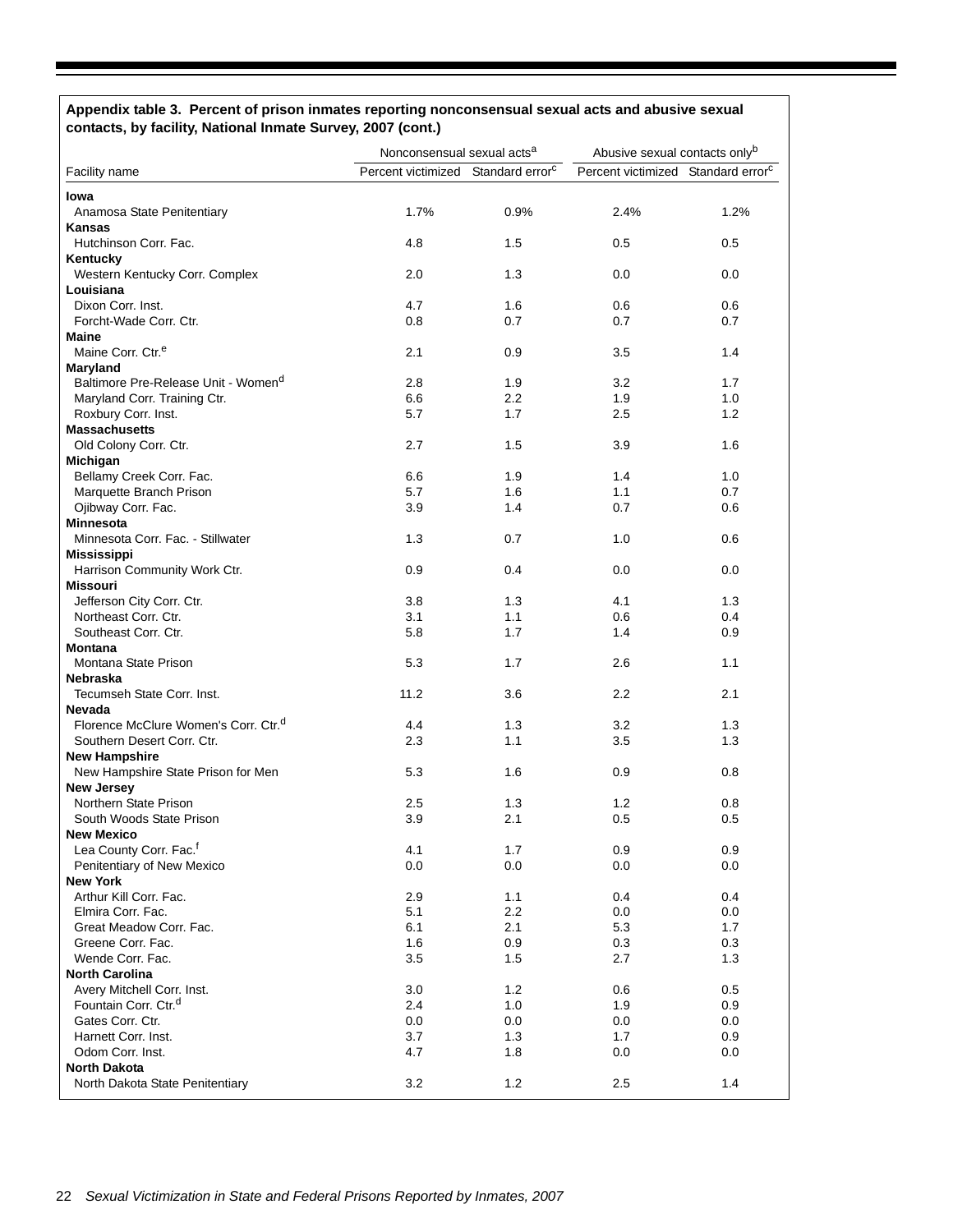# **Appendix table 3. Percent of prison inmates reporting nonconsensual sexual acts and abusive sexual contacts, by facility, National Inmate Survey, 2007 (cont.)**

|                                                  | Nonconsensual sexual acts <sup>a</sup>         |                  | Abusive sexual contacts onlyb                  |       |
|--------------------------------------------------|------------------------------------------------|------------------|------------------------------------------------|-------|
| Facility name                                    | Percent victimized Standard error <sup>c</sup> |                  | Percent victimized Standard error <sup>c</sup> |       |
| Ohio                                             |                                                |                  |                                                |       |
| Belmont Corr. Inst.                              | 3.6%                                           | 1.4%             | 0.0%                                           | 0.0%  |
| Grafton Corr. Inst.                              | 4.8                                            | 2.0              | 0.0                                            | 0.0   |
| North Central Corr. Inst.                        | 2.1                                            | 1.0              | 1.6                                            | 0.9   |
| <b>Oklahoma</b>                                  |                                                |                  |                                                |       |
| Joseph Harp Corr. Ctr.                           | 3.6                                            | 1.3              | 2.6                                            | 1.2   |
| Oregan                                           |                                                |                  |                                                |       |
| Oregon State Corr. Inst.                         | 2.7                                            | 1.0              | 1.5                                            | 0.8   |
| Pennsylvania                                     |                                                |                  |                                                |       |
| Cambridge Springs State Corr. Inst. <sup>d</sup> | 2.3                                            | 1.0              | 2.2                                            | 0.9   |
| Dallas State Corr. Inst.                         | 1.6                                            | 0.9              | 0.9                                            | 0.6   |
| Fayette State Corr. Inst.                        | 6.1                                            | 1.7              | 2.0                                            | 1.1   |
| Graterford State Corr. Inst.                     | 3.2                                            | 1.8              | 0.6                                            | 0.5   |
| Rockview State Corr. Inst.                       | 1.9                                            | 1.0              | 0.0                                            | 0.0   |
| Rhode Island                                     |                                                |                  |                                                |       |
| John Moran Medium Security Fac.                  | 2.7                                            | 1.2              | 0.8                                            | 0.7   |
| Women's Division <sup>d</sup>                    | 5.3                                            | 1.3              | 2.2                                            | 0.9   |
| <b>South Carolina</b>                            |                                                |                  |                                                |       |
| Allendale Corr. Inst.                            | 4.7                                            | 1.7              | 0.0                                            | 0.0   |
| Lee Corr. Inst.                                  | 7.6                                            | 2.1              | 1.1                                            | 0.8   |
| South Dakota                                     |                                                |                  |                                                |       |
| South Dakota State Penitentiary                  | 5.2                                            | 1.8              | 2.1                                            | 1.3   |
| Tennessee                                        |                                                |                  |                                                |       |
| Northwest Corr. Complex                          | 2.6                                            | 1.1              | 0.9                                            | 0.9   |
| Tennessee Prison for Women <sup>d</sup>          | 3.7                                            | 1.3              | 1.1                                            | 0.7   |
| Whiteville Corr. Fac. <sup>f</sup>               | 6.3                                            | 1.7              | 0.8                                            | 0.8   |
| Texas                                            |                                                |                  |                                                |       |
| <b>Allred Unit</b>                               | 8.0                                            | 2.0              | 1.9                                            | 1.0   |
| <b>Clements Unit</b>                             | 8.1                                            | 2.3              | 5.8                                            | 2.0   |
| <b>Coffield Unit</b>                             | 7.7                                            | 1.9              | 1.5                                            | 0.9   |
| Dawson State Jaile,f                             | 0.7                                            | 0.6              | 2.2                                            | 1.2   |
| <b>Estelle Unit</b>                              | 11.3                                           | 2.3              | 4.4                                            | 1.5   |
| Fort Stockton Transfer Fac.                      | 0.7                                            | 0.6              | 0.6                                            | 0.5   |
| Hilltop Unit <sup>d</sup>                        | 1.9                                            | 0.8              | 1.5                                            | 0.7   |
| Holliday Transfer Fac.                           | 1.1                                            | 0.7              | 0.0                                            | 0.0   |
| Lockhart Unite,f                                 | 3.6                                            | 2.0              | 3.7                                            | 1.8   |
|                                                  |                                                |                  |                                                |       |
| Lopez State Jail                                 | 1.3                                            | 0.8              | 0.0                                            | 0.0   |
| McConnell Unit                                   | 5.6                                            | 1.7              | 2.4                                            | 1.3   |
| Mountain View Unitd                              | 3.4                                            | 1.1              | 6.2                                            | 1.6   |
| Polunsky Unit                                    | 3.2                                            | 1.1              | 2.1                                            | 0.9   |
| Ramsey Unit #2                                   | 3.4                                            | 1.3              | 1.1                                            | 0.7   |
| Wynne Unit                                       | 3.2                                            | 1.3              | 2.4                                            | $1.2$ |
| Utah                                             |                                                |                  |                                                |       |
| Utah State Prison <sup>e</sup>                   | 5.0                                            | 1.6              | 2.8                                            | 1.1   |
| Vermont                                          |                                                |                  |                                                |       |
| Chittenden Regional Corr. Fac.                   | 4.0                                            | 1.6              | 1.3                                            | 0.9   |
| Virginia                                         |                                                |                  |                                                |       |
| Red Onion State Prison <sup>g</sup>              | 3.6                                            | 1.7              | 0.0                                            | 0.0   |
| St. Brides Corr. Ctr.                            | 4.2                                            | $2.2\phantom{0}$ | 0.0                                            | 0.0   |
| Washington                                       |                                                |                  |                                                |       |
| Stafford Creek Corr. Ctr.                        | 4.6                                            | 2.3              | 1.9                                            | 1.3   |
| <b>West Virginia</b>                             |                                                |                  |                                                |       |
| Northern Regional Corr. Fac.                     | 1.8                                            | 1.0              | 2.6                                            | 1.1   |
| Wisconsin                                        |                                                |                  |                                                |       |
| Stanley Corr. Inst.                              | 3.1                                            | 1.2              | 0.7                                            | 0.6   |
| Waupun Corr. Inst.                               | 5.2                                            | 1.6              | 1.6                                            | 0.9   |
| Wyoming                                          |                                                |                  |                                                |       |
| Wyoming State Penitentiary                       | 4.2                                            | 1.4              | 2.8                                            | 1.3   |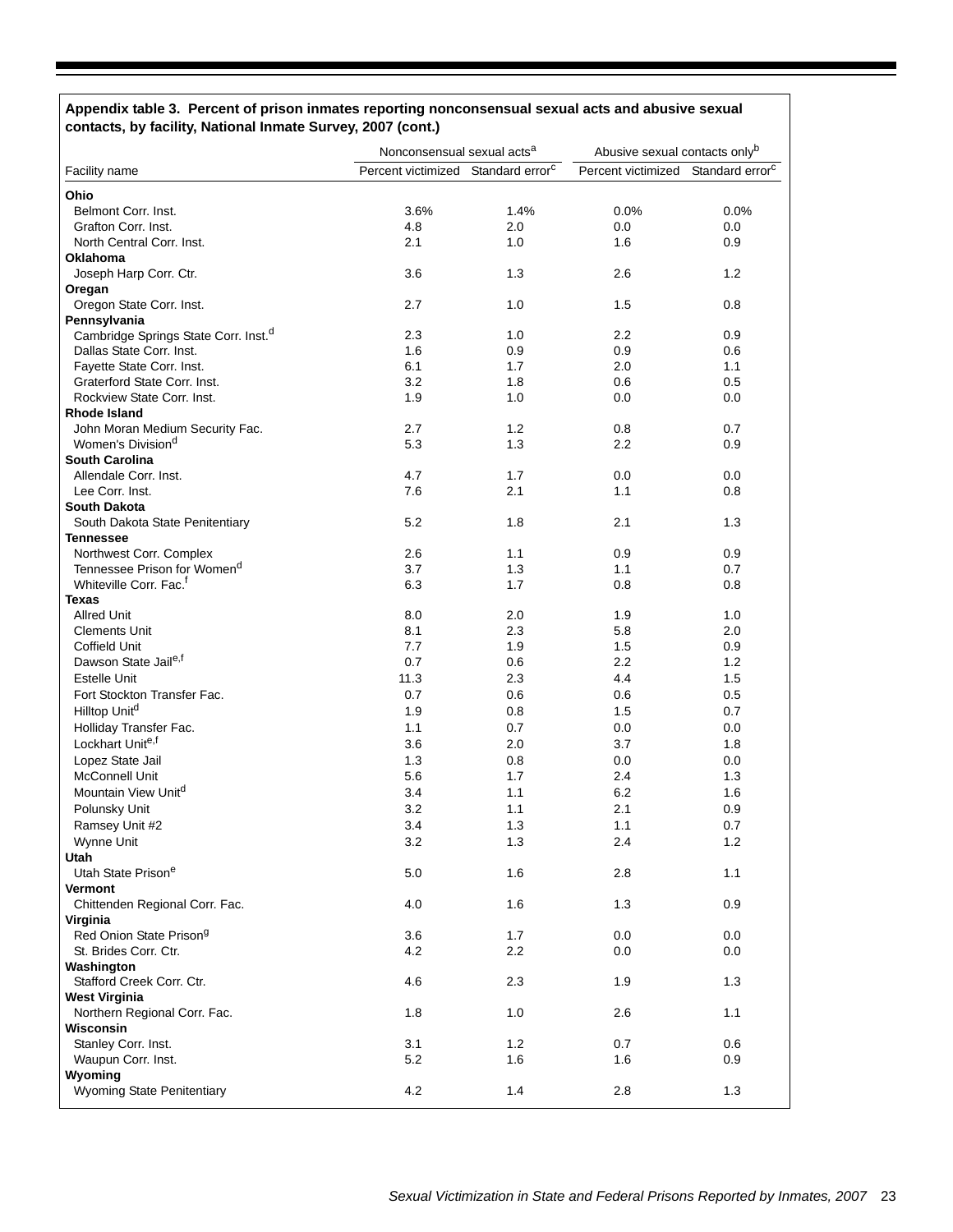#### **Appendix table 3. Percent of prison inmates reporting nonconsensual sexual acts and abusive sexual contacts only, by facility, National Inmate Survey, 2007 (cont.)**

|                                               | Nonconsensual sexual acts <sup>a</sup>         |      | Abusive sexual contacts only <sup>b</sup>      |         |
|-----------------------------------------------|------------------------------------------------|------|------------------------------------------------|---------|
| Facility name                                 | Percent victimized Standard error <sup>c</sup> |      | Percent victimized Standard error <sup>c</sup> |         |
| <b>Federal Facilities (Bureau of Prisons)</b> |                                                |      |                                                |         |
| Allenwood Low Fed. Corr. Inst.                | 1.3%                                           | 0.7% | $0.0\%$                                        | $0.0\%$ |
| Beaumont Low Fed. Corr. Inst.                 | 1.6                                            | 0.9  | 0.0                                            | 0.0     |
| Bennettsville-Camp                            | 0.0                                            | 0.0  | 0.0                                            | 0.0     |
| Big Sandy U.S. Penitentiary                   | 2.4                                            | 1.4  | 0.0                                            | 0.0     |
| Big Spring Corr. Inst. <sup>f</sup>           | 0.0                                            | 0.0  | 0.0                                            | 0.0     |
| Cibola County Corr. Inst. <sup>f</sup>        | 0.7                                            | 0.5  | 0.0                                            | 0.0     |
| Fort Dix Fed. Corr. Inst.                     | 0.6                                            | 0.4  | 0.2                                            | 0.2     |
| La Tuna - Fed. Satellite Fac. (El Paso)       | 0.4                                            | 0.4  | 0.5                                            | 0.4     |
| Lexington Fed. Medical Fac.                   | 1.7                                            | 0.9  | 0.6                                            | 0.6     |
| McCreary U.S. Penitentiary                    | 0.0                                            | 0.0  | 0.8                                            | 0.7     |
| Memphis Fed. Corr. Inst.                      | 0.6                                            | 0.5  | 1.2                                            | 0.8     |
| Milan Fed. Corr. Inst.                        | 0.0                                            | 0.0  | 0.8                                            | 0.7     |
| Oakdale Fed. Detention Fac.                   | 2.7                                            | 2.6  | 0.0                                            | 0.0     |
| Pekin Fed. Corr. Inst.                        | 1.3                                            | 0.8  | 3.5                                            | 1.6     |
| Schuylkill Fed. Corr. Inst.                   | 0.0                                            | 0.0  | 0.0                                            | 0.0     |
| Taft Corr. Inst. <sup>f</sup>                 | 0.0                                            | 0.0  | 0.3                                            | 0.3     |
| Terminal Island Fed. Corr. Inst.              | 0.0                                            | 0.0  | 1.0                                            | 0.7     |
| Victorville Med. I Fed. Corr. Inst.           | 3.5                                            | 1.7  | 0.0                                            | 0.0     |
| Yazoo City Med. Fed. Corr. Inst.              | $2.2\,$                                        | 1.0  | 0.9                                            | 0.9     |

Note: Detail may not sum to total percent victimized within facility due to rounding.

aIncludes all inmates who reported unwanted contacts with another inmate or unwilling contacts with staff that involved oral sex, anal sex, vaginal sex, handjobs, and other sexual acts. (See *Methodology* for specific questions.)

bIncludes all inmates who reported unwanted contacts with another inmate or unwilling contacts with staff that involved touching of the inmate's butt, thighs, penis, breasts, or vagina in a sexual way.

c Standard errors may be used to construct confidence intervals around the weighted survey estimates. (See *Methodology*.) dFemale facility.

eFacility houses both males and females.

<sup>f</sup>Privately operated facility.

<sup>g</sup>Excludes inmates designated as supermax inmates.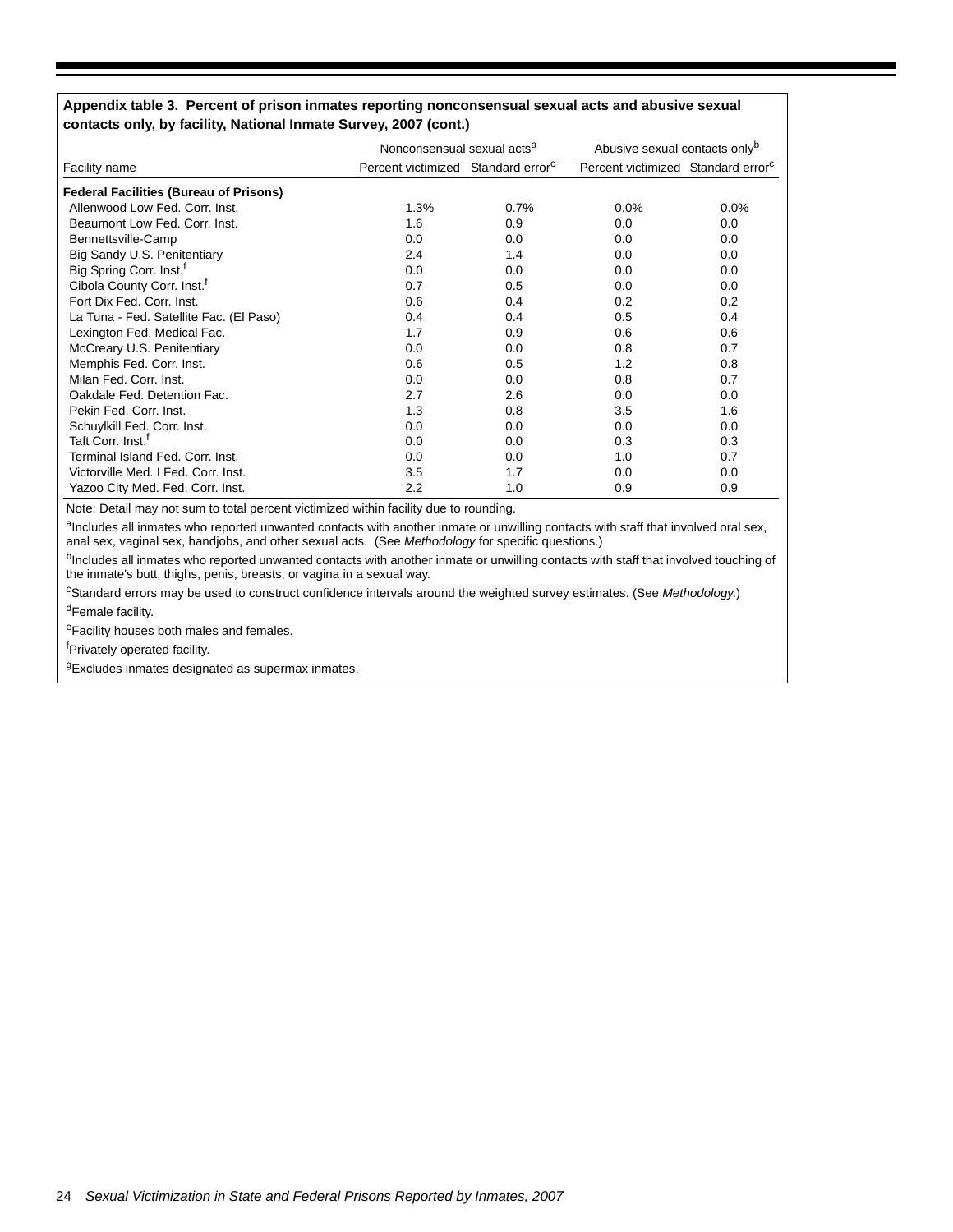| Appendix table 4. Percent of prison inmates reporting sexual victimization, by type of incident and facility,<br><b>National Inmate Survey, 2007</b> |                                                |      |                                                |      |  |
|------------------------------------------------------------------------------------------------------------------------------------------------------|------------------------------------------------|------|------------------------------------------------|------|--|
|                                                                                                                                                      | Inmate-on-inmate <sup>a</sup>                  |      | Staff-on-inmate <sup>a</sup>                   |      |  |
| Facility name                                                                                                                                        | Percent victimized Standard error <sup>b</sup> |      | Percent victimized Standard error <sup>b</sup> |      |  |
| <b>Total</b>                                                                                                                                         | 2.1%                                           | 0.1% | 2.9%                                           | 0.2% |  |
| Alabama                                                                                                                                              |                                                |      |                                                |      |  |
| Julia Tutwiler Prison <sup>c</sup>                                                                                                                   | 5.0                                            | 1.4  | 1.7                                            | 0.8  |  |
| Limestone Corr. Fac.                                                                                                                                 | 2.6                                            | 1.1  | 0.8                                            | 0.7  |  |
| Alaska                                                                                                                                               |                                                |      |                                                |      |  |
| Wildwood Corr. Complex                                                                                                                               | 2.5                                            | 1.2  | 3.1                                            | 1.3  |  |
| Arizona                                                                                                                                              |                                                |      |                                                |      |  |
| Arizona State Prison Complex - Eyman                                                                                                                 | 1.9                                            | 1.1  | 5.6                                            | 2.3  |  |
| Arizona State Prison Complex - Florence                                                                                                              | 0.4                                            | 0.4  | 0.4                                            | 0.4  |  |
| Arizona State Prison Complex - Tucson                                                                                                                | 0.5                                            | 0.5  | 0.3                                            | 0.3  |  |
| <b>Arkansas</b>                                                                                                                                      |                                                |      |                                                |      |  |
| Diagnostic Unit                                                                                                                                      | 0.0                                            | 0.0  | 0.9                                            | 0.7  |  |
| Jefferson County Corr. Fac.                                                                                                                          | 1.3                                            | 0.7  | 2.2                                            | 1.7  |  |
| <b>California</b>                                                                                                                                    |                                                |      |                                                |      |  |
| <b>Avenal State Prison</b>                                                                                                                           | 0.9                                            | 0.6  | 1.0                                            | 0.7  |  |
| California Inst. for Men                                                                                                                             | 0.8                                            | 0.8  | 1.8                                            | 1.0  |  |
| California Sub. Abuse Treatment Fac. - Corcoran                                                                                                      | 2.9                                            | 1.3  | 4.2                                            | 1.6  |  |
| California Men's Colony                                                                                                                              | 0.9                                            | 0.6  | 1.8                                            | 1.1  |  |
| California Rehabilitation Ctr.                                                                                                                       | 1.0                                            | 0.7  | 2.1                                            | 1.0  |  |
| Calipatria State Prison                                                                                                                              | 0.0                                            | 0.0  | 1.3                                            | 0.9  |  |
| Central California Women's Fac. <sup>c</sup>                                                                                                         | 5.7                                            | 2.0  | 1.7                                            | 0.8  |  |
| Corr. Training Fac.                                                                                                                                  | 0.2                                            | 0.2  | 0.9                                            | 0.9  |  |
| <b>Ironwood State Prison</b>                                                                                                                         | 0.0                                            | 0.0  | 0.0                                            | 0.0  |  |
| Mule Creek State Prison                                                                                                                              | 5.3                                            | 1.7  | $2.2\,$                                        | 1.1  |  |
| North Kern State Prison                                                                                                                              | 0.0                                            |      | 0.7                                            | 0.7  |  |
|                                                                                                                                                      |                                                | 0.0  |                                                |      |  |
| R. J. Donovan Corr. Fac. at Rock Mountain                                                                                                            | 3.9                                            | 1.6  | 3.3                                            | 1.5  |  |
| San Quentin State Prison                                                                                                                             | 2.0                                            | 0.9  | $2.2\,$                                        | 1.1  |  |
| Sierra Conservation Ctr.                                                                                                                             | 1.9                                            | 1.0  | 3.7                                            | 1.4  |  |
| Valley State Prison for Women <sup>c</sup>                                                                                                           | 7.9                                            | 2.0  | 5.3                                            | 1.8  |  |
| Colorado                                                                                                                                             |                                                |      |                                                |      |  |
| Fremont Corr. Fac.                                                                                                                                   | 3.6                                            | 1.3  | 2.2                                            | 1.1  |  |
| High Plains Corr. Fac. <sup>c,e</sup>                                                                                                                | $2.2\,$                                        | 1.2  | 3.8                                            | 2.5  |  |
| <b>Connecticut</b>                                                                                                                                   |                                                |      |                                                |      |  |
| Osborn Corr. Inst.                                                                                                                                   | 0.4                                            | 0.4  | 1.3                                            | 0.7  |  |
| <b>Delaware</b>                                                                                                                                      |                                                |      |                                                |      |  |
| Howard R. Young Corr. Inst. <sup>d</sup>                                                                                                             | 1.4                                            | 0.7  | 3.8                                            | 1.6  |  |
| <b>Florida</b>                                                                                                                                       |                                                |      |                                                |      |  |
| Central Florida Reception Ctr. East, South & Main                                                                                                    | 0.4                                            | 0.4  | 0.0                                            | 0.0  |  |
| Charlotte Corr. Inst.                                                                                                                                | 1.1                                            | 0.7  | 11.4                                           | 2.6  |  |
| Cross City Corr. Inst. & Work Camp                                                                                                                   | 2.0                                            | 1.1  | 3.5                                            | 1.2  |  |
| Hamilton Corr. Inst., Annex & Work Camp                                                                                                              | 3.3                                            | 1.3  | 2.8                                            | 1.2  |  |
| Lowell Corr. Inst., Annex & Work Camp <sup>c</sup>                                                                                                   | 5.7                                            | 1.9  | 1.8                                            | 0.9  |  |
| Sumter Corr. Inst., Boot Camp & Work Camp                                                                                                            | 2.4                                            | 1.2  | 3.5                                            | 1.4  |  |
| Taylor Corr. Inst. & Annex                                                                                                                           | 0.4                                            | 0.4  | 2.3                                            | 1.1  |  |
| Georgia                                                                                                                                              |                                                |      |                                                |      |  |
| Hays State Prison                                                                                                                                    | 4.1                                            | 1.4  | 6.6                                            | 1.7  |  |
| Men's Corr. State Prison                                                                                                                             | 5.1                                            | 1.5  | 2.9                                            | 1.0  |  |
| Metro State Prison <sup>c</sup>                                                                                                                      | 7.6                                            | 2.2  | 1.6                                            | 0.9  |  |
| Walker Corr. Inst.                                                                                                                                   | 1.6                                            | 1.1  | 0.6                                            | 0.5  |  |
| <b>Wilcox State Prison</b>                                                                                                                           | 1.4                                            | 0.7  | 2.0                                            | 0.9  |  |
| Hawaii                                                                                                                                               |                                                |      |                                                |      |  |
| Waiawa Corr. Fac.                                                                                                                                    | 0.7                                            | 0.5  | 1.6                                            | 0.9  |  |
| Idaho                                                                                                                                                |                                                |      |                                                |      |  |
| South Idaho Corr. Inst.                                                                                                                              | 0.0                                            | 0.0  | 1.8                                            | 1.0  |  |
| Illinois                                                                                                                                             |                                                |      |                                                |      |  |
| Danville Corr. Ctr.                                                                                                                                  | 1.6                                            | 0.9  | 0.0                                            | 0.0  |  |
| Dixon Corr. Ctr.                                                                                                                                     | 4.2                                            | 1.5  | 3.9                                            | 1.4  |  |
| Logan Corr. Ctr.                                                                                                                                     | 1.4                                            | 1.0  | 1.8                                            | 0.9  |  |
| Vienna Corr. Ctr.                                                                                                                                    | 0.6                                            | 0.5  | 2.3                                            | 1.3  |  |
| Indiana                                                                                                                                              |                                                |      |                                                |      |  |
| Plainfield Corr. Fac.                                                                                                                                | 4.1                                            | 1.5  | 4.0                                            | 1.5  |  |
| Rockville Corr. Fac. <sup>c</sup>                                                                                                                    | 10.2                                           | 2.3  | 2.0                                            | 1.1  |  |
|                                                                                                                                                      |                                                |      |                                                |      |  |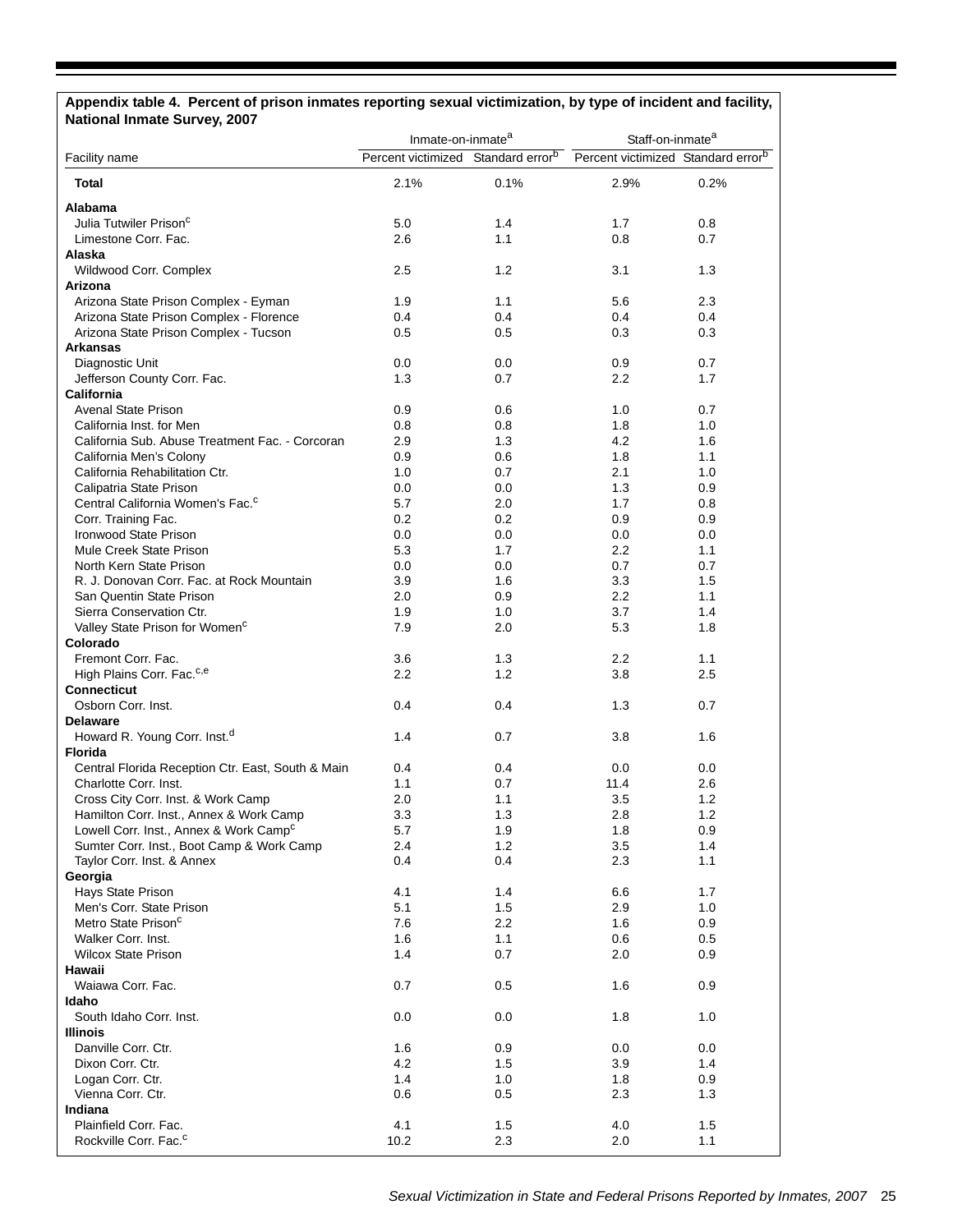# **Appendix table 4. Percent of prison inmates reporting sexual victimization, by type of incident and facility, National Inmate Survey, 2007 (cont.)**

|                                                  | Inmate-on-inmate <sup>a</sup>                  |            | Staff-on-inmate <sup>a</sup>                   |            |
|--------------------------------------------------|------------------------------------------------|------------|------------------------------------------------|------------|
| Facility name                                    | Percent victimized Standard error <sup>b</sup> |            | Percent victimized Standard error <sup>b</sup> |            |
| lowa                                             |                                                |            |                                                |            |
| Anamosa State Penitentiary                       | 3.4%                                           | 1.4%       | 0.7%                                           | 0.5%       |
| Kansas                                           |                                                |            |                                                |            |
| Hutchinson Corr. Fac.                            | 1.2                                            | 0.8        | 5.4                                            | 1.6        |
| Kentucky                                         |                                                |            |                                                |            |
| Western Kentucky Corr. Complex                   | 0.0                                            | 0.0        | 2.0                                            | 1.3        |
| Louisiana                                        |                                                |            |                                                |            |
| Dixon Corr. Inst.                                | 3.9                                            | 1.4        | 3.7                                            | 1.4        |
| Forcht-Wade Corr. Ctr.                           | 1.5                                            | 0.9        | 0.0                                            | 0.0        |
| <b>Maine</b>                                     |                                                |            |                                                |            |
| Maine Corr. Ctr. <sup>d</sup>                    | 4.4                                            | 1.5        | 1.5                                            | 0.7        |
| Maryland                                         |                                                |            |                                                |            |
| Baltimore Pre-Release Unit - Women <sup>c</sup>  | 6.0                                            | 2.5        | 0.0                                            | 0.0        |
| Maryland Corr. Training Ctr.                     | 4.2                                            | 1.8        | 4.2                                            | 1.6<br>1.7 |
| Roxbury Corr. Inst.<br><b>Massachusetts</b>      | 3.9                                            | 1.4        | 5.4                                            |            |
| Old Colony Corr. Ctr.                            | 3.5                                            | 1.6        | 3.2                                            | 1.5        |
| Michigan                                         |                                                |            |                                                |            |
| Bellamy Creek Corr. Fac.                         | 3.1                                            | 1.3        | 5.2                                            | 1.8        |
| Marquette Branch Prison                          | 3.3                                            | 1.1        | 5.8                                            | 1.6        |
| Ojibway Corr. Fac.                               | 1.3                                            | 0.9        | 3.3                                            | 1.2        |
| <b>Minnesota</b>                                 |                                                |            |                                                |            |
| Minnesota Corr. Fac. - Stillwater                | 1.4                                            | 0.8        | 0.8                                            | 0.6        |
| <b>Mississippi</b>                               |                                                |            |                                                |            |
| Harrison Community Work Ctr.                     | 0.0                                            | 0.0        | 0.9                                            | 0.4        |
| Missouri                                         |                                                |            |                                                |            |
| Jefferson City Corr. Ctr.                        | 2.9                                            | 1.1        | 5.8                                            | 1.5        |
| Northeast Corr. Ctr.                             | 2.1                                            | 1.0        | 1.6                                            | 0.7        |
| Southeast Corr. Ctr.                             | 3.2                                            | 1.3        | 4.0                                            | 1.4        |
| <b>Montana</b>                                   |                                                |            |                                                |            |
| Montana State Prison                             | 4.0                                            | 1.4        | 4.7                                            | 1.6        |
| Nebraska                                         |                                                |            |                                                |            |
| Tecumseh State Corr. Inst.                       | 1.2                                            | 1.2        | 12.2                                           | 3.9        |
| Nevada                                           |                                                |            |                                                |            |
| Florence McClure Women's Corr. Ctr. <sup>c</sup> | 6.6                                            | 1.7        | 1.7                                            | 0.9        |
| Southern Desert Corr. Ctr.                       | 3.2                                            | 1.3        | 3.9                                            | 1.4        |
| <b>New Hampshire</b>                             |                                                |            |                                                |            |
| New Hampshire State Prison for Men               | 4.6                                            | 1.5        | 2.2                                            | 1.0        |
| <b>New Jersey</b>                                |                                                |            |                                                |            |
| Northern State Prison                            | 1.2                                            | 0.9        | 3.7                                            | 1.6        |
| South Woods State Prison                         | 0.9                                            | 0.6        | 3.5                                            | 2.0        |
| <b>New Mexico</b>                                |                                                |            |                                                |            |
| Lea County Corr. Fac. <sup>e</sup>               | 0.9<br>0.0                                     | 0.9<br>0.0 | 4.1<br>0.0                                     | 1.7<br>0.0 |
| Penitentiary of New Mexico<br><b>New York</b>    |                                                |            |                                                |            |
| Arthur Kill Corr. Fac.                           | 1.0                                            | 0.6        | 2.9                                            | 1.1        |
| Elmira Corr. Fac.                                | 1.9                                            | 1.4        | 3.3                                            | 1.7        |
| Great Meadow Corr. Fac.                          | 3.0                                            | 1.4        | 9.6                                            | 2.5        |
| Greene Corr. Fac.                                | 0.7                                            | 0.5        | 1.6                                            | 0.9        |
| Wende Corr. Fac.                                 | 3.3                                            | 1.5        | 4.6                                            | 1.6        |
| <b>North Carolina</b>                            |                                                |            |                                                |            |
| Avery Mitchell Corr. Inst.                       | 2.5                                            | 1.2        | 2.0                                            | 0.9        |
| Fountain Corr. Ctr. <sup>c</sup>                 | 3.8                                            | 1.3        | 0.4                                            | 0.4        |
| Gates Corr. Ctr.                                 | 0.0                                            | 0.0        | 0.0                                            | 0.0        |
| Harnett Corr. Inst.                              | 3.6                                            | 1.3        | 3.0                                            | 1.1        |
| Odom Corr. Inst.                                 | 0.9                                            | 0.8        | 3.7                                            | 1.6        |
| <b>North Dakota</b>                              |                                                |            |                                                |            |
| North Dakota State Penitentiary                  | 1.5                                            | 1.0        | 4.1                                            | 1.6        |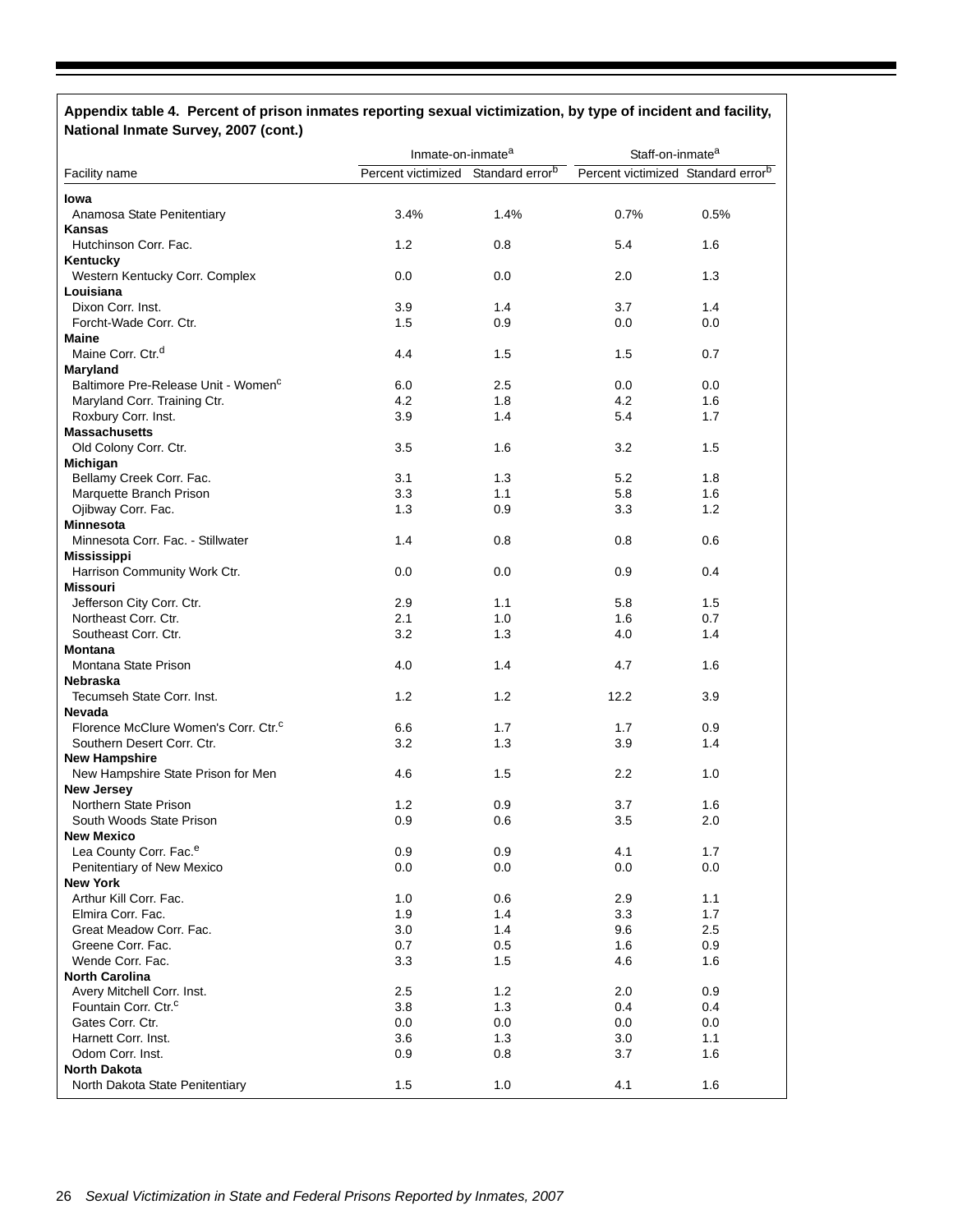# **Appendix table 4. Percent of prison inmates reporting sexual victimization, by type of incident and facility, National Inmate Survey, 2007 (cont.)**

|                                                  | Inmate-on-inmate <sup>a</sup>                  |            | Staff-on-inmate <sup>a</sup> |                                                |
|--------------------------------------------------|------------------------------------------------|------------|------------------------------|------------------------------------------------|
| Facility name                                    | Percent victimized Standard error <sup>b</sup> |            |                              | Percent victimized Standard error <sup>b</sup> |
| Ohio                                             |                                                |            |                              |                                                |
| Belmont Corr. Inst.                              | 2.6%                                           | 1.3%       | 3.6%                         | 1.4%                                           |
| Grafton Corr. Inst.                              | 2.7                                            | 1.5        | 2.1                          | 1.4                                            |
| North Central Corr. Inst.                        | 2.2                                            | 1.1        | 2.2                          | 1.1                                            |
| Oklahoma                                         |                                                |            |                              |                                                |
| Joseph Harp Corr. Ctr.                           | 6.3                                            | 1.7        | 0.0                          | 0.0                                            |
| Oregan                                           |                                                |            |                              |                                                |
| Oregon State Corr. Inst.                         | 1.7                                            | 0.7        | 2.9                          | 1.1                                            |
| Pennsylvania                                     |                                                |            |                              |                                                |
| Cambridge Springs State Corr. Inst. <sup>c</sup> | 4.4                                            | 1.3        | 0.0                          | 0.0                                            |
| Dallas State Corr. Inst.                         | 2.0                                            | 0.9        | 0.5                          | 0.5                                            |
| Fayette State Corr. Inst.                        | 2.3                                            | 1.1        | 7.0                          | 1.9                                            |
| Graterford State Corr. Inst.                     | 0.6                                            | 0.5        | 3.2                          | 1.8                                            |
| Rockview State Corr. Inst.                       | 1.2                                            | 0.8        | 1.1                          | 0.6                                            |
| Rhode Island                                     |                                                |            |                              |                                                |
| John Moran Medium Security Fac.                  | 1.4                                            | 0.9        | 2.1                          | 1.1                                            |
| Women's Division <sup>c</sup>                    | 4.4                                            | 1.2        | 3.1                          | 1.1                                            |
| <b>South Carolina</b>                            |                                                |            |                              |                                                |
| Allendale Corr. Inst.                            | 1.5                                            | 0.8        | 3.1                          | 1.5                                            |
| Lee Corr. Inst.                                  | 1.0                                            | 0.7        | 7.7                          | 2.1                                            |
| <b>South Dakota</b>                              |                                                |            |                              |                                                |
| South Dakota State Penitentiary                  | 2.2                                            | 1.1        | 5.6                          | 2.0                                            |
| <b>Tennessee</b>                                 |                                                |            |                              |                                                |
| Northwest Corr. Complex                          | 1.3                                            | 0.9        | 2.2                          | 1.0                                            |
| Tennessee Prison for Women <sup>c</sup>          | 1.1                                            | 0.7        | 4.3                          | 1.4                                            |
| Whiteville Corr. Fac. <sup>e</sup>               | 1.4                                            | 1.0        | 7.1                          | 1.9                                            |
| Texas                                            |                                                |            |                              |                                                |
| <b>Allred Unit</b>                               | 4.8                                            | 1.5        | 6.7                          | 1.9                                            |
| <b>Clements Unit</b>                             | 3.3                                            | 1.6        | 11.6                         | 2.7                                            |
| Coffield Unit                                    | 4.4                                            | 1.5        | 5.7                          | 1.6                                            |
| Dawson State Jail <sup>d,e</sup>                 | 1.3                                            | 0.8        | 2.2                          | 1.3                                            |
| <b>Estelle Unit</b>                              | 8.5                                            | 2.1        | 7.6                          | 1.9                                            |
| Fort Stockton Transfer Fac.                      | 0.0                                            | 0.0        | 1.3                          | 0.8                                            |
| Hilltop Unit <sup>c</sup>                        | 3.0                                            | 1.0        | 1.5                          | 0.7                                            |
| Holliday Transfer Fac.                           | 0.5                                            | 0.5        | 0.5                          | 0.5                                            |
| Lockhart Unitd,e                                 | 5.5                                            | 2.2        | 1.8                          | 1.6                                            |
| Lopez State Jail                                 | 0.0                                            | 0.0        | 1.3                          | 0.8                                            |
| <b>McConnell Unit</b>                            | 3.5                                            | 1.5        | 5.4                          | 1.8                                            |
| Mountain View Unit <sup>c</sup>                  | 8.7                                            | 1.8        | 3.4                          | 1.1                                            |
| Polunsky Unit                                    | 1.2<br>1.9                                     | 0.7        | 4.2                          | 1.2<br>1.1                                     |
| Ramsey Unit #2                                   | 1.5                                            | 1.0<br>0.9 | 2.7<br>4.0                   | 1.5                                            |
| Wynne Unit<br>Utah                               |                                                |            |                              |                                                |
| Utah State Prison <sup>d</sup>                   | 6.6                                            | 1.8        | 2.4                          | 1.0                                            |
| Vermont                                          |                                                |            |                              |                                                |
| Chittenden Regional Corr. Fac.                   | 2.7                                            | 1.4        | 2.6                          | 1.3                                            |
| Virginia                                         |                                                |            |                              |                                                |
| <b>Red Onion State Prison</b>                    | 1.3                                            | 1.1        | 3.6                          | 1.7                                            |
| St. Brides Corr. Ctr.                            | 0.0                                            | 0.0        | 4.2                          | 2.2                                            |
| Washington                                       |                                                |            |                              |                                                |
| Stafford Creek Corr. Ctr.                        | 2.3                                            | 1.3        | 4.2                          | 2.3                                            |
| <b>West Virginia</b>                             |                                                |            |                              |                                                |
| Northern Regional Corr. Fac.                     | 3.3                                            | 1.2        | 1.8                          | 1.0                                            |
| Wisconsin                                        |                                                |            |                              |                                                |
| Stanley Corr. Inst.                              | 0.5                                            | 0.5        | 3.2                          | 1.3                                            |
| Waupun Corr. Inst.                               | 0.5                                            | 0.5        | 6.3                          | 1.8                                            |
| Wyoming                                          |                                                |            |                              |                                                |
| Wyoming State Penitentiary                       | 1.2                                            | 0.7        | 6.6                          | 1.9                                            |
|                                                  |                                                |            |                              |                                                |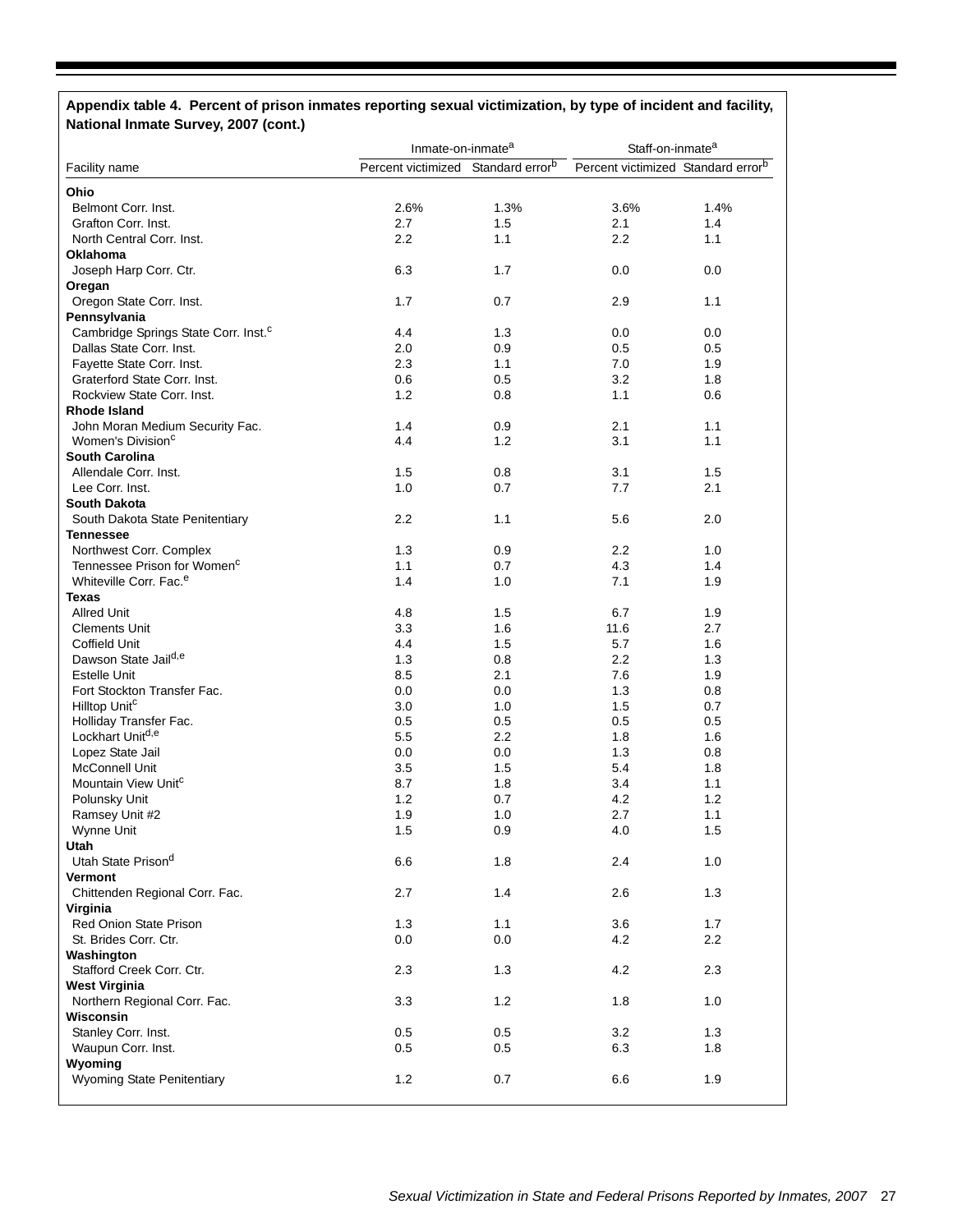#### **Appendix table 4. Percent of prison inmates reporting sexual victimization, by type of incident and facility, National Inmate Survey, 2007 (cont.)**

|                                               | Inmate-on-inmate <sup>a</sup>                  |      | Staff-on-inmate <sup>a</sup>                   |      |
|-----------------------------------------------|------------------------------------------------|------|------------------------------------------------|------|
| Facility name                                 | Percent victimized Standard error <sup>b</sup> |      | Percent victimized Standard error <sup>b</sup> |      |
| <b>Federal Facilities (Bureau of Prisons)</b> |                                                |      |                                                |      |
| Allenwood Low Fed. Corr. Inst.                | $0.0\%$                                        | 0.0% | 1.3%                                           | 0.7% |
| Beaumont Low Fed. Corr. Inst.                 | 1.0                                            | 0.7  | 1.0                                            | 0.7  |
| Bennettsville-Camp                            | 0.0                                            | 0.0  | 0.0                                            | 0.0  |
| Big Sandy U.S. Penitentiary                   | 1.8                                            | 1.3  | 1.3                                            | 0.9  |
| Big Spring Corr. Inst. <sup>e</sup>           | 0.0                                            | 0.0  | 0.0                                            | 0.0  |
| Cibola County Corr. Inst. <sup>e</sup>        | 0.0                                            | 0.0  | 0.7                                            | 0.5  |
| Fort Dix Fed. Corr. Inst.                     | 0.0                                            | 0.0  | 0.8                                            | 0.5  |
| La Tuna - Fed. Satellite Fac. (El Paso)       | 0.5                                            | 0.4  | 1.0                                            | 0.6  |
| Lexington Fed. Medical Fac.                   | 1.5                                            | 0.8  | 0.7                                            | 0.7  |
| McCreary U.S. Penitentiary                    | 0.0                                            | 0.0  | 0.8                                            | 0.7  |
| Memphis Fed. Corr. Inst.                      | 0.6                                            | 0.5  | 1.8                                            | 1.0  |
| Milan Fed. Corr. Inst.                        | 0.0                                            | 0.0  | 0.8                                            | 0.7  |
| Oakdale Fed. Detention Fac.                   | 0.0                                            | 0.0  | 2.7                                            | 2.6  |
| Pekin Fed. Corr. Inst.                        | 0.8                                            | 0.7  | 4.0                                            | 1.7  |
| Schuylkill Fed. Corr. Inst.                   | 0.0                                            | 0.0  | 0.0                                            | 0.0  |
| Taft Corr. Inst. <sup>e</sup>                 | 0.3                                            | 0.3  | 0.0                                            | 0.0  |
| Terminal Island Fed. Corr. Inst.              | 1.0                                            | 0.7  | 0.0                                            | 0.0  |
| Victorville Med. I Fed. Corr. Inst.           | 1.6                                            | 1.1  | 2.7                                            | 1.5  |
| Yazoo City Med. Fed. Corr. Inst.              | 1.7                                            | 1.1  | 2.2                                            | 1.0  |

Note: Detail may sum to more than total because victims may have reported both inmate-on-inmate and staff-on-inmate sexual victimization.

aIncludes all types of sexual victimization, including oral, anal, or vaginal penetration, handjobs, touching of the inmate's butt, thighs, penis, breasts, or vagina in a sexual way and other sexual acts.

bStandard errors may be used to construct confidence intervals around the weighted survey estimates. (See *Methodology*.) <sup>c</sup>Female facility.

dFacility houses both males and females.

ePrivately operated facility.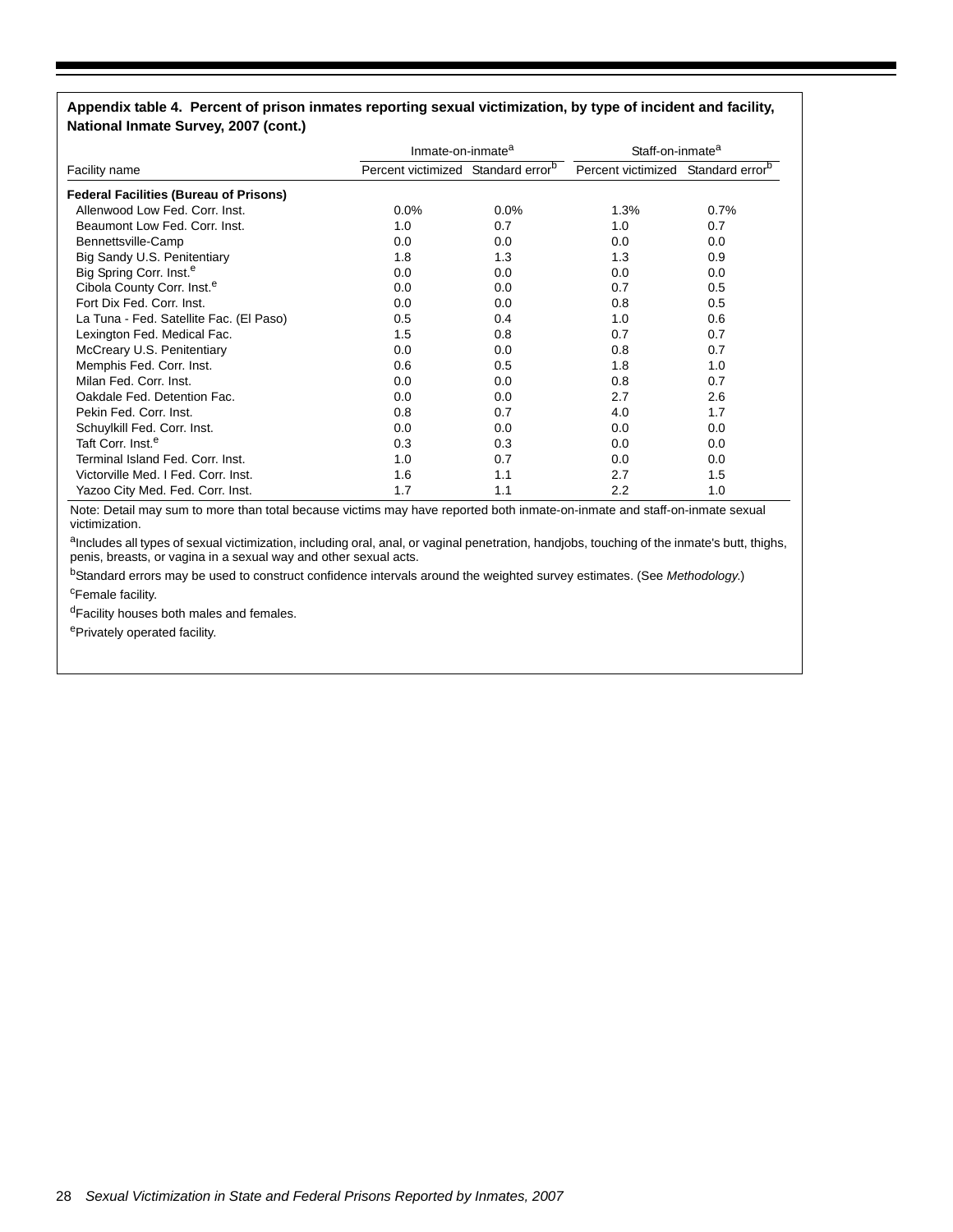#### **Appendix table 5. Percent of prison inmates reporting nonconsensual sexual acts, by type of incident and facility, National Inmate Survey, 2007**

| <b>HANAHAI HIIIKKA</b>                                                            | Inmate-on-inmate                                            |      | Staff-on-inmate                 |                             |
|-----------------------------------------------------------------------------------|-------------------------------------------------------------|------|---------------------------------|-----------------------------|
| Facility name                                                                     | Percent victimized <sup>a</sup> Standard error <sup>b</sup> |      | Percent victimized <sup>c</sup> | Standard error <sup>b</sup> |
| Total                                                                             | 1.3%                                                        | 0.1% | 2.3%                            | 0.2%                        |
| Alabama                                                                           |                                                             |      |                                 |                             |
| Julia Tutwiler Prison <sup>d</sup>                                                | 4.0                                                         | 1.3  | 1.7                             | 0.8                         |
| Limestone Corr. Fac.                                                              | 1.9                                                         | 0.9  | 0.8                             | 0.7                         |
| Alaska                                                                            |                                                             |      |                                 |                             |
| Wildwood Corr. Complex                                                            | 0.9                                                         | 0.7  | 3.1                             | 1.3                         |
| Arizona                                                                           |                                                             |      |                                 |                             |
| Arizona State Prison Complex - Eyman                                              | 0.7                                                         | 0.6  | 4.0                             | $2.2\,$                     |
| Arizona State Prison Complex - Florence                                           | 0.0                                                         | 0.0  | 0.0                             | $0.0\,$                     |
| Arizona State Prison Complex - Tucson                                             | 0.5                                                         | 0.5  | 0.3                             | 0.3                         |
| <b>Arkansas</b>                                                                   |                                                             |      |                                 |                             |
| Diagnostic Unit                                                                   | 0.0                                                         | 0.0  | 0.9                             | 0.7                         |
| Jefferson County Corr. Fac.                                                       | 0.7                                                         | 0.6  | 2.2                             | 1.7                         |
| California                                                                        |                                                             |      |                                 |                             |
| <b>Avenal State Prison</b>                                                        | 0.4                                                         | 0.4  | 1.0                             | 0.7                         |
| California Inst. for Men                                                          | 0.0                                                         | 0.0  | 1.8                             | 1.0                         |
| California Sub. Abuse Treatment Fac. - Corcoran                                   | 1.9                                                         | 1.1  | 3.8                             | 1.6                         |
| California Men's Colony                                                           | 0.9                                                         | 0.6  | 1.8                             | 1.1                         |
| California Rehabilitation Ctr.                                                    | 0.6                                                         | 0.6  | 2.1                             | 1.0                         |
| Calipatria State Prison                                                           | 0.0                                                         | 0.0  | 1.3                             | 0.9                         |
| Central California Women's Fac. <sup>d</sup>                                      | 3.5                                                         | 1.5  | 1.1                             | 0.6                         |
| Corr. Training Fac.                                                               | 0.0                                                         | 0.0  | 0.0                             | 0.0                         |
| <b>Ironwood State Prison</b>                                                      | 0.0                                                         | 0.0  | 0.0                             | 0.0                         |
| Mule Creek State Prison                                                           | 3.8                                                         | 1.5  | 1.6                             | 0.9                         |
| North Kern State Prison                                                           | 0.0                                                         | 0.0  | 0.7                             | 0.7                         |
| R. J. Donovan Corr. Fac. at Rock Mountain                                         | 2.8                                                         | 1.4  | 2.8                             | 1.4                         |
| San Quentin State Prison                                                          | 0.7                                                         | 0.5  | 2.1                             | 1.0                         |
| Sierra Conservation Ctr.                                                          | 0.8                                                         | 0.6  | 3.7                             | 1.4                         |
| Valley State Prison for Women <sup>d</sup>                                        | 1.4                                                         | 0.8  | 1.5                             | 0.8                         |
| Colorado                                                                          |                                                             |      |                                 |                             |
| Fremont Corr. Fac.                                                                | 1.3                                                         | 0.8  | 1.8                             | 1.0                         |
| High Plains Corr. Fac. <sup>d,f</sup>                                             | 1.3                                                         | 1.1  | 3.1                             | $2.4\,$                     |
| <b>Connecticut</b>                                                                |                                                             |      |                                 |                             |
| Osborn Corr. Inst.                                                                | 0.4                                                         | 0.4  | 0.4                             | 0.4                         |
|                                                                                   |                                                             |      |                                 |                             |
| <b>Delaware</b>                                                                   |                                                             |      |                                 |                             |
| Howard R. Young Corr. Inst. <sup>e</sup>                                          | 0.9                                                         | 0.6  | 2.4                             | 1.0                         |
| <b>Florida</b>                                                                    |                                                             |      |                                 |                             |
| Central Florida Reception Ctr. East, South & Main                                 | 0.4                                                         | 0.4  | 0.0                             | 0.0                         |
| Charlotte Corr. Inst.                                                             | 1.1                                                         | 0.7  | 11.4                            | 2.6                         |
| Cross City Corr. Inst. & Work Camp                                                | 0.8                                                         | 0.7  | 3.2                             | 1.2                         |
| Hamilton Corr. Inst., Annex & Work Camp<br>Lowell Corr. Inst., Annex & Work Campd | 2.5                                                         | 1.1  | 2.8                             | 1.2                         |
|                                                                                   | 2.4                                                         | 1.5  | 1.8                             | 0.9                         |
| Sumter Corr. Inst., Boot Camp & Work Camp                                         | 1.7                                                         | 1.0  | 2.8                             | 1.3                         |
| Taylor Corr. Inst. & Annex                                                        | 0.4                                                         | 0.4  | 1.3                             | 0.9                         |
| Georgia                                                                           |                                                             |      |                                 |                             |
| Hays State Prison                                                                 | 2.5                                                         | 1.1  | 4.4                             | 1.4                         |
| Men's Corr. State Prison                                                          | 3.0                                                         | 1.0  | 1.8                             | 0.8                         |
| Metro State Prison <sup>d</sup>                                                   | 3.6                                                         | 1.3  | 1.2                             | 0.8                         |
| Walker Corr. Inst.                                                                | 0.4                                                         | 0.4  | 0.6                             | 0.5                         |
| <b>Wilcox State Prison</b>                                                        | 1.4                                                         | 0.7  | 2.0                             | 0.9                         |
| Hawaii                                                                            |                                                             |      |                                 |                             |
| Waiawa Corr. Fac.                                                                 | 0.7                                                         | 0.5  | 1.6                             | 0.9                         |
| Idaho                                                                             |                                                             |      |                                 |                             |
| South Idaho Corr. Inst.                                                           | 0.0                                                         | 0.0  | 1.1                             | 0.7                         |
| <b>Illinois</b>                                                                   |                                                             |      |                                 |                             |
| Danville Corr. Ctr.                                                               | 0.5                                                         | 0.5  | 0.0                             | 0.0                         |
| Dixon Corr. Ctr.                                                                  | 3.1                                                         | 1.3  | 3.9                             | 1.4                         |
| Logan Corr. Ctr.                                                                  | 0.4                                                         | 0.4  | 1.8                             | 0.9                         |
| Vienna Corr. Ctr.                                                                 | 0.6                                                         | 0.5  | 2.3                             | 1.3                         |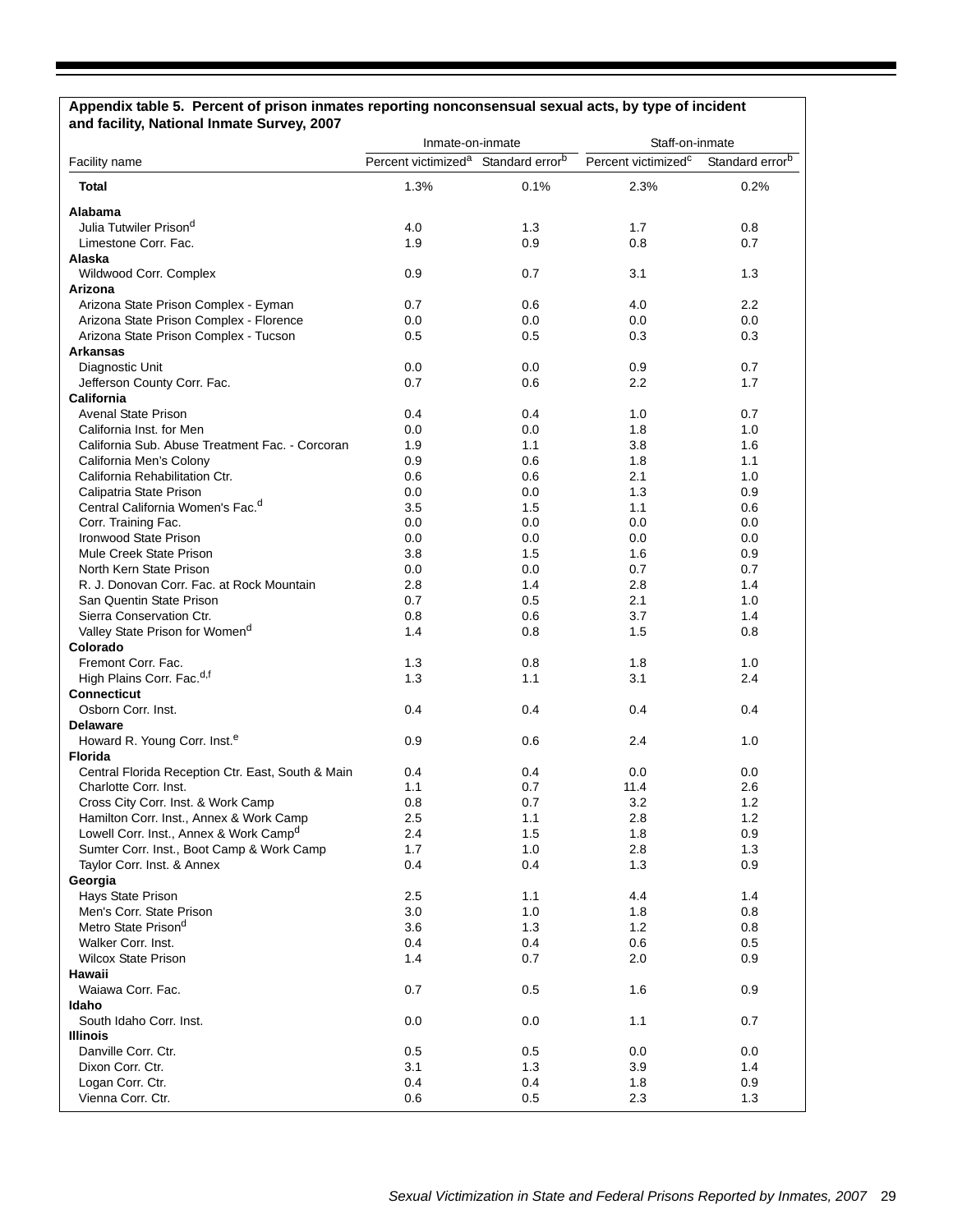#### **Appendix table 5. Percent of prison inmates reporting nonconsensual sexual acts, by type of incident and facility, National Inmate Survey, 2007 (cont.)**

|                                                            | Inmate-on-inmate                |                | Staff-on-inmate                 |                |
|------------------------------------------------------------|---------------------------------|----------------|---------------------------------|----------------|
| Facility name                                              | Percent victimized <sup>a</sup> | Standard error | Percent victimized <sup>b</sup> | Standard error |
|                                                            |                                 |                |                                 |                |
| Indiana<br>Plainfield Corr. Fac.                           | 2.7%                            | 1.2%           | 3.6%                            | 1.5%           |
| Rockville Corr, Fac. <sup>d</sup>                          | 4.6                             | 1.8            | 2.0                             | 1.1            |
| lowa                                                       |                                 |                |                                 |                |
| Anamosa State Penitentiary                                 | 1.3                             | 0.9            | 0.4                             | 0.4            |
| <b>Kansas</b>                                              |                                 |                |                                 |                |
| Hutchinson Corr. Fac.                                      | 1.2                             | 0.8            | 4.8                             | 1.5            |
| Kentucky                                                   |                                 |                |                                 |                |
| Western Kentucky Corr. Complex                             | 0.0                             | 0.0            | 2.0                             | 1.3            |
| Louisiana                                                  |                                 |                |                                 |                |
| Dixon Corr. Inst.                                          | 3.9                             | 1.4            | 2.4                             | 1.2            |
| Forcht-Wade Corr. Ctr.                                     | 0.8                             | 0.7            | 0.0                             | 0.0            |
| <b>Maine</b>                                               |                                 |                |                                 |                |
| Maine Corr. Ctr. <sup>e</sup>                              | 0.9                             | 0.6            | 1.3                             | 0.6            |
| Maryland                                                   |                                 |                |                                 |                |
| Baltimore Pre-Release Unit - Women <sup>d</sup>            | 2.8<br>3.6                      | 1.9<br>1.7     | 0.0<br>3.0                      | 0.0<br>1.3     |
| Maryland Corr. Training Ctr.<br>Roxbury Corr. Inst.        | 2.1                             | 1.0            | 4.3                             | 1.5            |
| <b>Massachusetts</b>                                       |                                 |                |                                 |                |
| Old Colony Corr. Ctr.                                      | 2.1                             | 1.4            | 0.6                             | 0.6            |
| Michigan                                                   |                                 |                |                                 |                |
| Bellamy Creek Corr. Fac.                                   | 2.6                             | 1.2            | 4.3                             | 1.6            |
| Marquette Branch Prison                                    | 2.2                             | 0.9            | 5.3                             | 1.5            |
| Ojibway Corr. Fac.                                         | 0.6                             | 0.6            | 3.3                             | 1.2            |
| <b>Minnesota</b>                                           |                                 |                |                                 |                |
| Minnesota Corr. Fac. - Stillwater                          | 0.5                             | 0.4            | 0.8                             | 0.6            |
| <b>Mississippi</b>                                         |                                 |                |                                 |                |
| Harrison Community Work Ctr.                               | 0.0                             | 0.0            | 0.9                             | 0.4            |
| <b>Missouri</b>                                            |                                 |                |                                 |                |
| Jefferson City Corr. Ctr.                                  | 2.4                             | 1.0            | $2.2\phantom{0}$                | 0.9            |
| Northeast Corr. Ctr.                                       | 2.1                             | 1.0            | 1.0                             | 0.5            |
| Southeast Corr. Ctr.                                       | 1.8                             | 1.0            | 4.0                             | 1.4            |
| <b>Montana</b>                                             |                                 |                |                                 |                |
| Montana State Prison                                       | 1.5                             | 1.0            | 3.8                             | 1.4            |
| <b>Nebraska</b>                                            |                                 |                |                                 |                |
| Tecumseh State Corr. Inst.                                 | 1.2                             | 1.2            | 10.0                            | 3.4            |
| Nevada<br>Florence McClure Women's Corr. Ctr. <sup>d</sup> | 2.8                             | 0.9            | 1.7                             | 0.9            |
| Southern Desert Corr. Ctr.                                 | 0.6                             | 0.6            | 2.3                             | 1.1            |
| <b>New Hampshire</b>                                       |                                 |                |                                 |                |
| New Hampshire State Prison for Men                         | 3.1                             | 1.2            | 2.2                             | 1.0            |
| New Jersey                                                 |                                 |                |                                 |                |
| Northern State Prison                                      | 1.2                             | 0.9            | 2.5                             | 1.3            |
| South Woods State Prison                                   | 0.5                             | 0.5            | 3.5                             | 2.0            |
| <b>New Mexico</b>                                          |                                 |                |                                 |                |
| Lea County Corr. Fac. <sup>f</sup>                         | 0.0                             | 0.0            | 4.1                             | 1.7            |
| Penitentiary of New Mexico                                 | 0.0                             | 0.0            | 0.0                             | 0.0            |
| <b>New York</b>                                            |                                 |                |                                 |                |
| Arthur Kill Corr. Fac.                                     | 0.5                             | 0.5            | 2.4                             | 1.0            |
| Elmira Corr. Fac.                                          | 1.9                             | 1.4            | 3.3                             | 1.7            |
| Great Meadow Corr. Fac.                                    | 1.5                             | 1.1            | 4.5                             | 1.8            |
| Greene Corr. Fac.                                          | 0.5                             | 0.4            | 1.6                             | 0.9            |
| Wende Corr. Fac.                                           | 2.4                             | 1.3            | 2.8                             | 1.3            |
| <b>North Carolina</b>                                      |                                 |                |                                 |                |
| Avery Mitchell Corr. Inst.                                 | 2.5                             | 1.2            | 1.4                             | 0.7            |
| Fountain Corr. Ctr. <sup>d</sup>                           | 1.9                             | 1.0            | 0.4                             | 0.4            |
| Gates Corr. Ctr.<br>Harnett Corr. Inst.                    | 0.0<br>2.0                      | 0.0<br>1.0     | 0.0<br>2.5                      | 0.0<br>1.0     |
| Odom Corr. Inst.                                           | 0.9                             | 0.8            | 3.7                             | 1.6            |
| <b>North Dakota</b>                                        |                                 |                |                                 |                |
| North Dakota State Penitentiary                            | 0.5                             | 0.4            | 2.7                             | 1.1            |
|                                                            |                                 |                |                                 |                |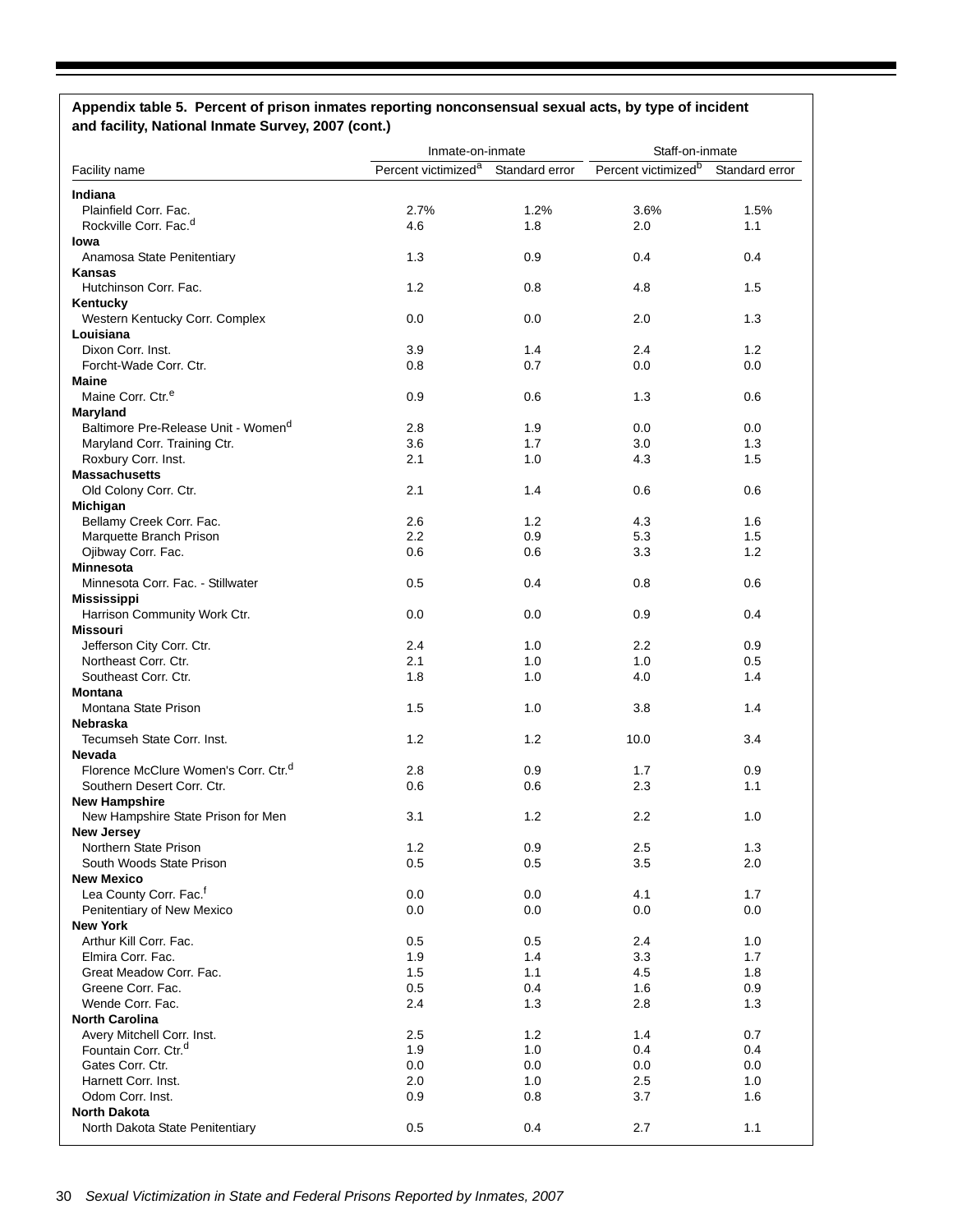# **Appendix table 5. Percent of prison inmates reporting nonconsensual sexual acts, by type of incident and facility, National Inmate Survey, 2007 (cont.)**

|                                                  | Inmate-on-inmate                |                | Staff-on-inmate                 |                |  |
|--------------------------------------------------|---------------------------------|----------------|---------------------------------|----------------|--|
| Facility name                                    | Percent victimized <sup>a</sup> | Standard error | Percent victimized <sup>b</sup> | Standard error |  |
| Ohio                                             |                                 |                |                                 |                |  |
| Belmont Corr. Inst.                              | 2.1%                            | 1.2%           | 3.6%                            | 1.4%           |  |
| Grafton Corr. Inst.                              | 2.7                             | 1.5            | 2.1                             | 1.4            |  |
| North Central Corr. Inst.                        | 1.6                             | 0.9            | 0.5                             | 0.5            |  |
| Oklahoma                                         |                                 |                |                                 |                |  |
| Joseph Harp Corr. Ctr.                           | 3.6                             | 1.3            | 0.0                             | 0.0            |  |
| Oregan                                           |                                 |                |                                 |                |  |
| Oregon State Corr. Inst.                         | 0.8                             | 0.5            | 2.3                             | 0.9            |  |
|                                                  |                                 |                |                                 |                |  |
| Pennsylvania                                     |                                 |                |                                 |                |  |
| Cambridge Springs State Corr. Inst. <sup>d</sup> | 2.3                             | 1.0            | 0.0                             | 0.0            |  |
| Dallas State Corr. Inst.                         | 1.6                             | 0.9            | 0.0                             | 0.0            |  |
| Fayette State Corr. Inst.                        | 1.6                             | 0.9            | 5.6                             | 1.7            |  |
| Graterford State Corr. Inst.                     | 0.0                             | 0.0            | 3.2                             | 1.8            |  |
| Rockview State Corr. Inst.                       | 0.8                             | 0.7            | 1.1                             | 0.6            |  |
| <b>Rhode Island</b>                              |                                 |                |                                 |                |  |
| John Moran Medium Security Fac.                  | 0.6                             | 0.5            | 2.1                             | 1.1            |  |
| Women's Division <sup>d</sup>                    | 2.2                             | 0.8            | 3.1                             | 1.1            |  |
| <b>South Carolina</b>                            |                                 |                |                                 |                |  |
| Allendale Corr. Inst.                            | 1.5                             | 0.8            | 3.1                             | 1.5            |  |
| Lee Corr. Inst.                                  | 1.0                             | 0.7            | 6.6                             | 2.0            |  |
| <b>South Dakota</b>                              |                                 |                |                                 |                |  |
| South Dakota State Penitentiary                  | 1.8                             | 1.0            | 3.9                             | 1.6            |  |
| <b>Tennessee</b>                                 |                                 |                |                                 |                |  |
| Northwest Corr. Complex                          | 0.4                             | 0.4            | 2.2                             | 1.0            |  |
| Tennessee Prison for Women <sup>d</sup>          | 0.0                             | 0.0            | 3.7                             | 1.3            |  |
| Whiteville Corr. Fac. <sup>f</sup>               | 1.4                             | 1.0            | 6.3                             | 1.7            |  |
| <b>Texas</b>                                     |                                 |                |                                 |                |  |
| <b>Allred Unit</b>                               | 4.0                             | 1.4            | 4.9                             | 1.6            |  |
| <b>Clements Unit</b>                             | 1.6                             | 1.1            | 6.5                             | 2.0            |  |
| <b>Coffield Unit</b>                             |                                 |                |                                 |                |  |
| Dawson State Jaile,f                             | 3.3                             | 1.3            | 5.3                             | 1.5            |  |
|                                                  | 0.0                             | 0.0            | 0.7                             | 0.6            |  |
| <b>Estelle Unit</b>                              | 5.1                             | 1.6            | 6.6                             | 1.7            |  |
| Fort Stockton Transfer Fac.                      | 0.0                             | 0.0            | 0.7                             | 0.6            |  |
| Hilltop Unit <sup>d</sup>                        | 1.0                             | 0.6            | 1.0                             | 0.6            |  |
| Holliday Transfer Fac.                           | 0.5                             | 0.5            | 0.5                             | 0.5            |  |
| Lockhart Unite,f                                 | 1.9                             | 1.3            | 1.8                             | 1.6            |  |
| Lopez State Jail                                 | 0.0                             | 0.0            | 1.3                             | 0.8            |  |
| <b>McConnell Unit</b>                            | 2.1                             | 1.2            | 4.5                             | 1.6            |  |
| Mountain View Unit <sup>a</sup>                  | 2.7                             | 1.0            | 2.3                             | 0.9            |  |
| Polunsky Unit                                    | 0.7                             | 0.5            | 2.5                             | 1.0            |  |
| Ramsey Unit #2                                   | 1.4                             | 0.9            | 2.1                             | 0.9            |  |
| Wynne Unit                                       | 0.6                             | 0.5            | 2.6                             | 1.2            |  |
| Utah                                             |                                 |                |                                 |                |  |
| Utah State Prison <sup>e</sup>                   | 4.1                             | 1.5            | 1.8                             | 0.9            |  |
| <b>Vermont</b>                                   |                                 |                |                                 |                |  |
| Chittenden Regional Corr. Fac.                   | 2.7                             | 1.4            | 1.3                             | 0.9            |  |
| Virginia                                         |                                 |                |                                 |                |  |
| Red Onion State Prison                           | 1.3                             | 1.1            | 3.6                             | 1.7            |  |
| St. Brides Corr. Ctr.                            | 0.0                             | 0.0            | 4.2                             | 2.2            |  |
| Washington                                       |                                 |                |                                 |                |  |
| Stafford Creek Corr. Ctr.                        | 1.4                             | 1.0            | 3.1                             | 2.1            |  |
| <b>West Virginia</b>                             |                                 |                |                                 |                |  |
|                                                  | 0.7                             |                |                                 |                |  |
| Northern Regional Corr. Fac.                     |                                 | 0.5            | 1.8                             | 1.0            |  |
| Wisconsin                                        |                                 |                |                                 |                |  |
| Stanley Corr. Inst.                              | 0.5                             | 0.5            | 2.5                             | 1.1            |  |
| Waupun Corr. Inst.                               | 0.5                             | 0.5            | 4.7                             | 1.5            |  |
| Wyoming                                          |                                 |                |                                 |                |  |
| <b>Wyoming State Penitentiary</b>                | 0.0                             | 0.0            | 4.2                             | 1.4            |  |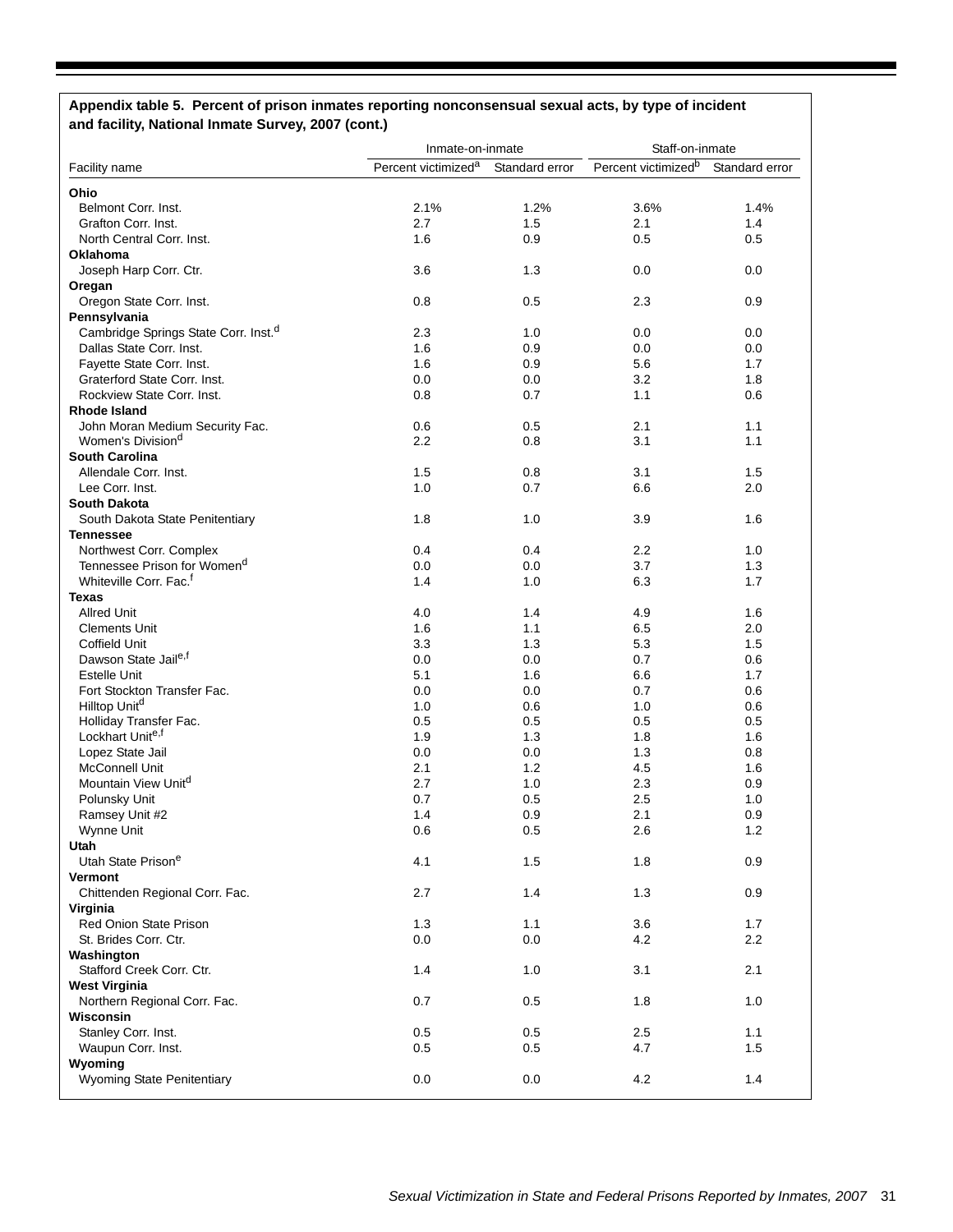#### **Appendix table 5. Percent of prison inmates reporting nonconsensual sexual acts, by type of incident and facility, National Inmate Survey, 2007 (cont.)**

|                                               | Inmate-on-inmate                |                | Staff-on-inmate                 |                |  |
|-----------------------------------------------|---------------------------------|----------------|---------------------------------|----------------|--|
| Facility name                                 | Percent victimized <sup>a</sup> | Standard error | Percent victimized <sup>b</sup> | Standard error |  |
| <b>Federal Facilities (Bureau of Prisons)</b> |                                 |                |                                 |                |  |
| Allenwood Low Fed. Corr. Inst.                | 0.0%                            | $0.0\%$        | 1.3%                            | 0.7%           |  |
| Beaumont Low Fed. Corr. Inst.                 | 1.0                             | 0.7            | 1.0                             | 0.7            |  |
| Bennettsville-Camp                            | 0.0                             | 0.0            | 0.0                             | 0.0            |  |
| Big Sandy U.S. Penitentiary                   | 1.2                             | 1.1            | 1.3                             | 0.9            |  |
| Big Spring Corr. Inst. <sup>f</sup>           | 0.0                             | 0.0            | 0.0                             | 0.0            |  |
| Cibola County Corr. Inst. <sup>†</sup>        | 0.0                             | 0.0            | 0.7                             | 0.5            |  |
| Fort Dix Fed. Corr. Inst.                     | 0.0                             | 0.0            | 0.6                             | 0.4            |  |
| La Tuna - Fed. Satellite Fac. (El Paso)       | 0.0                             | 0.0            | 0.4                             | 0.4            |  |
| Lexington Fed. Medical Fac.                   | 0.9                             | 0.6            | 0.7                             | 0.7            |  |
| McCreary U.S. Penitentiary                    | 0.0                             | 0.0            | 0.0                             | 0.0            |  |
| Memphis Fed. Corr. Inst.                      | 0.6                             | 0.5            | 0.6                             | 0.5            |  |
| Milan Fed. Corr. Inst.                        | 0.0                             | 0.0            | 0.0                             | 0.0            |  |
| Oakdale Fed. Detention Fac.                   | 0.0                             | 0.0            | 2.7                             | 2.6            |  |
| Pekin Fed. Corr. Inst.                        | 0.8                             | 0.7            | 0.5                             | 0.3            |  |
| Schuylkill Fed. Corr. Inst.                   | 0.0                             | 0.0            | 0.0                             | 0.0            |  |
| Taft Corr. Inst. <sup>1</sup>                 | 0.0                             | 0.0            | 0.0                             | 0.0            |  |
| Terminal Island Fed. Corr. Inst.              | 0.0                             | 0.0            | 0.0                             | 0.0            |  |
| Victorville Med. I Fed. Corr. Inst.           | 1.6                             | 1.1            | 2.7                             | 1.5            |  |
| Yazoo City Med. Fed. Corr. Inst.              | 0.7                             | 0.7            | 2.2                             | 1.0            |  |

aIncludes only reports involving unwanted oral, anal, or vaginal penetration, handjobs, and other sexual acts by other inmates. bStandard errors may be used to construct confidence intervals around the weighted survey estimates. (See *Methodology*.)

cIncludes all reports of staff sexual misconduct involving oral, anal ,or vaginal penetration, handjobs, and other sexual acts.

dFemale facility.

eFacility houses both males and females.

<sup>f</sup>Privately operated facility.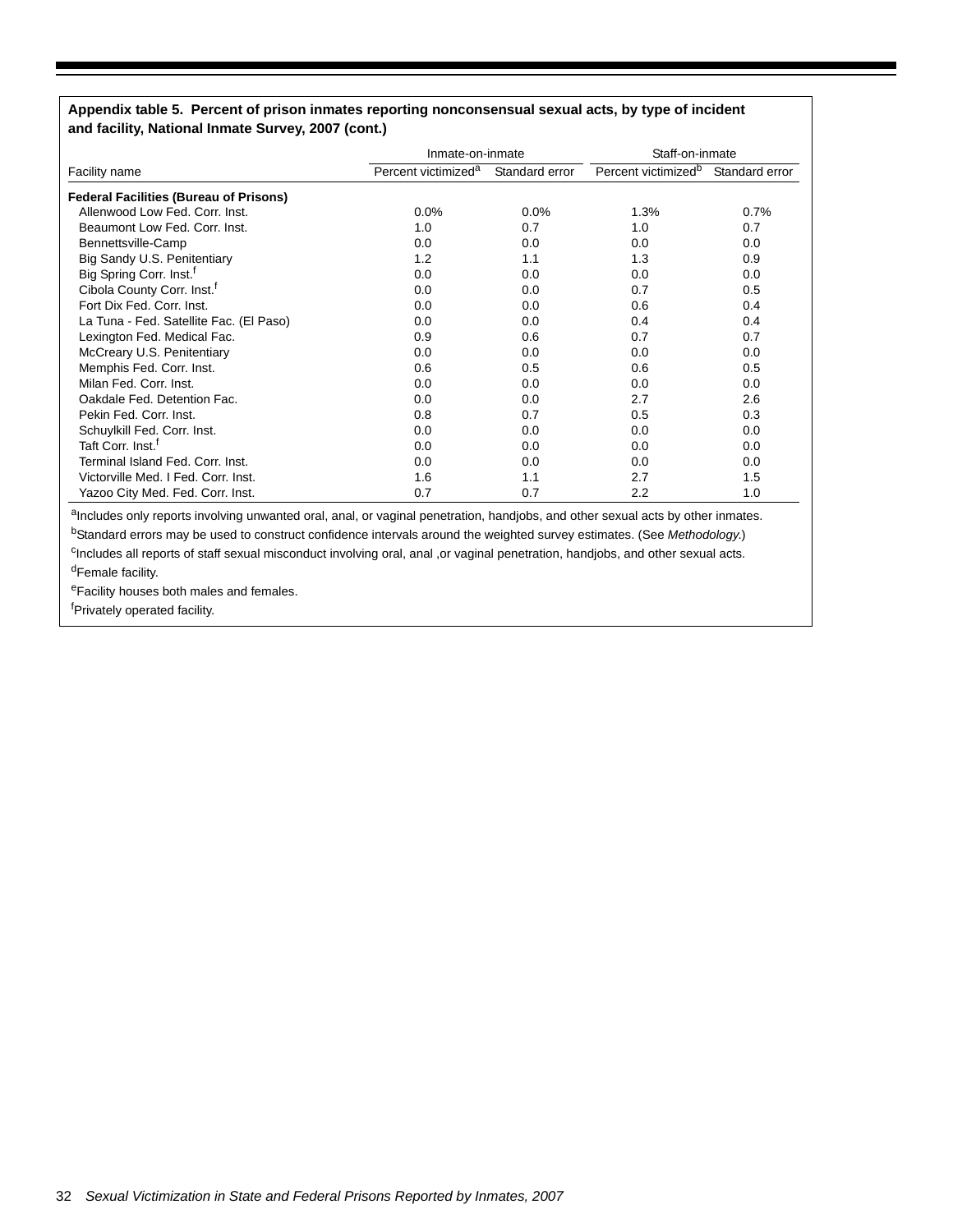#### **Appendix table 6. Percent of prison inmates reporting sexual victimization by type of incident and level of coercion, by facility, National Inmate Survey, 2007**

|                                                                        | Inmate-on-inmate  |                        | Staff-on-inmate                          |            |                               |  |
|------------------------------------------------------------------------|-------------------|------------------------|------------------------------------------|------------|-------------------------------|--|
| Facility name                                                          | Physically forced | Pressured <sup>a</sup> | Physically forced Pressured <sup>a</sup> |            | Without force or<br>pressureb |  |
| <b>Total</b>                                                           | 1.3%              | 1.7%                   | 0.9%                                     | 1.5%       | 1.7%                          |  |
| Alabama                                                                |                   |                        |                                          |            |                               |  |
| Julia Tutwiler Prison <sup>c</sup>                                     | 2.7               | 4.3                    | 0.9                                      | 1.3        | 0.0                           |  |
| Limestone Corr. Fac.                                                   | 1.0               | 2.6                    | 0.8                                      | 0.8        | 0.8                           |  |
| Alaska                                                                 |                   |                        |                                          |            |                               |  |
| Wildwood Corr. Complex                                                 | 2.5               | 0.9                    | 1.5                                      | 2.2        | 1.5                           |  |
| Arizona                                                                |                   |                        |                                          |            |                               |  |
| Arizona State Prison Complex - Eyman                                   | 1.2               | 1.2                    | 0.9                                      | 1.5        | 4.5                           |  |
| Arizona State Prison Complex - Florence                                | 0.0               | 0.4                    | 0.4                                      | 0.0        | 0.4                           |  |
| Arizona State Prison Complex - Tucson                                  | 0.0               | 0.5                    | 0.0                                      | 0.0        | 0.3                           |  |
| <b>Arkansas</b>                                                        |                   |                        |                                          |            |                               |  |
| Diagnostic Unit                                                        | 0.0               | 0.0                    | 0.0                                      | 0.0        | 0.9                           |  |
| Jefferson County Corr. Fac.                                            | 1.3               | 0.7                    | 0.0                                      | 0.0        | 2.2                           |  |
| California                                                             |                   |                        |                                          |            |                               |  |
| <b>Avenal State Prison</b>                                             | 0.4               | 0.9                    | 0.4                                      | 0.4        | 0.5                           |  |
| California Inst. for Men                                               | 0.8               | 0.0                    | 1.3                                      | 1.1        | 1.2                           |  |
| California Sub. Abuse Treatment Fac. - Corcoran                        | 2.4               | 2.3                    | 1.6                                      | 2.0        | 2.8                           |  |
| California Men's Colony                                                | 0.0               | 0.9                    | 0.0                                      | 0.7        | 1.0                           |  |
| California Rehabilitation Ctr.                                         | 1.0               | 0.6                    | 1.1                                      | 1.5        | 1.7                           |  |
| Calipatria State Prison                                                | 0.0               | 0.0                    | 0.5                                      | 1.3        | 0.0                           |  |
| Central California Women's Fac. <sup>c</sup>                           | 4.1               | 3.9                    | 0.8                                      | 1.3        | 0.4                           |  |
| Corr. Training Fac.                                                    | 0.2               | 0.0                    | 0.0                                      | 0.9        | 0.0                           |  |
| Ironwood State Prison                                                  | 0.0               | 0.0                    | 0.0                                      | 0.0        | 0.0                           |  |
| Mule Creek State Prison                                                | 2.3               | 5.3                    | 1.3                                      | 1.8        | 0.4                           |  |
| North Kern State Prison                                                | 0.0               | 0.0                    | 0.0                                      | 0.0        | 0.7                           |  |
| R. J. Donovan Corr. Fac. at Rock Mountain                              | 1.9<br>2.0        | 3.9                    | 0.8                                      | 3.3        | 0.0                           |  |
| San Quentin State Prison                                               | 1.4               | 1.5                    | 1.1<br>1.7                               | 1.1<br>2.8 | 1.0                           |  |
| Sierra Conservation Ctr.<br>Valley State Prison for Women <sup>c</sup> | 4.7               | 1.4<br>5.9             | 1.5                                      | 3.3        | 1.4<br>3.3                    |  |
| Colorado                                                               |                   |                        |                                          |            |                               |  |
| Fremont Corr. Fac.                                                     | 1.2               | 3.6                    | 0.6                                      | 0.5        | 1.2                           |  |
| High Plains Corr. Fac. <sup>c,e</sup>                                  | 0.8               | 2.2                    | 0.0                                      | 0.0        | 3.8                           |  |
| <b>Connecticut</b>                                                     |                   |                        |                                          |            |                               |  |
| Osborn Corr. Inst.                                                     | 0.4               | 0.4                    | 0.4                                      | 0.4        | 0.5                           |  |
| <b>Delaware</b>                                                        |                   |                        |                                          |            |                               |  |
| Howard R. Young Corr. Inst. <sup>d</sup>                               | 1.4               | 1.0                    | 1.8                                      | 1.0        | 3.3                           |  |
| <b>Florida</b>                                                         |                   |                        |                                          |            |                               |  |
| Central Florida Reception Ctr. East, South & Main                      | 0.0               | 0.4                    | 0.0                                      | 0.0        | 0.0                           |  |
| Charlotte Corr. Inst.                                                  | 0.6               | 1.1                    | 2.6                                      | 6.1        | 5.7                           |  |
| Cross City Corr. Inst. & Work Camp                                     | 1.3               | 2.0                    | 1.4                                      | 1.4        | 1.9                           |  |
| Hamilton Corr. Inst., Annex & Work Camp                                | 2.0               | 2.9                    | $0.0\,$                                  | $0.5\,$    | $2.3\,$                       |  |
| Lowell Corr. Inst., Annex & Work Camp <sup>c</sup>                     | 1.5               | 5.7                    | 0.3                                      | 1.0        | 0.5                           |  |
| Sumter Corr. Inst., Boot Camp & Work Camp                              | 1.8               | 1.7                    | 0.3                                      | 1.3        | 2.2                           |  |
| Taylor Corr. Inst. & Annex                                             | 0.4               | 0.4                    | 0.7                                      | 1.2        | 1.7                           |  |
| Georgia                                                                |                   |                        |                                          |            |                               |  |
| Hays State Prison                                                      | 2.4               | 3.4                    | 1.0                                      | 2.7        | 5.4                           |  |
| Men's Corr. State Prison                                               | 2.7               | 4.2                    | 1.7                                      | 1.8        | 2.2                           |  |
| Metro State Prison <sup>c</sup>                                        | 5.6               | 5.0                    | 1.2                                      | 1.6        | 0.4                           |  |
| Walker Corr. Inst.                                                     | 1.6               | 0.4                    | 0.0                                      | 0.0        | 0.6                           |  |
| <b>Wilcox State Prison</b>                                             | 0.9               | 1.4                    | 0.0                                      | 0.0        | 2.0                           |  |
| Hawaii                                                                 |                   |                        |                                          |            |                               |  |
| Waiawa Corr. Fac.                                                      | 0.7               | 0.7                    | 1.6                                      | 1.6        | 0.0                           |  |
| Idaho                                                                  |                   |                        |                                          |            |                               |  |
| South Idaho Corr. Inst.                                                | 0.0               | 0.0                    | 1.3                                      | 1.3        | 1.1                           |  |
| <b>Illinois</b>                                                        |                   |                        |                                          |            |                               |  |
| Danville Corr. Ctr.                                                    | 0.4               | 1.6                    | 0.0                                      | 0.0        | 0.0                           |  |
| Dixon Corr. Ctr.                                                       | 3.0               | 3.8                    | 1.4                                      | 2.2        | 1.9                           |  |
| Logan Corr. Ctr.                                                       | 0.4               | 1.4                    | 0.5                                      | 1.4        | 1.0                           |  |
| Vienna Corr. Ctr.                                                      | 0.6               | 0.6                    | 0.8                                      | 1.6        | 2.3                           |  |
| Indiana<br>Plainfield Corr. Fac.                                       |                   |                        |                                          |            |                               |  |
|                                                                        | 2.8               | 4.1                    | 0.0                                      | 2.0        | 3.0                           |  |
| Rockville Corr. Fac. <sup>c</sup>                                      | 6.5               | 7.5                    | 0.5                                      | 1.1        | 0.9                           |  |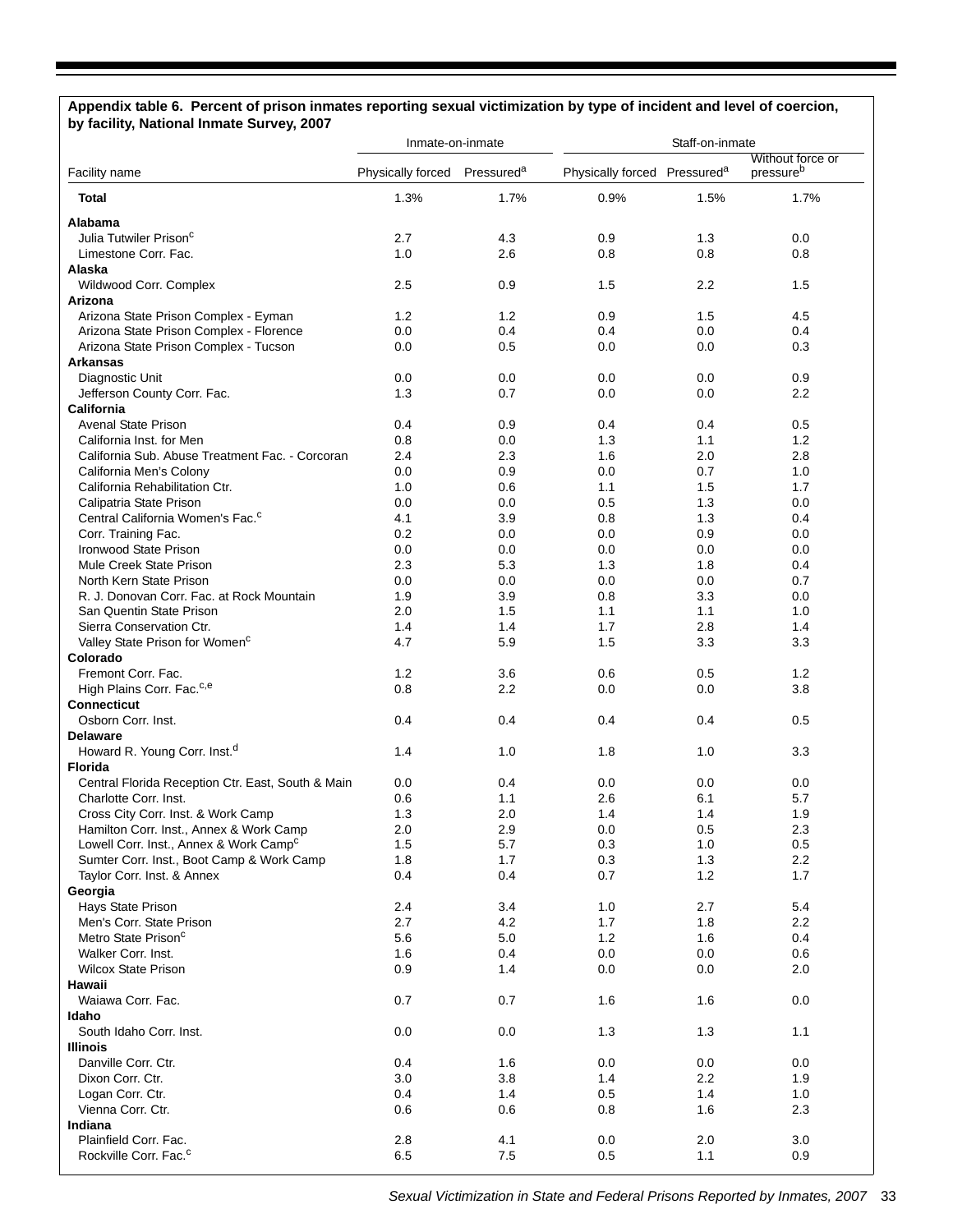# **Appendix table 6. Percent of prison inmates reporting sexual victimization by type of incident and level of coercion, by facility, National Inmate Survey, 2007 (cont.)**

|                                                   | Inmate-on-inmate  |                        | Staff-on-inmate                          |            |                               |  |
|---------------------------------------------------|-------------------|------------------------|------------------------------------------|------------|-------------------------------|--|
| Facility name                                     | Physically forced | Pressured <sup>a</sup> | Physically forced Pressured <sup>a</sup> |            | Without force or<br>pressureb |  |
| lowa                                              |                   |                        |                                          |            |                               |  |
| Anamosa State Penitentiary                        | 0.7%              | 2.6%                   | 0.4%                                     | 0.4%       | 0.3%                          |  |
| <b>Kansas</b>                                     |                   |                        |                                          |            |                               |  |
| Hutchinson Corr. Fac.                             | 0.7               | 1.2                    | 2.1                                      | 2.6        | 4.1                           |  |
| Kentucky                                          |                   |                        |                                          |            |                               |  |
| Western Kentucky Corr. Complex                    | 0.0               | 0.0                    | 1.0                                      | 2.0        | 0.0                           |  |
| Louisiana                                         |                   |                        |                                          |            |                               |  |
| Dixon Corr. Inst.                                 | 2.7               | 3.9                    | 0.9                                      | 2.9        | 1.9                           |  |
| Forcht-Wade Corr. Ctr.                            | 0.7               | 0.8                    | 0.0                                      | 0.0        | 0.0                           |  |
| <b>Maine</b>                                      |                   |                        |                                          |            |                               |  |
| Maine Corr. Ctr. <sup>d</sup>                     | 1.8               | 3.7                    | 1.3                                      | 1.5        | 0.5                           |  |
| Maryland                                          |                   |                        |                                          |            |                               |  |
| Baltimore Pre-Release Unit - Women <sup>c</sup>   | 3.2               | 2.8                    | 0.0                                      | 0.0        | 0.0                           |  |
| Maryland Corr. Training Ctr.                      | 0.7               | 4.2                    | 1.2                                      | 1.9        | 3.0                           |  |
| Roxbury Corr. Inst.                               | 3.5               | 2.8                    | 0.5                                      | 1.6        | 4.5                           |  |
| <b>Massachusetts</b>                              |                   |                        |                                          |            |                               |  |
| Old Colony Corr. Ctr.                             | 2.7               | 3.5                    | 2.3                                      | 2.5        | 0.0                           |  |
| Michigan                                          |                   |                        |                                          |            |                               |  |
| Bellamy Creek Corr. Fac.                          | 2.5               | $2.2\,$                | 0.9                                      | 0.9        | 5.2                           |  |
| Marquette Branch Prison                           | 3.3               | 2.8                    | 1.4                                      | 2.0        | 2.9                           |  |
| Ojibway Corr. Fac.                                | 0.6               | 1.3                    | 1.1                                      | 1.9        | 1.4                           |  |
| <b>Minnesota</b>                                  |                   |                        |                                          |            |                               |  |
| Minnesota Corr. Fac. - Stillwater                 | 1.4               | 1.4                    | 0.0                                      | 0.2        | 0.8                           |  |
| <b>Mississippi</b>                                |                   |                        |                                          |            |                               |  |
| Harrison Community Work Ctr.                      | 0.0               | 0.0                    | 0.9                                      | 0.9        | 0.9                           |  |
| <b>Missouri</b>                                   |                   |                        |                                          |            |                               |  |
| Jefferson City Corr. Ctr.<br>Northeast Corr. Ctr. | 2.4<br>2.1        | 2.9<br>2.1             | 1.2<br>0.7                               | 3.9        | 2.2                           |  |
|                                                   | 2.5               | 2.5                    |                                          | 0.6<br>1.7 | 0.9                           |  |
| Southeast Corr. Ctr.<br>Montana                   |                   |                        | 1.6                                      |            | 4.0                           |  |
| Montana State Prison                              | 2.4               | 3.5                    | 0.4                                      | 1.3        | 4.3                           |  |
| <b>Nebraska</b>                                   |                   |                        |                                          |            |                               |  |
| Tecumseh State Corr. Inst.                        | 0.0               | 1.2                    | 7.5                                      | 11.8       | 5.9                           |  |
| Nevada                                            |                   |                        |                                          |            |                               |  |
| Florence McClure Women's Corr. Ctr. <sup>c</sup>  | 5.6               | 4.7                    | 0.4                                      | 1.7        | 0.0                           |  |
| Southern Desert Corr. Ctr.                        | 3.2               | 0.6                    | 1.6                                      | 2.6        | 2.4                           |  |
| <b>New Hampshire</b>                              |                   |                        |                                          |            |                               |  |
| New Hampshire State Prison for Men                | 2.1               | 4.2                    | 0.5                                      | 1.1        | 1.1                           |  |
| <b>New Jersey</b>                                 |                   |                        |                                          |            |                               |  |
| Northern State Prison                             | 1.2               | 1.2                    | 1.2                                      | 2.1        | 2.6                           |  |
| South Woods State Prison                          | 0.9               | 0.9                    | 1.1                                      | 1.1        | 3.5                           |  |
| <b>New Mexico</b>                                 |                   |                        |                                          |            |                               |  |
| Lea County Corr. Fac. <sup>e</sup>                | 0.9               | 0.9                    | 1.6                                      | 1.6        | 3.3                           |  |
| Penitentiary of New Mexico                        | 0.0               | 0.0                    | 0.0                                      | 0.0        | 0.0                           |  |
| <b>New York</b>                                   |                   |                        |                                          |            |                               |  |
| Arthur Kill Corr. Fac.                            | 0.5               | 1.0                    | 1.5                                      | 1.5        | 1.0                           |  |
| Elmira Corr. Fac.                                 | 1.9               | 1.4                    | 1.6                                      | 2.5        | 0.8                           |  |
| Great Meadow Corr. Fac.                           | 1.0               | 2.8                    | 6.0                                      | 6.3        | 2.8                           |  |
| Greene Corr. Fac.                                 | 0.5               | 0.7                    | 0.8                                      | 1.1        | 0.8                           |  |
| Wende Corr. Fac.                                  | 2.6               | 2.4                    | 2.5                                      | 2.8        | 1.4                           |  |
| <b>North Carolina</b>                             |                   |                        |                                          |            |                               |  |
| Avery Mitchell Corr. Inst.                        | 2.0               | 2.5                    | 0.6                                      | 0.6        | 0.8                           |  |
| Fountain Corr. Ctr. <sup>c</sup>                  | 2.6               | 2.6                    | 0.0                                      | 0.4        | 0.0                           |  |
| Gates Corr. Ctr.                                  | 0.0               | 0.0                    | 0.0                                      | 0.0        | 0.0                           |  |
| Harnett Corr. Inst.                               | 2.3               | 3.0                    | 1.6                                      | 1.3        | 0.9                           |  |
| Odom Corr. Inst.                                  | 0.9               | 0.9                    | 1.9                                      | 1.8        | 2.7                           |  |
| <b>North Dakota</b>                               |                   |                        |                                          |            |                               |  |
| North Dakota State Penitentiary                   | 1.5               | 1.5                    | 2.1                                      | 3.5        | 2.0                           |  |
| Ohio                                              |                   |                        |                                          |            |                               |  |
| Belmont Corr. Inst.                               | 1.2               | 2.1                    | 1.9                                      | 3.6        | 3.1                           |  |
| Grafton Corr. Inst.                               | 0.0               | 2.7                    | 0.0                                      | 0.8        | 1.3                           |  |
| North Central Corr. Inst.                         | 1.0               | 2.2                    | 0.6                                      | 1.7        | 1.1                           |  |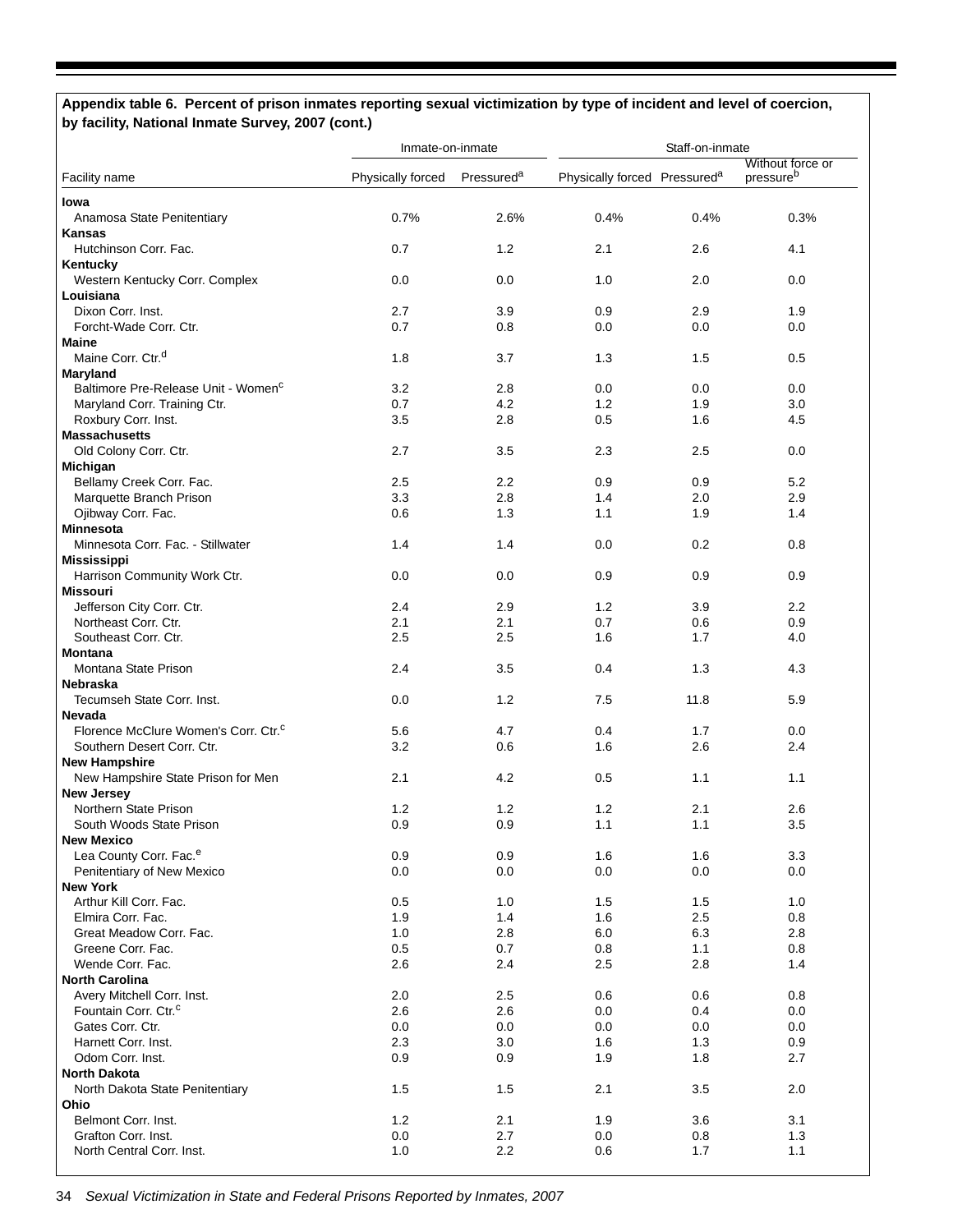#### **Appendix table 6. Percent of prison inmates reporting sexual victimization by type of incident and level of coercion, by facility, National Inmate Survey, 2007 (cont.)**

|                                                  | Inmate-on-inmate  |                        | Staff-on-inmate                          |            |                       |  |
|--------------------------------------------------|-------------------|------------------------|------------------------------------------|------------|-----------------------|--|
|                                                  |                   |                        |                                          |            | Without force or      |  |
| Facility name                                    | Physically forced | Pressured <sup>a</sup> | Physically forced Pressured <sup>a</sup> |            | pressure <sup>b</sup> |  |
| Oklahoma                                         |                   |                        |                                          |            |                       |  |
| Joseph Harp Corr. Ctr.                           | 3.8%              | 5.7%                   | 0.0%                                     | 0.0%       | 0.0%                  |  |
| Oregon                                           |                   |                        |                                          |            |                       |  |
| Oregon State Corr. Inst.                         | 1.7               | 0.8                    | 2.3                                      | 2.3        | 1.5                   |  |
| Pennsylvania                                     |                   |                        |                                          |            |                       |  |
| Cambridge Springs State Corr. Inst. <sup>c</sup> | 2.6               | 3.0                    | 0.0                                      | 0.0        | 0.0                   |  |
| Dallas State Corr. Inst.                         | 1.4               | 2.0                    | 0.0                                      | 0.5        | 0.0                   |  |
| Fayette State Corr. Inst.                        | 1.0               | 2.3                    | 2.7                                      | 3.5        | 4.1                   |  |
| Graterford State Corr. Inst.                     | 0.6               | 0.6                    | 0.7                                      | 2.0        | 1.2                   |  |
| Rockview State Corr. Inst.                       | 0.8               | 1.2                    | 0.3                                      | 0.7        | 0.8                   |  |
| <b>Rhode Island</b>                              |                   |                        |                                          |            |                       |  |
| John Moran Medium Security Fac.                  | 0.6               | 0.8                    | 0.0                                      | 1.4        | 0.7                   |  |
| Women's Division <sup>c</sup>                    | 3.6               | 4.4                    | 1.5                                      | 1.5        | 1.6                   |  |
| <b>South Carolina</b>                            |                   |                        |                                          |            |                       |  |
| Allendale Corr. Inst.                            | 1.5               | 1.1                    | 0.6                                      | 1.6        | 1.5                   |  |
| Lee Corr. Inst.                                  | 1.0               | 0.5                    | 1.0                                      | 3.7        | 7.7                   |  |
| <b>South Dakota</b>                              |                   |                        |                                          |            |                       |  |
| South Dakota State Penitentiary                  | 2.2               | 1.8                    | 2.3                                      | 5.1        | 2.2                   |  |
| <b>Tennessee</b>                                 |                   |                        |                                          |            |                       |  |
| Northwest Corr. Complex                          | 0.0               | 1.3                    | 0.2                                      | 0.2        | 2.0                   |  |
| Tennessee Prison for Women <sup>c</sup>          | 0.5               | 1.1                    | 1.2                                      | 2.5        | 3.2                   |  |
| Whiteville Corr. Fac. <sup>e</sup>               | 1.4               | 1.4                    | 2.9                                      | 3.3        | 5.4                   |  |
| <b>Texas</b>                                     |                   |                        |                                          |            |                       |  |
| <b>Allred Unit</b>                               | 3.6               | 3.2                    | 2.8                                      | 3.2        | 2.3                   |  |
| <b>Clements Unit</b>                             | 1.7               | 3.3                    | 4.1                                      | 6.8        | 5.6                   |  |
| <b>Coffield Unit</b>                             | 2.1               | 3.9                    | 0.4                                      | 1.4        | 4.3                   |  |
| Dawson State Jaild,e                             | 1.3               | 1.0                    | 0.5                                      | 0.7        | 1.0                   |  |
| <b>Estelle Unit</b>                              | 5.1               | 7.9                    | 0.9                                      | 4.4        | 5.2                   |  |
| Fort Stockton Transfer Fac.                      | 0.0               | 0.0                    | 0.0                                      | 0.6        | 0.7                   |  |
| Hilltop Unit <sup>c</sup>                        | 1.4               | 2.0                    | 0.0                                      | 1.1        | 0.5                   |  |
| Holliday Transfer Fac.                           | 0.5               | 0.0                    | 0.0                                      | 0.5        | 0.0                   |  |
| Lockhart Unitd,e                                 | 3.1               | 4.3                    | 0.0                                      | 1.8        | 0.0                   |  |
| Lopez State Jail                                 | 0.0               | 0.0                    | 0.0                                      | 0.6        | 1.3                   |  |
| McConnell Unit                                   | 2.4               | 2.1                    | 1.6                                      | 2.5        | 4.5                   |  |
| Mountain View Unit <sup>c</sup>                  | 7.5               | 6.8                    | 0.7                                      | 3.0        | 1.4                   |  |
| Polunsky Unit                                    | 0.3<br>1.1        | 1.2                    | 1.2                                      | 2.1        | 2.4                   |  |
| Ramsey Unit #2                                   | 1.1               | 1.9<br>1.0             | 1.6<br>0.8                               | 1.1<br>1.3 | 1.1<br>2.0            |  |
| Wynne Unit<br>Utah                               |                   |                        |                                          |            |                       |  |
| Utah State Prison <sup>d</sup>                   | 5.4               | 5.1                    | 1.2                                      | 1.8        | 0.8                   |  |
| <b>Vermont</b>                                   |                   |                        |                                          |            |                       |  |
| Chittenden Regional Corr. Fac.                   | 1.5               | 2.7                    | 0.0                                      | 0.0        | 2.6                   |  |
| Virginia                                         |                   |                        |                                          |            |                       |  |
| Red Onion State Prison                           | 1.3               | 1.3                    | 1.3                                      | 2.6        | 2.3                   |  |
| St. Brides Corr. Ctr.                            | 0.0               | 0.0                    | 0.0                                      | 2.8        | 4.2                   |  |
| Washington                                       |                   |                        |                                          |            |                       |  |
| Stafford Creek Corr. Ctr.                        | 1.7               | 2.3                    | 1.6                                      | 1.6        | 2.6                   |  |
| <b>West Virginia</b>                             |                   |                        |                                          |            |                       |  |
| Northern Regional Corr. Fac.                     | 3.3               | 2.5                    | 0.0                                      | 0.0        | 1.8                   |  |
| Wisconsin                                        |                   |                        |                                          |            |                       |  |
| Stanley Corr. Inst.                              | 0.0               | 0.5                    | 0.9                                      | 2.1        | 1.3                   |  |
| Waupun Corr. Inst.                               | 0.0               | 0.5                    | 1.8                                      | 3.0        | 3.4                   |  |
| Wyoming                                          |                   |                        |                                          |            |                       |  |
| <b>Wyoming State Penitentiary</b>                | 0.7               | 1.2                    | 0.8                                      | 1.9        | 4.6                   |  |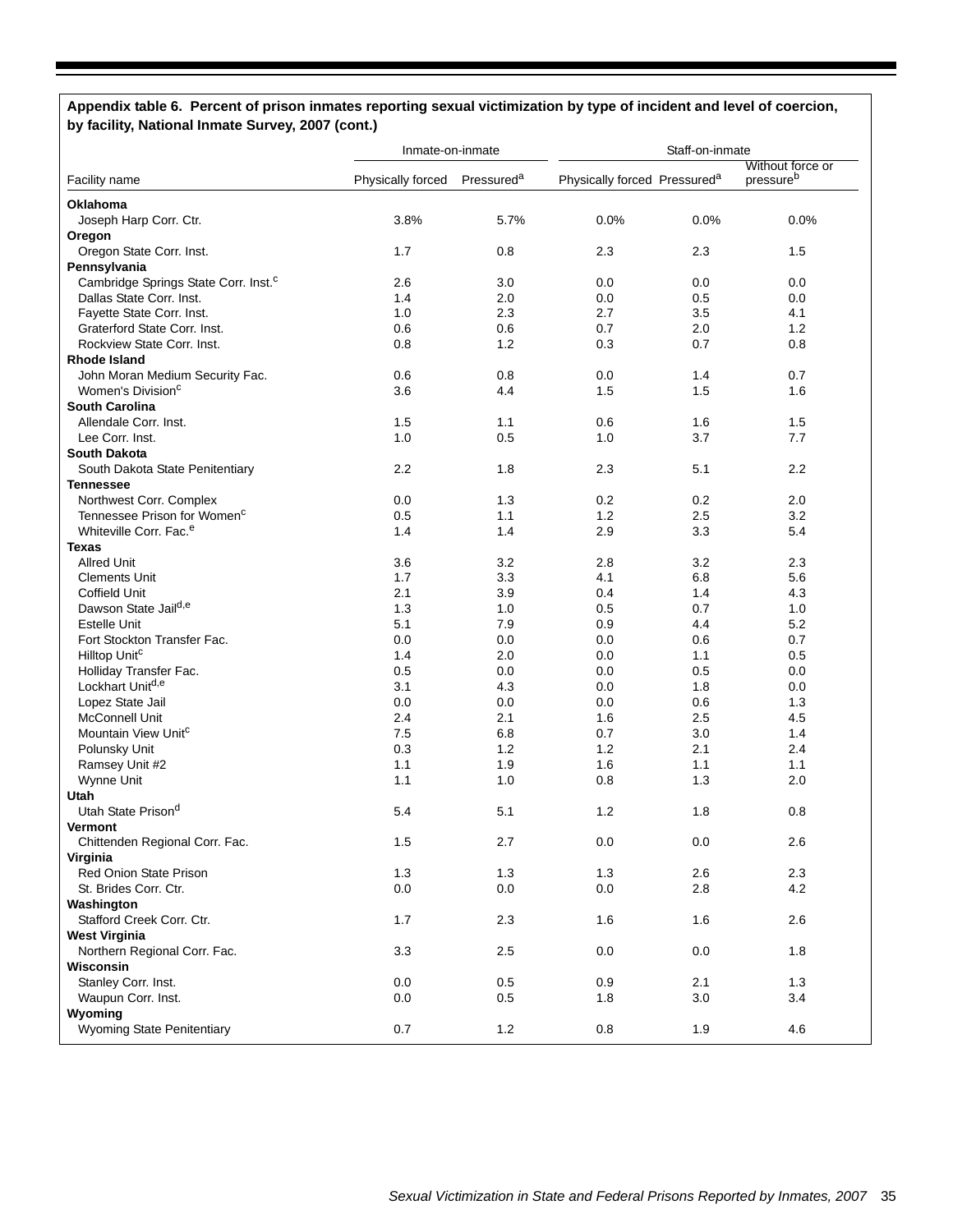#### **Appendix table 6. Percent of prison inmates reporting sexual victimization by type of incident and level of coercion, by facility, National Inmate Survey, 2007 (cont.)**

|                                               |                   | Inmate-on-inmate       |                                          | Staff-on-inmate |                               |  |  |
|-----------------------------------------------|-------------------|------------------------|------------------------------------------|-----------------|-------------------------------|--|--|
| Facility name                                 | Physically forced | Pressured <sup>a</sup> | Physically forced Pressured <sup>a</sup> |                 | Without force or<br>pressureb |  |  |
| <b>Federal Facilities (Bureau of Prisons)</b> |                   |                        |                                          |                 |                               |  |  |
| Allenwood Low Fed. Corr. Inst.                | $0.0\%$           | 0.0%                   | 0.5%                                     | 0.9%            | 0.5%                          |  |  |
| Beaumont Low Fed. Corr. Inst.                 | 1.0               | 0.4                    | 1.0                                      | 1.0             | 0.4                           |  |  |
| Bennettsville-Camp                            | 0.0               | 0.0                    | 0.0                                      | 0.0             | 0.0                           |  |  |
| Big Sandy U.S. Penitentiary                   | 1.8               | 0.0                    | 0.0                                      | 1.3             | 0.6                           |  |  |
| Big Spring Corr. Inst. <sup>e</sup>           | 0.0               | 0.0                    | 0.0                                      | 0.0             | 0.0                           |  |  |
| Cibola County Corr. Inst. <sup>e</sup>        | 0.0               | 0.0                    | 0.0                                      | 0.5             | 0.2                           |  |  |
| Fort Dix Fed. Corr. Inst.                     | 0.0               | 0.0                    | 0.5                                      | 0.2             | 0.3                           |  |  |
| La Tuna - Fed. Satellite Fac. (El Paso)       | 0.5               | 0.5                    | 0.4                                      | 0.5             | 0.0                           |  |  |
| Lexington Fed. Medical Fac.                   | 0.9               | 1.5                    | 0.0                                      | 0.0             | 0.7                           |  |  |
| McCreary U.S. Penitentiary                    | 0.0               | 0.0                    | 0.0                                      | 0.8             | 0.0                           |  |  |
| Memphis Fed. Corr. Inst.                      | 0.6               | 0.6                    | 0.5                                      | 1.1             | 1.2                           |  |  |
| Milan Fed. Corr. Inst.                        | 0.0               | 0.0                    | 0.0                                      | 0.8             | 0.8                           |  |  |
| Oakdale Fed. Detention Fac.                   | 0.0               | 0.0                    | 0.0                                      | 0.0             | 2.7                           |  |  |
| Pekin Fed. Corr. Inst.                        | 0.0               | 0.8                    | 1.7                                      | 3.7             | 0.3                           |  |  |
| Schuylkill Fed. Corr. Inst.                   | 0.0               | 0.0                    | 0.0                                      | 0.0             | 0.0                           |  |  |
| Taft Corr. Inst. <sup>e</sup>                 | 0.3               | 0.0                    | 0.0                                      | 0.0             | 0.0                           |  |  |
| Terminal Island Fed. Corr. Inst.              | 1.0               | 1.0                    | 0.0                                      | 0.0             | 0.0                           |  |  |
| Victorville Med. I Fed. Corr. Inst.           | 0.8               | 0.8                    | 0.0                                      | 0.0             | 2.7                           |  |  |
| Yazoo City Med. Fed. Corr. Inst.              | 0.0               | 1.7                    | 0.9                                      | 1.7             | 1.2                           |  |  |

Note: Detail may sum to more than totals on table 4 because victims may report on more than one incident involving different levels of coercion.

aIncludes incidents in which the perpetrator, without using force, pressured the inmate or made the inmate feel that they had to participate. (See *Methodology* for definitions.)

<sup>b</sup>Includes incidents in which the staff offered favors or privileges in exchange for sex or sexual contact and incidents in which the inmate reported that they willingly had sex or sexual contact with staff.

<sup>c</sup>Female facility.

dFacility houses both males and females.

ePrivately operated facility.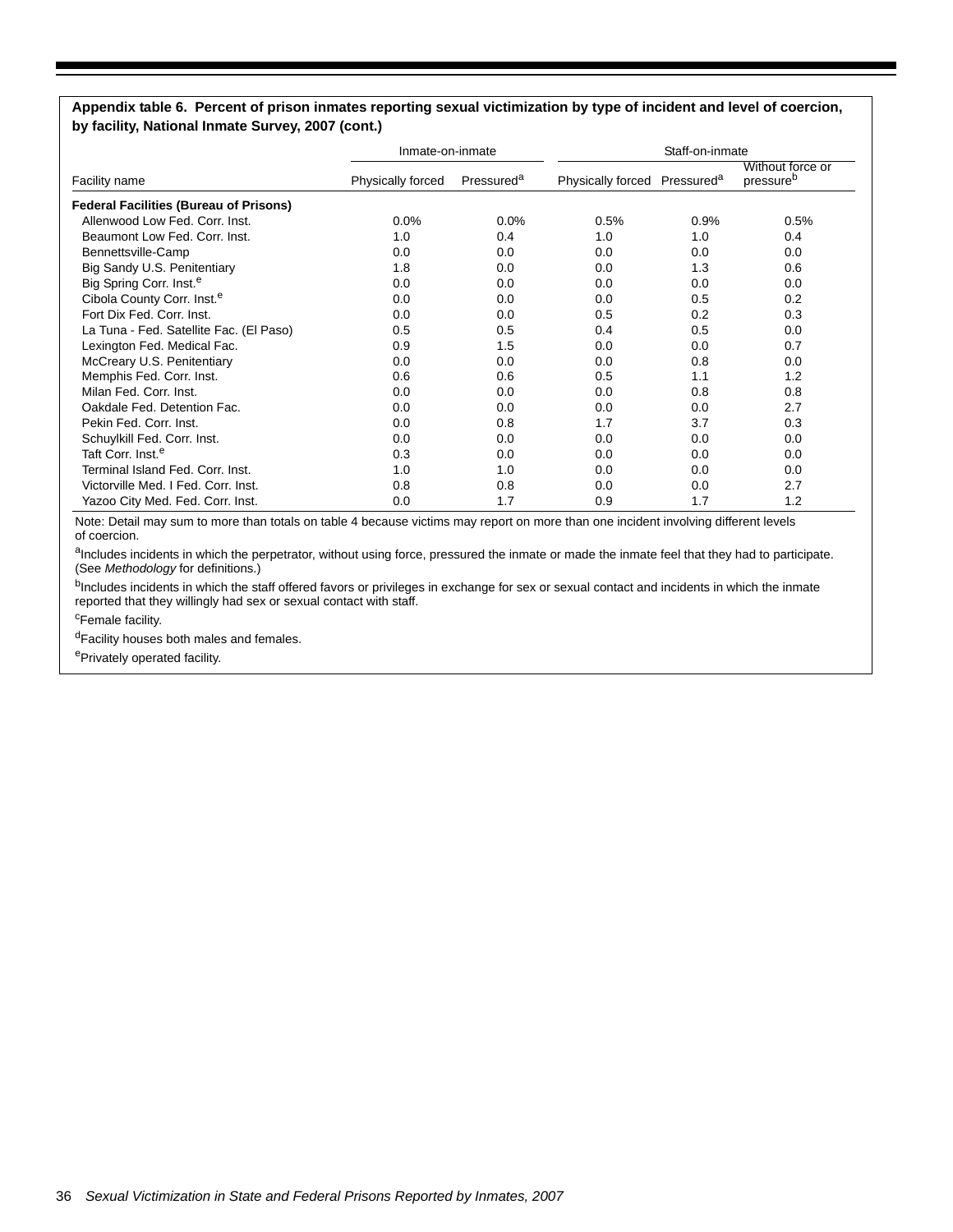#### **Appendix table 7. Percent of prison inmates reporting sexual victimization and percent injured, by type of incident and facility, National Inmate Survey, 2007**

|                                                                                                 | All incidents |                      | Inmate-on-inmate |                      | Staff-on-inmate |                      |  |
|-------------------------------------------------------------------------------------------------|---------------|----------------------|------------------|----------------------|-----------------|----------------------|--|
| Facility name                                                                                   | Victimized    | Injured <sup>a</sup> | Victimized       | Injured <sup>a</sup> | Victimized      | Injured <sup>a</sup> |  |
| <b>Total</b>                                                                                    | 4.5%          | 0.8%                 | 2.1%             | 0.5%                 | 2.9%            | 0.3%                 |  |
| <b>Alabama</b>                                                                                  |               |                      |                  |                      |                 |                      |  |
| Julia Tutwiler Prison <sup>b</sup>                                                              | 6.3           | 1.1                  | 5.0              | 1.1                  | 1.7             | 0.0                  |  |
| Limestone Corr. Fac.                                                                            | 3.3           | 0.4                  | 2.6              | 0.4                  | 0.8             | 0.0                  |  |
| Alaska                                                                                          |               |                      |                  |                      |                 |                      |  |
| Wildwood Corr. Complex                                                                          | 4.9           | 0.6                  | 2.5              | 0.0                  | 3.1             | 0.6                  |  |
| Arizona                                                                                         |               |                      |                  |                      |                 |                      |  |
| Arizona State Prison Complex - Eyman                                                            | 7.5           | 0.6                  | 1.9              | 0.6                  | 5.6             | 0.0                  |  |
| Arizona State Prison Complex - Florence                                                         | 0.8           | 0.0                  | 0.4              | 0.0                  | 0.4             | 0.0                  |  |
| Arizona State Prison Complex - Tucson                                                           | 0.9           | 0.0                  | 0.5              | 0.0                  | 0.3             | 0.0                  |  |
| <b>Arkansas</b>                                                                                 |               |                      |                  |                      |                 |                      |  |
| Diagnostic Unit                                                                                 | 0.9           | 0.0                  | 0.0              | 0.0                  | 0.9             | 0.0                  |  |
| Jefferson County Corr. Fac.                                                                     | 3.5           | 0.0                  | 1.3              | 0.0                  | 2.2             | 0.0                  |  |
| <b>California</b>                                                                               |               |                      |                  |                      |                 |                      |  |
| <b>Avenal State Prison</b>                                                                      | 1.4           | 0.4                  | 0.9              | 0.4                  | 1.0             | 0.4                  |  |
| California Inst. for Men                                                                        | 2.6           | 0.7                  | 0.8              | 0.0                  | 1.8             | 0.7                  |  |
| California Sub. Abuse Treatment Fac. - Corcoran                                                 | 7.2<br>2.3    | 2.8                  | 2.9              | 1.3                  | 4.2             | 1.5                  |  |
| California Men's Colony                                                                         | 3.1           | 0.5                  | 0.9<br>1.0       | 0.5<br>0.0           | 1.8<br>2.1      | 0.0<br>0.0           |  |
| California Rehabilitation Ctr.<br>Calipatria State Prison                                       | 1.3           | 0.0<br>0.0           | 0.0              | 0.0                  | 1.3             | 0.0                  |  |
| Central California Women's Fac. <sup>b</sup>                                                    | 7.0           | 0.7                  | 5.7              | 0.7                  | 1.7             | 0.0                  |  |
| Corr. Training Fac.                                                                             | 1.1           | 0.9                  | 0.2              | 0.0                  | 0.9             | 0.9                  |  |
| Ironwood State Prison                                                                           | 0.0           | 0.0                  | 0.0              | 0.0                  | 0.0             | 0.0                  |  |
| Mule Creek State Prison                                                                         | 6.8           | 1.3                  | 5.3              | 1.3                  | 2.2             | 0.0                  |  |
| North Kern State Prison                                                                         | 0.7           | 0.0                  | 0.0              | 0.0                  | 0.7             | 0.0                  |  |
| R. J. Donovan Corr. Fac. at Rock Mountain                                                       | 5.9           | 0.5                  | 3.9              | 0.5                  | 3.3             | 0.5                  |  |
| San Quentin State Prison                                                                        | 4.1           | 1.1                  | 2.0              | 0.0                  | 2.1             | 1.1                  |  |
| Sierra Conservation Ctr.                                                                        | 4.7           | 0.4                  | 1.9              | 0.4                  | 3.7             | 0.0                  |  |
| Valley State Prison for Women <sup>b</sup>                                                      | 10.3          | 2.3                  | 7.9              | 1.5                  | 5.3             | 0.9                  |  |
| Colorado                                                                                        |               |                      |                  |                      |                 |                      |  |
| Fremont Corr. Fac.                                                                              | 5.2           | 0.0                  | 3.6              | 0.0                  | 2.2             | 0.0                  |  |
| High Plains Corr. Fac. <sup>b,d</sup>                                                           | 5.9           | 0.0                  | 2.2              | 0.0                  | 3.8             | 0.0                  |  |
| <b>Connecticut</b>                                                                              |               |                      |                  |                      |                 |                      |  |
| Osborn Corr. Inst.                                                                              | 1.7           | 0.4                  | 0.4              | 0.0                  | 1.3             | 0.4                  |  |
| <b>Delaware</b>                                                                                 |               |                      |                  |                      |                 |                      |  |
| Howard R. Young Corr. Inst. <sup>c</sup>                                                        | 4.1           | 0.9                  | 1.4              | 0.5                  | 3.8             | 0.4                  |  |
| <b>Florida</b>                                                                                  |               |                      |                  |                      |                 |                      |  |
| Central Florida Reception Ctr. East, South & Main                                               | 0.4           | 0.0                  | 0.4              | 0.0                  | 0.0             | 0.0                  |  |
| Charlotte Corr. Inst.                                                                           | 12.1          | 0.0                  | 1.1              | 0.0                  | 11.4            | 0.0                  |  |
| Cross City Corr. Inst. & Work Camp                                                              | 5.5           | 0.0                  | 2.0              | 0.0                  | 3.5             | 0.0                  |  |
| Hamilton Corr. Inst., Annex & Work Camp                                                         | 5.1<br>7.0    | 2.0                  | 3.3              | 1.5                  | 2.8             | 0.5                  |  |
| Lowell Corr. Inst., Annex & Work Camp <sup>b</sup><br>Sumter Corr. Inst., Boot Camp & Work Camp | 5.9           | 0.0<br>0.0           | 5.7<br>2.4       | 0.0<br>0.0           | 1.8<br>3.5      | 0.0<br>0.0           |  |
| Taylor Corr. Inst. & Annex                                                                      | 2.7           | 0.0                  | 0.4              | 0.0                  | 2.3             | 0.0                  |  |
| Georgia                                                                                         |               |                      |                  |                      |                 |                      |  |
| Hays State Prison                                                                               | 9.1           | 2.9                  | 4.1              | 2.1                  | 6.6             | 0.8                  |  |
| Men's Corr. State Prison                                                                        | 7.0           | 0.3                  | 5.1              | 0.3                  | 2.9             | 0.0                  |  |
| Metro State Prison <sup>b</sup>                                                                 | 8.0           | 1.2                  | 7.6              | 1.2                  | 1.6             | 0.4                  |  |
| Walker Corr. Inst.                                                                              | 2.3           | 0.4                  | 1.6              | 0.4                  | 0.6             | 0.0                  |  |
| <b>Wilcox State Prison</b>                                                                      | 2.8           | 0.0                  | 1.4              | 0.0                  | 2.0             | 0.0                  |  |
| Hawaii                                                                                          |               |                      |                  |                      |                 |                      |  |
| Waiawa Corr. Fac.                                                                               | 1.6           | 0.0                  | 0.7              | 0.0                  | 1.6             | 0.0                  |  |
| Idaho                                                                                           |               |                      |                  |                      |                 |                      |  |
| South Idaho Corr. Inst.                                                                         | 1.8           | 0.0                  | 0.0              | 0.0                  | 1.8             | 0.0                  |  |
| <b>Illinois</b>                                                                                 |               |                      |                  |                      |                 |                      |  |
| Danville Corr. Ctr.                                                                             | 1.6           | 0.0                  | 1.6              | 0.0                  | 0.0             | 0.0                  |  |
| Dixon Corr. Ctr.                                                                                | 6.7           | 1.7                  | 4.2              | 0.8                  | 3.9             | 0.9                  |  |
| Logan Corr. Ctr.                                                                                | 3.3           | 0.0                  | 1.4              | 0.0                  | 1.8             | 0.0                  |  |
| Vienna Corr. Ctr.                                                                               | 2.9           | 0.8                  | 0.6              | 0.0                  | 2.3             | 0.8                  |  |
| Indiana                                                                                         |               |                      |                  |                      |                 |                      |  |
| Plainfield Corr. Fac.                                                                           | 7.8           | 0.9                  | 4.1              | 0.9                  | 4.0             | 0.0                  |  |
| Rockville Corr. Fac. <sup>b</sup>                                                               | 10.8          | 3.7                  | 10.2             | 3.7                  | 2.0             | 0.6                  |  |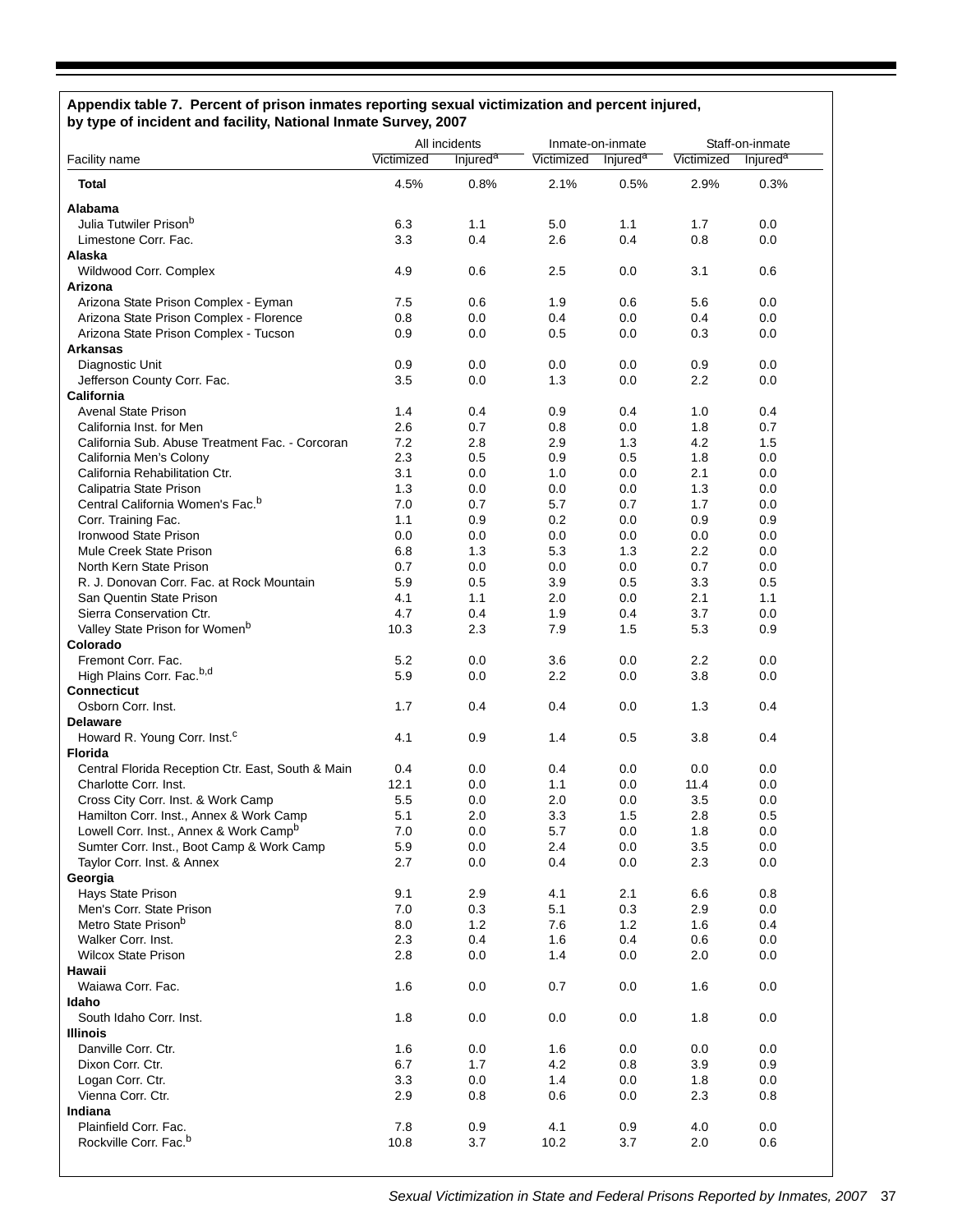# **Appendix table 7. Percent of prison inmates reporting sexual victimization and percent injured, by type of incident and facility, National Inmate Survey, 2007 (cont,)**

|                                                  |            | All incidents |            | Inmate-on-inmate |            | Staff-on-inmate |  |
|--------------------------------------------------|------------|---------------|------------|------------------|------------|-----------------|--|
| <b>Facility name</b>                             | Victimized | Injured*      | Victimized | Injured*         | Victimized | Injured*        |  |
| lowa                                             |            |               |            |                  |            |                 |  |
| Anamosa State Penitentiary                       | 4.1%       | 0.0%          | 3.4%       | 0.0%             | 0.7%       | 0.0%            |  |
| Kansas                                           |            |               |            |                  |            |                 |  |
| Hutchinson Corr. Fac.                            | 5.4        | 0.7           | 1.2        | 0.7              | 5.4        | 0.7             |  |
| Kentucky                                         |            |               |            |                  |            |                 |  |
| Western Kentucky Corr. Complex                   | 2.0        | 1.0           | 0.0        | 0.0              | 2.0        | 1.0             |  |
| Louisiana                                        |            |               |            |                  |            |                 |  |
| Dixon Corr. Inst.                                | 5.4        | 2.4           | 3.9        | 2.4              | 3.7        | 0.6             |  |
| Forcht-Wade Corr. Ctr.                           | 1.5        | 0.0           | 1.5        | 0.0              | 0.0        | 0.0             |  |
| <b>Maine</b>                                     |            |               |            |                  |            |                 |  |
| Maine Corr. Ctr. <sup>c</sup>                    | 5.6        | 1.1           | 4.4        | 0.7              | 1.5        | 0.4             |  |
| Maryland                                         |            |               |            |                  |            |                 |  |
| Baltimore Pre-Release Unit - Women <sup>D</sup>  | 6.0        | 0.0           | 6.0        | 0.0              | 0.0        | 0.0             |  |
| Maryland Corr. Training Ctr.                     | 8.5        | 0.5           | 4.2        | 0.0              | 4.2        | 0.5             |  |
|                                                  | 8.2        | 1.6           | 3.9        |                  | 5.4        | 0.7             |  |
| Roxbury Corr. Inst.                              |            |               |            | 1.6              |            |                 |  |
| <b>Massachusetts</b>                             |            |               |            |                  |            |                 |  |
| Old Colony Corr. Ctr.                            | 6.6        | 1.1           | 3.5        | 1.1              | 3.2        | 0.0             |  |
| Michigan                                         |            |               |            |                  |            |                 |  |
| Bellamy Creek Corr. Fac.                         | 7.9        | 1.2           | 3.1        | 1.2              | 5.2        | 0.0             |  |
| Marquette Branch Prison                          | 6.8        | 3.5           | 3.3        | 1.8              | 5.8        | 2.0             |  |
| Ojibway Corr. Fac.                               | 4.6        | 0.0           | 1.3        | 0.0              | 3.3        | 0.0             |  |
| <b>Minnesota</b>                                 |            |               |            |                  |            |                 |  |
| Minnesota Corr. Fac. - Stillwater                | 2.2        | 0.9           | 1.4        | 0.9              | 0.8        | 0.0             |  |
| <b>Mississippi</b>                               |            |               |            |                  |            |                 |  |
| Harrison Community Work Ctr.                     | 0.9        | 0.9           | 0.0        | 0.0              | 0.9        | 0.9             |  |
| <b>Missouri</b>                                  |            |               |            |                  |            |                 |  |
| Jefferson City Corr. Ctr.                        | 7.9        | 1.4           | 2.9        | 1.4              | 5.8        | 0.0             |  |
| Northeast Corr. Ctr.                             | 3.7        | 1.8           | 2.1        | 1.5              | 1.6        | 0.3             |  |
| Southeast Corr. Ctr.                             | 7.1        | 1.3           | 3.2        | 1.3              | 4.0        | 0.0             |  |
| Montana                                          |            |               |            |                  |            |                 |  |
| Montana State Prison                             | 7.9        | 1.3           | 4.0        | 0.9              | 4.7        | 0.4             |  |
| Nebraska                                         |            |               |            |                  |            |                 |  |
| Tecumseh State Corr. Inst.                       | 13.4       | 3.9           | 1.2        | 0.0              | 12.2       | 3.9             |  |
| Nevada                                           |            |               |            |                  |            |                 |  |
| Florence McClure Women's Corr. Ctr. <sup>b</sup> | 7.7        | 1.6           | 6.6        | 1.6              | 1.7        | 0.0             |  |
| Southern Desert Corr. Ctr.                       | 5.8        | 1.7           | 3.2        | 0.6              | 3.9        | 1.1             |  |
| <b>New Hampshire</b>                             |            |               |            |                  |            |                 |  |
| New Hampshire State Prison for Men               | 6.2        | 1.4           | 4.6        | 1.4              | 2.2        | 0.0             |  |
| <b>New Jersey</b>                                |            |               |            |                  |            |                 |  |
| Northern State Prison                            | 3.7        | 1.2           | $1.2$      | 1.2              | 3.7        | 0.0             |  |
| South Woods State Prison                         | 4.4        | 0.0           | 0.9        | 0.0              | 3.5        | 0.0             |  |
| <b>New Mexico</b>                                |            |               |            |                  |            |                 |  |
| Lea County Corr. Fac. <sup>d</sup>               |            |               |            |                  |            |                 |  |
|                                                  | 5.0        | 1.7           | 0.9        | 0.9              | 4.1        | 0.8             |  |
| Penitentiary of New Mexico                       | 0.0        | 0.0           | 0.0        | 0.0              | 0.0        | 0.0             |  |
| <b>New York</b>                                  |            |               |            |                  |            |                 |  |
| Arthur Kill Corr. Fac.                           | 3.4        | 0.6           | 1.0        | 0.0              | 2.9        | 0.6             |  |
| Elmira Corr. Fac.                                | 5.1        | 1.7           | 1.9        | 1.4              | 3.3        | 0.3             |  |
| Great Meadow Corr. Fac.                          | 11.3       | 2.0           | 3.0        | 0.0              | 9.6        | 2.0             |  |
| Greene Corr. Fac.                                | 1.9        | 0.0           | 0.7        | 0.0              | 1.6        | 0.0             |  |
| Wende Corr. Fac.                                 | 6.2        | 3.1           | 3.3        | 1.7              | 4.6        | 1.4             |  |
| <b>North Carolina</b>                            |            |               |            |                  |            |                 |  |
| Avery Mitchell Corr. Inst.                       | 3.6        | 1.9           | 2.5        | 1.3              | 2.0        | 0.6             |  |
| Fountain Corr. Ctr. <sup>b</sup>                 | 4.3        | 0.8           | 3.8        | 0.8              | 0.4        | 0.0             |  |
| Gates Corr. Ctr.                                 | 0.0        | 0.0           | 0.0        | 0.0              | 0.0        | 0.0             |  |
| Harnett Corr. Inst.                              | 5.5        | 1.1           | 3.6        | 1.1              | 3.0        | 0.0             |  |
| Odom Corr. Inst.                                 | 4.7        | 0.9           | 0.9        | 0.9              | 3.7        | 0.0             |  |
| <b>North Dakota</b>                              |            |               |            |                  |            |                 |  |
| North Dakota State Penitentiary                  | 5.6        | 0.7           | 1.5        | 0.0              | 4.1        | 0.7             |  |
| Ohio                                             |            |               |            |                  |            |                 |  |
| Belmont Corr. Inst.                              | 3.6        | 1.2           | 2.6        | 0.7              | 3.6        | 0.5             |  |
| Grafton Corr. Inst.                              | 4.8        | 0.0           | 2.7        | 0.0              | 2.1        | 0.0             |  |
| North Central Corr. Inst.                        | 3.8        | 0.6           | 2.2        | 0.6              | 2.2        | 0.0             |  |
|                                                  |            |               |            |                  |            |                 |  |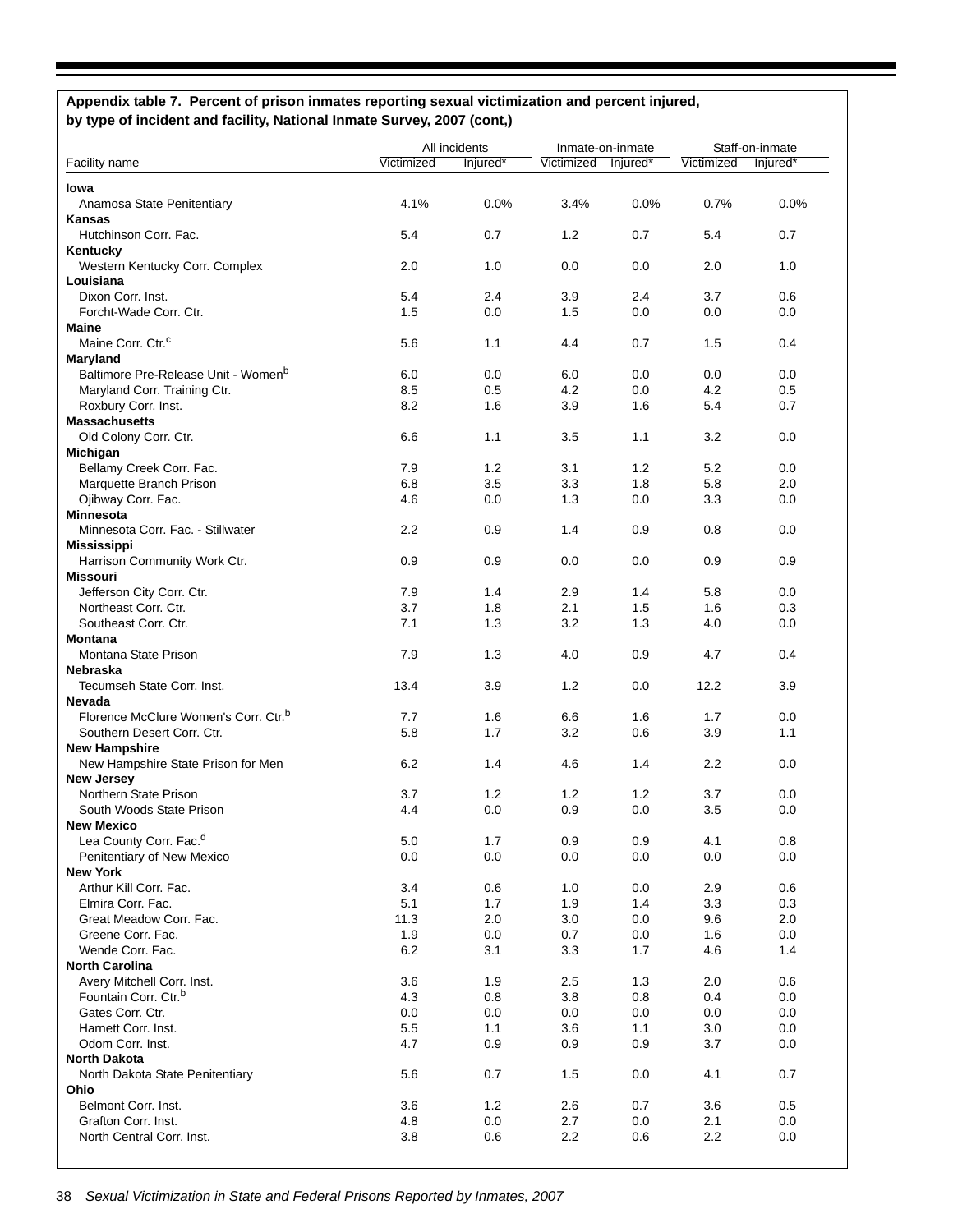### **Appendix table 7. Percent of prison inmates reporting sexual victimization and percent injured, by type of incident and facility, National Inmate Survey, 2007 (cont,)**

|                                                  |            | All incidents |            | Inmate-on-inmate | Staff-on-inmate |          |
|--------------------------------------------------|------------|---------------|------------|------------------|-----------------|----------|
| Facility name                                    | Victimized | Injured*      | Victimized | lnjured*         | Victimized      | Injured* |
| <b>Oklahoma</b>                                  |            |               |            |                  |                 |          |
| Joseph Harp Corr. Ctr.                           | 6.3%       | 2.9%          | 6.3%       | 2.9%             | 0.0%            | 0.0%     |
| Oregon                                           |            |               |            |                  |                 |          |
| Oregon State Corr. Inst.                         | 4.2        | 2.4           | 1.7        | 0.8              | 2.9             | 2.0      |
| Pennsylvania                                     |            |               |            |                  |                 |          |
| Cambridge Springs State Corr. Inst. <sup>b</sup> | 4.4        | 1.0           | 4.4        | 1.0              | 0.0             | 0.0      |
| Dallas State Corr. Inst.                         | 2.5        | 0.5           | 2.0        | 0.5              | 0.5             | 0.0      |
| Fayette State Corr. Inst.                        | 8.1        | 1.6           | 2.3        | 1.1              | 7.0             | 0.5      |
| Graterford State Corr. Inst.                     | 3.8        | 0.7           | 0.6        | 0.0              | 3.2             | 0.7      |
| Rockview State Corr. Inst.                       | 1.9        | 1.2           | 1.2        | 1.2              | 1.1             | 0.4      |
| <b>Rhode Island</b>                              |            |               |            |                  |                 |          |
| John Moran Medium Security Fac.                  | 3.5        | 1.4           | 1.4        | 0.0              | 2.1             | 1.4      |
| Women's Division <sup>b</sup>                    | 7.5        | 2.0           | 4.4        | 1.4              | 3.1             | 0.7      |
| <b>South Carolina</b>                            |            |               |            |                  |                 |          |
| Allendale Corr. Inst.                            | 4.7        | 1.1           | 1.5        | 1.1              | 3.1             | 0.0      |
| Lee Corr. Inst.                                  | 8.7        | 0.5           | 1.0        | 0.5              | 7.7             | 0.0      |
| South Dakota                                     |            |               |            |                  |                 |          |
| South Dakota State Penitentiary                  | 7.2        | 1.6           | 2.2        | 1.2              | 5.6             | 0.4      |
| <b>Tennessee</b>                                 |            |               |            |                  |                 |          |
| Northwest Corr. Complex                          | 3.5        | 0.9           | 1.3        | 0.9              | $2.2\,$         | 0.0      |
| Tennessee Prison for Women <sup>b</sup>          | 4.8        | 0.0           | 1.1        | 0.0              | 4.3             | 0.0      |
| Whiteville Corr. Fac. <sup>d</sup>               | 7.1        | 1.9           | 1.4        | 0.0              | 7.1             | 1.9      |
| <b>Texas</b>                                     |            |               |            |                  |                 |          |
| <b>Allred Unit</b>                               | 9.9        | 3.3           | 4.8        | 3.3              | 6.7             | 0.9      |
| <b>Clements Unit</b>                             | 13.9       | 4.0           | 3.3        | 1.0              | 11.6            | 3.1      |
| <b>Coffield Unit</b>                             | 9.3        | 0.0           | 4.4        | 0.0              | 5.7             | 0.0      |
| Dawson State Jail <sup>c,d</sup>                 | 2.9        | 0.0           | 1.3        | 0.0              | 2.2             | 0.0      |
| <b>Estelle Unit</b>                              | 15.7       | 2.5           | 8.5        | 2.0              | 7.6             | 0.4      |
| Fort Stockton Transfer Fac.                      | 1.3        | 0.0           | 0.0        | 0.0              | 1.3             | 0.0      |
| Hilltop Unit <sup>b</sup>                        | 3.4        | 0.0           | 3.0        | 0.0              | 1.5             | 0.0      |
| Holliday Transfer Fac.                           | 1.1        | 0.0           | 0.5        | 0.0              | 0.5             | 0.0      |
| Lockhart Unitc <sub>,d</sub>                     | 7.3        | 0.0           | 5.5        | 0.0              | 1.8             | 0.0      |
| Lopez State Jail                                 | 1.3        | 0.0           | 0.0        | 0.0              | 1.3             | 0.0      |
| McConnell Unit                                   | 8.0        | 1.4           | 3.5        | 1.0              | 5.4             | 0.4      |
| Mountain View Unit <sup>b</sup>                  | 9.5        | 3.2           | 8.7        | 2.7              | 3.4             | 2.1      |
| Polunsky Unit                                    | 5.3        | 0.8           | 1.2        | 0.5              | 4.2             | 0.3      |
| Ramsey Unit #2                                   | 4.5        | 0.0           | 1.9        | 0.0              | 2.7             | 0.0      |
| Wynne Unit                                       | 5.5        | 1.9           | 1.5        | 1.1              | 4.0             | 0.8      |
| Utah                                             |            |               |            |                  |                 |          |
| Utah State Prison <sup>c</sup>                   | 7.7        | 2.6           | 6.6        | 2.6              | 2.4             | 0.4      |
| Vermont                                          |            |               |            |                  |                 |          |
| Chittenden Regional Corr. Fac.                   | 5.3        | 0.0           | 2.7        | 0.0              | 2.6             | 0.0      |
| Virginia                                         |            |               |            |                  |                 |          |
| <b>Red Onion State Prison</b>                    | 3.6        | 0.0           | 1.3        | 0.0              | 3.6             | 0.0      |
| St. Brides Corr. Ctr.                            | 4.2        | 0.0           | 0.0        | 0.0              | 4.2             | 0.0      |
| Washington                                       |            |               |            |                  |                 |          |
| Stafford Creek Corr. Ctr.                        | 6.4        | 0.0           | 2.3        | 0.0              | 4.2             | 0.0      |
| <b>West Virginia</b>                             |            |               |            |                  |                 |          |
| Northern Regional Corr. Fac.                     | 4.3        | 0.7           | 3.3        | 0.7              | 1.8             | 0.0      |
| Wisconsin                                        |            |               |            |                  |                 |          |
| Stanley Corr. Inst.                              | 3.8        | 0.4           | 0.5        | 0.0              | 3.2             | 0.4      |
| Waupun Corr. Inst.                               | 6.8        | 1.3           | 0.5        | 0.0              | 6.3             | 1.3      |
| Wyoming                                          |            |               |            |                  |                 |          |
| Wyoming State Penitentiary                       | 7.0        | 0.8           | 1.2        | 0.0              | 6.6             | 0.8      |
|                                                  |            |               |            |                  |                 |          |
|                                                  |            |               |            |                  |                 |          |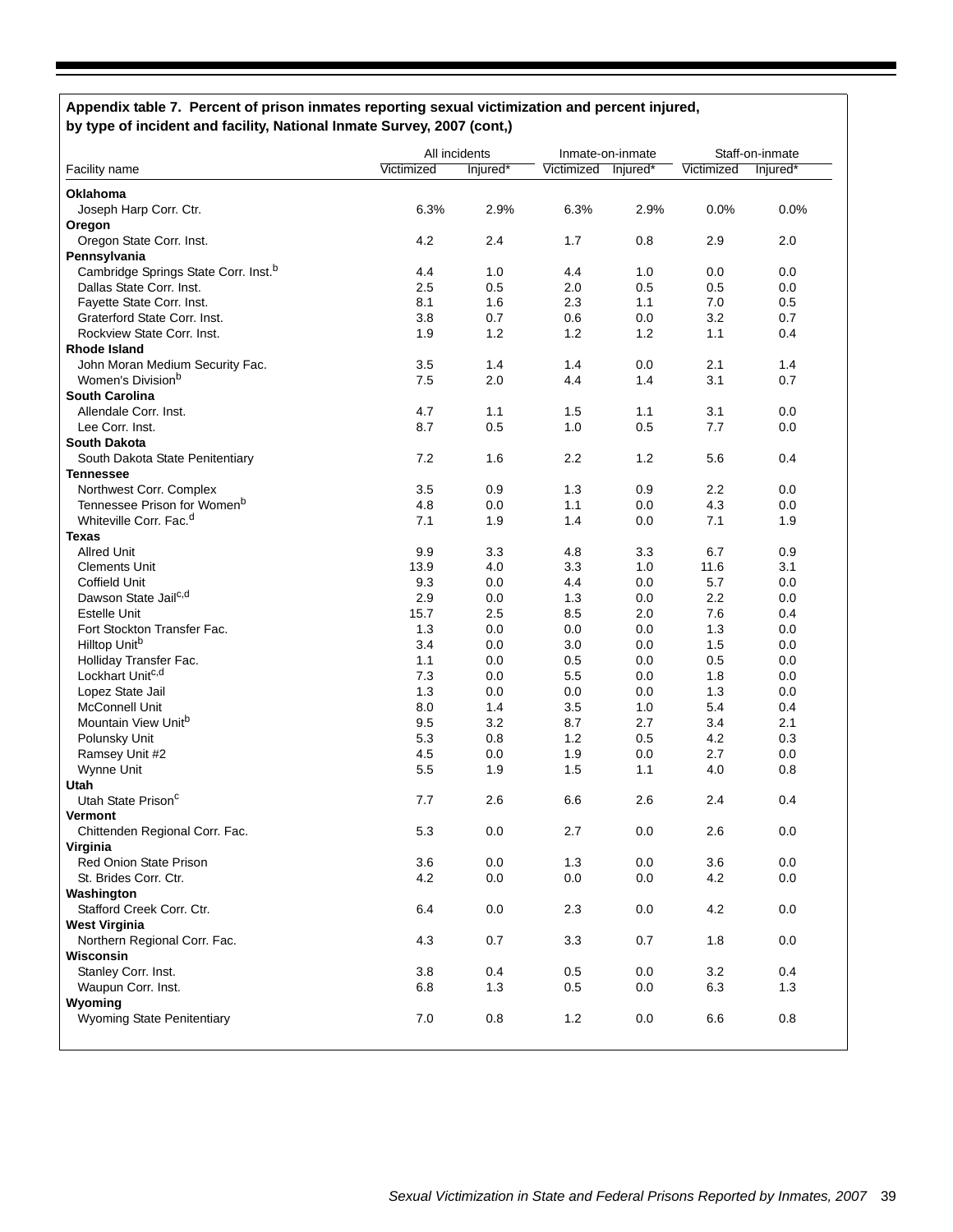### **Appendix table 7. Percent of prison inmates reporting sexual victimization and percent injured, by type of incident and facility, National Inmate Survey, 2007 (cont,)**

|                                               | All incidents |          | Inmate-on-inmate |          | Staff-on-inmate |          |
|-----------------------------------------------|---------------|----------|------------------|----------|-----------------|----------|
| Facility name                                 | Victimized    | Injured* | Victimized       | Injured* | Victimized      | Injured* |
| <b>Federal Facilities (Bureau of Prisons)</b> |               |          |                  |          |                 |          |
| Allenwood Low Fed. Corr. Inst.                | 1.3%          | 0.0%     | 0.0%             | 0.0%     | 1.3%            | 0.0%     |
| Beaumont Low Fed. Corr. Inst.                 | 1.6           | 1.6      | 1.0              | 1.0      | 1.0             | 1.0      |
| Bennettsville-Camp                            | 0.0           | 0.0      | 0.0              | 0.0      | 0.0             | 0.0      |
| Big Sandy U.S. Penitentiary                   | 2.4           | 0.7      | 1.8              | 0.7      | 1.3             | 0.0      |
| Big Spring Corr. Inst. <sup>d</sup>           | 0.0           | 0.0      | 0.0              | 0.0      | 0.0             | 0.0      |
| Cibola County Corr. Inst. <sup>d</sup>        | 0.7           | 0.0      | 0.0              | 0.0      | 0.7             | 0.0      |
| Fort Dix Fed. Corr. Inst.                     | 0.8           | 0.0      | 0.0              | 0.0      | 0.8             | 0.0      |
| La Tuna - Fed. Satellite Fac. (El Paso)       | 1.0           | 0.5      | 0.5              | 0.5      | 1.0             | 0.0      |
| Lexington Fed. Medical Fac.                   | 2.3           | 0.0      | 1.5              | 0.0      | 0.7             | 0.0      |
| McCreary U.S. Penitentiary                    | 0.8           | 0.0      | 0.0              | 0.0      | 0.8             | 0.0      |
| Memphis Fed. Corr. Inst.                      | 1.8           | 0.6      | 0.6              | 0.6      | 1.8             | 0.0      |
| Milan Fed. Corr. Inst.                        | 0.8           | 0.0      | 0.0              | 0.0      | 0.8             | 0.0      |
| Oakdale Fed. Detention Fac.                   | 2.7           | 0.0      | 0.0              | 0.0      | 2.7             | 0.0      |
| Pekin Fed. Corr. Inst.                        | 4.8           | 0.3      | 0.8              | 0.0      | 4.0             | 0.3      |
| Schuylkill Fed. Corr. Inst.                   | 0.0           | 0.0      | 0.0              | 0.0      | 0.0             | 0.0      |
| Taft Corr. Inst. <sup>d</sup>                 | 0.3           | 0.0      | 0.3              | 0.0      | 0.0             | 0.0      |
| Terminal Island Fed. Corr. Inst.              | 1.0           | 0.4      | 1.0              | 0.4      | 0.0             | 0.0      |
| Victorville Med. I Fed. Corr. Inst.           | 3.5           | 0.0      | 1.6              | 0.0      | 2.7             | 0.0      |
| Yazoo City Med. Fed. Corr. Inst.              | 3.1           | 0.6      | 1.7              | 0.0      | 2.2             | 0.6      |

Note: Detail may sum to more than total because victims may have reported both inmate-on-inmate and staff-on-inmate sexual victimization. aInjuries included knife or stab wounds, broken bones, anal or rectal tearing, teeth chipped or knocked out, internal injuries, knocked unconscious, bruises, black eyes, sprains, cuts, scratches, swelling, or welts.

b<sub>Female facility.</sub>

<sup>c</sup>Facility houses both males and females.

dPrivately operated facility.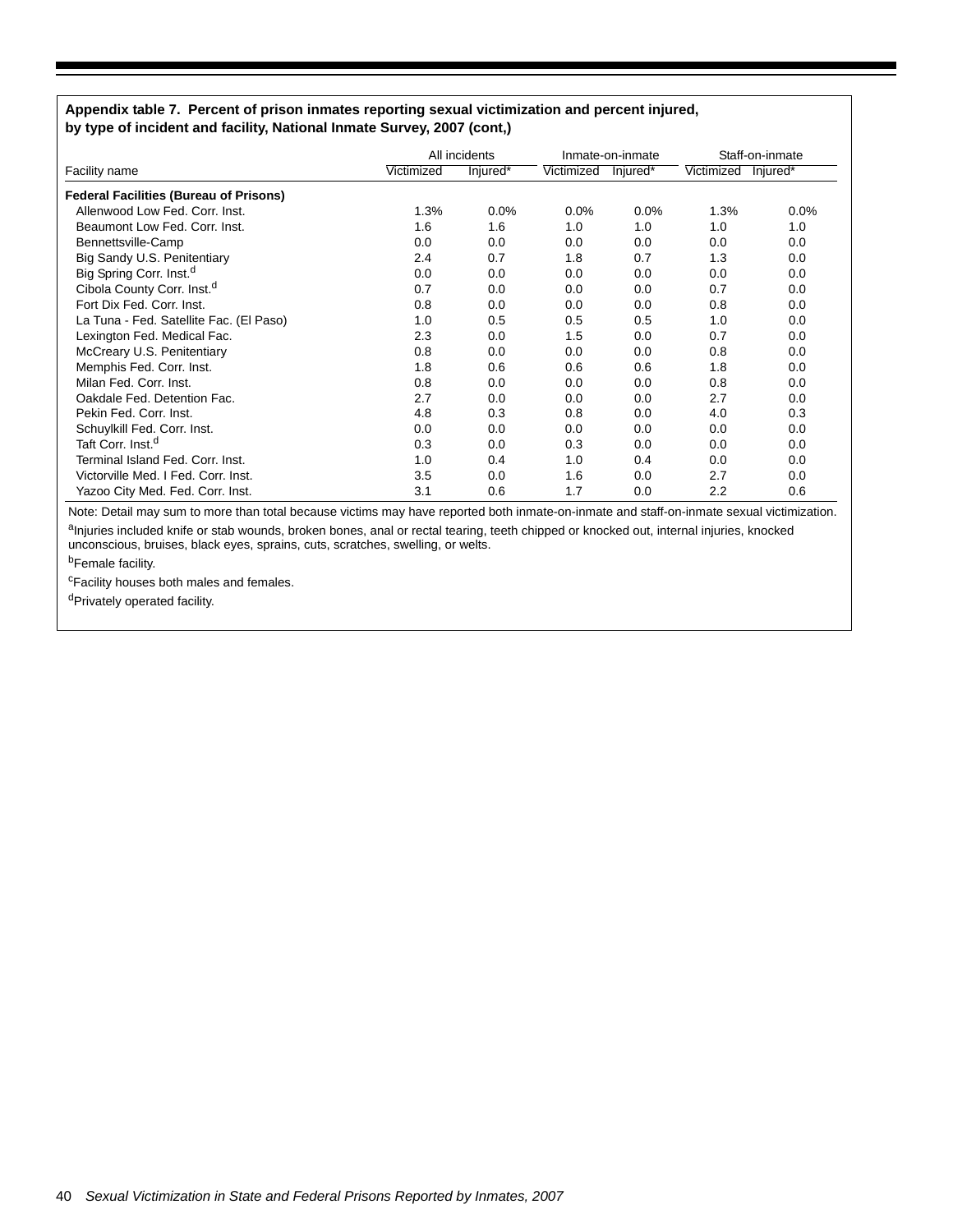| Facility name                                                                                   | Nonconsensual sexual acts <sup>a</sup><br>Incident rate <sup>c</sup><br>Standard error <sup>d</sup> |                | Abusive sexual contacts onlyb<br>Incident rate <sup>c</sup><br>Standard error <sup>d</sup> |                |  |
|-------------------------------------------------------------------------------------------------|-----------------------------------------------------------------------------------------------------|----------------|--------------------------------------------------------------------------------------------|----------------|--|
| Total                                                                                           | 49                                                                                                  | 5              | 77                                                                                         | $\overline{7}$ |  |
|                                                                                                 |                                                                                                     |                |                                                                                            |                |  |
| <b>Alabama</b>                                                                                  |                                                                                                     |                |                                                                                            |                |  |
| Julia Tutwiler Prisone                                                                          | 189                                                                                                 | 91             | 166                                                                                        | 63             |  |
| Limestone Corr. Fac.                                                                            | 166                                                                                                 | 100            | 108                                                                                        | 63             |  |
| Alaska                                                                                          | 9                                                                                                   | $\overline{7}$ | 60                                                                                         | 37             |  |
| Wildwood Corr. Complex<br>Arizona                                                               |                                                                                                     |                |                                                                                            |                |  |
| Arizona State Prison Complex - Eyman                                                            | 13                                                                                                  | 13             | 114                                                                                        | 75             |  |
| Arizona State Prison Complex - Florence                                                         | 0                                                                                                   | 0              | 20                                                                                         | 19             |  |
| Arizona State Prison Complex - Tucson                                                           | 62                                                                                                  | 60             | 62                                                                                         | 60             |  |
| <b>Arkansas</b>                                                                                 |                                                                                                     |                |                                                                                            |                |  |
| Diagnostic Unit                                                                                 | 0                                                                                                   | $\mathbf 0$    | $\mathbf 0$                                                                                | 0              |  |
| Jefferson County Corr. Fac.                                                                     | 35                                                                                                  | 28             | 25                                                                                         | 14             |  |
| <b>California</b>                                                                               |                                                                                                     |                |                                                                                            |                |  |
| <b>Avenal State Prison</b>                                                                      | 21                                                                                                  | 20             | 53                                                                                         | 52             |  |
| California Inst. for Men                                                                        | 0                                                                                                   | 0              | 8                                                                                          | 8              |  |
| California Sub. Abuse Treatment Fac. - Corcoran                                                 | 94                                                                                                  | 54             | 112                                                                                        | 56             |  |
| California Men's Colony                                                                         | 22                                                                                                  | 17             | 22                                                                                         | 17             |  |
| California Rehabilitation Ctr.                                                                  | 11                                                                                                  | 11             | 21                                                                                         | 21             |  |
| Calipatria State Prison                                                                         | 0                                                                                                   | 0              | 0                                                                                          | 0              |  |
| Central California Women's Fac. <sup>e</sup>                                                    | 82                                                                                                  | 48             | 89                                                                                         | 44             |  |
| Corr. Training Fac.                                                                             | 0                                                                                                   | 0              | 8                                                                                          | 8              |  |
| Ironwood State Prison                                                                           | 0                                                                                                   | $\Omega$       | 0                                                                                          | 0              |  |
| Mule Creek State Prison                                                                         | 251                                                                                                 | 115            | 175                                                                                        | 86             |  |
| North Kern State Prison                                                                         | 0                                                                                                   | 0              | 0                                                                                          | 0              |  |
| R. J. Donovan Corr. Fac. at Rock Mountain                                                       | 192                                                                                                 | 123            | 256                                                                                        | 138            |  |
| San Quentin State Prison                                                                        | 48                                                                                                  | 45             | 144                                                                                        | 79             |  |
| Sierra Conservation Ctr.                                                                        | 72                                                                                                  | 55             | 56                                                                                         | 44             |  |
| Valley State Prison for Women <sup>e</sup>                                                      | 51                                                                                                  | 32             | 219                                                                                        | 74             |  |
| Colorado                                                                                        |                                                                                                     |                |                                                                                            |                |  |
| Fremont Corr. Fac.                                                                              | 30                                                                                                  | 17             | 149                                                                                        | 72             |  |
| High Plains Corr. Fac. <sup>e,g</sup>                                                           | 13                                                                                                  | 11             | 41                                                                                         | 32             |  |
| <b>Connecticut</b>                                                                              |                                                                                                     |                |                                                                                            |                |  |
| Osborn Corr. Inst.                                                                              | 8                                                                                                   | $\overline{7}$ | 8                                                                                          | $\overline{7}$ |  |
| <b>Delaware</b>                                                                                 |                                                                                                     |                |                                                                                            |                |  |
| Howard R. Young Corr. Inst. <sup>f</sup>                                                        | 28                                                                                                  | 23             | 80                                                                                         | 49             |  |
| <b>Florida</b>                                                                                  |                                                                                                     |                |                                                                                            |                |  |
| Central Florida Reception Ctr. East, South & Main                                               | 4                                                                                                   | 4              | 0<br>32                                                                                    | 0              |  |
| Charlotte Corr. Inst.<br>Cross City Corr. Inst. & Work Camp                                     | 18                                                                                                  | 13             |                                                                                            | 29             |  |
| Hamilton Corr. Inst., Annex & Work Camp                                                         | 15<br>68                                                                                            | 14<br>34       | 64<br>190                                                                                  | 42<br>96       |  |
|                                                                                                 |                                                                                                     |                | 176                                                                                        |                |  |
| Lowell Corr. Inst., Annex & Work Camp <sup>e</sup><br>Sumter Corr. Inst., Boot Camp & Work Camp | 51<br>58                                                                                            | 30<br>36       | 56                                                                                         | 85<br>41       |  |
| Taylor Corr. Inst. & Annex                                                                      | 21                                                                                                  | 20             | 21                                                                                         | 20             |  |
| Georgia                                                                                         |                                                                                                     |                |                                                                                            |                |  |
| Hays State Prison                                                                               | 86                                                                                                  | 42             | 89                                                                                         | 37             |  |
| Men's Corr. State Prison                                                                        | 60                                                                                                  | 24             | 141                                                                                        | 60             |  |
| Metro State Prisone                                                                             | 69                                                                                                  | 29             | 153                                                                                        | 51             |  |
| Walker Corr. Inst.                                                                              | 4                                                                                                   | 4              | 146                                                                                        | 120            |  |
| <b>Wilcox State Prison</b>                                                                      | 80                                                                                                  | 48             | 31                                                                                         | 26             |  |
| Hawaii                                                                                          |                                                                                                     |                |                                                                                            |                |  |
| Waiawa Corr. Fac.                                                                               | 80                                                                                                  | 61             | 80                                                                                         | 61             |  |
| Idaho                                                                                           |                                                                                                     |                |                                                                                            |                |  |
| South Idaho Corr. Inst.                                                                         | 0                                                                                                   | 0              | 0                                                                                          | 0              |  |
| Illinois                                                                                        |                                                                                                     |                |                                                                                            |                |  |
| Danville Corr. Ctr.                                                                             | 5                                                                                                   | 5              | 18                                                                                         | 14             |  |
| Dixon Corr. Ctr.                                                                                | 81                                                                                                  | 44             | 101                                                                                        | 48             |  |
| Logan Corr. Ctr.                                                                                | 21                                                                                                  | 20             | 31                                                                                         | 22             |  |
| Vienna Corr. Ctr.                                                                               | 6                                                                                                   | 5              | 6                                                                                          | 5              |  |
| Indiana                                                                                         |                                                                                                     |                |                                                                                            |                |  |
| Plainfield Corr. Fac.                                                                           | 106                                                                                                 | 60             | 151                                                                                        | 74             |  |
| Rockville Corr. Fac. <sup>e</sup>                                                               | 218                                                                                                 | 101            | 386                                                                                        | 120            |  |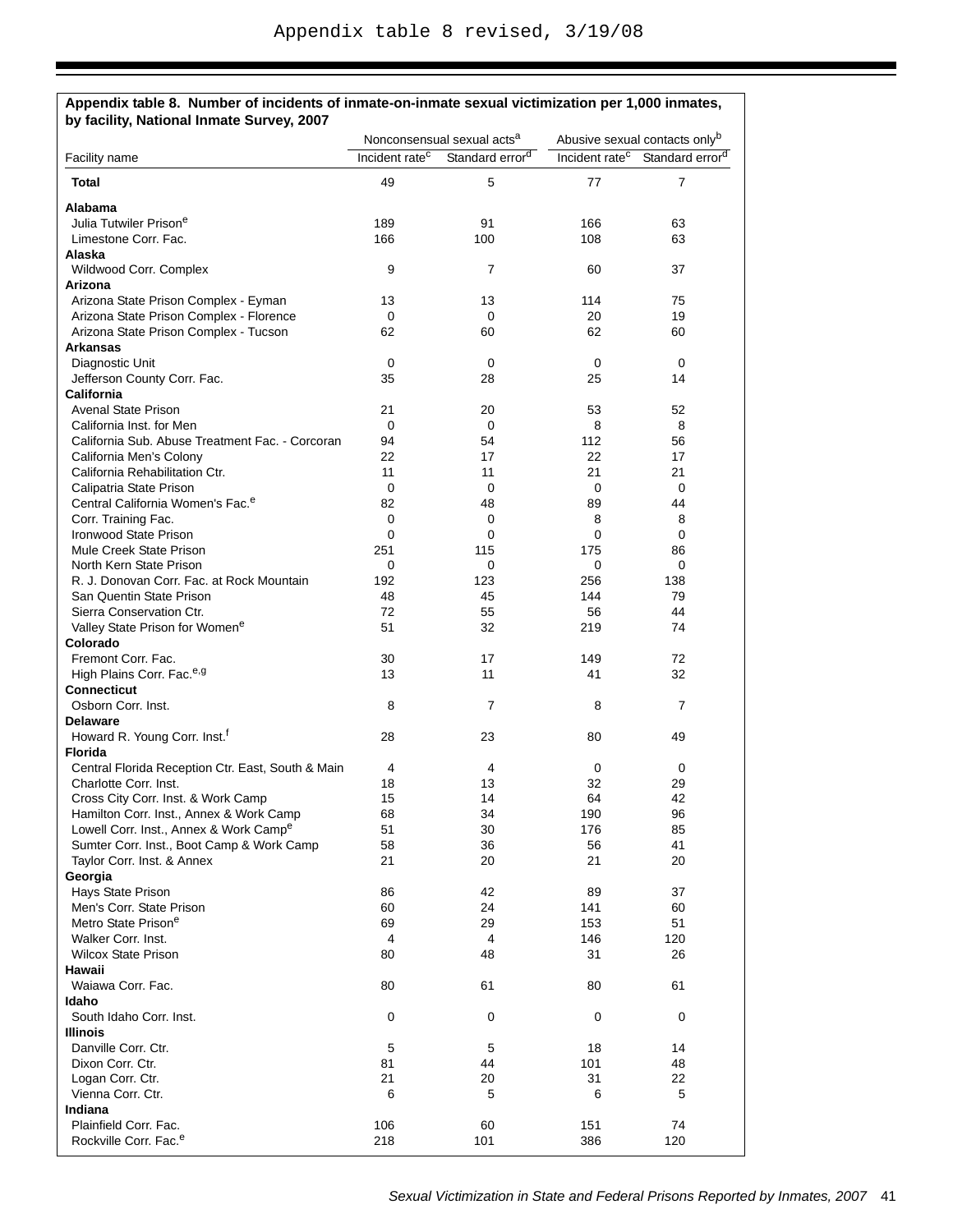|                                                  |                            | Nonconsensual sexual acts <sup>a</sup> | Abusive sexual contacts onlyb |                             |  |
|--------------------------------------------------|----------------------------|----------------------------------------|-------------------------------|-----------------------------|--|
| Facility name                                    | Incident rate <sup>c</sup> | Standard error <sup>d</sup>            | Incident rate <sup>c</sup>    | Standard error <sup>d</sup> |  |
| lowa                                             |                            |                                        |                               |                             |  |
| Anamosa State Penitentiary                       | 65                         | 43                                     | 139                           | 62                          |  |
| <b>Kansas</b>                                    |                            |                                        |                               |                             |  |
| Hutchinson Corr. Fac.                            | 88                         | 79                                     | 84                            | 79                          |  |
| Kentucky                                         |                            |                                        |                               |                             |  |
| Western Kentucky Corr. Complex                   | 0                          | 0                                      | 0                             | 0                           |  |
| Louisiana                                        |                            |                                        |                               |                             |  |
| Dixon Corr. Inst.                                | 211                        | 85                                     | 253                           | 107                         |  |
| Forcht-Wade Corr. Ctr.                           | 38                         | 33                                     | 15                            | 9                           |  |
| Maine                                            |                            |                                        |                               |                             |  |
| Maine Corr. Ctr. <sup>f</sup>                    | 11                         | 7                                      | 138                           | 60                          |  |
| Maryland                                         |                            |                                        |                               |                             |  |
| Baltimore Pre-Release Unit - Womene              | 55                         | 38                                     | 40                            | 20                          |  |
| Maryland Corr. Training Ctr.                     | 165                        | 113                                    | 223                           | 135                         |  |
| Roxbury Corr. Inst.                              | 153                        | 94                                     | 111                           | 61                          |  |
| <b>Massachusetts</b>                             |                            |                                        |                               |                             |  |
| Old Colony Corr. Ctr.                            | 31                         | 22                                     | 184                           | 123                         |  |
| Michigan                                         |                            |                                        |                               |                             |  |
| Bellamy Creek Corr. Fac.                         | 73                         | 36                                     | 99                            | 63                          |  |
| Marquette Branch Prison                          | 32                         | 14                                     | 57                            | 34                          |  |
| Ojibway Corr. Fac.                               | 6                          | 6                                      | 111                           | 77                          |  |
| <b>Minnesota</b>                                 |                            |                                        |                               |                             |  |
| Minnesota Corr. Fac. - Stillwater                | 23                         | 22                                     | 107                           | 65                          |  |
| <b>Mississippi</b>                               |                            |                                        |                               |                             |  |
| Harrison Community Work Ctr.                     | 0                          | 0                                      | 0                             | 0                           |  |
| Missouri                                         |                            |                                        |                               |                             |  |
| Jefferson City Corr. Ctr.                        | 57                         | 27                                     | 114                           | 64                          |  |
| Northeast Corr. Ctr.                             | 71                         | 36                                     | 115                           | 75                          |  |
| Southeast Corr. Ctr.                             | 101                        | 74                                     | 122                           | 75                          |  |
| <b>Montana</b>                                   |                            |                                        |                               |                             |  |
| Montana State Prison                             | 56                         | 43                                     | 118                           | 65                          |  |
| Nebraska                                         |                            |                                        |                               |                             |  |
| Tecumseh State Corr. Inst.                       | 62                         | 59                                     | 62                            | 59                          |  |
| <b>Nevada</b>                                    |                            |                                        |                               |                             |  |
| Florence McClure Women's Corr. Ctr. <sup>e</sup> | 61                         | 24                                     | 155                           | 45                          |  |
| Southern Desert Corr. Ctr.                       | 30                         | 28                                     | 56                            | 30                          |  |
| <b>New Hampshire</b>                             |                            |                                        |                               |                             |  |
| New Hampshire State Prison for Men               | 142                        | 75                                     | 192                           | 86                          |  |
| <b>New Jersey</b>                                |                            |                                        |                               |                             |  |
| Northern State Prison                            | 106                        | 97                                     | 106                           | 97                          |  |
| South Woods State Prison                         | 9                          | 9                                      | 5                             | 5                           |  |
| <b>New Mexico</b>                                |                            |                                        |                               |                             |  |
| Lea County Corr. Fac. <sup>9</sup>               | 0                          | $\pmb{0}$                              | 46                            | 43                          |  |
| Penitentiary of New Mexico                       | 0                          | 0                                      | 0                             | 0                           |  |
| <b>New York</b>                                  |                            |                                        |                               |                             |  |
| Arthur Kill Corr. Fac.                           | 5                          | 5                                      | 9                             | 8                           |  |
| Elmira Corr. Fac.                                | 73                         | 66                                     | 69                            | 66                          |  |
| Great Meadow Corr. Fac.                          | 31                         | 22                                     | 21                            | 10                          |  |
| Greene Corr. Fac.                                | 24                         | 22                                     | 26                            | 22                          |  |
| Wende Corr. Fac.                                 | 69                         | 39                                     | 65                            | 39                          |  |
| <b>North Carolina</b>                            |                            |                                        |                               |                             |  |
| Avery Mitchell Corr. Inst.                       | 45                         | 22                                     | 152                           | 85                          |  |
| Fountain Corr. Ctr. <sup>e</sup>                 | 26                         | 14                                     | 109                           | 47                          |  |
| Gates Corr. Ctr.                                 | 0                          | 0                                      | 0                             | 0                           |  |
| Harnett Corr. Inst.                              | 115                        | 75                                     | 236                           | 115                         |  |
| Odom Corr. Inst.                                 | 46                         | 39                                     | 46                            | 39                          |  |
| North Dakota                                     |                            |                                        |                               |                             |  |
| North Dakota State Penitentiary                  | 25                         | 21                                     | 36                            | 22                          |  |
| Ohio                                             |                            |                                        |                               |                             |  |
| Belmont Corr. Inst.                              | 91                         | 74                                     | 146                           | 95                          |  |
| Grafton Corr. Inst.<br>North Central Corr. Inst. | 112<br>59                  | 66                                     | 42                            | 40<br>74                    |  |
|                                                  |                            | 37                                     | 126                           |                             |  |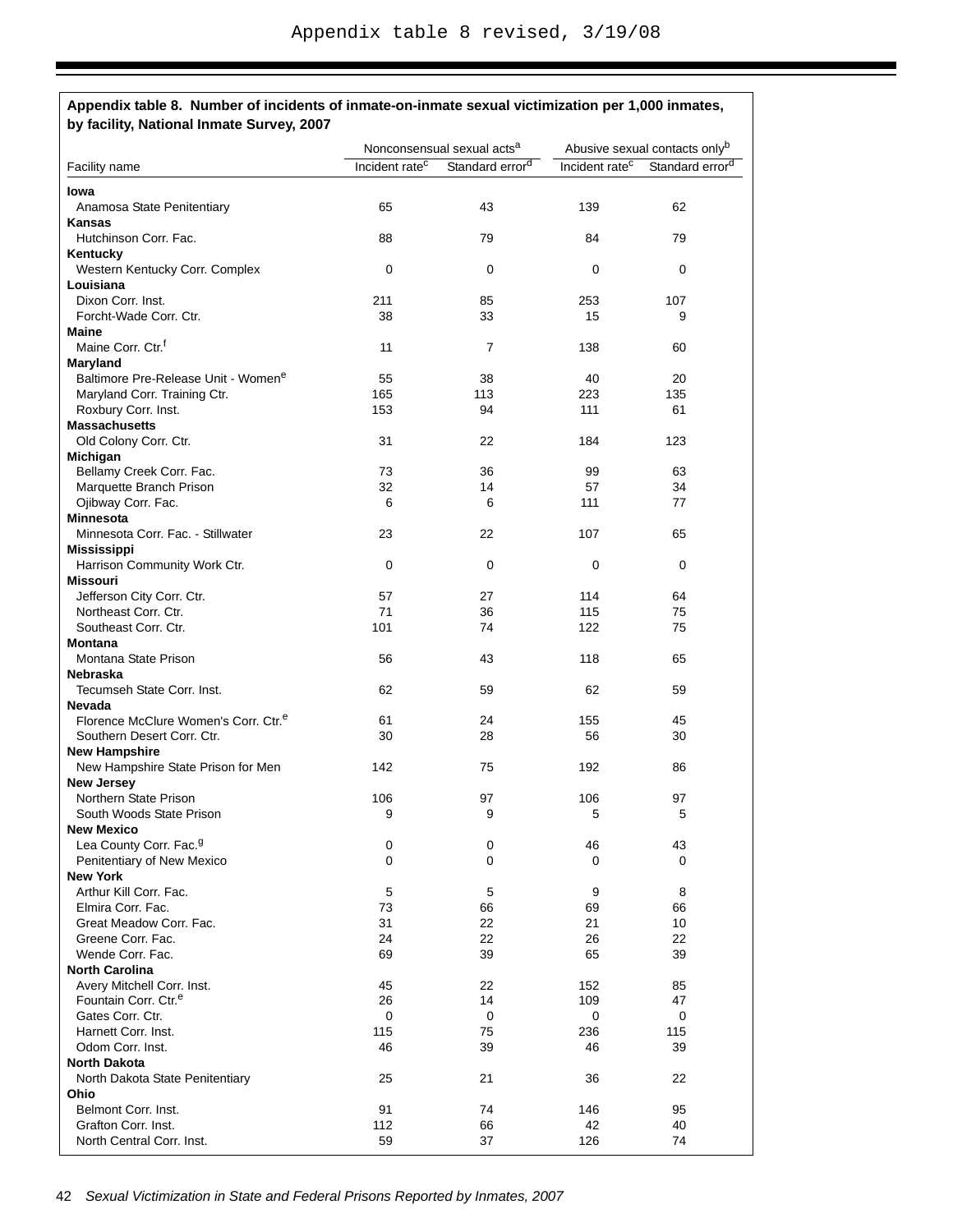|                                                  | Nonconsensual sexual acts <sup>a</sup> |                             | Abusive sexual contacts onlyb |                             |
|--------------------------------------------------|----------------------------------------|-----------------------------|-------------------------------|-----------------------------|
| Facility name                                    | Incident rate <sup>c</sup>             | Standard error <sup>d</sup> | Incident rate <sup>c</sup>    | Standard error <sup>d</sup> |
| Oklahoma                                         |                                        |                             |                               |                             |
| Joseph Harp Corr. Ctr.                           | 161                                    | 68                          | 330                           | 132                         |
| Oregon                                           |                                        |                             |                               |                             |
| Oregon State Corr. Inst.                         | 26                                     | 20                          | 42                            | 22                          |
| Pennsylvania                                     |                                        |                             |                               |                             |
| Cambridge Springs State Corr. Inst. <sup>e</sup> | 68                                     | 37                          | 174                           | 89                          |
| Dallas State Corr. Inst.                         | 35                                     | 24                          | 117                           | 72                          |
| Fayette State Corr. Inst.                        | 35                                     | 24                          | 145                           | 90                          |
| Graterford State Corr. Inst.                     | 0                                      | 0                           | 31                            | 23                          |
| Rockview State Corr. Inst.                       | 92                                     | 87                          | 96                            | 87                          |
| <b>Rhode Island</b>                              |                                        |                             |                               |                             |
|                                                  |                                        |                             |                               |                             |
| John Moran Medium Security Fac.                  | 6                                      | 5                           | 47                            | 38                          |
| Women's Division <sup>e</sup>                    | 26                                     | 9                           | 101                           | 31                          |
| <b>South Carolina</b>                            |                                        |                             |                               |                             |
| Allendale Corr. Inst.                            | 91                                     | 60                          | 91                            | 60                          |
| Lee Corr. Inst.                                  | 88                                     | 65                          | 32                            | 26                          |
| <b>South Dakota</b>                              |                                        |                             |                               |                             |
| South Dakota State Penitentiary                  | 93                                     | 50                          | 85                            | 66                          |
| <b>Tennessee</b>                                 |                                        |                             |                               |                             |
| Northwest Corr. Complex                          | 4                                      | 4                           | 49                            | 43                          |
| Tennessee Prison for Women <sup>e</sup>          | 0                                      | 0                           | 22                            | 13                          |
| Whiteville Corr. Fac. <sup>9</sup>               | 28                                     | 20                          | 44                            | 29                          |
| <b>Texas</b>                                     |                                        |                             |                               |                             |
| <b>Allred Unit</b>                               | 115                                    | 57                          | 106                           | 56                          |
| <b>Clements Unit</b>                             | 118                                    | 110                         | 135                           | 110                         |
| Coffield Unit                                    | 104                                    | 46                          | 137                           | 59                          |
| Dawson State Jailf, 9                            | 0                                      | 0                           | 31                            | 20                          |
| <b>Estelle Unit</b>                              | 244                                    | 132                         | 297                           | 139                         |
| Fort Stockton Transfer Fac.                      | 0                                      | 0                           | 0                             | 0                           |
| Hilltop Unite                                    | 15                                     | 10                          | 103                           | 54                          |
| Holliday Transfer Fac.                           | 11                                     | 10                          | 5                             | 5                           |
| Lockhart Unit <sup>f,g</sup>                     | 19                                     | 13                          | 62                            | 29                          |
| Lopez State Jail                                 | 0                                      | 0                           | 0                             | 0                           |
| McConnell Unit                                   | 65                                     |                             | 97                            | 55                          |
|                                                  |                                        | 48                          |                               |                             |
| Mountain View Unite                              | 100                                    | 48                          | 257                           | 85                          |
| Polunsky Unit                                    | 36                                     | 31                          | 83                            | 58                          |
| Ramsey Unit #2                                   | 38                                     | 28                          | 43                            | 28                          |
| Wynne Unit                                       | 6                                      | 5                           | 34                            | 24                          |
| Utah                                             |                                        |                             |                               |                             |
| Utah State Prison <sup>t</sup>                   | 259                                    | 127                         | 306                           | 130                         |
| <b>Vermont</b>                                   |                                        |                             |                               |                             |
| Chittenden Regional Corr. Fac.                   | 27                                     | 14                          | 76                            | 54                          |
| Virginia                                         |                                        |                             |                               |                             |
| <b>Red Onion State Prison</b>                    | 66                                     | 54                          | 159                           | 129                         |
| St. Brides Corr. Ctr.                            | 0                                      | 0                           | 0                             | 0                           |
| Washington                                       |                                        |                             |                               |                             |
| Stafford Creek Corr. Ctr.                        | 14                                     | 10                          | 60                            | 44                          |
| <b>West Virginia</b>                             |                                        |                             |                               |                             |
| Northern Regional Corr. Fac.                     | 35                                     | 26                          | 161                           | 73                          |
| Wisconson                                        |                                        |                             |                               |                             |
| Stanley Corr. Inst.                              | 27                                     | 26                          | 27                            | 26                          |
| Waupun Corr. Inst.                               | 5                                      | 5                           | 0                             | 0                           |
| Wyoming                                          |                                        |                             |                               |                             |
| <b>Wyoming State Penitentiary</b>                | 0                                      | 0                           | 37                            | 23                          |
|                                                  |                                        |                             |                               |                             |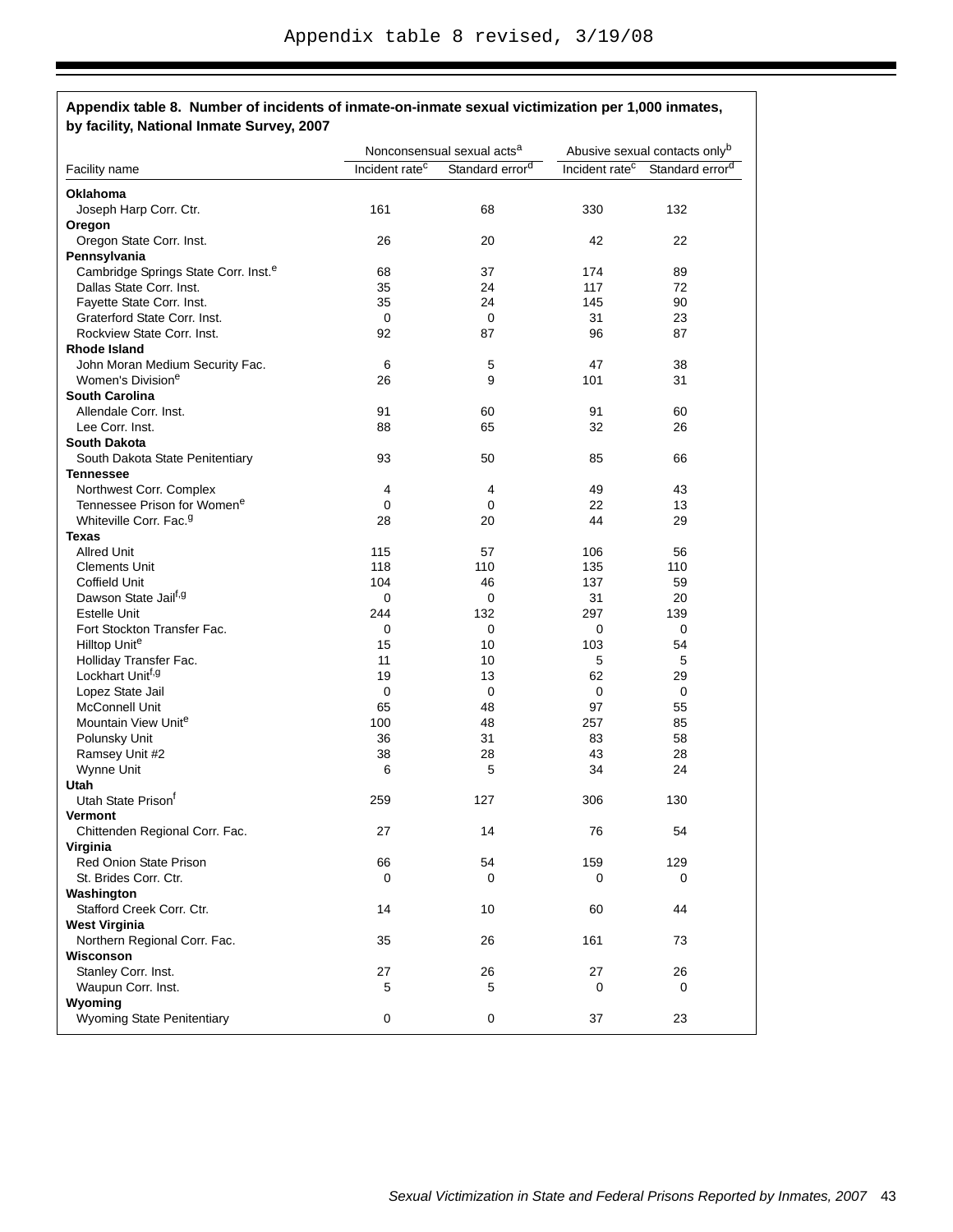|                                               |                              | Nonconsensual sexual acts <sup>a</sup> | Abusive sexual contacts only <sup>b</sup> |                             |
|-----------------------------------------------|------------------------------|----------------------------------------|-------------------------------------------|-----------------------------|
| Facility name                                 | Incident rate $\overline{c}$ | Standard error <sup>d</sup>            | Incident rate <sup>c</sup>                | Standard error <sup>d</sup> |
| <b>Federal Facilities (Bureau of Prisons)</b> |                              |                                        |                                           |                             |
| Allenwood Low Fed. Corr. Inst.                | 0                            | 0                                      | 0                                         | 0                           |
| Beaumont Low Fed. Corr. Inst.                 | 27                           | 21                                     | 21                                        | 20                          |
| Bennettsville-Camp                            | O                            | 0                                      | 0                                         | 0                           |
| Big Sandy U.S. Penitentiary                   | 12                           | 11                                     | 79                                        | 75                          |
| Big Spring Corr. Inst. <sup>9</sup>           |                              |                                        |                                           | $\Omega$                    |
| Cibola County Corr. Inst. <sup>9</sup>        |                              | n                                      |                                           |                             |
| Fort Dix Fed. Corr. Inst.                     |                              |                                        |                                           |                             |
| La Tuna - Fed. Satellite Fac. (El Paso)       |                              |                                        | 11                                        | 9                           |
| Lexington Fed. Medical Fac.                   | 34                           | 26                                     | 40                                        | 26                          |
| McCreary U.S. Penitentiary                    | Ω                            | 0                                      | 0                                         | 0                           |
| Memphis Fed. Corr. Inst.                      | 68                           | 64                                     | 68                                        | 64                          |
| Milan Fed. Corr. Inst.                        |                              | 0                                      |                                           | $\Omega$                    |
| Oakdale Fed. Detention Fac.                   |                              | 0                                      |                                           |                             |
| Pekin Fed. Corr. Inst.                        | 8                            |                                        | 8                                         |                             |
| Schuylkill Fed. Corr. Inst.                   |                              |                                        | 0                                         |                             |
| Taft Corr. Inst. <sup>g</sup>                 |                              |                                        |                                           | 6                           |
| Terminal Island Fed. Corr. Inst.              |                              |                                        | 126                                       | 83                          |
| Victorville Med. I Fed. Corr. Inst.           | 25                           | 18                                     | 42                                        | 41                          |
| Yazoo City Med. Fed. Corr. Inst.              |                              |                                        | 114                                       | 107                         |

Note: Detail may sum to more than total because victims may have reported both inmate-on-inmate and staff-on-inmate sexual victimization.

aIncludes all incidents of unwanted contacts with another inmate that involved oral sex, anal sex, vaginal sex, handjobs, or other sexual acts.

bIncludes all incidents of unwanted contacts with another inmate that involved only touching of the inmate's butt, thighs, penis, breasts, or vagina in a sexual way.

<sup>c</sup>Incident rate represents that the number of incidents reported by inmates per 1,000 inmates.

dStandard errors may be used to construct confidence intervals around the weighted survey estimates. (See *Methodology*.)

eFemale facility.

<sup>f</sup>Facility houses both males and females.

<sup>g</sup>Privately operated facility.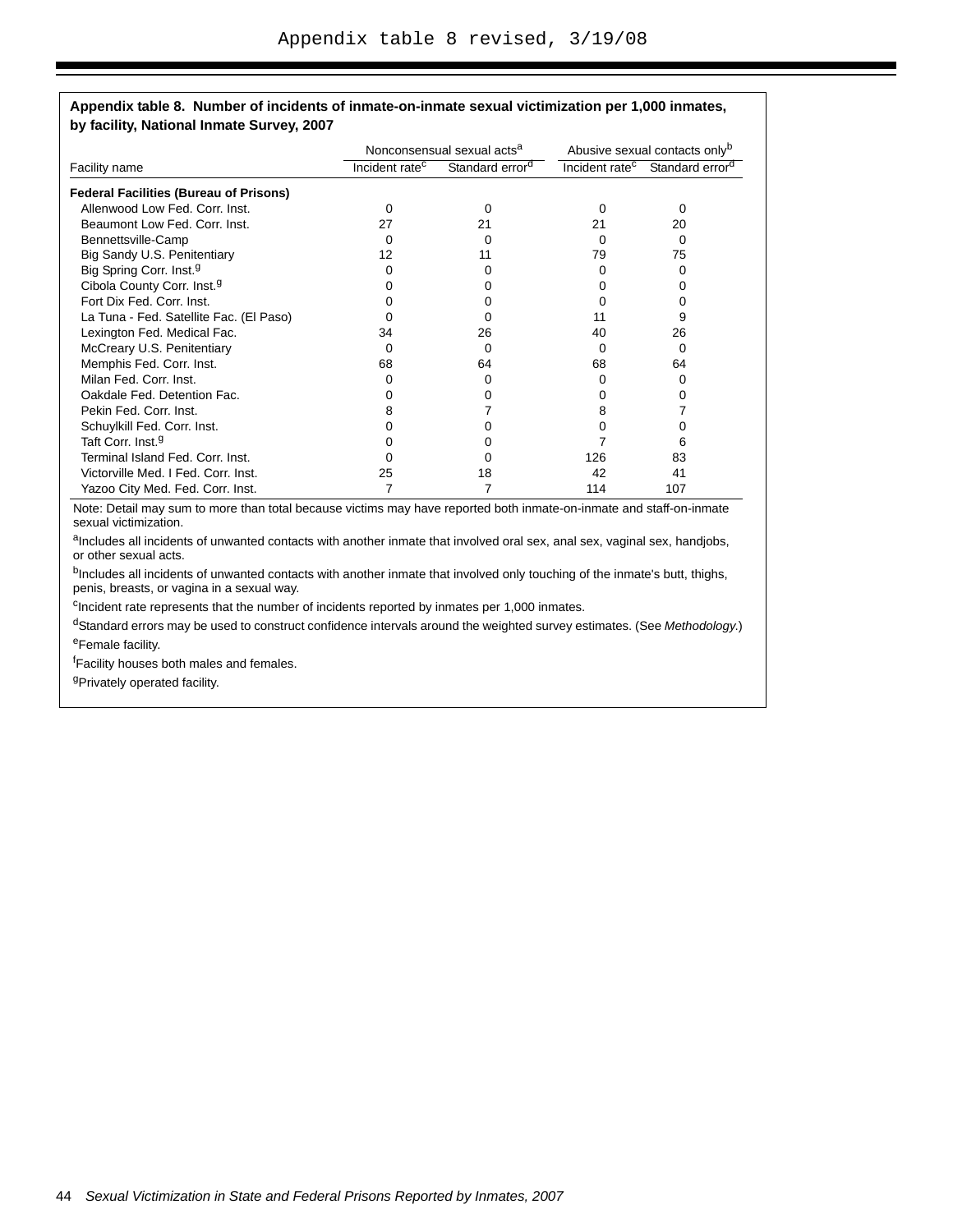| by facility, National Inmate Survey, 2007                                        |                                                                                                    |                |                                                                                               |                |
|----------------------------------------------------------------------------------|----------------------------------------------------------------------------------------------------|----------------|-----------------------------------------------------------------------------------------------|----------------|
| Facility name                                                                    | Unwilling sexual contact <sup>a</sup><br>Incident rate <sup>c</sup><br>Standard error <sup>d</sup> |                | Willing sexual contact <sup>b</sup><br>Incident rate <sup>c</sup> Standard error <sup>d</sup> |                |
|                                                                                  |                                                                                                    |                |                                                                                               |                |
| <b>Total</b>                                                                     | 75                                                                                                 | $\overline{7}$ | 71                                                                                            | $\overline{7}$ |
| Alabama                                                                          |                                                                                                    |                |                                                                                               |                |
| Julia Tutwiler Prison <sup>e</sup>                                               | 115                                                                                                | 64             | 0                                                                                             | 0              |
| Limestone Corr. Fac.                                                             | 38                                                                                                 | 36             | 38                                                                                            | 36             |
| Alaska                                                                           |                                                                                                    |                |                                                                                               |                |
| Wildwood Corr. Complex                                                           | 142                                                                                                | 78             | 180                                                                                           | 104            |
| Arizona                                                                          |                                                                                                    |                |                                                                                               |                |
| Arizona State Prison Complex - Eyman                                             | 64                                                                                                 | 36             | 111                                                                                           | 60             |
| Arizona State Prison Complex - Florence<br>Arizona State Prison Complex - Tucson | 4<br>$\Omega$                                                                                      | 4<br>0         | 4<br>3                                                                                        | 4<br>3         |
| <b>Arkansas</b>                                                                  |                                                                                                    |                |                                                                                               |                |
| Diagnostic Unit                                                                  | 0                                                                                                  | 0              | 9                                                                                             | $\overline{7}$ |
| Jefferson County Corr. Fac.                                                      | $\Omega$                                                                                           | 0              | 45                                                                                            | 35             |
| <b>California</b>                                                                |                                                                                                    |                |                                                                                               |                |
| <b>Avenal State Prison</b>                                                       | 21                                                                                                 | 20             | 11                                                                                            | 11             |
| California Inst. for Men                                                         | 102                                                                                                | 86             | 96                                                                                            | 85             |
| California Sub. Abuse Treatment Fac. - Corcoran                                  | 152                                                                                                | 94             | 98                                                                                            | 56             |
| California Men's Colony                                                          | 15                                                                                                 | 15             | 24                                                                                            | 18             |
| California Rehabilitation Ctr.                                                   | 45                                                                                                 | 32             | 65                                                                                            | 39             |
| Calipatria State Prison                                                          | 68                                                                                                 | 60             | 0                                                                                             | 0              |
| Central California Women's Fac. <sup>e</sup>                                     | 33                                                                                                 | 20             | 47                                                                                            | 46             |
| Corr. Training Fac.                                                              | 109                                                                                                | 108            | 0                                                                                             | 0              |
| Ironwood State Prison                                                            | 0                                                                                                  | 0              | 0                                                                                             | 0              |
| Mule Creek State Prison                                                          | 102                                                                                                | 78             | 18                                                                                            | 18             |
| North Kern State Prison                                                          | 0                                                                                                  | 0              | 7                                                                                             | 7              |
| R. J. Donovan Corr. Fac. at Rock Mountain                                        | 133                                                                                                | 98             | 0                                                                                             | 0              |
| San Quentin State Prison                                                         | 132                                                                                                | 91             | 31                                                                                            | 25             |
| Sierra Conservation Ctr.                                                         | 185                                                                                                | 96             | 119                                                                                           | 80             |
| Valley State Prison for Women <sup>e</sup>                                       | 105                                                                                                | 52             | 122                                                                                           | 62             |
| Colorado                                                                         |                                                                                                    |                |                                                                                               |                |
| Fremont Corr. Fac.                                                               | 16                                                                                                 | 11             | 33                                                                                            | 22             |
| High Plains Corr. Fac. <sup>e,g</sup>                                            | 0                                                                                                  | 0              | 162                                                                                           | 123            |
| <b>Connecticut</b>                                                               |                                                                                                    |                |                                                                                               |                |
| Osborn Corr. Inst.                                                               | 54                                                                                                 | 44             | 11                                                                                            | 10             |
| <b>Delaware</b>                                                                  |                                                                                                    |                |                                                                                               |                |
| Howard R. Young Corr. Inst. <sup>f</sup>                                         | 48                                                                                                 | 27             | 121                                                                                           | 63             |
| <b>Florida</b><br>Central Florida Reception Ctr. East, South & Main              |                                                                                                    | 0              |                                                                                               |                |
| Charlotte Corr. Inst.                                                            | 0<br>458                                                                                           | 171            | 0<br>306                                                                                      | 0<br>108       |
| Cross City Corr. Inst. & Work Camp                                               | 38                                                                                                 | 17             | 26                                                                                            | 15             |
| Hamilton Corr. Inst., Annex & Work Camp                                          | 26                                                                                                 | 25             | 141                                                                                           | 79             |
| Lowell Corr. Inst., Annex & Work Camp <sup>e</sup>                               | 49                                                                                                 | 28             | 10                                                                                            | 10             |
| Sumter Corr. Inst., Boot Camp & Work Camp                                        | 13                                                                                                 | 10             | 44                                                                                            | 21             |
| Taylor Corr. Inst. & Annex                                                       | 50                                                                                                 | 32             | 23                                                                                            | 14             |
| Georgia                                                                          |                                                                                                    |                |                                                                                               |                |
| Hays State Prison                                                                | 143                                                                                                | 62             | 237                                                                                           | 75             |
| Men's Corr. State Prison                                                         | 66                                                                                                 | 39             | 43                                                                                            | 20             |
| Metro State Prison <sup>e</sup>                                                  | 45                                                                                                 | 25             | 4                                                                                             | 4              |
| Walker Corr. Inst.                                                               | 0                                                                                                  | 0              | 32                                                                                            | 27             |
| <b>Wilcox State Prison</b>                                                       | 0                                                                                                  | 0              | 139                                                                                           | 75             |
| Hawaii                                                                           |                                                                                                    |                |                                                                                               |                |
| Waiawa Corr. Fac.                                                                | 144                                                                                                | 88             | 0                                                                                             | 0              |
| Idaho                                                                            |                                                                                                    |                |                                                                                               |                |
| South Idaho Corr. Inst.                                                          | 119                                                                                                | 85             | 38                                                                                            | 26             |
| Illinois                                                                         |                                                                                                    |                |                                                                                               |                |
| Danville Corr. Ctr.                                                              | 0                                                                                                  | 0              | 0                                                                                             | 0              |
| Dixon Corr. Ctr.                                                                 | 83                                                                                                 | 47             | 81                                                                                            | 56             |
| Logan Corr. Ctr.                                                                 | 55                                                                                                 | 35             | 27                                                                                            | 21             |
| Vienna Corr. Ctr.                                                                | 48                                                                                                 | 38             | 62                                                                                            | 40             |

# **Appendix table 9. Number of incidents of staff-on-inmate sexual victimization per 1,000 inmates,**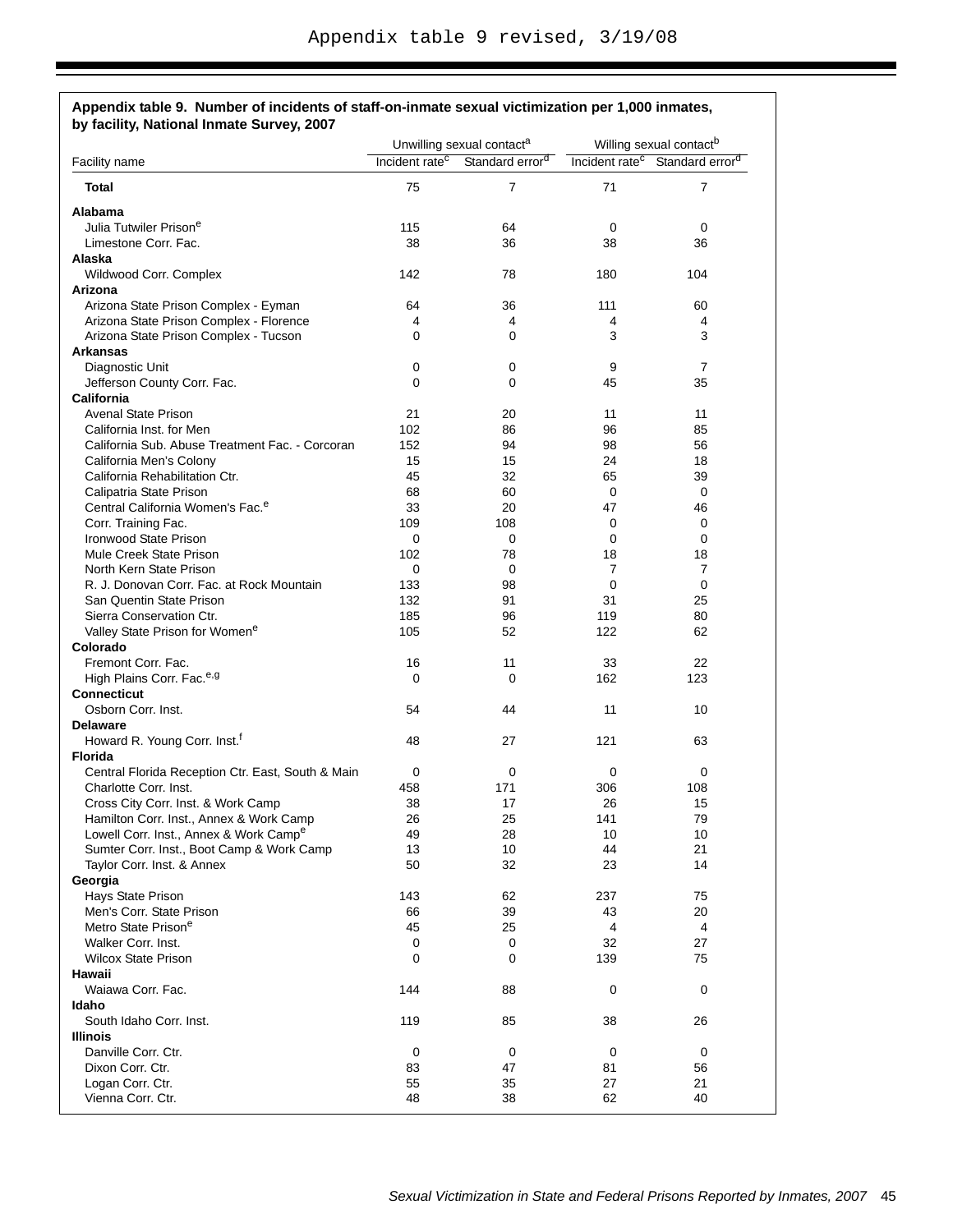|                                                   | Unwilling sexual contact <sup>a</sup> |                                            | Willing sexual contact <sup>b</sup> |                             |
|---------------------------------------------------|---------------------------------------|--------------------------------------------|-------------------------------------|-----------------------------|
| Facility name                                     |                                       | Incident rate <sup>c</sup> Standard errord | Incident rate <sup>c</sup>          | Standard error <sup>d</sup> |
| Indiana                                           |                                       |                                            |                                     |                             |
| Plainfield Corr. Fac.                             | 71                                    | 40                                         | 103                                 | 49                          |
| Rockville Corr. Fac. <sup>e</sup>                 | 37                                    | 27                                         | 45                                  | 42                          |
| lowa                                              |                                       |                                            |                                     |                             |
| Anamosa State Penitentiary                        | 46                                    | 43                                         | 16                                  | 15                          |
| Kansas                                            |                                       |                                            |                                     |                             |
| Hutchinson Corr. Fac.                             | 108                                   | 79                                         | 283                                 | 107                         |
| Kentucky                                          |                                       |                                            |                                     |                             |
| Western Kentucky Corr. Complex                    | 167                                   | 116                                        | 0                                   | 0                           |
| Louisiana                                         |                                       |                                            |                                     |                             |
| Dixon Corr. Inst.                                 | 100                                   | 46                                         | 58                                  | 40                          |
| Forcht-Wade Corr. Ctr.                            | 0                                     | $\Omega$                                   | 0                                   | 0                           |
| <b>Maine</b><br>Maine Corr. Ctr. <sup>1</sup>     |                                       |                                            | 9                                   | 8                           |
| Maryland                                          | 107                                   | 58                                         |                                     |                             |
| Baltimore Pre-Release Unit - Women <sup>e</sup>   | 0                                     | $\mathbf 0$                                | 0                                   | 0                           |
| Maryland Corr. Training Ctr.                      | 100                                   | 81                                         | 132                                 | 67                          |
| Roxbury Corr. Inst.                               | 74                                    | 60                                         | 145                                 | 85                          |
| <b>Massachusetts</b>                              |                                       |                                            |                                     |                             |
| Old Colony Corr. Ctr.                             | 229                                   | 127                                        | 0                                   | 0                           |
| Michigan                                          |                                       |                                            |                                     |                             |
| Bellamy Creek Corr. Fac.                          | 9                                     | 9                                          | 194                                 | 71                          |
| Marquette Branch Prison                           | 133                                   | 74                                         | 69                                  | 32                          |
| Ojibway Corr. Fac.                                | 118                                   | 71                                         | 52                                  | 28                          |
| <b>Minnesota</b>                                  |                                       |                                            |                                     |                             |
| Minnesota Corr. Fac. - Stillwater                 | 2                                     | 2                                          | 14                                  | 12                          |
| <b>Mississippi</b>                                |                                       |                                            |                                     |                             |
| Harrison Community Work Ctr.                      | 9                                     | 4                                          | 9                                   | 4                           |
| <b>Missouri</b>                                   |                                       |                                            |                                     | 58                          |
| Jefferson City Corr. Ctr.<br>Northeast Corr. Ctr. | 108<br>11                             | 58<br>6                                    | 87<br>19                            | 13                          |
| Southeast Corr. Ctr.                              | 57                                    | 32                                         | 190                                 | 89                          |
| <b>Montana</b>                                    |                                       |                                            |                                     |                             |
| Montana State Prison                              | 95                                    | 63                                         | 165                                 | 65                          |
| <b>Nebraska</b>                                   |                                       |                                            |                                     |                             |
| Tecumseh State Corr. Inst.                        | 866                                   | 372                                        | 384                                 | 235                         |
| Nevada                                            |                                       |                                            |                                     |                             |
| Florence McClure Women's Corr. Ctr. <sup>e</sup>  | 65                                    | 33                                         | 0                                   | 0                           |
| Southern Desert Corr. Ctr.                        | 164                                   | 89                                         | 183                                 | 98                          |
| <b>New Hampshire</b>                              |                                       |                                            |                                     |                             |
| New Hampshire State Prison for Men                | 31                                    | 25                                         | 55                                  | 37                          |
| <b>New Jersey</b>                                 |                                       |                                            |                                     |                             |
| Northern State Prison                             | 50                                    | 23                                         | 170                                 | 109                         |
| South Woods State Prison                          | 130                                   | 90                                         | 204                                 | 105                         |
| <b>New Mexico</b>                                 |                                       |                                            |                                     |                             |
| Lea County Corr. Fac. <sup>9</sup>                | 16<br>$\mathbf 0$                     | 10<br>0                                    | 83<br>0                             | 45<br>0                     |
| Penitentiary of New Mexico<br><b>New York</b>     |                                       |                                            |                                     |                             |
| Arthur Kill Corr. Fac.                            | 119                                   | 69                                         | 30                                  | 23                          |
| Elmira Corr. Fac.                                 | 118                                   | 73                                         | 16                                  | 16                          |
| Great Meadow Corr. Fac.                           | 334                                   | 125                                        | 232                                 | 131                         |
| Greene Corr. Fac.                                 | 99                                    | 87                                         | 17                                  | 11                          |
| Wende Corr. Fac.                                  | 133                                   | 63                                         | 50                                  | 35                          |
| <b>North Carolina</b>                             |                                       |                                            |                                     |                             |
| Avery Mitchell Corr. Inst.                        | 78                                    | 65                                         | 8                                   | 5                           |
| Fountain Corr. Ctr. <sup>e</sup>                  | 9                                     | 8                                          | 0                                   | 0                           |
| Gates Corr. Ctr.                                  | 0                                     | 0                                          | 0                                   | 0                           |
| Harnett Corr. Inst.                               | 32                                    | 16                                         | 31                                  | 21                          |
| Odom Corr. Inst.                                  | 166                                   | 90                                         | 154                                 | 90                          |
| <b>North Dakota</b>                               |                                       |                                            |                                     |                             |
| North Dakota State Penitentiary                   | 146                                   | 76                                         | 148                                 | 78                          |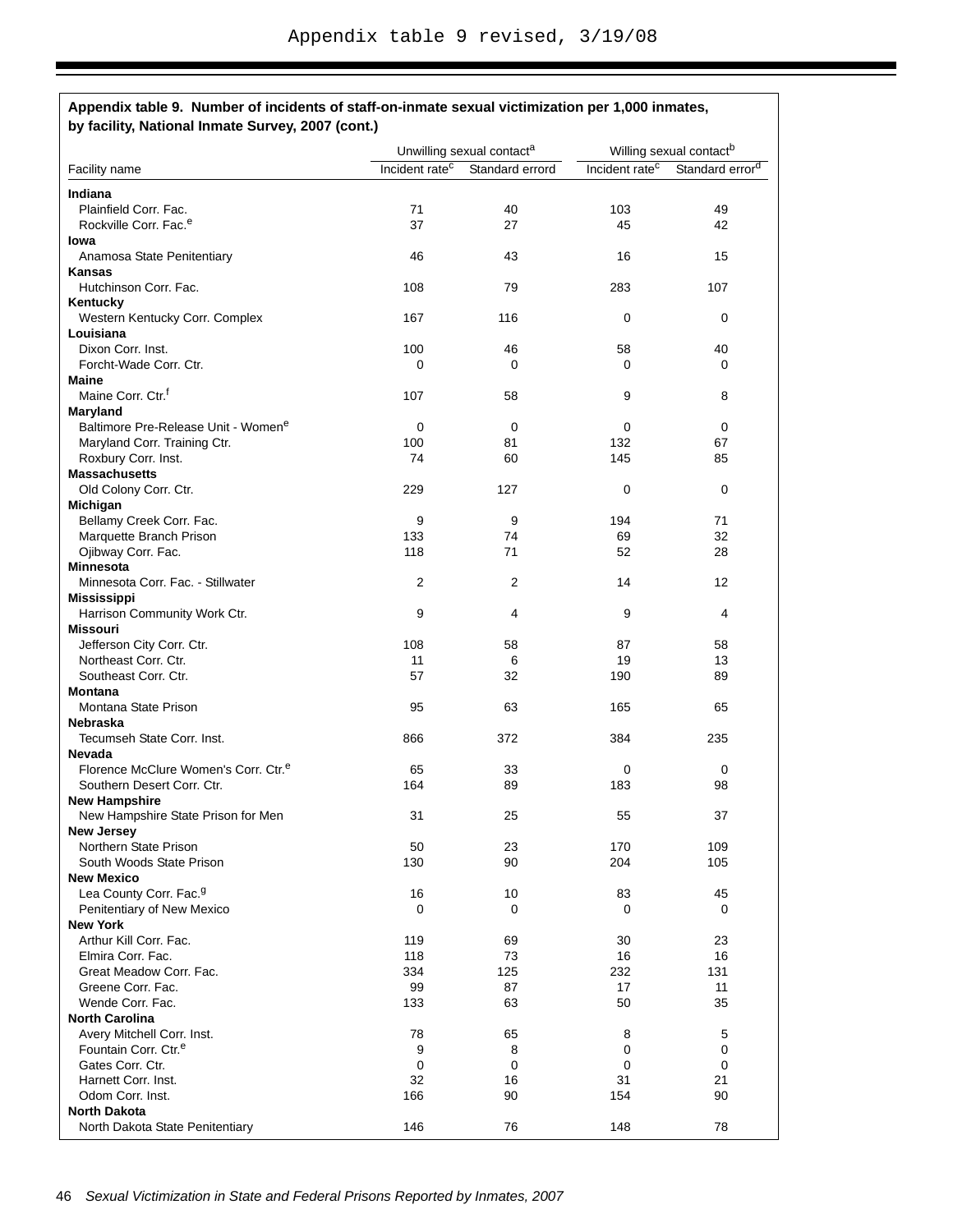|                                                                    | Unwilling sexual contact <sup>a</sup> |                             |                            | Willing sexual contact <sup>b</sup> |
|--------------------------------------------------------------------|---------------------------------------|-----------------------------|----------------------------|-------------------------------------|
| Facility name                                                      | Incident rate <sup>c</sup>            | Standard error <sup>d</sup> | Incident rate <sup>c</sup> | Standard error <sup>d</sup>         |
| Ohio                                                               |                                       |                             |                            |                                     |
| Belmont Corr. Inst.                                                | 191                                   | 101                         | 232                        | 110                                 |
| Grafton Corr. Inst.                                                | 16                                    | 15                          | 63                         | 60                                  |
| North Central Corr. Inst.                                          | 46                                    | 32                          | 57                         | 39                                  |
| <b>Oklahoma</b>                                                    |                                       |                             |                            |                                     |
| Joseph Harp Corr. Ctr.                                             | 0                                     | 0                           | 0                          | 0                                   |
| Oregon                                                             |                                       |                             |                            |                                     |
| Oregon State Corr. Inst.                                           | 200                                   | 82                          | 102                        | 55                                  |
| Pennsylvania                                                       |                                       |                             |                            |                                     |
| Cambridge Springs State Corr. Inst. <sup>e</sup>                   | $\mathbf 0$                           | 0                           | 0                          | 0                                   |
| Dallas State Corr. Inst.                                           | 11                                    | 10                          | 0                          | 0                                   |
| Fayette State Corr. Inst.                                          | 121                                   | 64                          | 188                        | 75                                  |
| Graterford State Corr. Inst.                                       | 27                                    | 19                          | 59                         | 58                                  |
| Rockview State Corr. Inst.                                         | 10                                    | $\overline{7}$              | 59                         | 48                                  |
| Rhode Island                                                       |                                       |                             |                            |                                     |
| John Moran Medium Security Fac.                                    | 27                                    | 18                          | 15                         | 14                                  |
| Women's Division <sup>e</sup>                                      | 22                                    | 11                          | 50                         | 25                                  |
| <b>South Carolina</b>                                              |                                       |                             |                            |                                     |
| Allendale Corr. Inst.                                              | 88                                    | 56                          | 120                        | 83                                  |
| Lee Corr. Inst.                                                    | 66                                    | 28                          | 216                        | 73                                  |
| <b>South Dakota</b>                                                |                                       |                             |                            |                                     |
| South Dakota State Penitentiary                                    | 179                                   | 92                          | 134                        | 74                                  |
| <b>Tennessee</b>                                                   |                                       |                             |                            | 24                                  |
| Northwest Corr. Complex<br>Tennessee Prison for Women <sup>e</sup> | 4<br>60                               | 4<br>35                     | 46<br>119                  | 53                                  |
| Whiteville Corr. Fac. <sup>9</sup>                                 | 197                                   | 116                         | 203                        | 89                                  |
| <b>Texas</b>                                                       |                                       |                             |                            |                                     |
| <b>Allred Unit</b>                                                 | 190                                   | 87                          | 49                         | 26                                  |
| <b>Clements Unit</b>                                               | 311                                   | 104                         | 213                        | 97                                  |
| Coffield Unit                                                      | 70                                    | 51                          | 204                        | 83                                  |
| Dawson State Jail <sup>t, g</sup>                                  | 12                                    | 8                           | 51                         | 49                                  |
| <b>Estelle Unit</b>                                                | 129                                   | 58                          | 251                        | 90                                  |
| Fort Stockton Transfer Fac.                                        | 6                                     | 5                           | 14                         | 12                                  |
| Hilltop Unite                                                      | 11                                    | 6                           | 9                          | 8                                   |
| Holliday Transfer Fac.                                             | 65                                    | 62                          | 0                          | 0                                   |
| Lockhart Unit <sup>f, g</sup>                                      | 18                                    | 16                          | 0                          | $\pmb{0}$                           |
| Lopez State Jail                                                   | 6                                     | 5                           | 13                         | 8                                   |
| <b>McConnell Unit</b>                                              | 45                                    | 24                          | 122                        | 52                                  |
| Mountain View Unite                                                | 162                                   | 74                          | 72                         | 45                                  |
| Polunsky Unit                                                      | 53                                    | 24                          | 53                         | 22                                  |
| Ramsey Unit #2                                                     | 27                                    | 15                          | 22                         | 14                                  |
| Wynne Unit                                                         | 107                                   | 92                          | 66                         | 45                                  |
| Utah                                                               |                                       |                             |                            |                                     |
| Utah State Prison <sup>t</sup>                                     | 87                                    | 68                          | 8                          | 6                                   |
| <b>Vermont</b>                                                     |                                       |                             |                            |                                     |
| Chittenden Regional Corr. Fac.<br>Virginia                         | 0                                     | 0                           | 26                         | 13                                  |
| <b>Red Onion State Prison</b>                                      | 53                                    | 30                          | 116                        | 67                                  |
| St. Brides Corr. Ctr.                                              | 183                                   | 154                         | 408                        | 223                                 |
| Washington                                                         |                                       |                             |                            |                                     |
| Stafford Creek Corr. Ctr.                                          | 32                                    | 23                          | 46                         | 39                                  |
| <b>West Virginia</b>                                               |                                       |                             |                            |                                     |
| Northern Regional Corr. Fac.                                       | 0                                     | 0                           | 56                         | 31                                  |
| Wisconsin                                                          |                                       |                             |                            |                                     |
| Stanley Corr. Inst.                                                | 85                                    | 57                          | 67                         | 56                                  |
|                                                                    |                                       |                             |                            |                                     |
| Waupun Corr. Inst.                                                 | 269                                   | 122                         | 151                        | 61                                  |
| Wyoming                                                            |                                       |                             |                            |                                     |
| Wyoming State Penitentiary                                         | 56                                    | 33                          | 196                        | 84                                  |